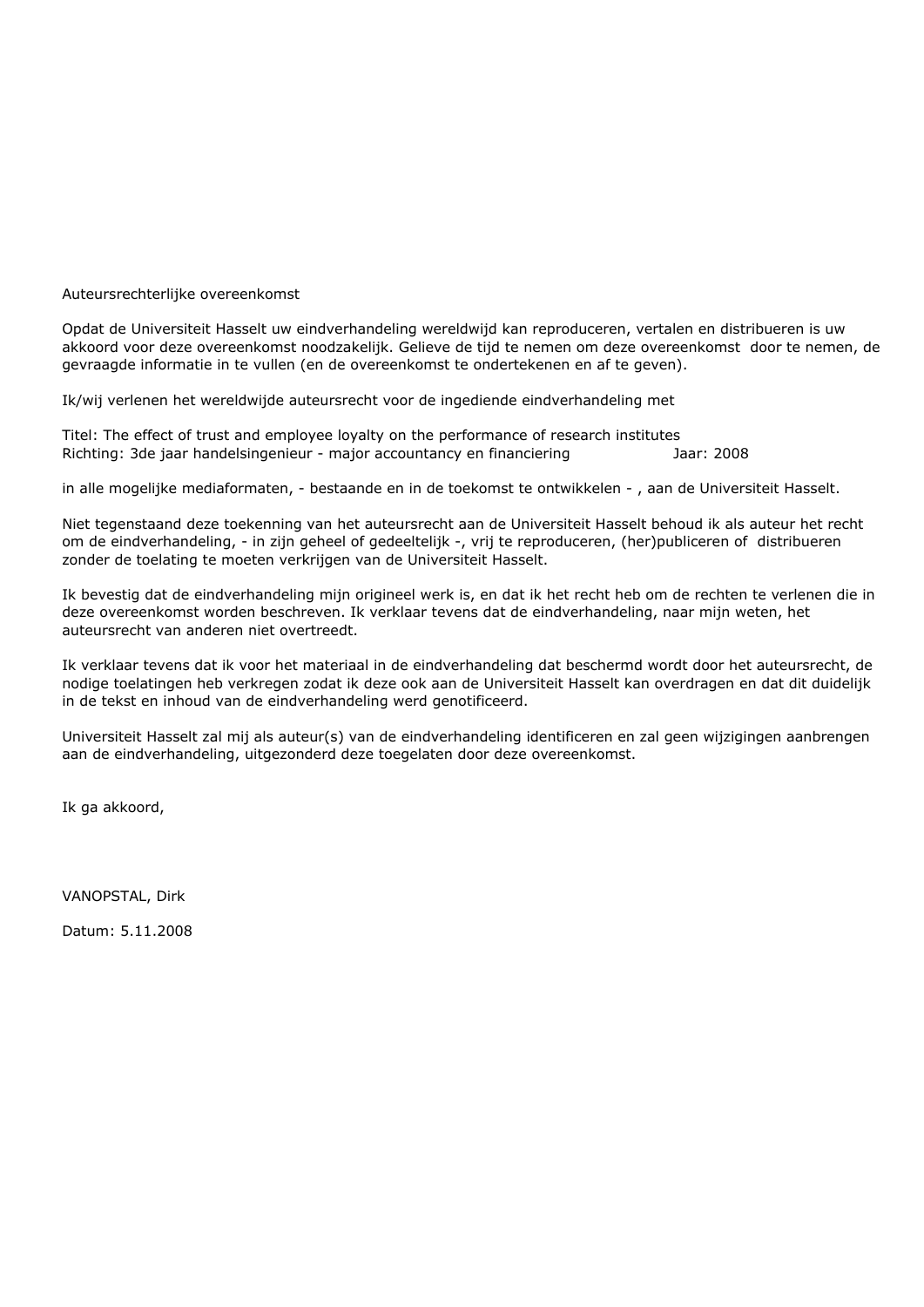# *The effect of trusf and employee loyalty on the performance of research institutes*

**Dirk Vanopstal**

promotor : Prof. dr. Philip VERGAUWEN

Eindverhandeling voorgedragen tot het bekomen van de graad handelsingenieur major accountancy en financiering

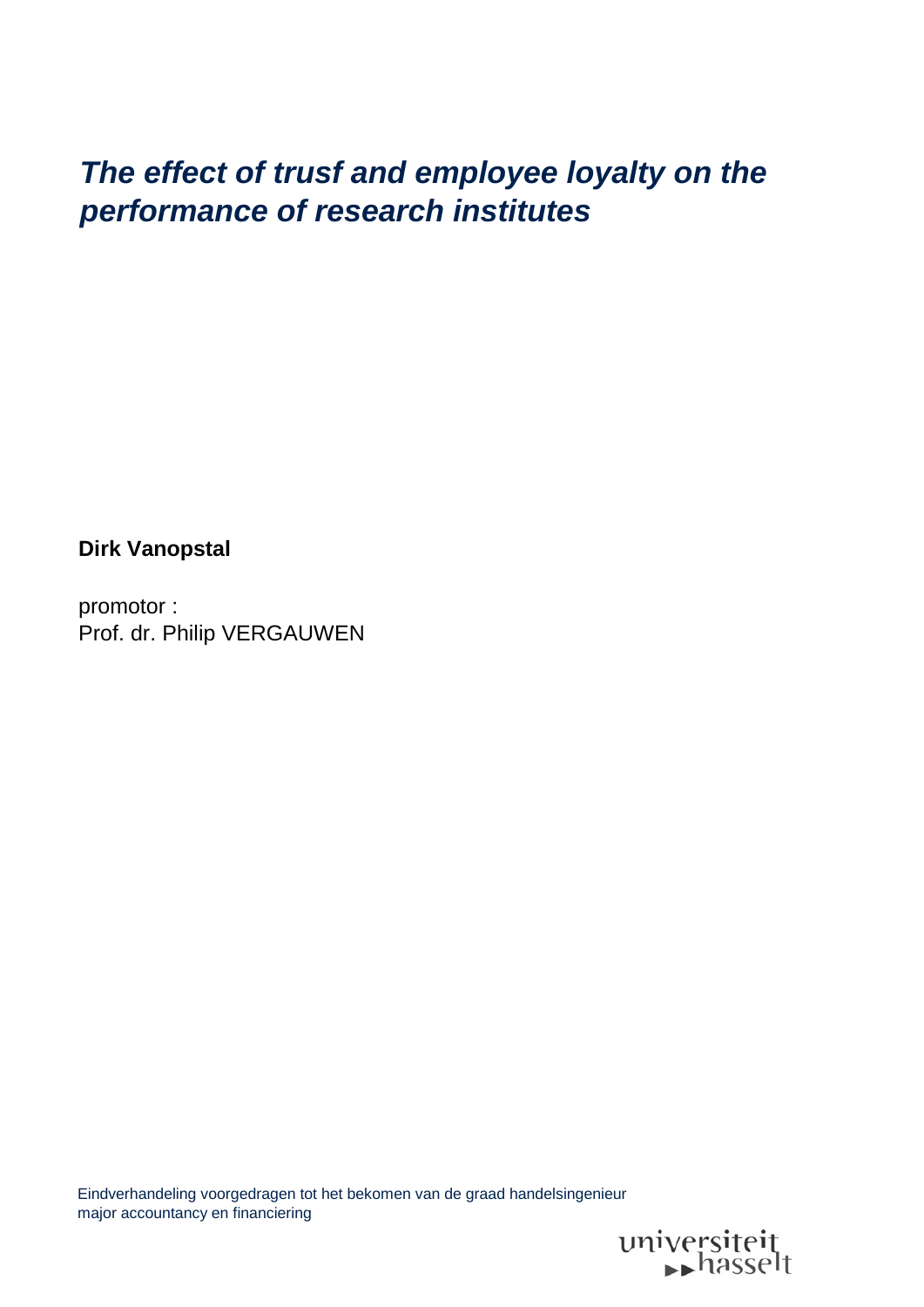## **Foreword**

This paper is the masterpiece of my university study, Business Engineering. Completing my studies with a scientific research was a very interesting task! I have learned that setting up a good research and questionnaire is very hard, which resulted in a high respect for academic researchers, who dedicate their jobs in doing this.

This paper also helped me to my organize work and to take memo's. Given the short time period (one year is not that much to complete a full investigation of a subject), I really learned to select items that were important and others which weren't.

I would like to thank my parents, who gave me the opportunity to take these academic studies. They have helped me through these five years by supporting me at the right moments. Also my girlfriend was a great support during my academic career.

A special word of gratitude goes to my promoter, Prof. dr. Philip Vergauwen. Although he has a very busy schedule, he made as much time as possible to guide me through my thesis. The same applies for the affiliation of Prof. Paloma Sánchez, a rewarded professor at the University of Madrid.

For the purpose of my questionnaire, I used the program SNAP. It was the first time I worked with this program, so that wasn't easy given the time pressure at the moment. Danny Lambrechts and Ann Peters helped me to set up my questionnaire with some data and feedback. I therefore would like to take this opportunity to thank them as well.

Dirk Vanopstal Hasselt, May, 2008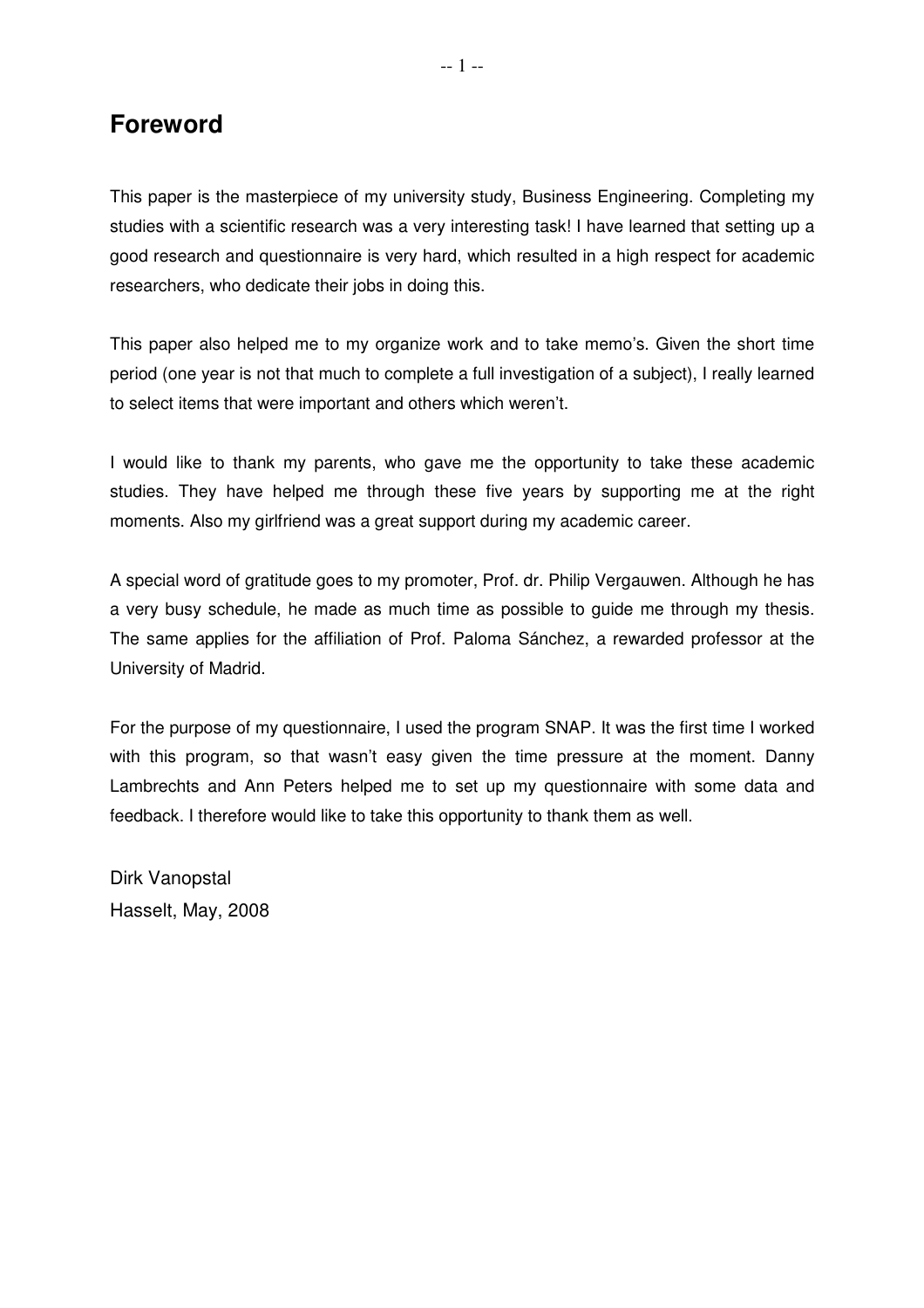## **Summary**

The shift within the economy from a traditional one to an economy based on intangible assets has been clear for the last couple of years. The importance of intellectual capital (IC) has, as a consequence, been increasing. This caused researchers to investigate different impacts of the elements of intangibles on the performance and the management of organizations.

The purpose of this graduation paper was bipartite. First of all it liked to give an overview of the literature presented about management and impact of intellectual capital. Secondly, this paper wanted to analyze whether if trust and employee loyalty had an impact on the performance of organizations or not. Trust and employee loyalty are two components of intellectual capital, since they are intangible by nature and provide an organization with the opportunity to create stakeholder value. This is explained by the fact that trust and employee loyalty could increase the productivity within an organization and, as a consequence, have an influence on the performance of that particular company.

The investigation was performed at the nine research institutes of the Hasselt University where a questionnaire was used to measure the level of trust and employee loyalty. Next these data were cross analyzed with some performance measures for the research institutes. The intention of the paper was not to provide a complete explanation of the effect of trust and employee loyalty on the performance of research institutes, but instead this research can serve as a basis for further investigations.

In the paper, three findings are worth mentioning. First of all, there exists a strong correlation between trust and employee loyalty. Apparently there is a positive relationship between the two variables. Secondly, there is a relation between trust and performance, but this has only a significance level of 23,8%, which definitely is not that high. The fact that there is no strong relationship between trust and performance is in line with previous research from Moeller (2006). Finally, there is no significant effect of employee loyalty on the performance of the research institutes. It should be mentioned that the response rate was rather low (just above 10%). As a consequence the results should be taken with a pinch of salt.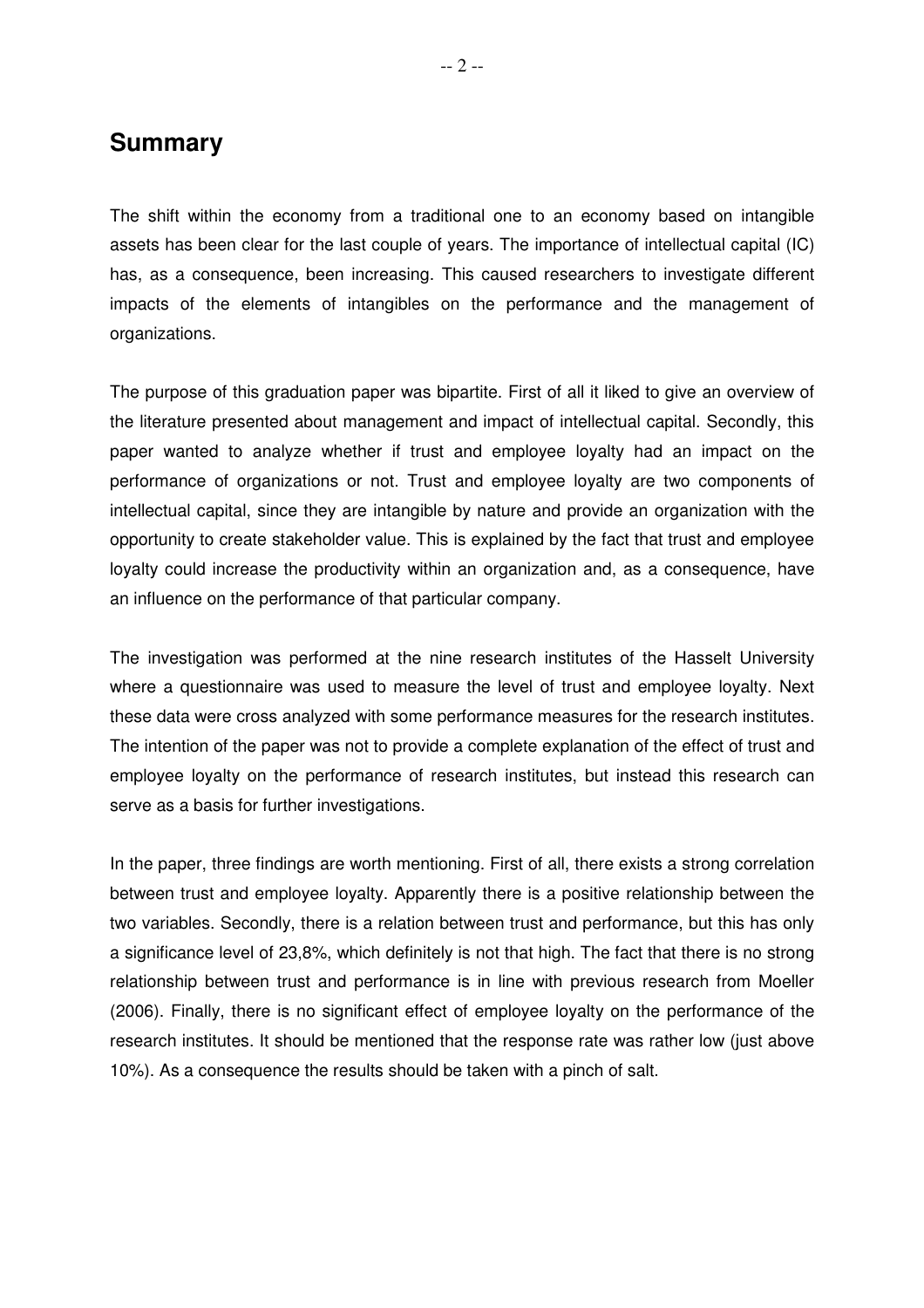## **Contents**

| 0              |       |  |  |  |
|----------------|-------|--|--|--|
| 1              |       |  |  |  |
| $\overline{2}$ |       |  |  |  |
|                | 2.1   |  |  |  |
|                | 2.2   |  |  |  |
|                | 2.3   |  |  |  |
|                | 2.4   |  |  |  |
|                | 2.5   |  |  |  |
|                | 2.5.1 |  |  |  |
|                | 2.5.2 |  |  |  |
|                | 2.5.3 |  |  |  |
|                | 2.5.4 |  |  |  |
|                | 2.6   |  |  |  |
|                | 2.6.1 |  |  |  |
|                | 2.6.2 |  |  |  |
|                | 2.7   |  |  |  |
|                | 2.8   |  |  |  |
|                | 2.9   |  |  |  |
|                | 2.9.1 |  |  |  |
|                | 2.9.2 |  |  |  |
| 3              |       |  |  |  |
|                | 3.1   |  |  |  |
|                | 3.1.1 |  |  |  |
|                | 3.1.2 |  |  |  |
|                | 3.2   |  |  |  |
|                | 3.3   |  |  |  |
|                | 3.3.1 |  |  |  |
|                | 3.3.2 |  |  |  |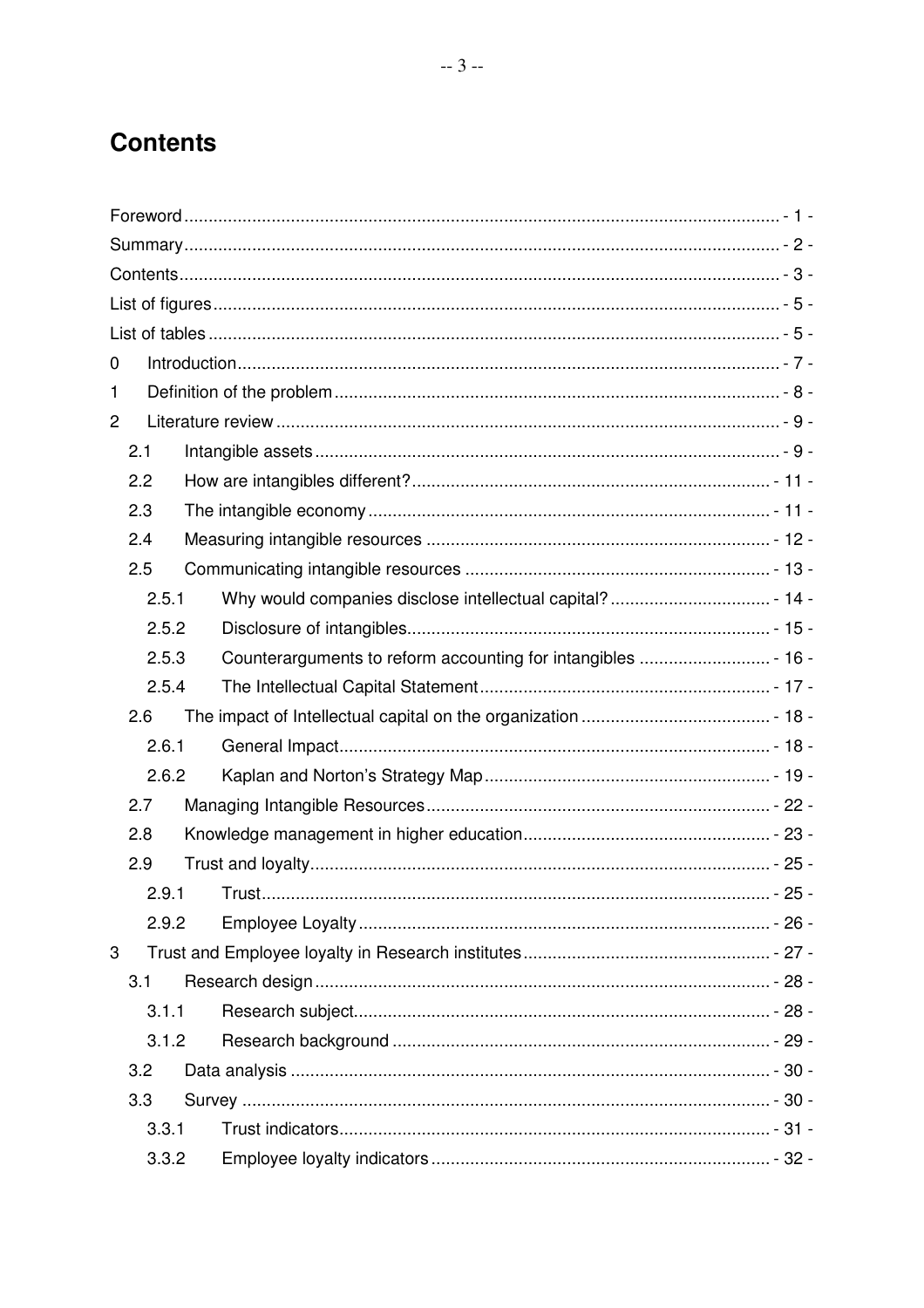|                | 3.3.3                                                                 |  |  |  |  |
|----------------|-----------------------------------------------------------------------|--|--|--|--|
|                | 3.4                                                                   |  |  |  |  |
|                | 3.5                                                                   |  |  |  |  |
|                | 3.6                                                                   |  |  |  |  |
|                | 3.6.1                                                                 |  |  |  |  |
| 3.6.2<br>3.6.3 |                                                                       |  |  |  |  |
|                |                                                                       |  |  |  |  |
|                | 3.7                                                                   |  |  |  |  |
| 4              |                                                                       |  |  |  |  |
| 5              |                                                                       |  |  |  |  |
| 6              |                                                                       |  |  |  |  |
| 7              |                                                                       |  |  |  |  |
|                |                                                                       |  |  |  |  |
|                |                                                                       |  |  |  |  |
|                |                                                                       |  |  |  |  |
|                |                                                                       |  |  |  |  |
|                |                                                                       |  |  |  |  |
|                |                                                                       |  |  |  |  |
|                |                                                                       |  |  |  |  |
|                |                                                                       |  |  |  |  |
|                |                                                                       |  |  |  |  |
|                | Supplement 5.4: Principal Component Analysis Employee loyalty  - 99 - |  |  |  |  |
|                |                                                                       |  |  |  |  |
|                |                                                                       |  |  |  |  |
|                |                                                                       |  |  |  |  |
|                |                                                                       |  |  |  |  |
|                |                                                                       |  |  |  |  |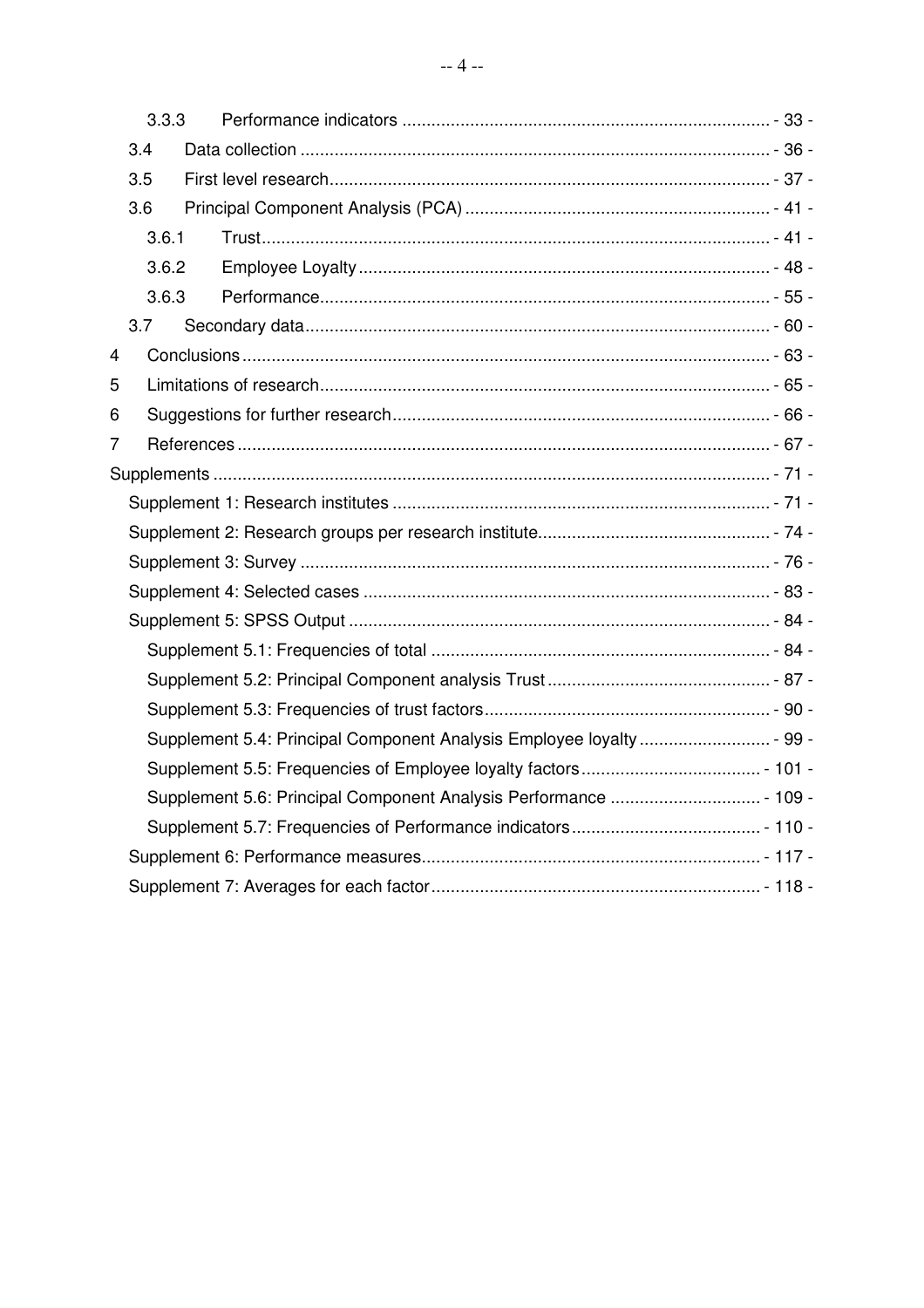# **List of figures**

| Figure 1: Strategy Map from Kaplan and Norton. Source: Kaplan and Norton (2004),      |
|---------------------------------------------------------------------------------------|
|                                                                                       |
| Figure 2: Influence of intangible factors to tangible performance. Source: Moeller    |
|                                                                                       |
| Figure 3: Results of the hypotheses testing and effects in the model. Source: Moeller |
|                                                                                       |
|                                                                                       |
|                                                                                       |
|                                                                                       |

# **List of tables**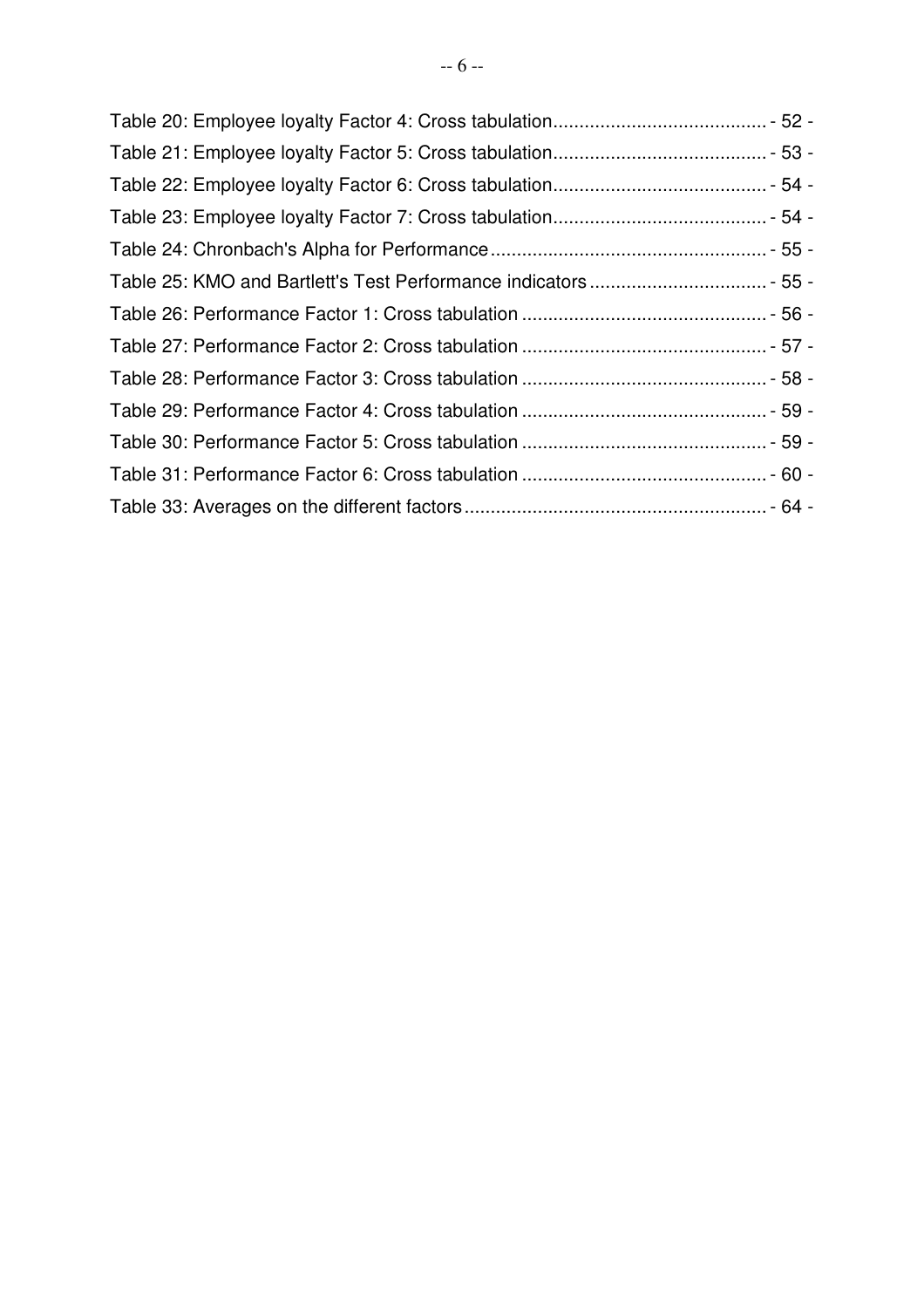## **0 Introduction**

The last couple of years many organizations witness an increasing importance of human and intellectual capital (IC). Whereas the most important resources used to be physical assets such as land, machinery or financial assets, recently intangible assets have gained importance. They were described as key resources and sources of competitive advantage (Marr, 2005). Hand in hand with the change of the key resources, the economy itself is developing into one that is more and more based on knowledge, which of course requires the necessary management attention.

It remains a fact that managerial awareness of the importance of human and intellectual capital is still low, although there is a shift from traditional work environments towards the situation that knowledge and skills of employees are the main productive element in today's economy. The development of the Tayloristic system into a knowledge-based economy requires new approaches in management especially with employee-orientated actions, because workability, well-being, and the creativity of employees determine the success and sustainability of an organization (Litschka et al., 2006). Malinen and Toivonen (2005) also argue that the economy, as it is changing, needs new skills, new ways of combining the service/production by outsourcing, sub-contracting and through other ways of using methods for providing services and products to the customer base.

The Financial Accounting Standards Board could not escape the changes in the economy. In 2001 the board developed a proposal on disclosing information about intangible assets not recognized in financial statements. This proposal has lead to FAS 142, Goodwill and Other Intangible Assets. The board stated: "Analysts and other users of financial statements, as well as company managements, noted that intangible assets are an increasingly important economic resource for many entities and are an increasing proportion of the assets acquired in many transactions." (FASB, 2001b)

The above paragraphs show that the importance of intangibles in today's economy is increasing and that that we should know what their impact is.

Paragraph 1 consists of the general definition of the problem, which many companies face. Like mentioned before, the aim of this paper bipartite. First it likes to provide some insights into the different literature published about IC which is done in paragraph 2. secondly, in paragraph 3 describes the impact or effect of trust and employee loyalty on the performance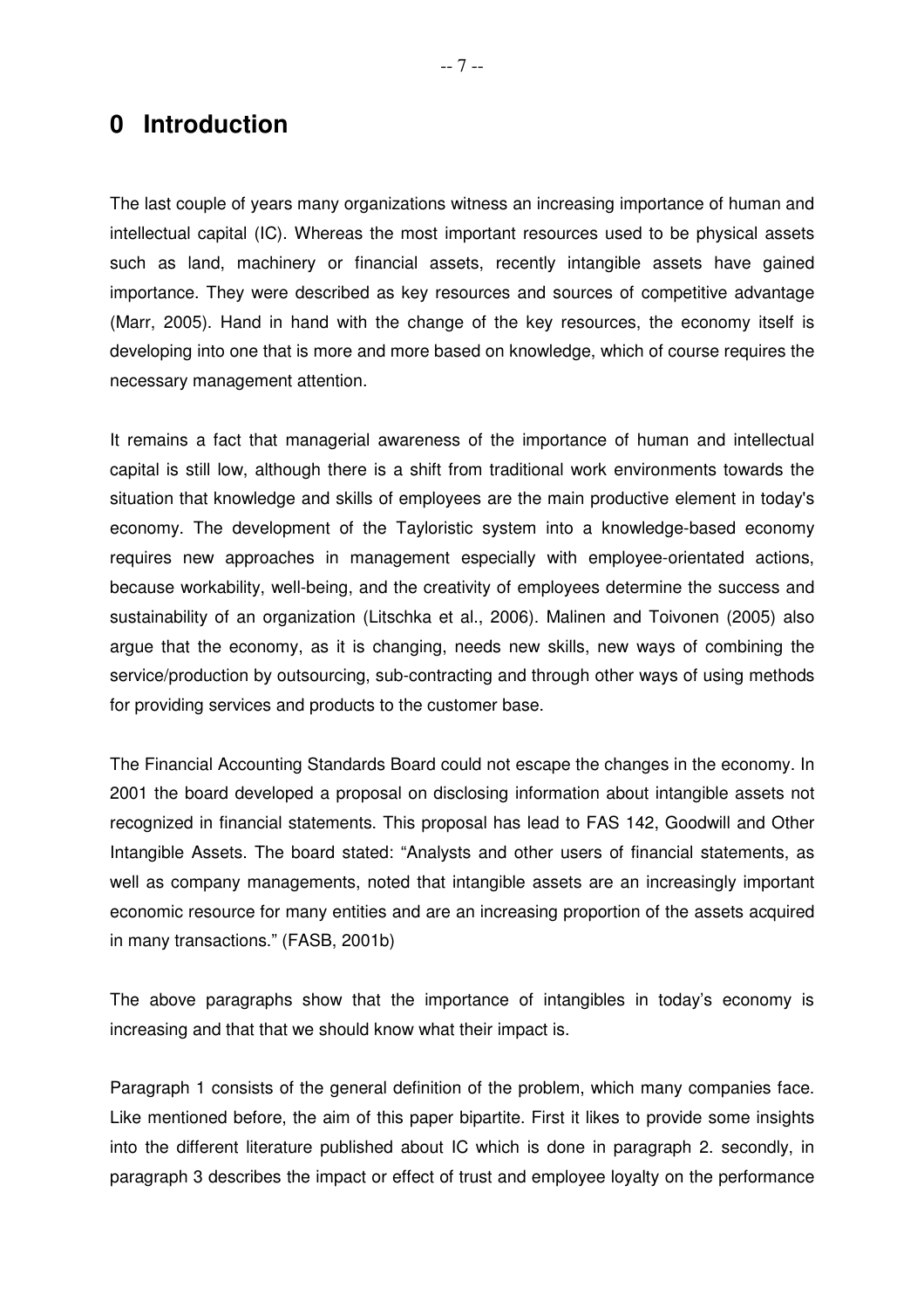of research institutes. Paragraph 4 draws some conclusions, whereas paragraph 5 mentions some limitations of the research. Finally, paragraph 6 makes some suggestions for further research.

## **1 Definition of the problem**

Due to the move from a traditional, financial economy to a knowledge-based economy, the relevance of accounting based information declined in favor of information about the intangibles of a company (Orens and Lybaert, 2005). Therefore managers should change to a more intangible focused strategy. Especially when a company has a large business network, the importance of intangible factors increases. This is because the performance of these networks depends much more on organizational issues, such as interdependence, trust or collaboration, than the performance of single organization (Moeller, 2006). The question however is what the impact is of intangible assets on tangible measures such as profit, growth, revenues, etcetera.

This thesis is build on previous research of Moeller (2006) and Sánchez et al. (2005, 2006). The first paper argued that intangible variables such as participation and strategic relevance have an effect on both intangible and tangible performance. The papers of Sánchez et al. (2005,2006) describe intangibles in universities. The objective of this research is to find out if trust or employee loyalty has an effect on the performance of research institutes. This leads to the following definition of my problem:

## **What is the impact of perceived trust and employee loyalty within research institutes on the institute's performance?**

Given the short time period, not all effects of trust and employee loyalty can be analyzed. Instead the emphasis is more to provide an opening for further research on the field of the effects of trust and employee loyalty.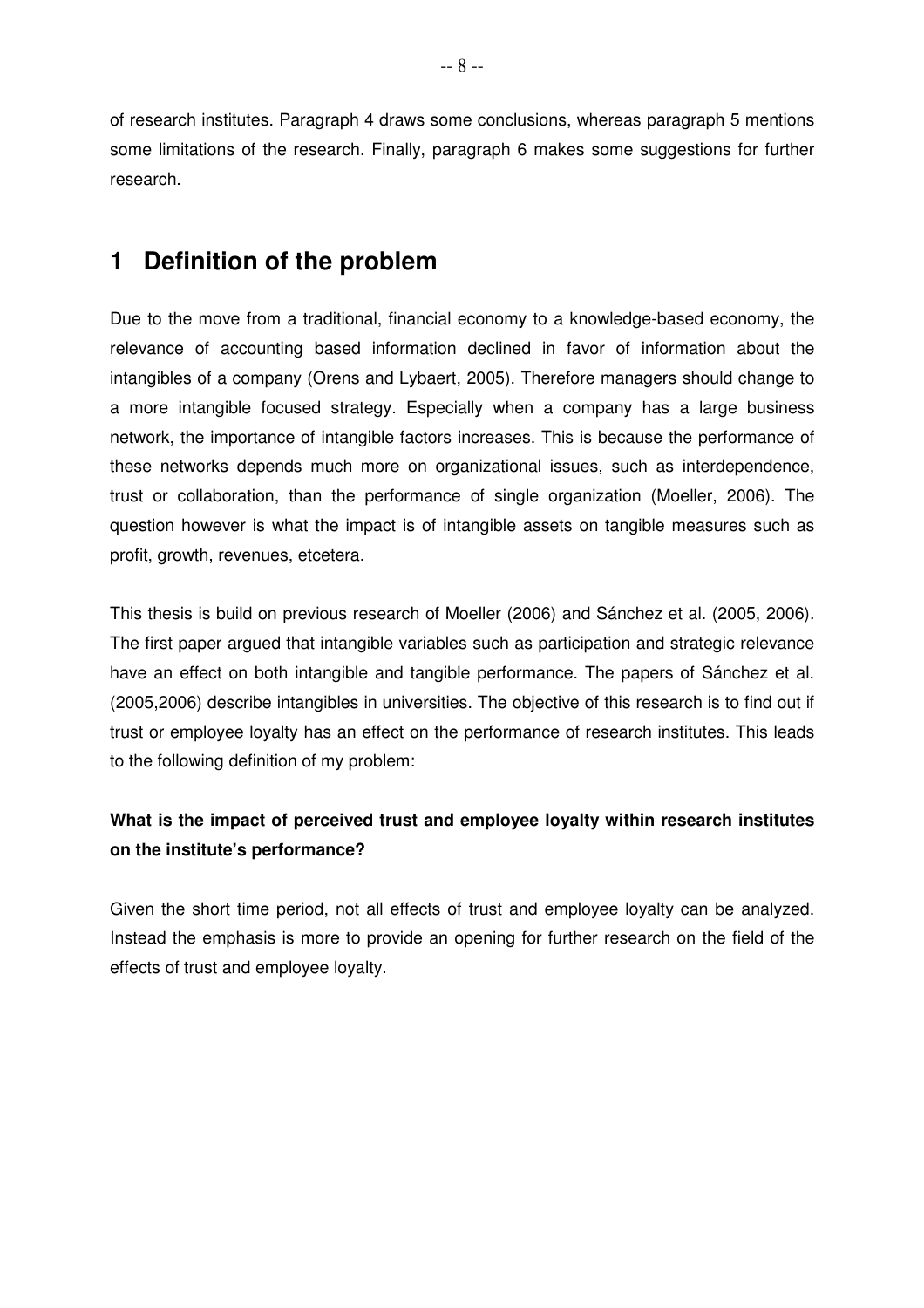## **2 Literature review**

#### **2.1 Intangible assets**

Kaplan and Norton (1996) used the concept of intangible assets for the first time The same authors defined intangibles as the skills, competencies and motivation of employees; databases and information technologies; efficient and responsive operating processes; innovation in products and services; customer loyalty and relationships; political, regulatory, and societal approval.

A couple of years later, Marr and Moustaghfir (2005) assessed several definitions of intellectual capital (IC) and noted that the definitions of IC vary with the different management perspectives. First of all, the **Accounting community** defined intangible assets as non-monetary assets without physical substance. An asset is a resource that is controlled by the enterprise as a result of past events and from which future economic benefits are expected (IASB, 2004). Second, the **Human Resource community** refers to skills, knowledge and attitudes of employees when talking about IC. The **Marketing perspective** looks at intangibles such as brand recognition and customer satisfaction as the heart of business success. Finally, the **IT-sector** sees intangibles as software applications and network capabilities. Vergauwen et al. (2007) divide intellectual capital into four somehow equal parts: Structural capital, Human capital, Relational capital and Intellectual property.

Although the different definitions of intangible assets, and the results of these differences would be an interesting theme for a graduation paper, it is not the intention of this thesis to elaborate this matter. Therefore, in the following paragraphs, some definitions are just briefly described. For more extensive literature I would like to refer to other literature like Andriessen (2004), Cañibano et al. (2002), Marr (2005), et cetera. For the purpose of this paper intangible assets are defined in accordance with Ramírez et al. (2006) as follows:

Intellectual capital is the combination of intangible resources and activities that allow an organization to transform a bundle of material, financial and human resources in a system capable of creating stakeholder value.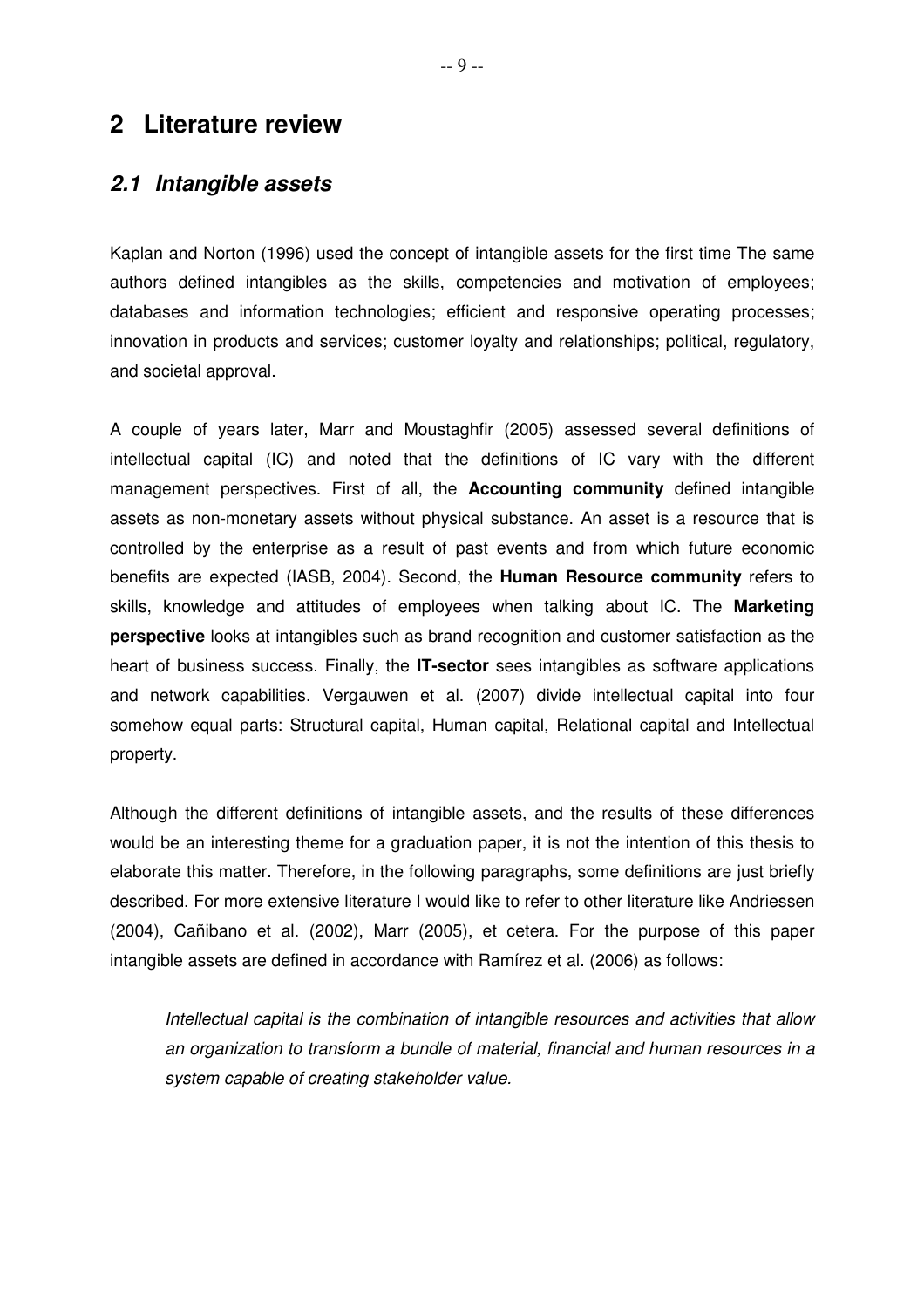Notice that in this paper the terms intangible resources, intellectual capital, knowledge-based resources and intangibles will be used interchangeable, which is in line with Sánchez and Elena (2005).

When a definition is set, intangible assets can be divided into several categories. Again this has been done by many researchers, resulting in different classifications. Fortunately these categories are in most of the cases quite similar. For the purpose of this thesis, I will define the classifications in accordance with Ramírez et al. (2006) specifically for universities:

- 1. **Human Capital**: this involves the knowledge of personnel of the research institution (professors, researchers and assistants), which is acquired through education and other processes to keep the personnel up-to-date.
- 2. **Structural capital**: this covers the internal process of distribution, communication and management of scientific and technical knowledge in the organization; it can be both Organizational (the operating environment derived from the interaction between research, management and organization processes, technology and culture) and Technological (patents, licenses, proprietary software, databases and so on).
- 3. **Relational Capital**: It gathers the wide set of economical, political and institutional relationships developed and maintained by the research institutions.
- 4. **Cultural capital**: This component considers organizational culture as a specific component of IC because of the importance and strength of the Cultural Capital in many Universities and Research Organizations, mainly traditional ones. However, contradictions between an organization's structure and its culture, or between its Mission Statement and Strategic Objectives and the dominating academic culture, in some or all of its Faculties, can be just the opposite. Experienced managers of IC and Change Management Programs are well aware of the need to address these issues before trying to implement new procedures and technologies (Ramírez et al., 2006).

The reader can notice that the fact that there is neither a uniform definition nor categorization about intangible assets prevents analysts from comparing companies' intangible resources. This would be an interesting study, but is beyond the reach of my thesis. It would require much more time to investigate all these different effects.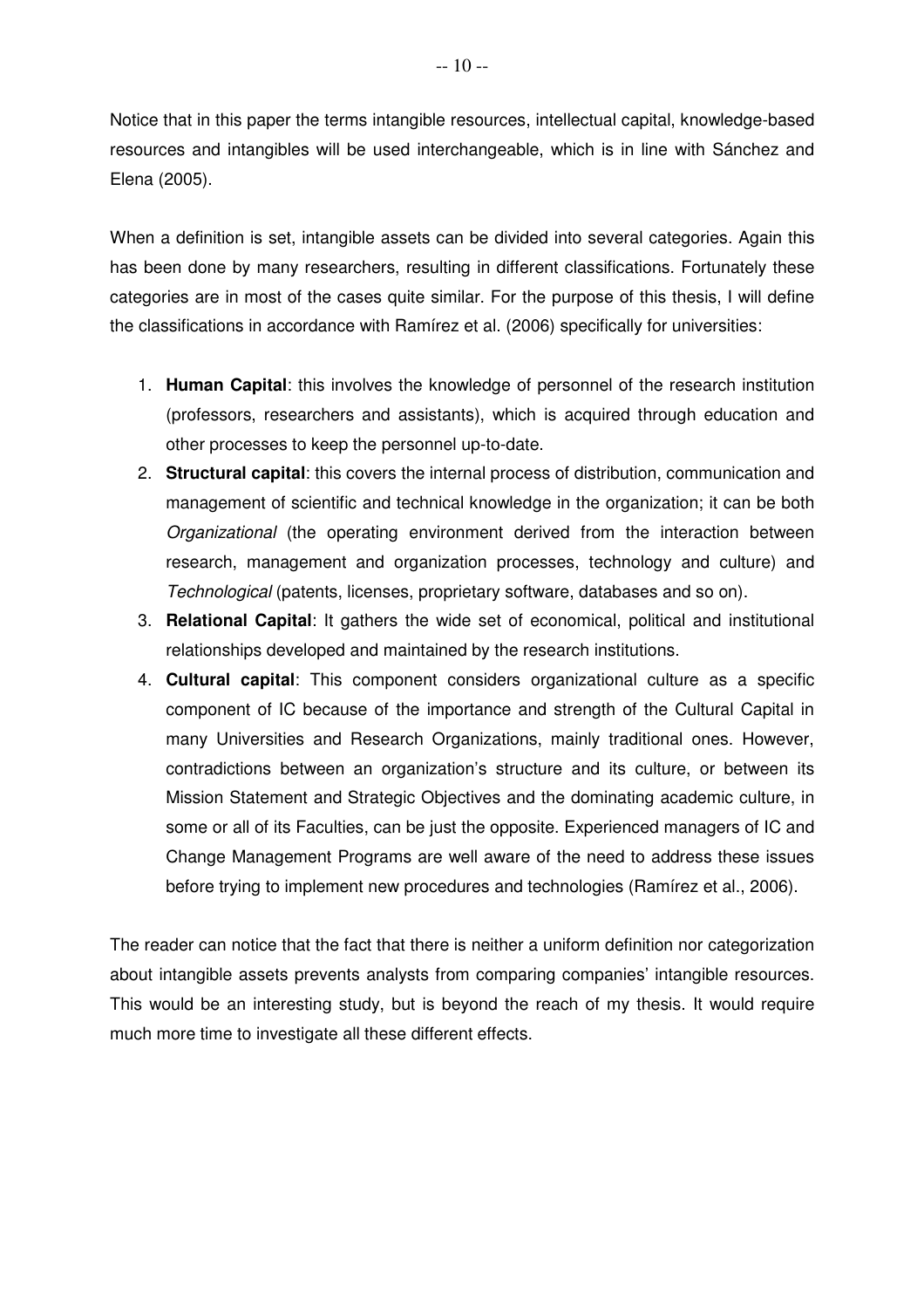## **2.2 How are intangibles different?**

Skinner (2007) summed up a couple differences between tangible and intangible assets. First of all, many intangibles are not separable, salable, or discrete items. As a result, their value is often linked to the value of the underlying entity. Secondly, well defined property rights associated with most tangible and financial resources often do not extend to intangibles. And finally, most of the time there is an absence of a secondary market for intangible resources, making valuation and measurement difficult and costly, because one should derive its value through the underlying asset.

### **2.3 The intangible economy**

As mentioned above, the economy has shifted towards a situation where the main resources for the competitiveness of companies doesn't consist of tangible resources alone, but instead are influenced by tangible and intangible resources. Companies have successfully been looking for new ways to differentiate themselves with the competition. Resources that deliver competitive advantage should be hard to transfer and collect, difficult to imitate, not substitutable, tacit in nature and synergistic (Schiuma et al., 2005). Knowledge assets create such a competitive advantage, which explains the increased importance of these assets.

In a knowledge-based economy, intellectual capital (IC) is likely to be a major asset of many organizations (Schiuma et al., 2005). The European Commission (2003) states that a knowledge based economy and society is based on a combination of four interdependent elements:

- 1. **The production of knowledge**: mainly through scientific research
- 2. **The transmission of knowledge**: through education and training
- 3. **The distribution of knowledge**: through the information and communication technology (ICT)
- 4. **The use of knowledge**: in technological innovation

At the same time, new configurations of production, transmission and application of knowledge are emerging, and their effect is to involve a greater number of players, typically in an increasingly internationalized network-driven context (European Commission, 2003).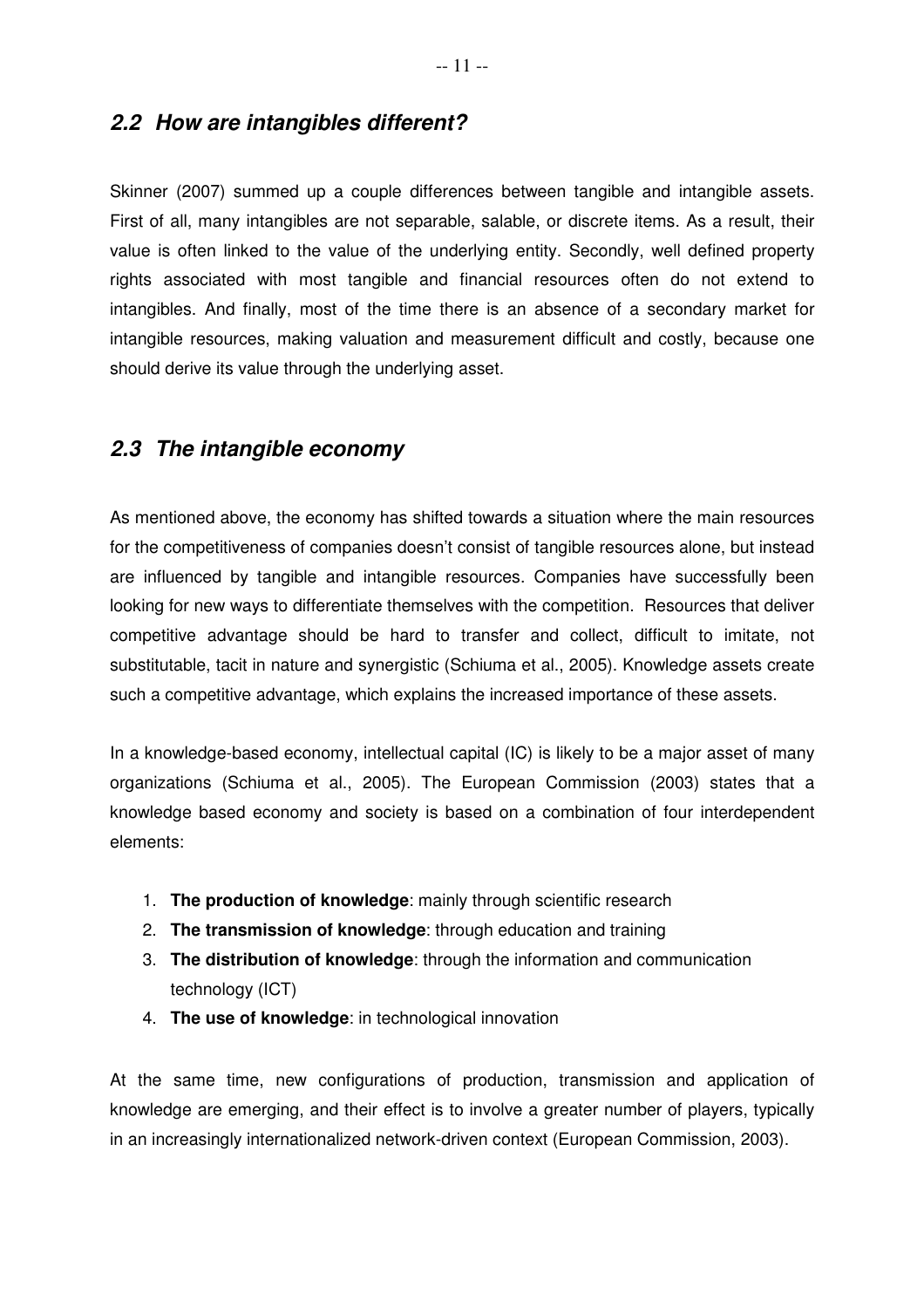According to Andriessen (2004), there are seven characteristics of the intangible economy.

- 1. Knowledge replaces labor and capital as a fundamental resource in production, and intangibles like brands create a substantial part of the added value of companies.
- 2. The knowledge content of products and services is growing rapidly.
- 3. The intangible economy is an economy in which services are as important as products.
- 4. It is an economy in which the economic laws are different.
- 5. In the intangible economy the concept of ownership of resources has changed. Because knowledge mainly resides in the heads of employees, companies no longer own their most important resource.
- 6. The intangible economy is an economy in which the characteristics of labor have changed. Knowledge workers create most of the value added in companies
- 7. As a result organizations have changed. The management of intangible resources is fundamentally different from the management of tangible or financial resources.

Whenever an economy is satisfies most of the above characteristics, we are dealing with an intangible or knowledge economy. According to Johnson et al. (2006), knowledge can be defined as the awareness, consciousness or familiarity gained by expertise or learning. What matters is that knowledge of groups of people within the organization or the organization as a whole is becoming more and more important. Johnson et al. (2006) explains this increased importance in three ways. First of all, because organizations are evolving into more and more complex organizations, the know-how gathered by its employees is becoming of a greater value. Secondly, information systems have started to provide more ways to share and pool the knowledge of people. Finally, it is likely that organizations will achieve competitive advantage through the experience and knowledge they have accumulated, which Schiuma et al. (2005) also argues.

## **2.4 Measuring intangible resources**

"What you can measure, you can manage and what you want to manage, you need to measure" (Roos et al., 1997). This is one of the problems Andriessen described in his book 'Making Sense of Intellectual capital'. It is difficult to measure intellectual capital, because it is about putting figures on people, structures and relations. Andriessen (2004) also stipulated the phrase Stewart used in his book 'The wealth of knowledge: intellectual capital and the twenty-first century organization'. Therein Stewart wrote: "You cannot manage what you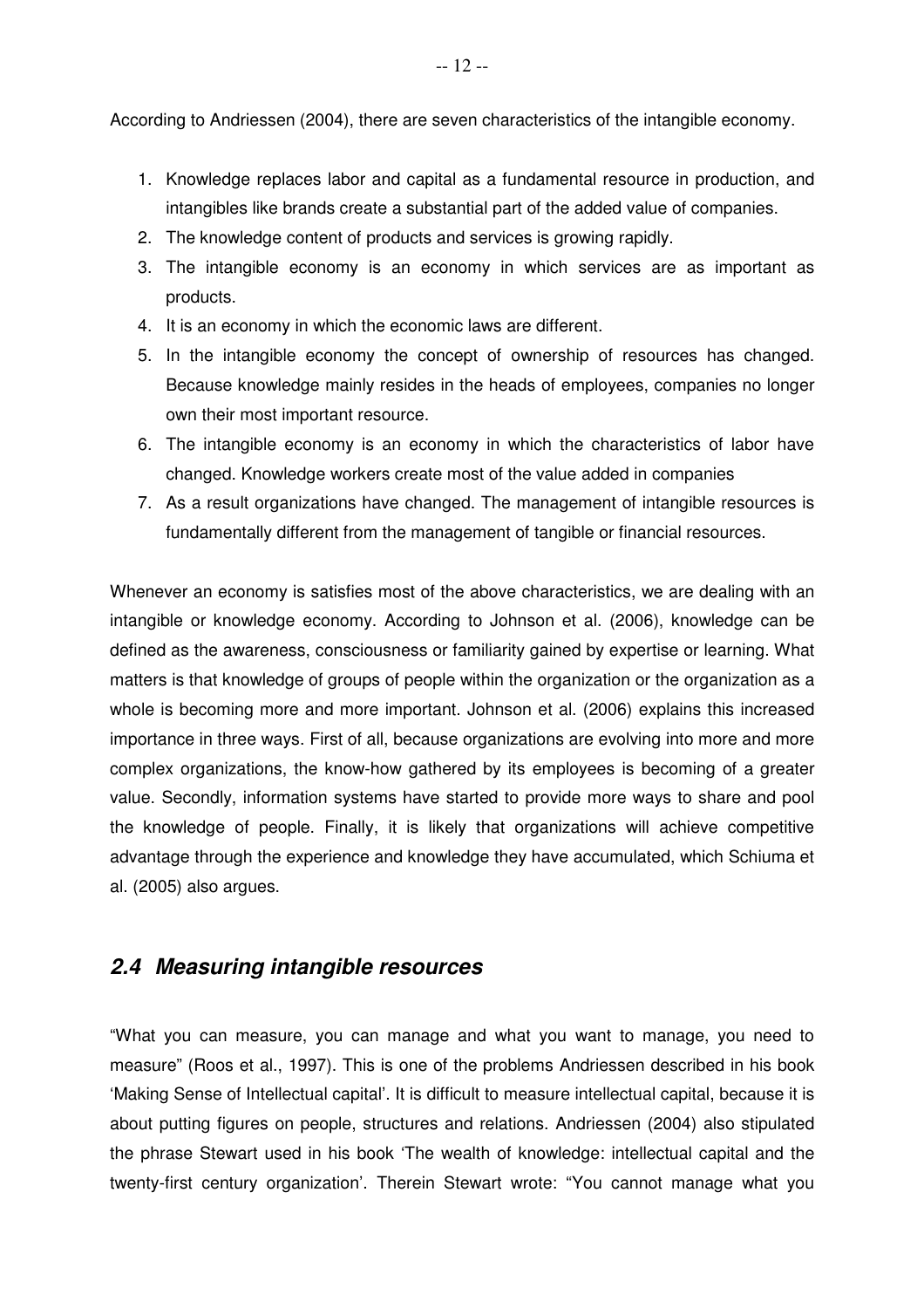cannot measure." This cliché is either false or meaningless. It is false because companies have always been managing people, which are essentially unmeasured. It is meaningless because eventually everything within an organization turns up in someone's ledger of costs or revenues.

The Austrian Competence Centre for Human Capital Research has conducted studies showing that management is acknowledging the fact that there is a relationship between management success and their employees, but not to the extent for real human capital management (Litschka et al., 2006). Because intellectual capital is so hard to measure, there are not much figures known about it. This makes it difficult for managers, as they cannot ground their decisions with substantial evidence. Almost all researches therefore agree that it would be better to have a more objective measurement method for intangible resources, but so far only a few good ones have been suggested (Litschka et al., 2006).

## **2.5 Communicating intangible resources**

The Commission on Intellectual Capital proposed ten principles for effective communication of intellectual capital (Trasi and Welzl, 2007).

- 1. There need to be a clear link to future valuation creation. This means that only those indications that are used for internal management are relevant for investors.
- 2. The methodology used should be transparent. If investors understand management's method for valuing intellectual capital, communicating on these elements will be more effective.
- 3. There is a necessity of standardized intangible indicators. Standardized intangible indicators are needed because investors can only compare the indicators when they are based on the same grounds. Standardization also facilitates benchmarking.
- 4. Information has to be consistent over time. Again this is needed for investors want to compare the figures of IC between companies.
- 5. There has to be a balanced trade-off between disclosure and privacy. Too much information disclosed can lead to competitive disadvantages, to little disclosure leads to an information asymmetry.
- 6. The interests of companies and investors should be aligned.
- 7. The prevention of information overflows. Information should be focused on the most crucial indicators. This information can be gathered by examining the mission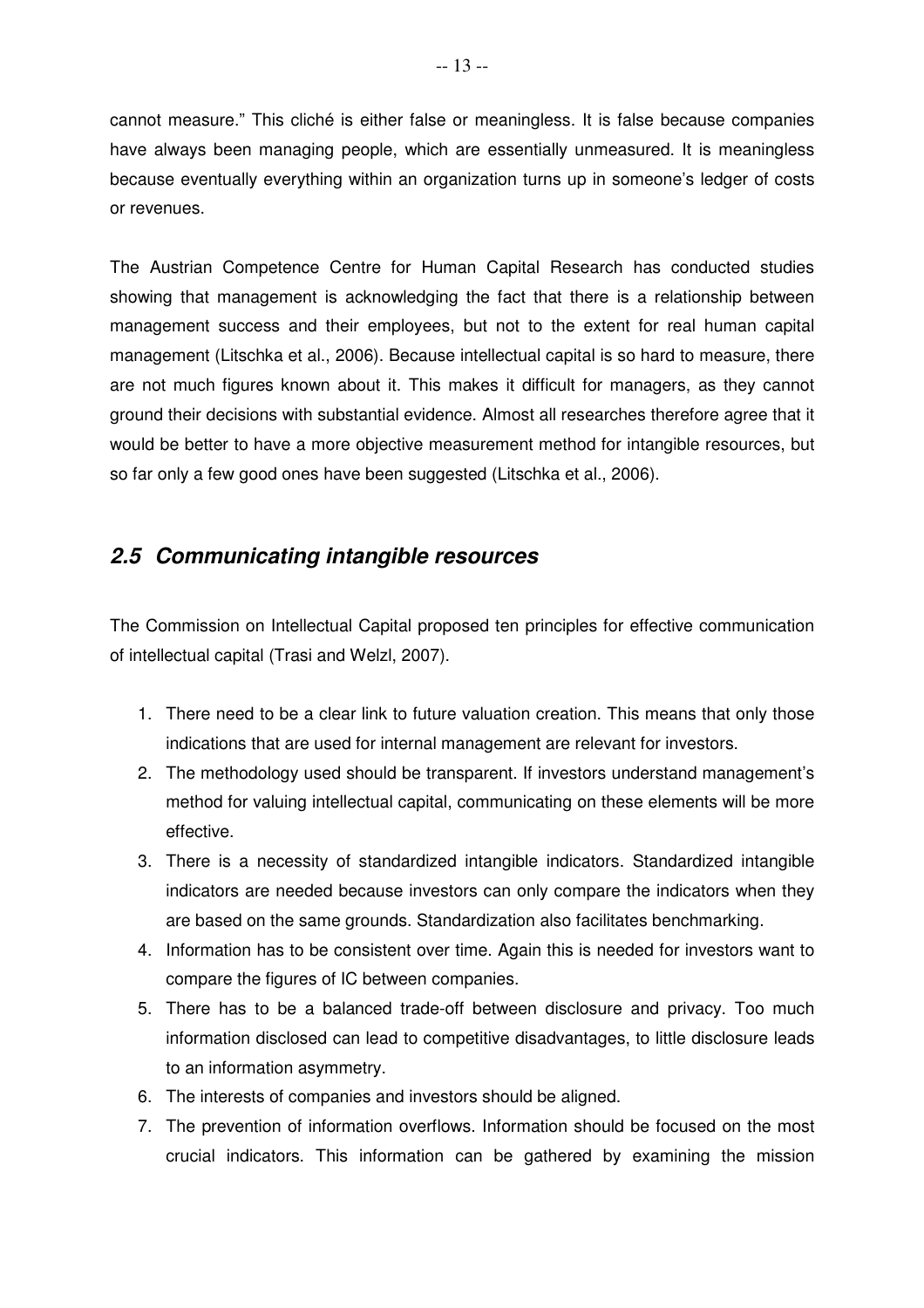statement and the vision of the company. This point is linked to point five, where the balance between disclosure and privacy needs to be preserved.

- 8. The information provided by the company should present the true corporate situation. Misleading investors and other stakeholders is not something that falls under corporate governance, another 'hot topic' in recent literature.
- 9. The ninth principle for effective communication would be risk assessment. Assessments of risks inherent to each indicator on intellectual capital.
- 10. The last principle on disclosing intellectual capital information should be that the information will be provided at the right time and place. This can be for example at the end of the annual report.

When companies do not follow comparable principles, confusion will likely be the result. But is it important to communicate on intangibles? Corrado (2007) showed some figures on the importance of intangibles. In the United States, intangibles business investment exceeded \$ 1 trillion in the late 1990s; In the period 2000-2006, the intangible business investment was 40 percent larger than tangible investments, and so on.

Corrado (2007) concluded that equally treating intangible and tangible assets would result in higher rates of growth in labor productivity and a larger role of capital as a source of economic growth. This means equal valuation methods and disclosure principles.

#### **2.5.1 Why would companies disclose intellectual capital?**

Many institutions argue that the financial reporting system used today is incapable of explaining "new" resources such as relationships, internally generated assets and knowledge (Mouritson et al., 2004). When organization would more frequently disclose information on these intangible resources, it would take away some uncertainties about the future revenues and earnings of the enterprise. As a result, companies will more easily generate new capital. Another advantage of knowledge-based resources is that they are often difficult to imitate and therefore present a good opportunity for competitive advantage (Mouritsen et al., 2004).

In addition to the increased value of a company, intellectual capital can be seen as a catalyst for the change in a company's cultures and management structures. A high level of trust, loyalty, confidence, et cetera, will have a major influence of the culture of an organization.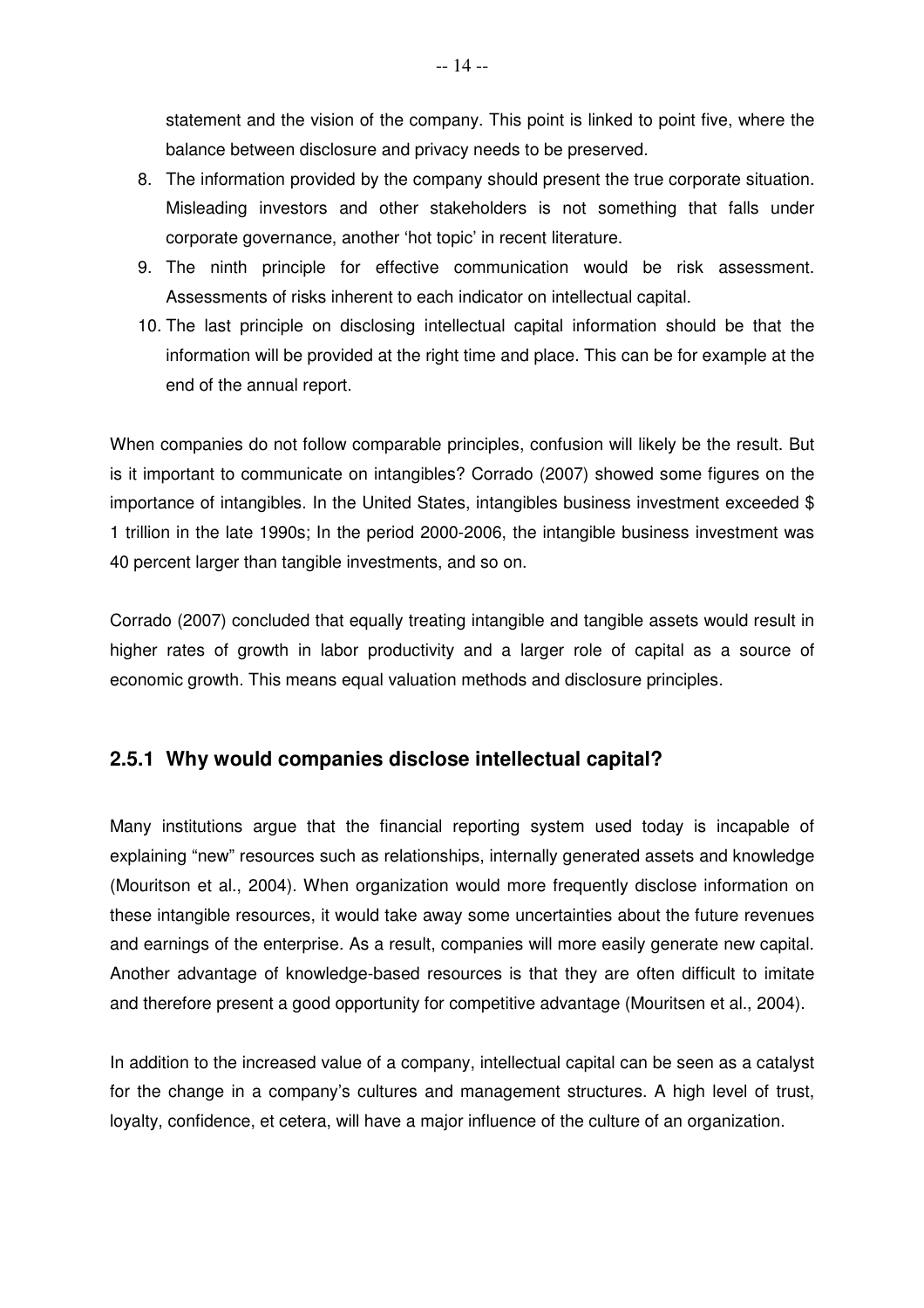Of course disclosing information about intellectual capital is very favorable to stakeholders, since they now have a more detailed view on the organization, making it easier to make forecasts if needed. The volatility and the danger of incorrect valuation of a particular firm is also decreased when the company in question discloses a so called level 3 report (see paragraph 2.5.4). When companies make more information public about their intangibles, the possibility of insider trading decreases, because managers have less information which is not known by the public (Mouritsen et al., 2004). The latter is the so called decrease of information asymmetry.

#### **2.5.2 Disclosure of intangibles**

Companies are providing a lot of information towards many different groups of stakeholders. The following groups are nearly always represented: owners, employees, suppliers, creditors, customers, debtors, Public Administrations, and the general public (Polo and Vàsquez, 2005). Most of this information, like financial reports or stock exchange information, is mandatory by nature. On the other hand, stakeholders still require firms to disclose additional information on a voluntary basis. One type of this information voluntary disclosed is intellectual capital information (Orens and Lybaert, 2005).

If intangible information is so important, why aren't companies using it? The reason why, may be because they do not see a clear relationship between this disclosure and the corporate profitability (Cowen et al., 1987). Also there are structural factors that affect social disclosure practices like size, sector or industry, and the country in which the study is carried out (Polo and Vàsquez, 2005). Finally, social disclosure is also related to such factors as capital intensity, the age of the company, and strategic considerations (Polo and Vàsquez, 2005). Especially disclosing on strategic considerations includes risks of providing to much information, so that competitors can us this information.

Despite the preceding, companies should at least consider the benefits disclosure of intangibles can generate. Financial statements that include an intellectual capital statement represent more faithfully the assets and therefore, the financial position of an enterprise. This reduces the risk to potential investors and thereby increases the possibility of new capital. The International Accounting Standards Board stipulates that intangible resources are important for to the needs of all kind of users, but in general managers don't want to see it in the financial statements (Eastman, n.d.).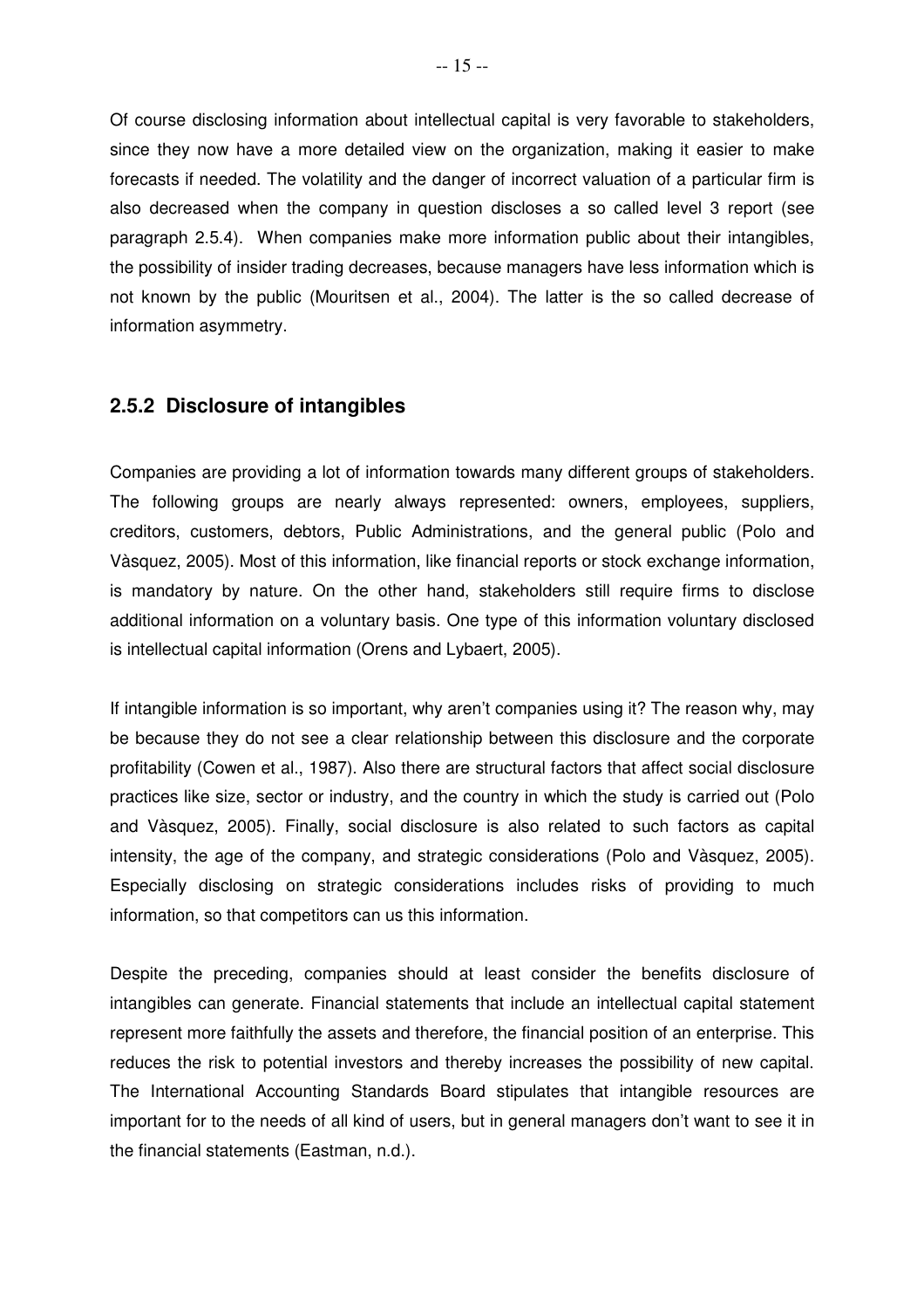Lev and Zarowin (1999) argued that the relevance of accounting based information declined in favor of information about the intangibles of a company. Orens and Lybaert (2005), on the other hand, stated that hardly any conclusions could be drawn whether or not capital market participants really used intellectual capital information. Therefore they presented a paper to provide an insight into the relevance of intellectual capital information, which presented a couple of interesting finding. First of all they measured an increase of the voluntary disclosure of IC information in annual reports between 2001 and 2003. Secondly, they noted that the use of this IC information by financial analysts didn't increased over time. "So despite the fact that corporate managers have significantly improved their IC information disclosure, financial analysts have not changed their behavior concerning this kind of information." (Orens and Lybaert; 2005; p. 12). Thirdly, there is a positive relationship between the marketto-book ratio and the level of IC information as well as to human capital and to internal structure. Finally there is neither a positive relation between experience and the use of IC information, nor a negative relationship between complexity and the use of IC information.

#### **2.5.3 Counterarguments to reform accounting for intangibles**

Skinner (2007) critically reviewed policy recommendations.

First of all, Skinner (2007) argued that although many economists say that financial statements are losing relevance, there is no clear evidence of this. During the late 1990s a lot of papers discussed the value relevance of financial statements. The results of these researches were mixed. For instance: the last couple of years, more traditional industries such as oil, mining, commodities and steel have been booming due to the increase of demand for industrial output.

Secondly, even though accounting models fail to recognize many intangibles, this could be a good thing. Skinner supports this statement by the following. Some claim that technological companies systematically undervalue their companies by not including intangible assets, and as a result have it difficult to raise capital. According to Skinner (2007) this does not make sense, since the balance sheet is not designed to form the basis for valuation. Valuation should be done based on the income statement. Many technology companies such as Google are valued relatively high by investors and seem to have little trouble in raising capital.

Thirdly, because accounting models fail to recognize many intangibles, firms fail to obtain financing. Again Skinner (2007) disagrees because there is little evidence to support this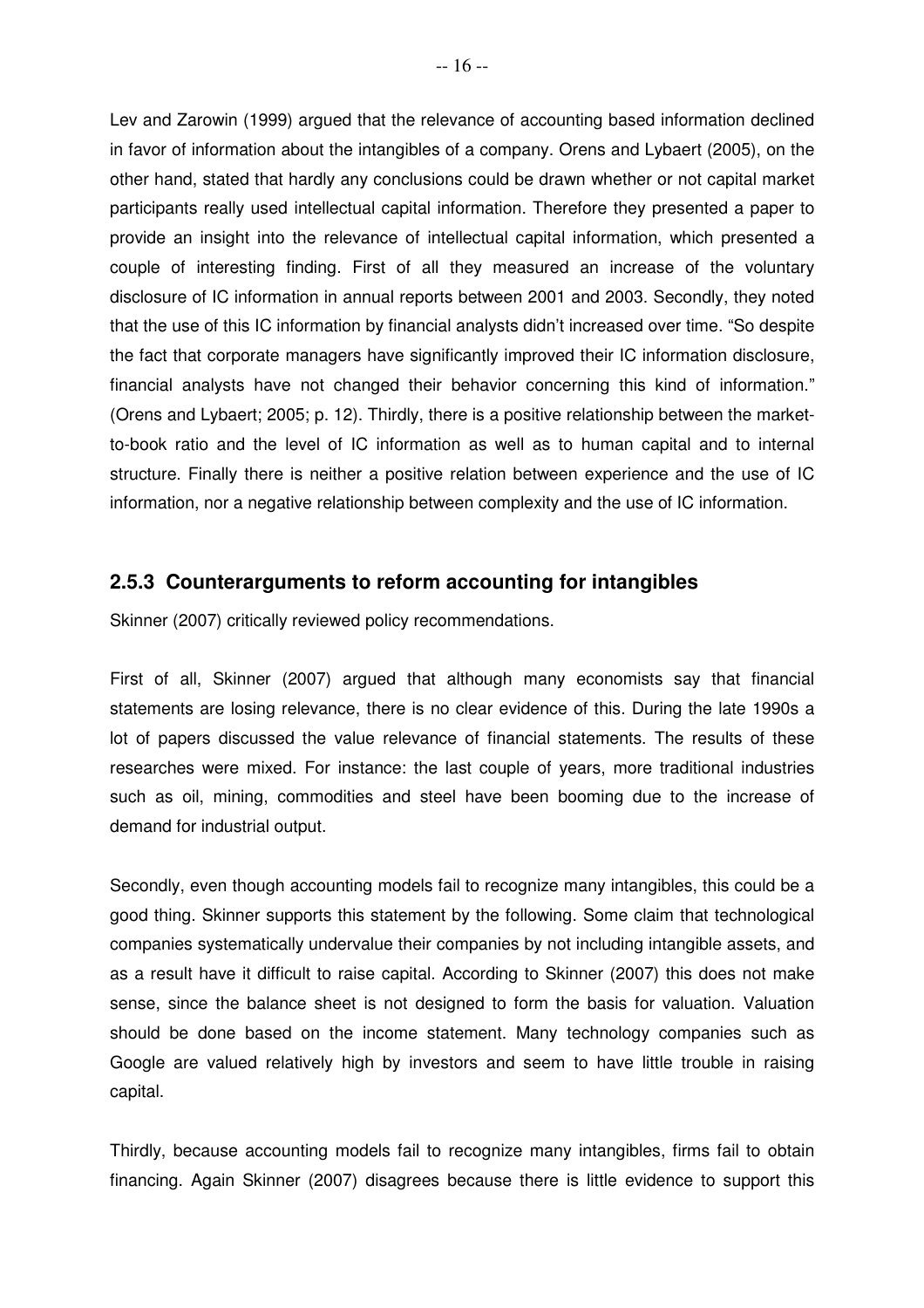claim. Furthermore he states that financial markets quickly adept to find new ways of financing different types of assets, including intangibles and even when traditional ways of financing are not available. It is hard to believe that companies have difficulties in raising financing for intangible assets, when these assets eventually generate cash flows.

Skinner (2007) concludes with some remarks that during the last fifteen years a lot of research has been done to develop standards to disclose information on intangible assets. However, little actual progress has been made. As a matter of fact, is it actually necessary to develop new standards? Because of large differences in types of intellectual capital between organizations, it will be very difficult to create one comprehensive framework. The nature and the measurement of intangibles vary considerably across industries. In addition, the absence of guidelines to disclose intangible assets did not prevented companies to raise enough capital. In fact, Skinner (2007) argues that financial markets worked well to finance intangible investments.

#### **2.5.4 The Intellectual Capital Statement**

Today, the importance of intangible factors for business success has triggered attention on many fronts: institutional, academic, professional, managerial, etc. It has not only been academics who have studied and demanded the completion of the traditional financial information with knowledge of these resources, but many companies too have opted for the voluntary disclosure of this information in the Intellectual Capital Statement (Polo and Vàsquez, 2005).

The Intellectual Capital Report, like the name suggests, is a report containing information about the status of intellectual capital of an organization. It is often a supplement to the annual report (Mouritsen et al., 2004). Polo and Vàsquez (2005) sees the report as a container for whatever information that might have been included in the Social Balance, but which is broader in scope with primacy over the latter. Devoting a specific document, the Social Balance, can be seen as an unnecessary effort, since this type of information may be provided more suitably within the so-called Intellectual Capital Report. Unfortunately, there are still no regulations concerning Intellectual Capital Reports. Because of the interest that the topic has aroused in recent years and managers' awareness of the issue, there exist some statements which are very widely known by the managerial community (Polo and Vàsquez, 2005).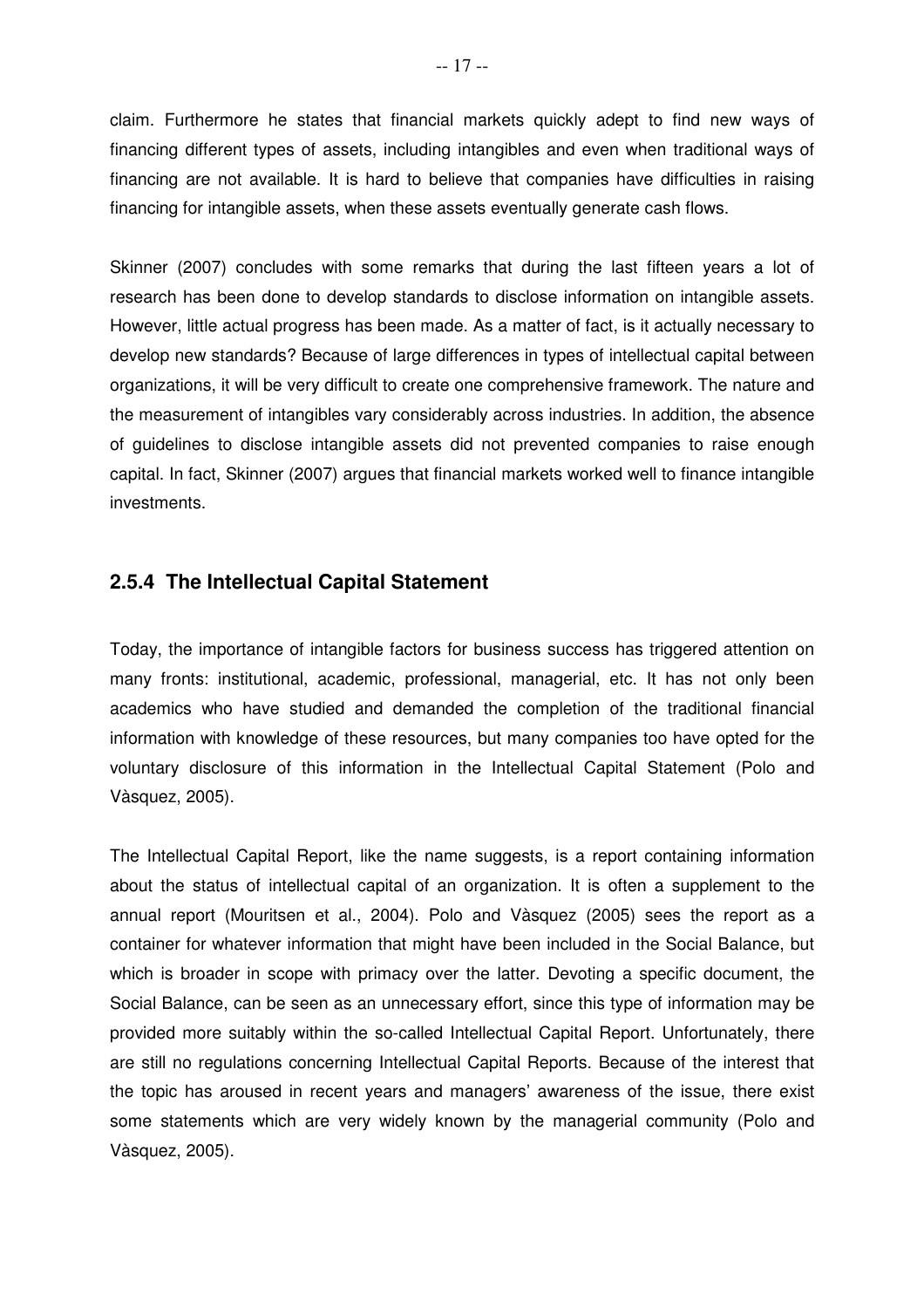The Intellectual Capital Report usually contains the subsequent items, which follow the same subdivisions as do the most used definitions of intellectual capital (Polo and Vàsquez, 2005):

- 1. **Human Capital**: intangible elements associated with the company's personnel, such as their skills, motivation, experience, commitment, et cetera.
- 2. **Structural Capital**: this embraces intangible items to the internal environment of the organization. Edvinsson and Malone (1999) divide them into three parts:
	- a. Organizational capital: intangible resources from the possession of an internal structure that is appropriate to and coherent with the goals of the entity.
	- b. Innovation capital: the capacity to be creative, giving rise to obtaining protected commercial rights.
	- c. Process capital: techniques, tasks, tools and procedures leading to the company's effective production of goods and services.
- 3. **Relational Capital**: commercial relationships and the intangible elements that derive from this activity.

There are three levels on how much companies are willing to disclose their intellectual capital. Level one just gives a minimum of information, Level two, where intellectual capital information is generally disclosed in an ad hoc table, and Level three which contains a full intellectual capital report. (Zambon, 2007)

## **2.6 The impact of Intellectual capital on the organization**

## **2.6.1 General Impact**

Moeller (2006) describes the importance of business networks, which in my point of view can be seen as relational capital, to build up competitive advantage. The paper argues that networks can help to distribute acquired knowledge throughout the entire organization, which can be competitive. Moeller (2006) also states that intangible resources like knowledge, customer relations, innovations, relations with your suppliers etc. are important to the success of a company's network.

Anskaitis and Bereisis (2005) believes that the attention given to intellectual capital will be beneficial to an organization. The reason lies in the idea that the performance of a company will increase, because simply more attention is given to intellectual capital. Off course we have to ask ourselves if the attention given to intangibles is enough or not. Too much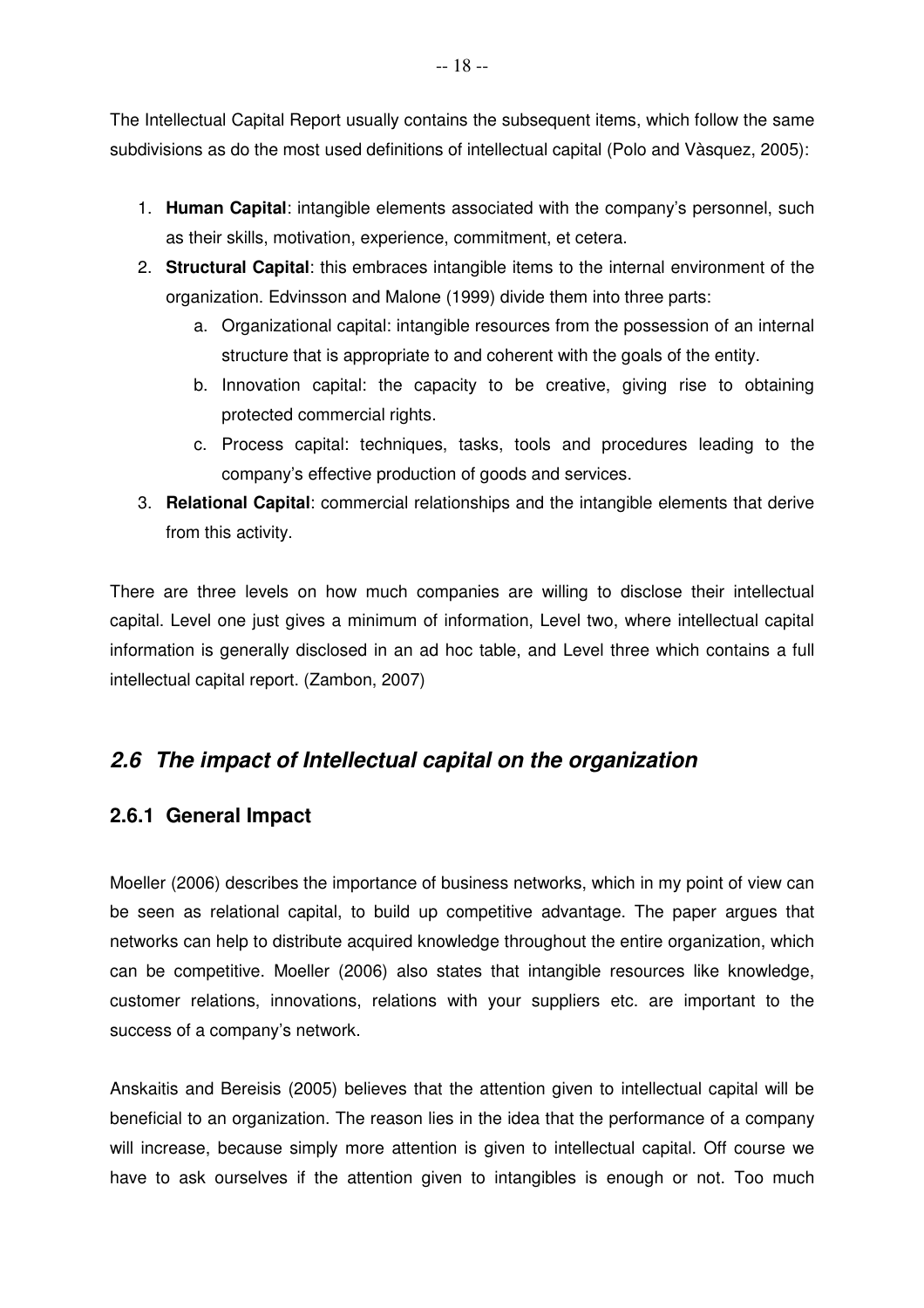attention would be a waste of time and resources, too little consideration will mean a loss of potential benefits. Management thus has to weigh of the costs of time spent on investigating intellectual capital against the benefits of knowledge about intangible assets.

Malinen and Toivonen (2005) investigated the impact of intellectual capital in the growth and profitability of Finnish ICT firms. They did this by measuring the ratios of the intangible assets to turnover in a base year and statistically analyzing the impact of that share to the future growth and profitability of those companies. The results showed a strong correlation between future growth and the ratio of intangible to fixed assets. This does not necessarily mean that the growth can be explained by the level of intangible assets, but it definitely provides a basis for further research. The impact of intangible assets on the profitability of the Finnish ICT firms could not be proven.

Intangibles are of strategic importance for the organization. Organizations have to understand their corporate competence and resource composition in order to evaluate these opportunities (Marr, 2005). This means that the intangible assets of a firm should be one of the central considerations in formulating strategy and one of the primary constants upon which a firm can establish its identity and frame its strategy (Marr, 2005).

Revellino (2007) shows that the nature of human resources and technologies are of crucial importance when talking about the competitiveness of an organization. The importance of knowledge is for example large when a company wishes to look at the fidelity of its employees. This latter will also be investigated in section 3.

#### **2.6.2 Kaplan and Norton's Strategy Map**

Kaplan and Norton (2004) provided a way to analyze the corporate strategy through strategy maps. Figure 1 gives an example of such a map. As the reader can see, the strategy map contains a lot of intangible indicators such as human capital, information capital an organizational capital. These are the foundations of the strategy map and will eventually influence a company's performance.

As stated before, intellectual capital can be divided into four groups: Human Capital, Relational Capital, Structural Capital and Intellectual Property. The impact on the performance of intellectual capital can therefore be seen from four different angles. Kaplan and Norton (2004) divided their Learning and Growth Perspective into 3 different categories: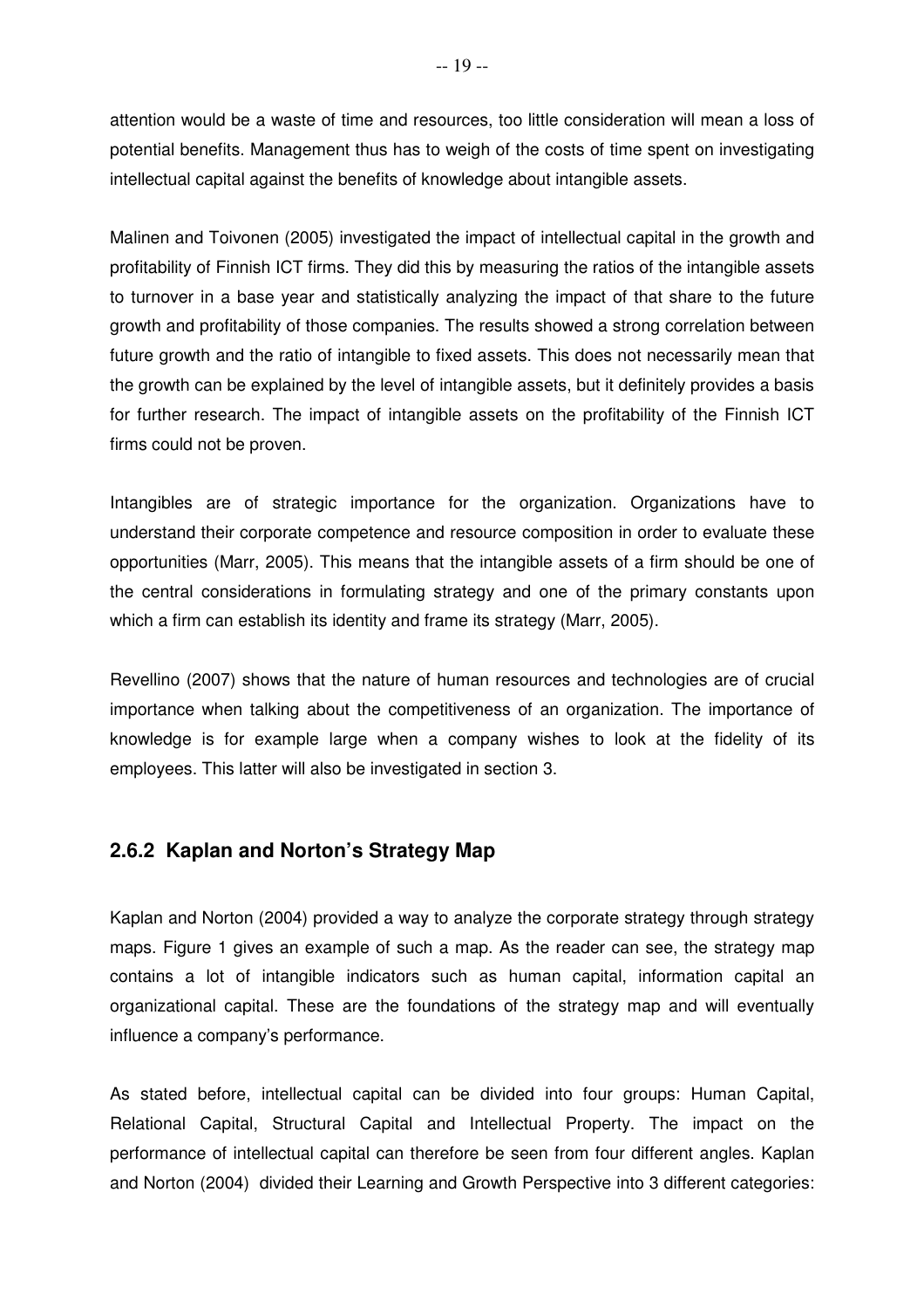Human Capital, Information Capital and Organizational Capital, the latter includes Structural and Relational Capital. The Balanced Scorecard (a precursor of the strategy map) assumes a cause-and-effect relationship between intangible assets and the performance of an organization among its four perspectives: financial, customers, internal processes, learning and growth (Moeller, 2006).



**Figure 1: Strategy Map from Kaplan and Norton. Source: Kaplan and Norton (2004), page 3:** 

Moeller (2006) investigated the importance of trust, participation and strategic relevance to determine their impact on intangible performance. Subsequently he examined the influence of this intangible performance on tangible performance. Figure 2 stipulates the hypotheses tested by Moeller and the results of the tests.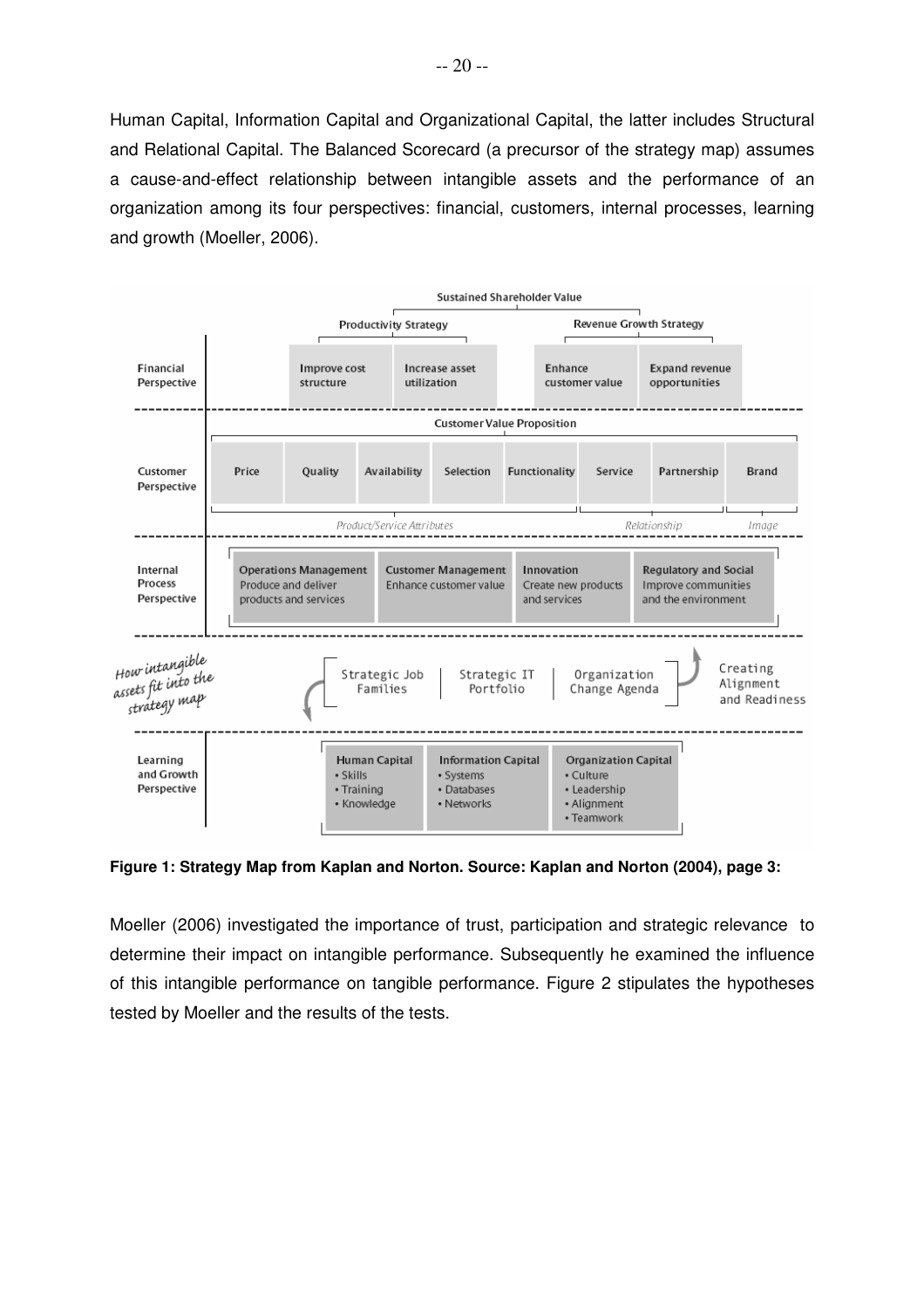

**Figure 2: Influence of intangible factors to tangible performance. Source: Moeller (2006), page 3** 

Moeller (2006) set up a large scaled empirical study on German business networks. The findings of this research showed that there was an interrelation between intangible and tangible performance. Intangible performance in his turn is mainly influenced by strategic relevance and participation. Although most studies showed that trust has a positive effect on a company's performance, Moeller's research did not present such a relationship. The latter was explained by the fact that trust-based organizations have different levels of risk exposure. There did exist an interrelation between trust and participation.

| <b>Hypothesis</b>                                                                                              |   | Path                                           | direct<br>effect | indirect<br>effect | total<br>effect |
|----------------------------------------------------------------------------------------------------------------|---|------------------------------------------------|------------------|--------------------|-----------------|
| $H 1 (+)$                                                                                                      |   | trust ⇔ intangible performance                 | $-0,11$          |                    | $-0,11$         |
| $H 2 (+)$                                                                                                      |   | trust ⇒ financial performance                  | 0.04             | $-0.05$            | $-0,01$         |
| $H 3 (+)$                                                                                                      |   | participation ⇒ intangible performance         | 0,32             |                    | 0,32            |
| $H4 (+)$                                                                                                       |   | participation ⇒ financial performance          | 0.09             | 0,16               | 0,25            |
| $H 5 (+)$                                                                                                      |   | strategic relevance ⇒ intangible performance   | 0,44             |                    | 0,44            |
| $H 6 (+)$                                                                                                      | ✓ | strategic relevance ⇔ financial performance    | 0.15             | 0,22               | 0,37            |
| $H7 (+)$                                                                                                       |   | intangible performance ⇔ financial performance | 0,50             |                    | 0,50            |
| The specified effects are based on standardised mapping coefficients.<br>Hypothesis preliminary confirmed<br>√ |   |                                                |                  |                    |                 |

**Figure 3: Results of the hypotheses testing and effects in the model . Source: Moeller (2006), page 9**

As you can see, the first two hypothesizes are not accepted. Moeller (2006) comments on this that a free-riding-behavior could be an issue preventing partners within the network to trust each other. More research is in this matter definitely needed! Unlike trust, participation does have a strong effect on the intangible performance, but a rather low influence on the tangible performance. Moeller (2006) argues that this result can be explained because a high degree in partner participation creates an environment, where intangible value potentials can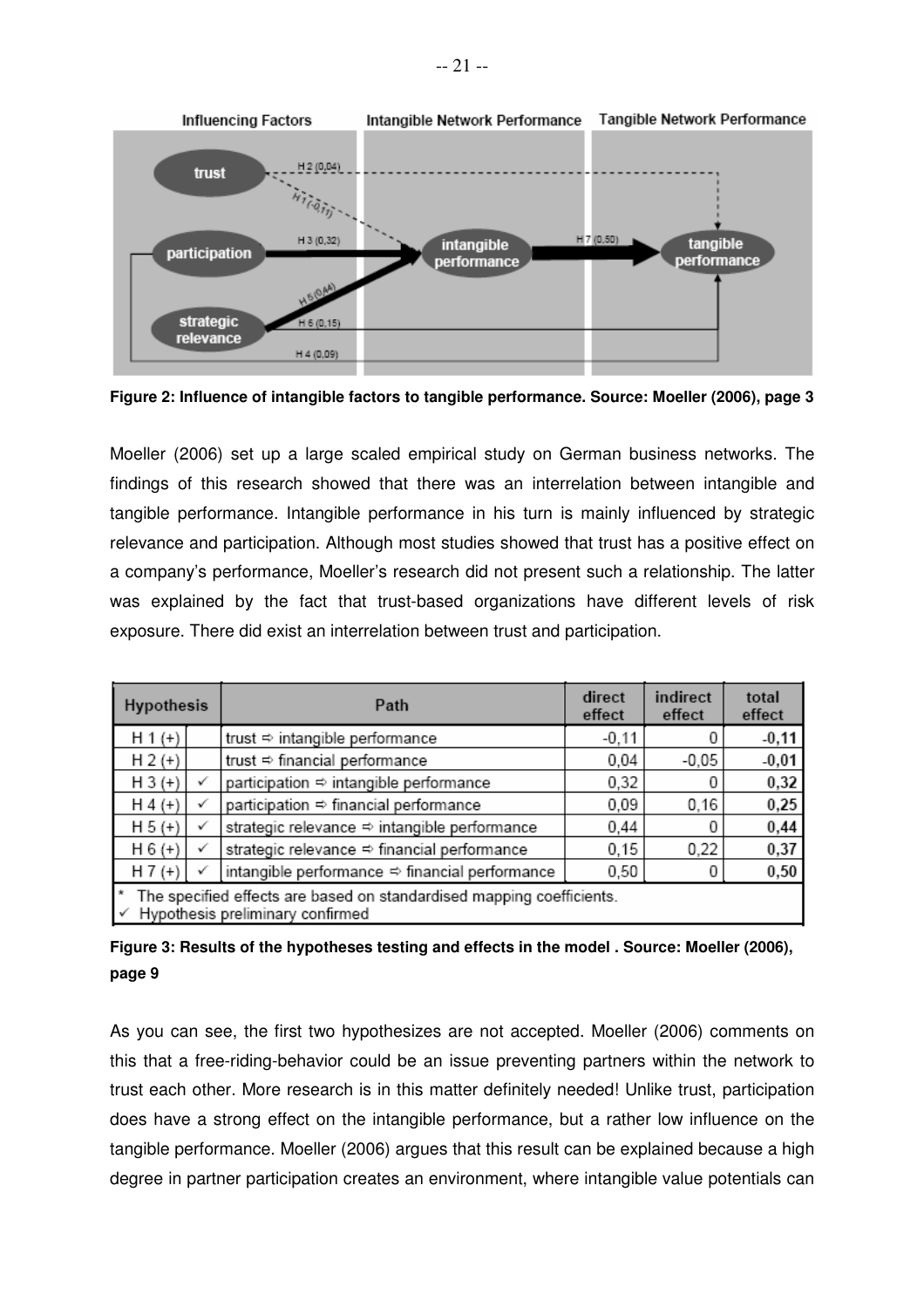grow and unfold their value generation potential that later on can be exploited and turned into financial performance. Strategic relevance has a rather large total effect on the financial performance of an organization. Finally, the largest effect on financial performance comes from intangible performance. This is very important, because this emphasizes again the importance of intangible assets!

Important to notice is the leading-lagging effect between intangible and tangible performance. The development of intangible structures usually takes time, meaning that benefits of those structures will only be visible a couple periods after the development. A good example of this is building a strong relationship with your customers, this will not be achieved by one sale, but rather by a sequence of good quality sales.

The research conducted by Moeller (2006) has been an inspiration to the research presented in paragraph 3. The fact that more research was needed in the area of trust and its impact on the performance of an organization, appealed to me. The results will be discussed in paragraph 3.

### **2.7 Managing Intangible Resources**

Knowledge, which is used to improve a firm's innovational capabilities, processes and performance is of intangible nature. Because of that, these resources need to be translated into identifiable and measurable resources. Management of intangible resources is about figuring out which knowledge resources a company possesses, and how they interact with each other. Unfortunately, like mentioned above, managerial awareness for the importance of intellectual capital is still low, but improving. Executives begin to recognize the relationship between entrepreneurial success and their intellectual capital. The reason why this shift towards a more knowledge based enterprise is so slow is the fact that intellectual capital still is hard to value. As a consequence, the need of management to substantiate their decisions with figures remains difficult.

Before management can make better decisions, they must know which factors to influence. Litschka et al. (2006) described four categories of factors: **Performance and motivation; Workability, health and well being; Job satisfaction; and Commitment**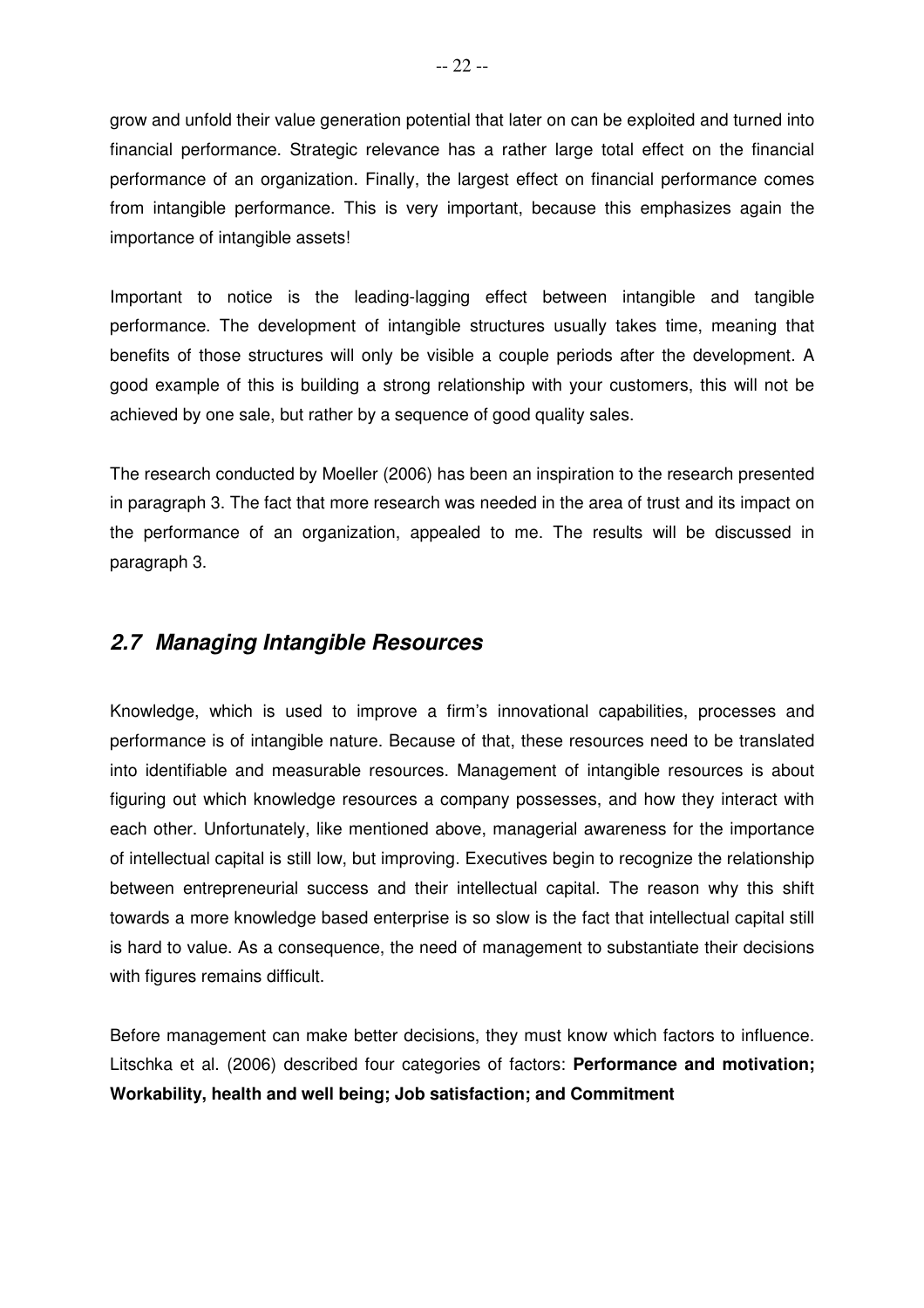Some authors proposed that intellectual capital statements are a part of companies' knowledge management strategies as well as a device for communicating knowledge management's objectives, initiatives and results. Thus, knowledge management is the linking pin between the intellectual capital statement and the theory of the firm (Roberts and Chaminade, 2005).

Roberts and Chaminade (2005) developed their research based on a case study of the Spanish energy company, Union Fenosa. They set up an intellectual capital model to support their hypothesis that intangibles contribute to meeting the operating objectives and, therefore, the financial objectives. Roberts and Chaminade (2005) summarized that the intellectual capital model is a tool to identify, monitor and control the key knowledge of the firm.

The challenge that firms nowadays are facing, is how they will realize that intellectual resources can be made manageable, and how these resources affect the development of an organization (Mouritsen et al., 2004).

## **2.8 Knowledge management in higher education**

Knowledge management and intellectual capital approaches are critical for most universities. The explanation lies in the fact that the main goals of universities are the production and the distribution of knowledge. Moreover higher education institutions have important investments in research and human resources (Ramírez et al., 2006). So, more than any other sector, higher education needs to adapt their management to a more knowledge-based orientated management. The European Commission (2003) states that universities are unique, due to the key role they play in the following three fields:

- 1. Research and exploitation of its results, thanks to industrial cooperation and spin-offs
- 2. Education and training, in particular training of researchers
- 3. Regional and local development, to which they can contribute significantly.

To manage intellectual capital in higher education institutions, one has to identify the specific characteristics of this sector. Sánchez and Elena (2005) mentions the characteristics that define the public sector in relation to the private sector: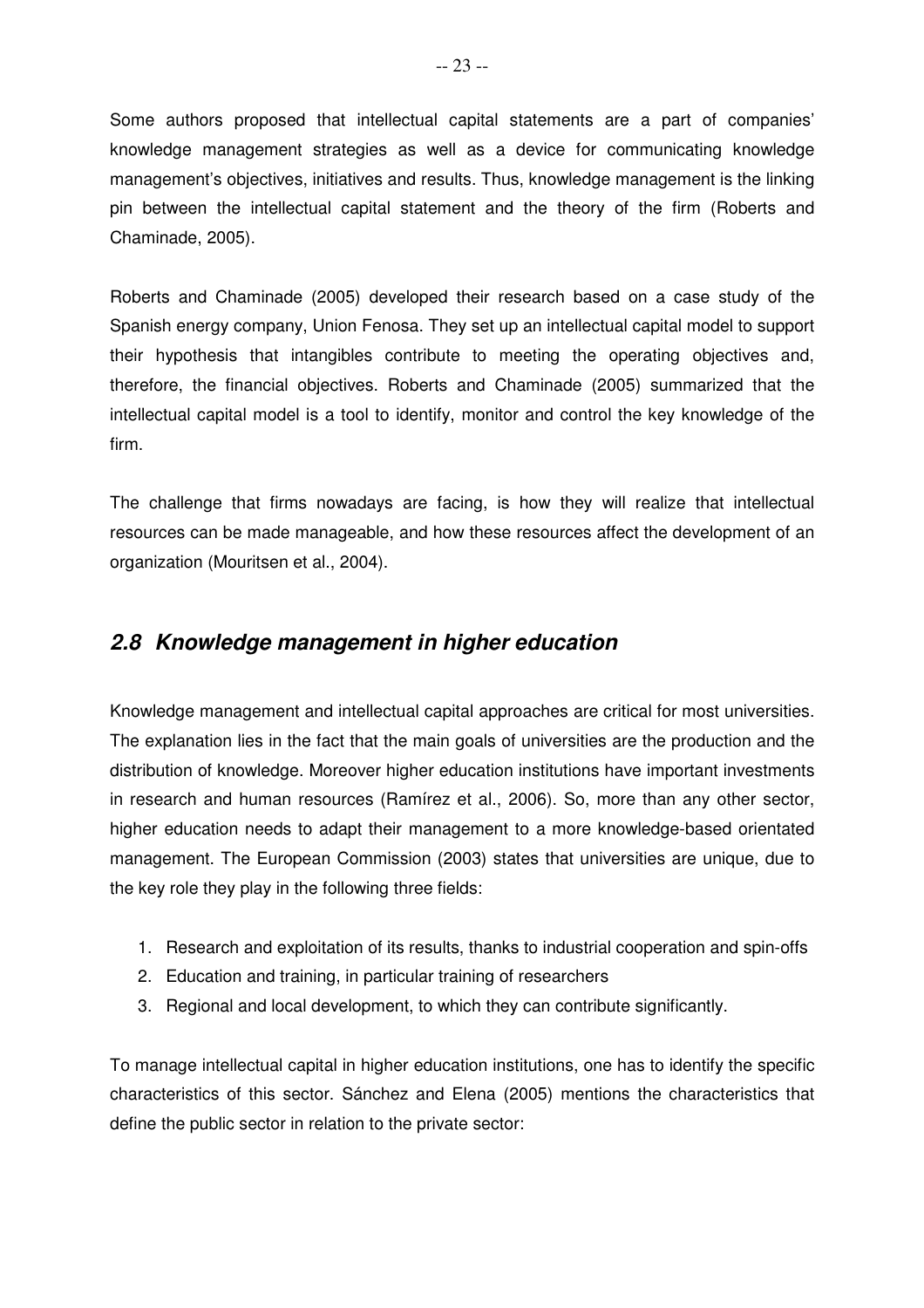- 1. Less incentive to adopt new management approaches, due to a non-competitive environment
- 2. Intangible objectives, less linked with the value market and with financial profit.
- 3. More importance is given to social and environmental responsibility.
- 4. Most of the public organizations provide services (education, health, etc.), which are intangibles.
- 5. The most important resources used by the public sector are intangibles: knowledge and human resources.
- 6. Inflexible management procedures and rigid structures. The bureaucratic model does not facilitate new approaches.
- 7. Less necessity to quantify.
- 8. Increase of external demand for accountability and transparency in the use of public funds.

Given the different characteristics, an educational institution is based upon many intangible resources and provides different intangible services. Since these intangibles are changing rapidly, European universities have to adapt and adjust to a whole series of changes. These include:

- 1. Increased demand for higher education. Management has to think of ways to deal with how this increase will be met, considering the limited human and financial resources (European Commission, 2003)
- 2. Internationalization of education and research, which is speeded up by new technologies. As internationalization increases, competition will be fiercer, since now institutions have to compete with universities from abroad. Competition will be on three fields. First on the field of students, second on the field of trained and qualified researchers and lastly competition to attract new funds. (European Commission, 2003; and Ramírez et al., 2006)
- 3. Pressure to harmonize the different national university systems. An example of this is the Bologna Process where European universities are standardized so that degrees will be more comparable and compatible throughout Europe (Ramírez et al., 2006)
- 4. Increased demand for transparency and accountability about the results and benefits derived from public funds (Ramírez et al., 2006).
- 5. The explosion of places where knowledge is produced. This is linked to the previous element, since also this causes an increasingly competitive environment. Contract research for companies will probably be assigned to the best-performing universities. (European Commission, 2003)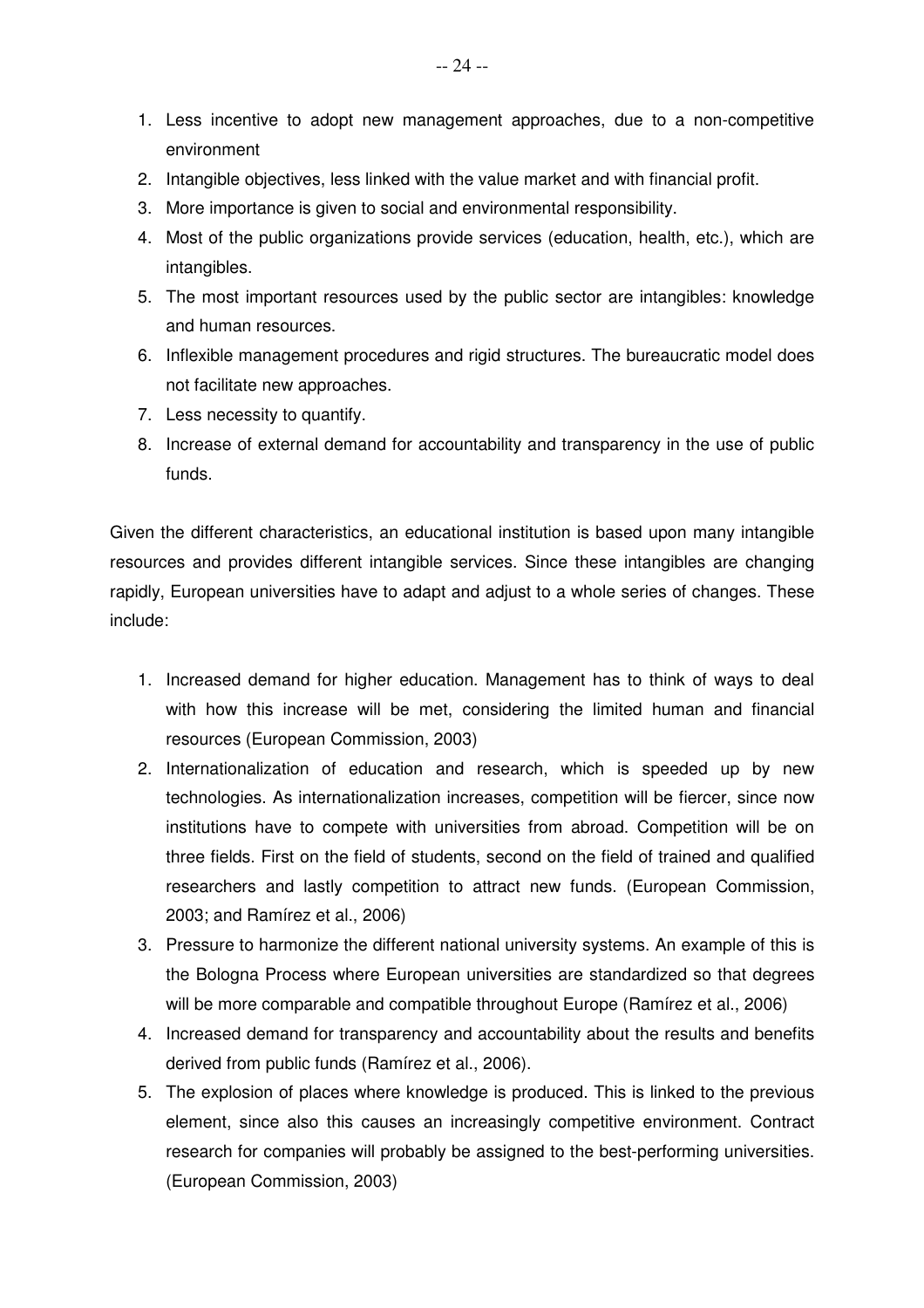In order to stand up to these changes, it will be necessary to develop knowledge based management models and intellectual capital models to reach the strategic objectives of universities and research institutions (Ramírez et al., 2006).

## **2.9 Trust and loyalty**

#### **2.9.1 Trust**

Alan Greenspan, former president of the Board of Governors from the Federal Reserve System, once said: "Trust and reputation can vanish overnight, a factory cannot". Trust can be seen as taking risk, meaning that actions of one party materially affect the other. (Fu, 2004). Perry et al. (2007) define trust as follows:

"Trust embodies one's expectations, assumptions or beliefs about the likelihood that another's future actions will be beneficial, favorable, or at least not detrimental to one's interests"

According to Fu (2004), there are three different levels of trust which are interconnected.

- 1. The first level consists of the properties of individuals, where trust is seen as a personality variable, highlighting individual characteristics like feelings, emotions and values.
- 2. At a second level, trust is regarded as a collective attribute to achieve organizational goals.
- 3. The third and last level treats trust as a valued public good facilitated and sustained by a social system.

It is important that people within an organization have a mutual confidence that tasks can be carried out without close and frequent supervision. To much control will cause an employee to believe that their supervisors do not trust them. Although not all research studies bring the same results, I think that trust has a positive effect on a company's performance, maybe not direct, but indirect through intermediate variables like structure and productivity. Trust can make sure that the exchange of information between colleagues will be more open. This lowers the information asymmetry, which leads to a better ability to coordinate processes and tasks (Moeller, 2006). Since tasks will be fulfilled more effectively and efficiently, the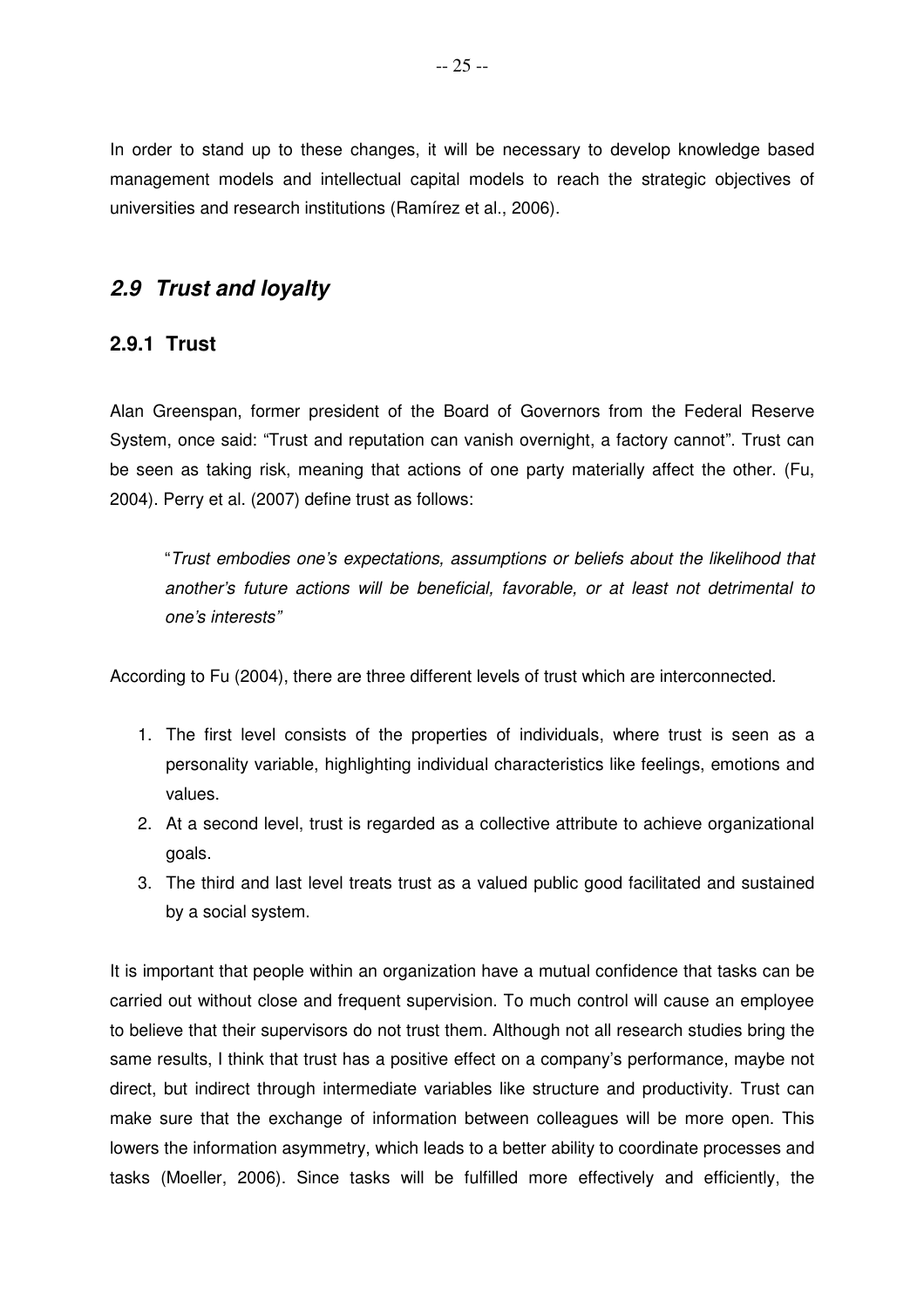performance of the organization increases. The effect of trust on the performance of organizations is investigated in paragraph 3 of this paper.

It is important to remark that trust cannot be developed overnight. The development of trust is a longsome and costly procedure. Also, managers and personnel should be aware of the risks of blind trust. Despite risks of trust literature mainly remains positive about the effects of trust (Moeller, 2006).

### **2.9.2 Employee Loyalty**

In a continuously developing economy, organizations sometimes forget basic resources within their own organization, namely their employees. Attention spent on your workforce has a positive effect on their performance and loyalty. A loyal employee most of the time is proud to work for his employer/organization, this conviction will be visible to one of the most important aspects of the enterprise, being the customer.

The loyalty of your workforce can be seen as their devotion to the company. Indicators of employee loyalty are for example the responsibility your staff is willing to take for their work or the willingness to look for another job (Anskaitis and Bareisis, 2005). Again, employee loyalty is a part of this research. In section 3 I will elaborate on different indicators of loyalty and their impact on the performance of a research institute.

The difference between loyalty and commitment is not sufficiently emphasized. "Though loyalty and commitment have much in common, much is lost when the two concepts are treated synonymously. Whereas commitment is more likely to have a strong connection to employee turnover, loyalty might be more strongly related to the likelihood of whistle-blowing or organizational citizenship behaviors" (Coughlan,2005).

Coughlan (2005) also explains that (just as with intellectual capital) different definitions of employee loyalty were used over time, resulting in different measures. This makes it of course more difficult to compare the level of employee loyalty of you own firm with the level of other institutions. Coughlan (2005) investigated these different definitions and then set up a new conceptualization of loyalty as follows: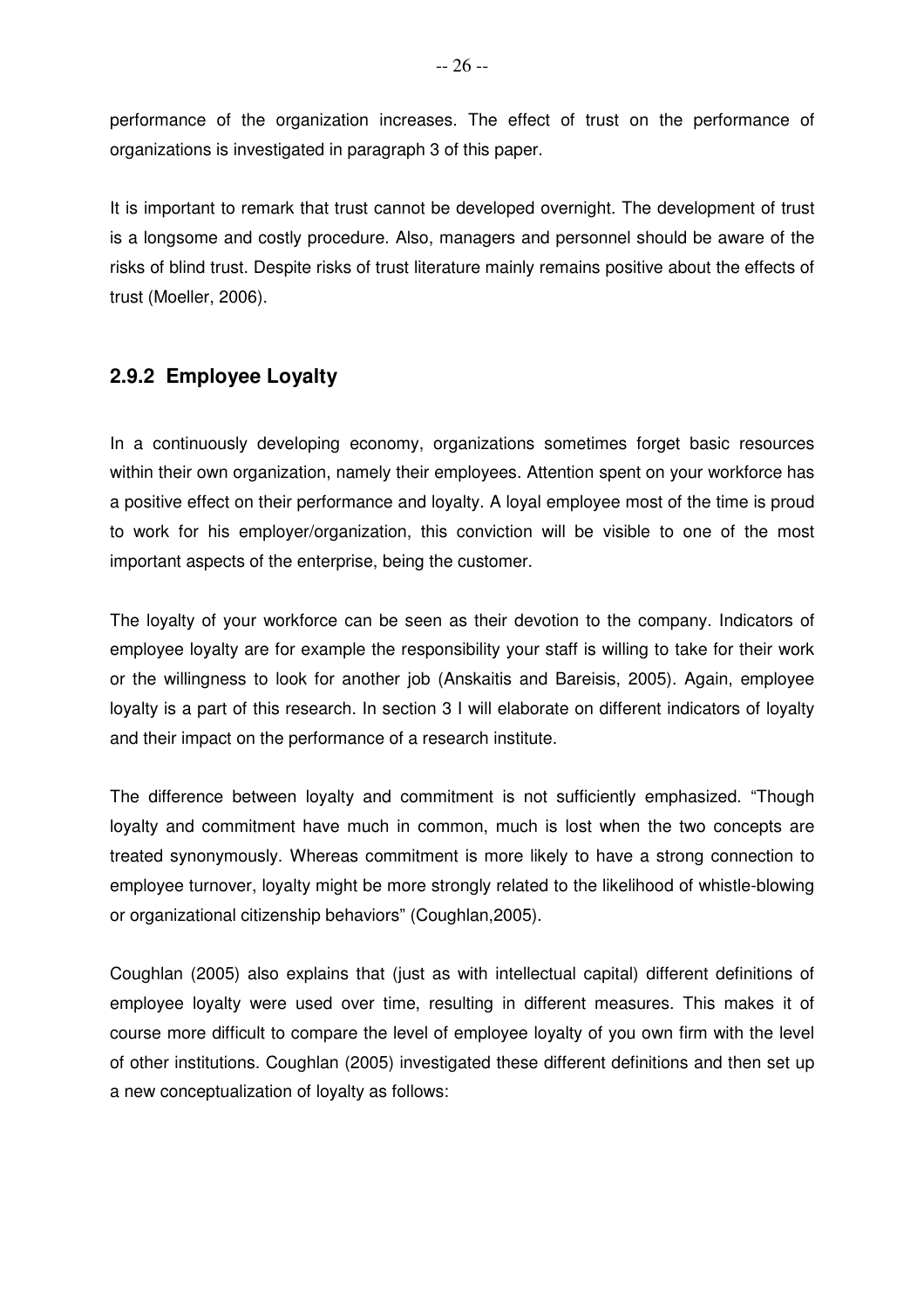"Loyalty is reflected in behavior that can be tied to an implicit promise, voluntarily made by an individual operating in a community of interdependent others, to ad here to universalizable moral principles in pursuit of individual and collective goals."

There are three major aspects that are included in this definition. First of all loyalty involves a pact between interdependent individuals, so there has to be a relationship between two parties with the intention to satisfy individual and collective needs. Secondly, the definition indicates that loyalty involves the behavior based upon a community's shared values. So loyalty occurs when the actions of the parties reflect the shared moral values of the organization. The third and last aspect of the definition involves that loyal individuals act according to the moral principles of the community. With respect to the latter, moral values include respect, social responsibility, personal and moral obligation, honest communication, concern for employee welfare and justice (Coughlan, 2005).

## **3 Trust and Employee loyalty in Research institutes**

European universities need to adept their management of intangibles in order to stand up to the environmental challenges discussed in section 2.8. Very closely linked to these universities are the research institutes who face the same challenges. Research institutes mainly consist of intangible assets, the importance of intellectual capital is very high. As a consequence, they need to find out which intangible assets have an important impact on the performance and which of the intangibles have a negligible impact. Many projects, like  $MERITUM<sup>1</sup>$  or RICARDIS<sup>2</sup>, were already set up to investigate the importance of intellectual capital.

This research investigates the effect of trust and employee loyalty on the performance of the research institutes at the Hasselt University. This research can be extended to the effect of trust and loyalty on the performance of the entire university, but because of the lack of time I will not investigate this. So for the meaning of this graduation paper three main hypotheses were formulated:

 $\overline{\phantom{a}}$  $1$  MERITUM is a project set up by the European Commission in order to develop some guidelines for managing and reporting on intangibles. Research is performed for organizations at a European level (Sánchez et al., n.d.).

<sup>&</sup>lt;sup>2</sup> RICARDIS stands for Reporting Intellectual Capital to Augment Research, Development and Innovation in SME's. Also this project was set up by the European Commission to stimulate the reporting of intellectual capital in research intensive organizations (Sánchez et al., n.d.)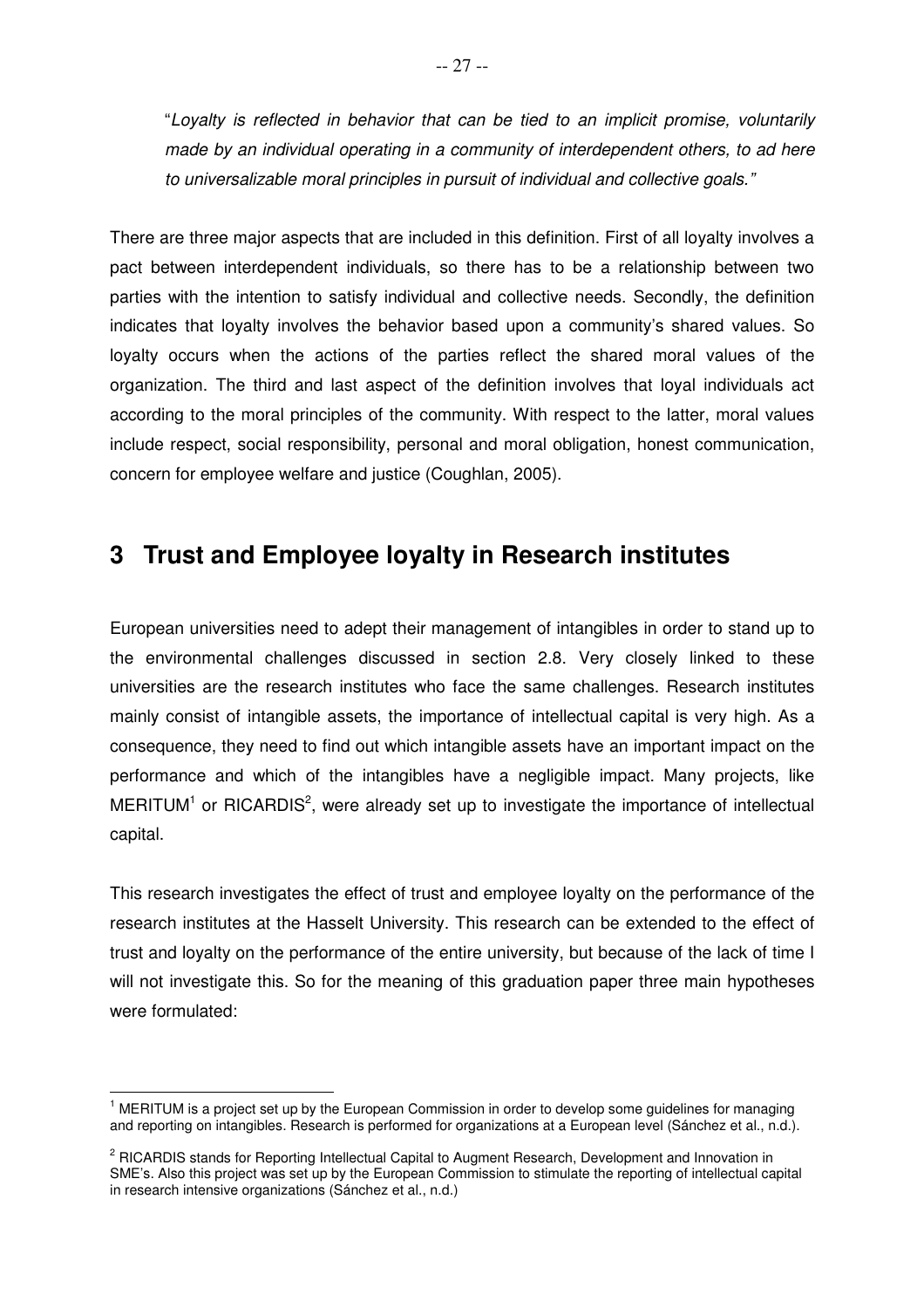- H1: The higher the level of trust between colleagues, the higher will be the level of employee loyalty
- H2: The higher the trust between colleagues of a research institute, the higher will be the institute's performance
- H3: The higher the loyalty of the personnel of a research institute, the higher will be its performance

## **3.1 Research design**

### **3.1.1 Research subject**

The three hypotheses mentioned above were tested at the nine research institutes of the Hasselt University. These are:

- 1. **The institute for material research (IMO)**
- 2. **The expertise centre for digital media (EDM)**
- 3. **The biomedical research institute (BIOMED)**
- 4. **The centre for environmentology (CMK)**
- 5. **The institute for mobility (IMOB)**
- 6. **The centre for statistics (CenStat)**
- 7. **The institute for behavioral sciences (SEIN)**
- 8. **The knowledge centre for entrepreneurship and innovation (KIZOK)**
- 9. **The centre for applied linguistics (CTL)**

Supplement 1 presents a more detailed discussion of the different research institutes.

The survey was retrieved from the independent and assisting academic staff and the student researchers who are working to achieve their doctorate. Since this 'population' is not that big, a questionnaire was sent to the entire academic staff of each research institute. This resulted in a total population of approximately 407 academic researchers with the following distribution (Hasselt University, 2007):

- 1. IMO-IMOMEC: 86 researchers
- 2. EDM: 71 researchers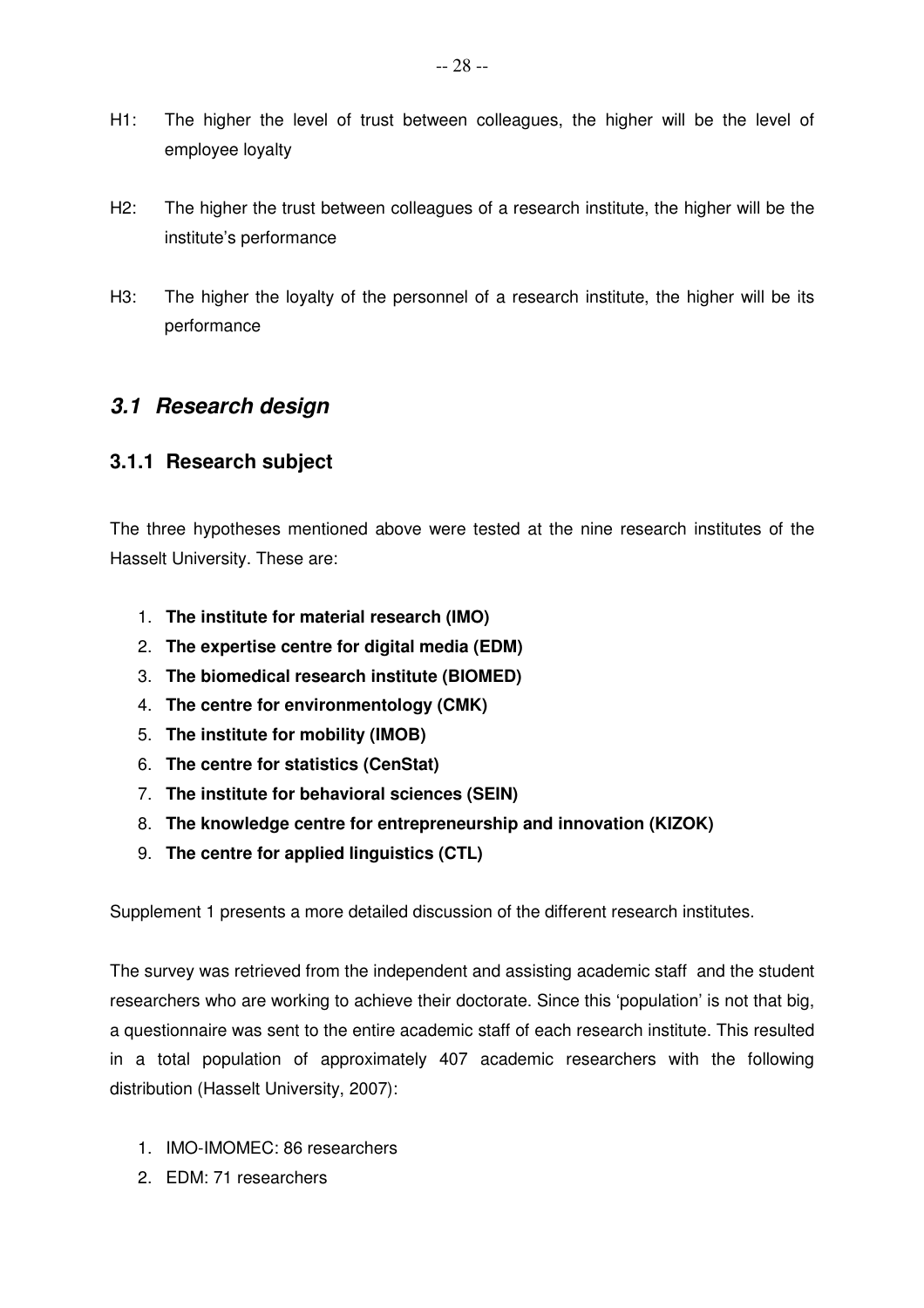- 3. BIOMED: 61 researchers
- 4. CMK: 46 researchers
- 5. IMOB: 38 researchers
- 6. CenStat: 45 researchers
- 7. SEIN: 30 researchers
- 8. KIZOK: 16 researchers
- 9. CTL: 14 researchers

#### **3.1.2 Research background**

This paper extends the research of Moeller (2006), Sánchez et al. (2005, 2006) and Zolin et al. (2004). Moeller (2006) investigated the importance of trust, participation and strategic relevance with respect to intangible and financial performance (see paragraph 2.6). Although the article argued that in contradiction to other research trust has no significant effect on tangible or intangible performance, additional research definitely was needed. Sánchez et al. (2005, 2006) contributed a lot with research on the importance of intellectual capital in universities and research institutes. Also Sánchez has done a lot on the field of setting up an intellectual capital report for universities. Zolin et al. (2004) has investigated indicators of trust, which were partially used to set up the questionnaire. Finally, Anskaitis and Bareisis (2005) already pointed out the importance of investigating the impact of trust and loyalty. Although Anskaitis and Bareisis (2005) investigated the importance of customer loyalty, the employee loyalty indicators used in this thesis are deducted from Anskaitis and Bareisis (2005).

To gather data for the research, two methods were used. First of all, a questionnaire was developed in Snap, which was electronically sent to the different researchers (Supplement 3). The purpose of this survey was to find out if the degree of trust and employee loyalty within the different research institutes. Secondly, some performance indicators were needed for the different research institutes in order to compare the degrees of trust and employee loyalty with these performance measures. Since research institutes are not seen as profitorientated organizations, normal indicators such as profit, turnover, clientele, etcetera were not that relevant. For research institutes it is more important what their scientific output is, being the number of publications in national and international journals. For this latter type of information, secondary data were used, mainly annual reports of the different institutes.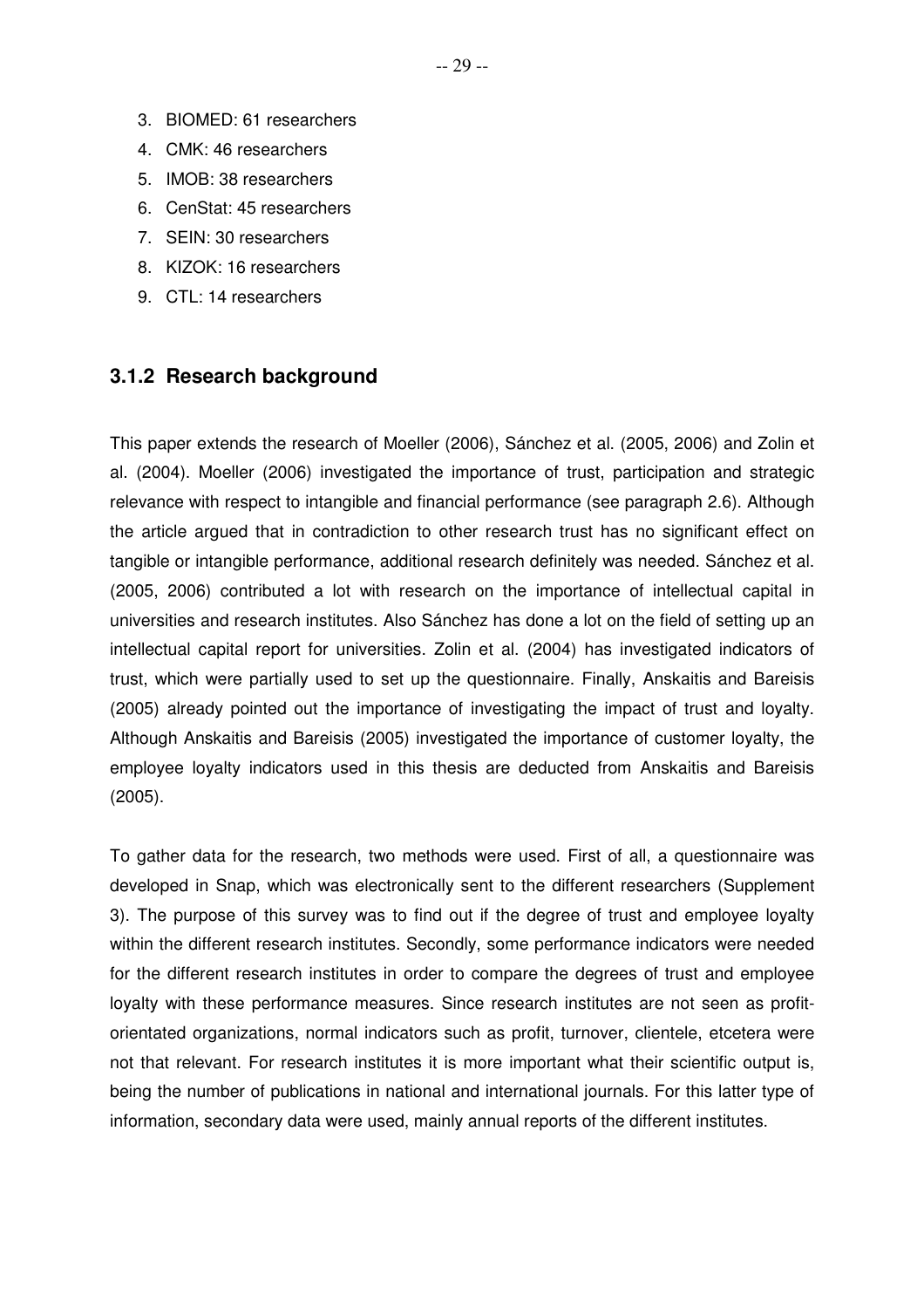#### **3.2 Data analysis**

To process the data, the statistical program SPSS (Statistical Package for the Social Sciences) was used. To analyze de data, a number of methods were used. A first level analysis was performed to give the reader an idea about the possible outcome of the research, which was done in section 3.5. In this section the sum was made for each respondent by adding his answers to the different questions. The respondent received a total score on the indicators 'Trust', 'Employee loyalty' and 'Performance'. Afterwards these results were cross analyzed.

Before analyzing a second level, the reliability of the measurement scale had to be checked. Chronbach's Alpha was used in order to check whether if the items (questions) of each variable (Trust, Employee loyalty or Performance) measured the same thing. De Pelsmacker and Van Kenhove (2006) state that the Chronbach Alpha lies between 0 and 1 and that if the value drops below 0,6 we could say that the internal consistency is not good, which leads to a low reliability of the measurement scale (De Pelsmacker and Van Kenhove 2006). This minimum of 0,6 will be used as well in this paper .

The second level analysis consisted of a principal component analysis in order to reduce the number of variables. The principal component analysis determines factors in such a way that as much of the total variation in the data is explained by as few factors as possible (Swinnen, 2006). Before we could perform the principal component analysis, we had to check whether if the data could be used for this method. This was done on the basis of the Kaiser-Meyer-Olkin (KMO) measure of sampling adequacy. The KMO-value checks if the variables are sufficiently correlated to form factors. In accordance with Swinnen (2006), a minimum of 0,5 was used for this measure. The number of factors was determined by the eigenvalue, only those factors with an eigenvalue above 1 were accepted (Swinnen, 2006). A limitation of the principal component analysis is that much of the outcome depends on the choices the analyst makes. Which data entries, type of rotation, stopping criteria and so on.

#### **3.3 Survey**

The survey, which was held at the academic staff of the research institutes, consisted of four parts. The first part examined the level of trust that the academic staff within the research institute perceived. The second component in its turn looked at the perceived level of employee loyalty. The third subdivision checked some intangible performance indicators from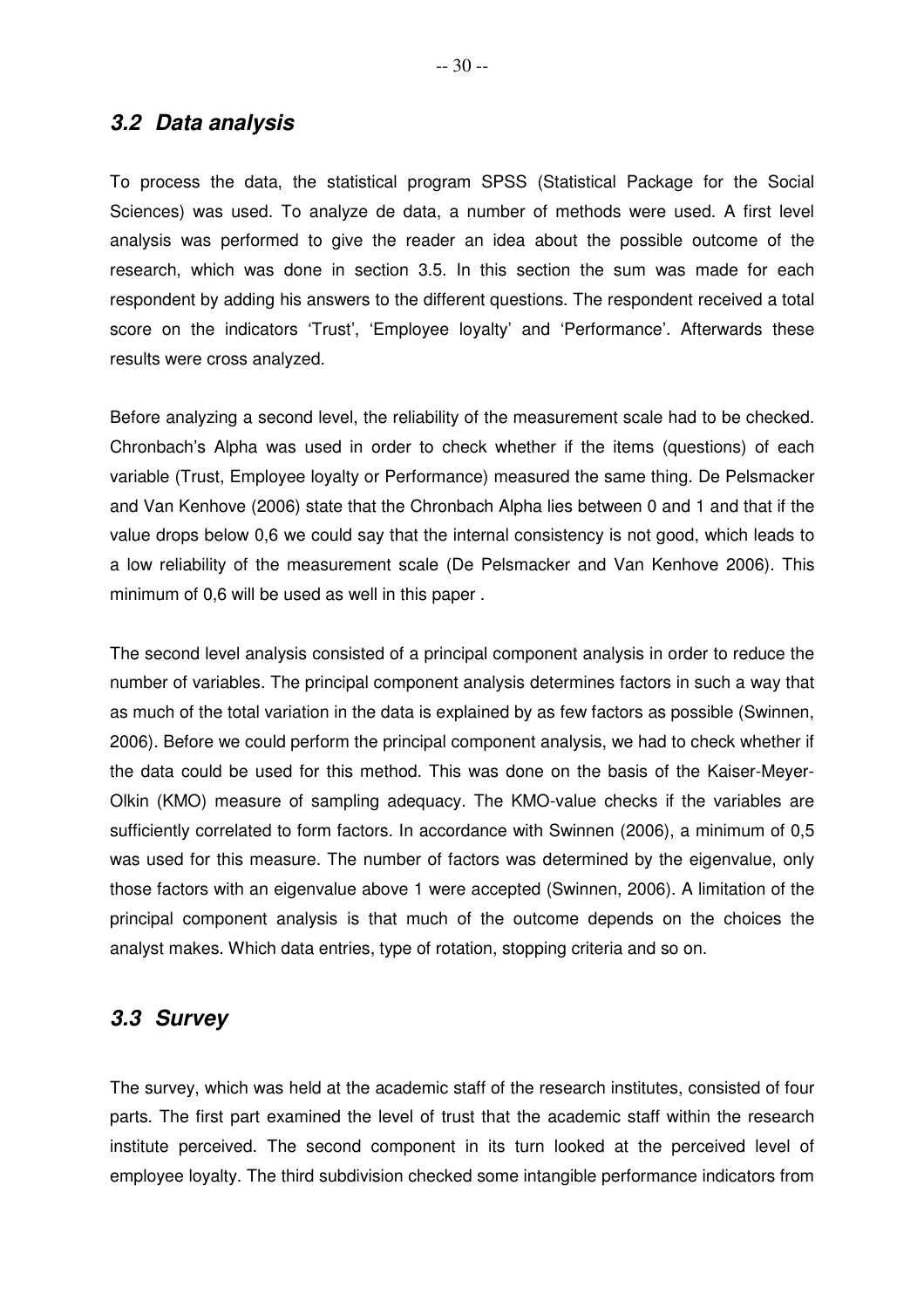the research institutes. Finally, the last part just gathered some general data such as age, years of service and the research institutes for which the respondent worked. For the first three parts, the respondents were asked to give an answer on a five-point Likert scale, ranging from totally agree to completely disagree. To verify the fairness of the answers, some check statements were included and some of the questions were reversed. To facilitate the questionnaire and to increase the response rate , the language in which the survey was set up was Dutch, which was at the end not such a good idea. A translation of the questionnaire was added in supplement 3.

In the following three paragraphs a brief elaboration on the different used indicators for trust, employee loyalty and performance is given. Definitions and descriptions can be found in section 2.9.

#### **3.3.1 Trust indicators**

To identify the indicators used for trust, previous research from Moeller (2006) and Zolin et al. (2004) was used. Therein, a list of indicators for interpersonal trust were proposed, which were found very usable for this research:

- 1. **Quality of the information**: this indicator is checked by questions V2, V4 and V13.
- 2. **Degree of task interdependence and control**: when there is a lot of control needed for an organization, there will be little trust present. Therefore questions V3, V5, V10, V16 and V23 cover this indicator.
- 3. **Sharing information**: when the amount of information shared is high and thereby there is little risk in sharing information, the trust will be higher. This topic is investigated by questions V8, V15 and V19.
- 4. **Openness, Honesty and Credibility**: people who aren't honest cannot be trusted. For this, questions V11, V12, V14, V24 and V26 investigate the degree in which coworkers are honest and thereby credible.
- 5. **Appreciation of work**: when employees are appreciated for the work they do, they will more easily trust their employer. Of course this is not a fact, but nearly an assumption. Questions V22 and V27 cover this matter.
- 6. **Perception of trust**: this is measured by looking at how employees think of the way they can trust colleagues or the research institute. Questions V1, V6, V7, V9 and V20.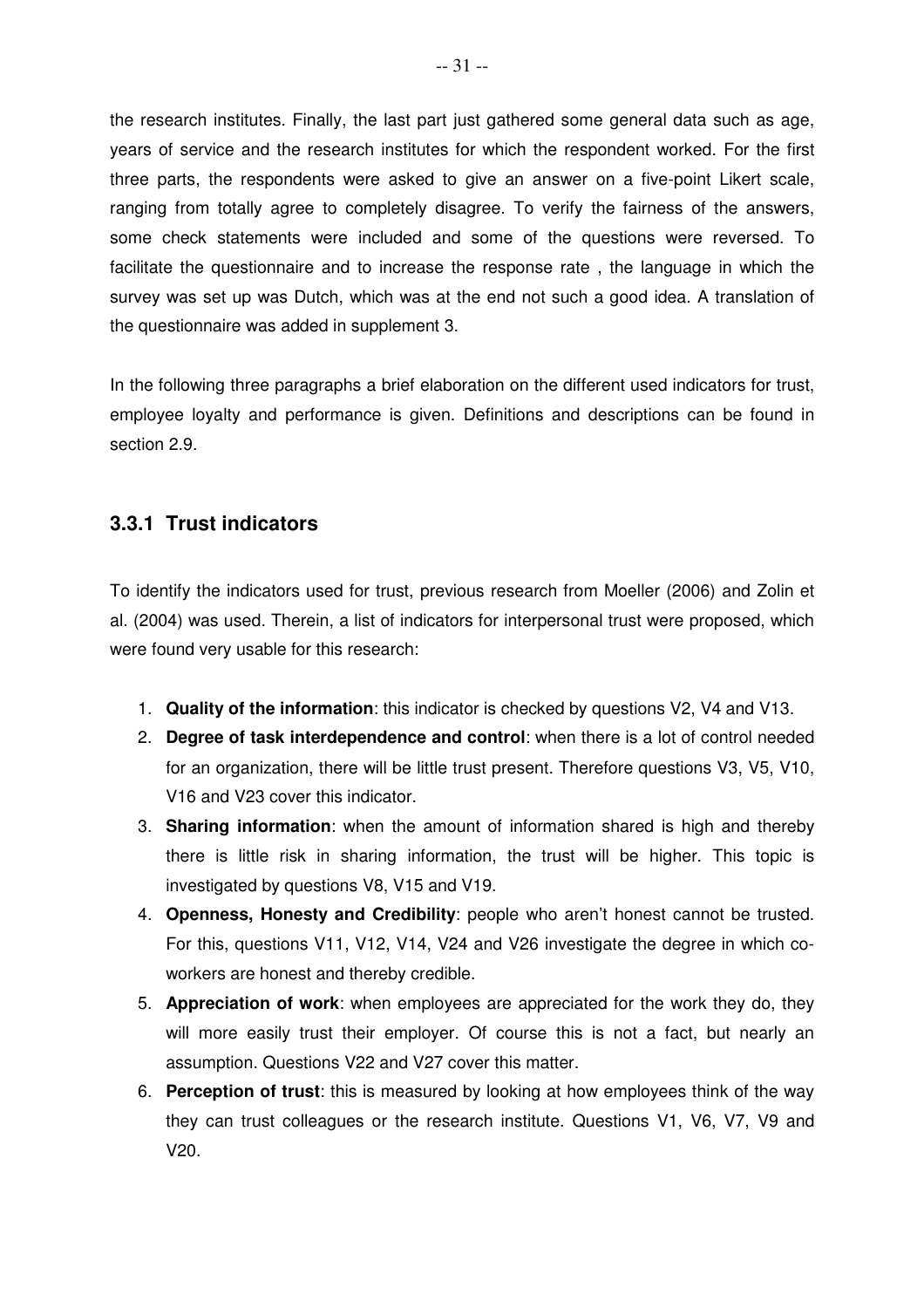7. **Perceived importance of trust**: questions V17, V18, V21 and V25 try to capture how important the respondents believe trust is.

Questions V4, V10, V12, V15, V19 and V20 are reversed in the questionnaire. For further analysis they are reversed again in SPSS to become the right scale. This is done just by subtracting the answer from 6. So the answer 5 becomes 1, 4 becomes 2, and so on. The reversed variables are indicated in by adding 'b' to the number. This means the creation of the following 6 new variables: V4b, V10b, V12b, V15b, V19b and V20b.

Important to notice is that the questionnaire was set up in a way that totally agreed received the value 1 and totally disagreed received a value 5. This will be important for the further analysis, since the higher the score a person has, the less the effect will be on the variable.

## **3.3.2 Employee loyalty indicators**

Employee loyalty factors were subtracted from previous research performed by Coughlan (2005). The chosen indicators were the following:

- 1. **Satisfaction**: as employees are more satisfied, they have little intention to leave the organization and thereby will be more loyal to the company. This important indicator will be investigated in questions L2, L3, L4, L8, L10, L13, L18, L19 and L23.
- 2. **Loyalty consciousness**: how do the employees feel about loyalty is checked in questions L5, L17 and L26.
- 3. **Sense of belonging**: an employee who feels himself/herself connected to the organization will probably be more loyal. In questions L7, L11, L12, L20, L21 and L24 this indicator is measured.
- 4. **Perceived importance of employee loyalty**: questions L1, L6 and L22 measure this topic
- 5. **Moral values**: when your moral values are in line with those of the company, you will feel more attached and thus more loyal. This is checked in questions L9, L14 and L15.
- 6. **Colleagues**: the better you work together with your partners, the more loyal you will probably be. That is why questions L16 and L25 investigate this matter.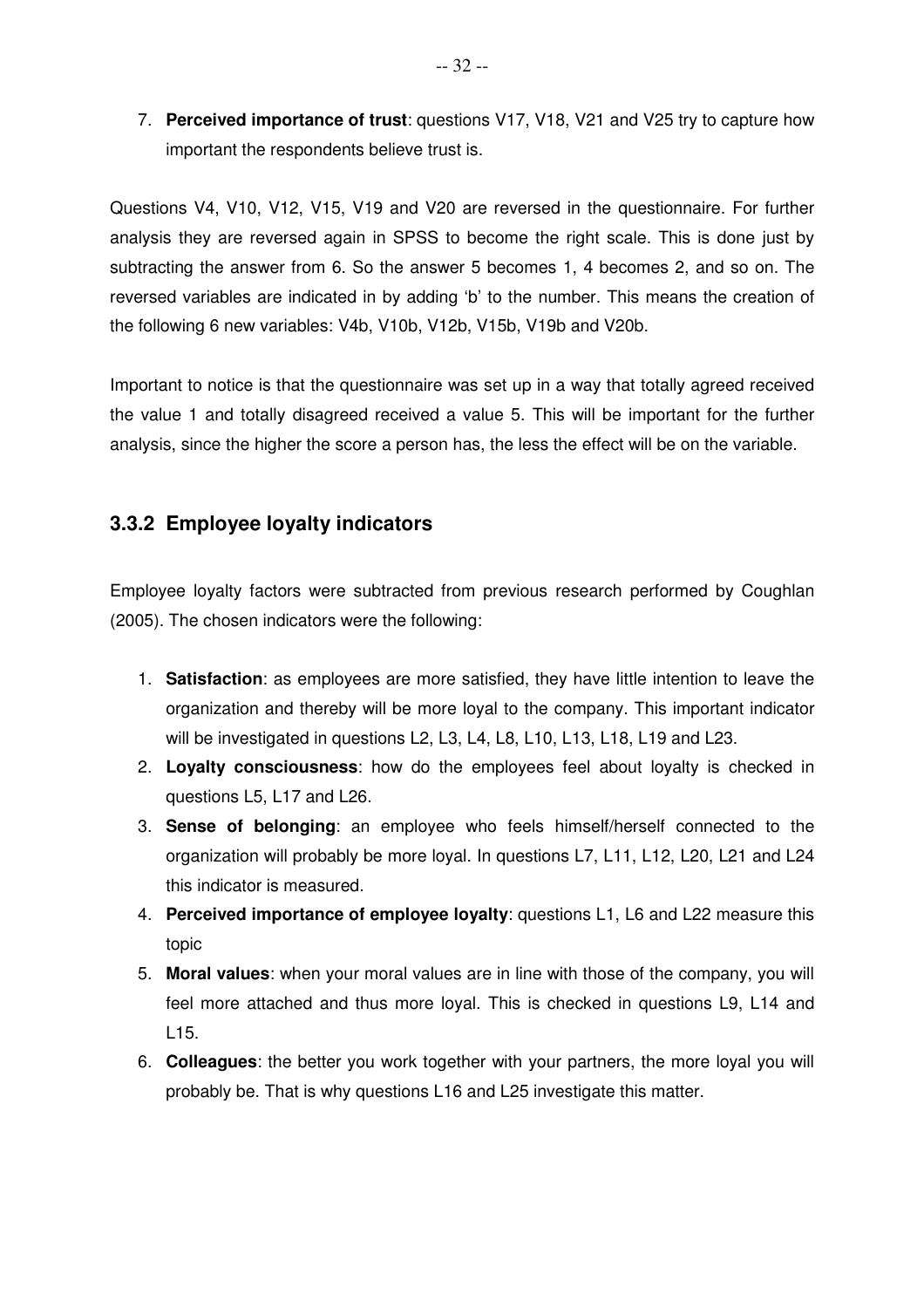For these indicators the following questions had to be reversed: L9, L15, L17, L18, L19, L20, L21, L22, L23 and L25, creating the new variables L9b, L15b, L17b, L18b, L19b, L20b, L21b, L22b, L23b and L25b.

#### **3.3.3 Performance indicators**

Performance indicators were used to check whether if the respondents feel that the research institute is performing well or not. First of all, a short definition of a performance indicators is given, afterwards the classification within the university is discussed.

A performance indicator can be defined as:

"a policy relevant statistic, number or qualitative description that provides an indication that the university, some aspect of it, or the university system is performing as it should" (The Association of Universities and Colleges of Canada, 1995).

Following the definition, a performance indicator should have 7 key features (Association of Universities and Colleges of Canada, 1995):

- 1. **Goal or result oriented:** related to missions or outcomes
- 2. **Reference point:** a target, performance over time or comparison across institutions
- 3. **Provide strategic information about the condition, health or functioning of the institution/system**
- 4. **Evaluative:** the purpose is to assess, judge
- 5. **Strategic, specific, policy-oriented and issue-driven**
- 6. **Connect outcomes to structure and process, taking inputs into account**
- 7. **To be used for improvement, enhancement, positive reform**

Like mentioned above, two sets of performance indicators were used in this paper. The first group was retrieved from the questionnaire and investigated what the respondents though of their performance. The second group was gathered from secondary data like annual results and research statements. In the following both these groups are briefly described, starting with the set of indicators analyzed from the questionnaire.

1. **Value creation**: this indicator covers both added value as the increase in scientific research and is investigated through questions P1, P2 and P11.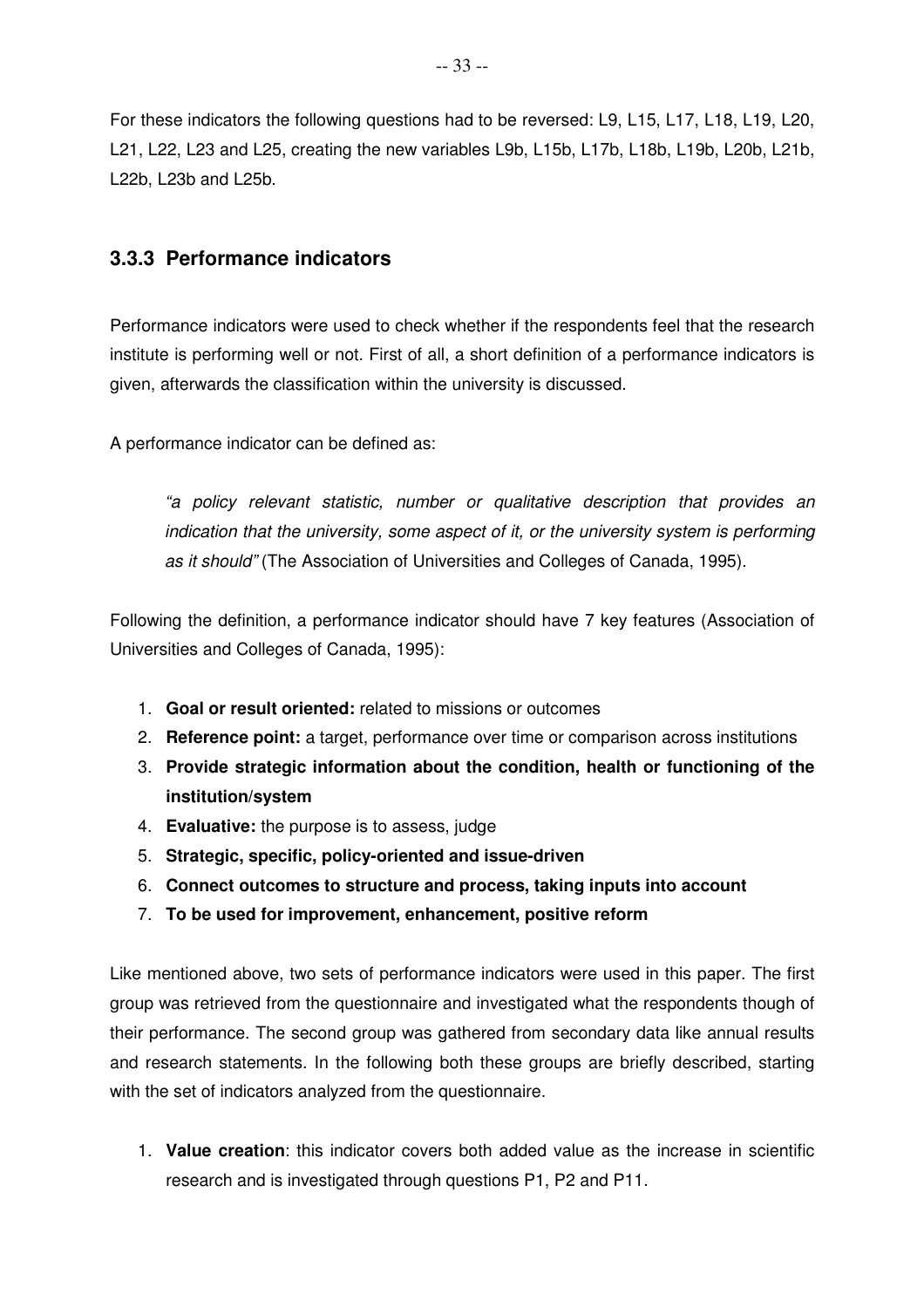- 2. **Financial means**: P3, P4 and P8 check out if the means provided by the state, by the university and by firms is high in relation to other research institutes
- 3. **Collaboration, structure and bureaucracy**: this indicator, which is measured by questions P6, P9, P10 and P12, investigates how well the procedures work in order to ease the work of everyone. Structure and bureaucracy can influence the performance through efficiency. When
- 4. **Growth in the number of students** is checked through questions P5 and P7
- 5. **Knowledge economy**: since the importance of the knowledge economy is increasing, I asked the respondent if he thought that the research institute was investigating this matter. Question P13 checks this out.

Also for the performance indicators, some were reversed in the questionnaire to keep the respondent thinking of his answers. Variables P3b, P4b, P9b and P10b were the reversed questions.

When defining the scientific output of each research institute, the university created a small difficulty for this research. The university classifies its output by research groups instead of per research institute, the research subjects. Using the official website of the university, www.uhasselt.be, an examination was made for each research group, leading to a classification (if possible) under one of the 9 research institutes. The activities and the members of the research group were used as guidelines. Underlying table gives a summary of this classification, but the complete explanation is given in Supplement 2.

|   | <b>RI</b>     | <b>RESEARH GROUP</b>                                        |
|---|---------------|-------------------------------------------------------------|
|   | <b>IMO</b>    | Laboratory of inorganic and physical chemistry<br>$\bullet$ |
|   |               | Laboratory of organic and polymer chemistry                 |
|   |               | 50% of applied chemistry                                    |
|   |               | Theoretic chemistry                                         |
|   |               | Materials physics                                           |
|   |               | Institute for materials research in microelectronics        |
| 2 | <b>EDM</b>    | Expertise centre for Digital Media                          |
| 3 | <b>BIOMED</b> | Immunology - Biochemistry                                   |
|   |               | <b>Functional Morphology</b>                                |
|   |               | Physiology                                                  |
| 4 | <b>CMK</b>    | <b>Policy Management</b>                                    |

**Table 1: Research groups per research institute (RI)**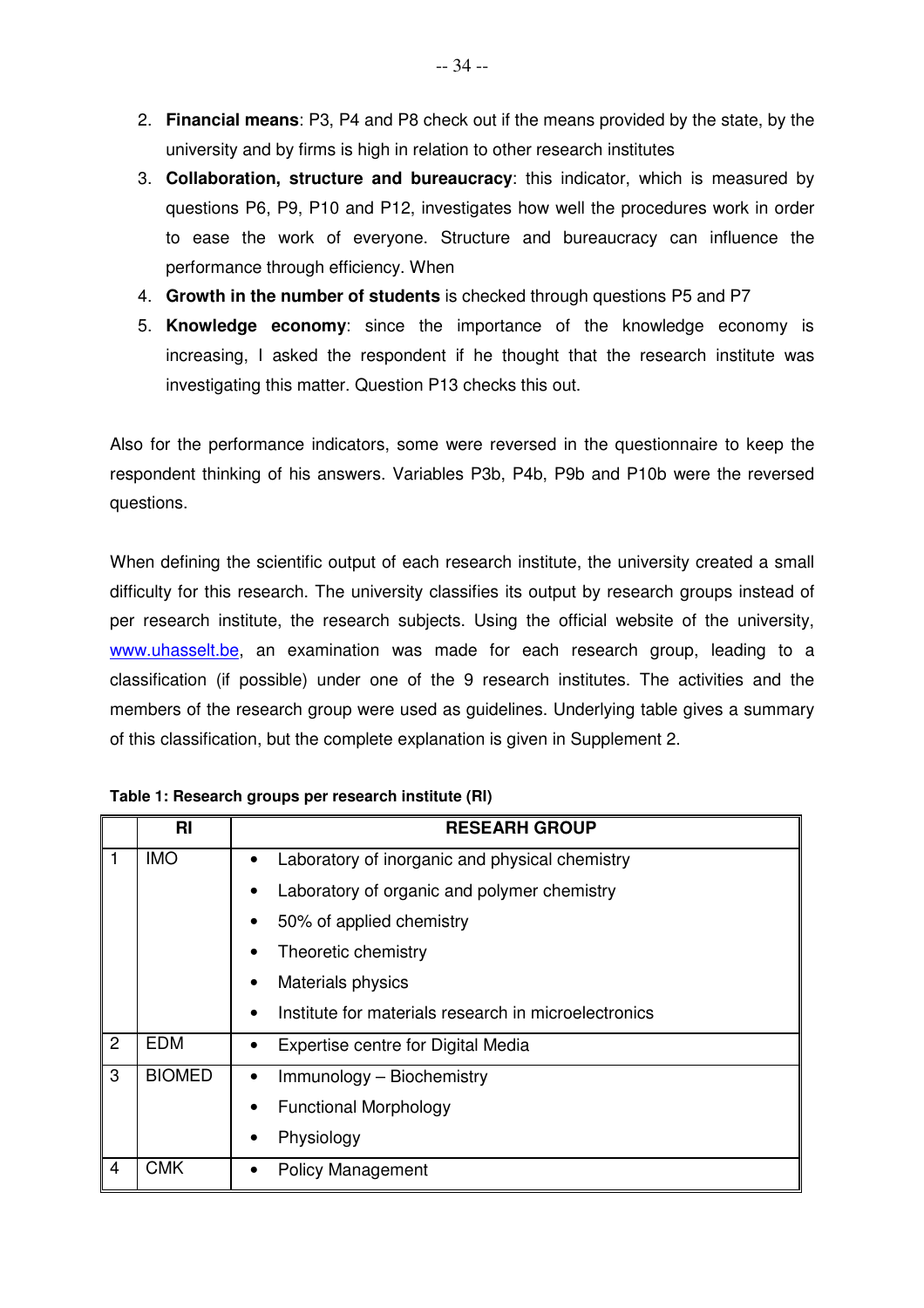|                |              | <b>Environmental Biology</b>                                                      |
|----------------|--------------|-----------------------------------------------------------------------------------|
|                |              | Biodiversity, Phylogeny and Population studies                                    |
|                |              | Laboratory of botany                                                              |
|                |              | 50% of applied chemistry                                                          |
| 5              | <b>IMOB</b>  | This institute was founded in 2003 and does not relate to 1 research<br>$\bullet$ |
|                |              | group in particular                                                               |
| 6              | CenStat      | 50% of Data-analysis and modeling                                                 |
|                |              | Centre for statistics                                                             |
| $\overline{7}$ | <b>SEIN</b>  | Optimization of learning and problem solving abilities<br>$\bullet$               |
|                |              | <b>SEIN</b>                                                                       |
| 8              | <b>KIZOK</b> | Organization Theory and Fundamental Policy<br>$\bullet$                           |
|                |              | Marketing                                                                         |
|                |              | Strategy and Organization                                                         |
|                |              | 50% of Data-analysis and modeling                                                 |
|                |              | Finance, Entrepreneurship and Reporting                                           |
| 9              | <b>CTL</b>   | Text research and language didactics                                              |
|                |              | Centre for applied linguistics                                                    |

The intention was to look at the data performance of each of the nine research institutes for the last 5 years, so 2002-2006. unfortunately, IMOB was only founded in 2003 so data were used from until 2006. the aim of the data was to detect some trends regarding the revenues, finished research,… . For the latter, secondary data were used, mainly the annual reports of the different institutes. It involved a lot of work to gather the data, because scientific publications are all displayed per research group. There are a number of performance measures used by the university, like scientific publications, participation in congresses, lectures,… . Counting all the different performance measure would be to far-reaching, so only the following three performance measures were used:

- 1. Revenues
- 2. Number of employees
- 3. Scientific publications

Other possible performance measures like the number of finished doctoral theses, expert and referee assignments, acquisition of externally funded research projects, prizes and awards, etcetera were excluded from my research.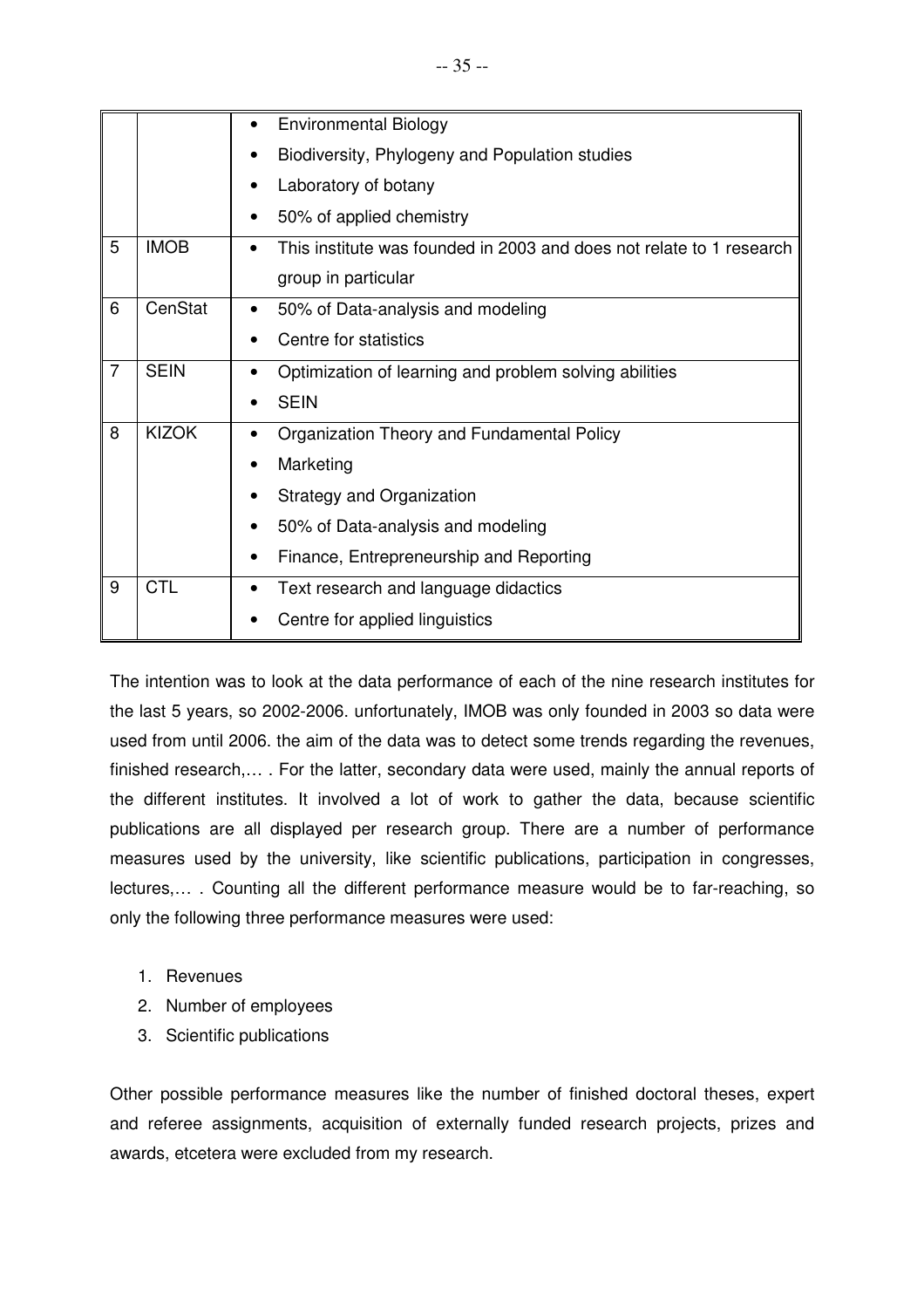## **3.4 Data collection**

Since it is easy to contact personnel, the survey was sent to the entire population. The questionnaire was published on the server of the Hasselt university, thereby receiving a website address, which was sent to the academic staff. Also a personal email was sent to the directors of the different research institutes to kindly ask them to take part in the research.

One and a half week after the questionnaires was distributed, a reminder was sent to the staff in order to convince non-respondents. A week later, my research was started with the gathered data. Unfortunately, the response was rather low, out of the 407 sent questionnaires, only 41 responses were usable. More than 41 responses were sent, but not all of them were usable. Supplement 4 displays an excel-sheet with an explanation why every respondent was selected or deleted.

The following figure displays the response rate of each research institute. As you can see, most of the selected cases came from the research institute CTL, not one researcher of SEIN had the time to fill in the questionnaire, which of course is regrettable. Also just one person from KIZOK filled in the survey. As a consequence this is also not a usable research institute, since every time "the respondents" will fall for 100% in on or another group.



**Figure 4: Response rate** 

Because of the low response, the statements presented in the research, should be read with a pinch of salt, keeping in mind the low response. The results of the study could of course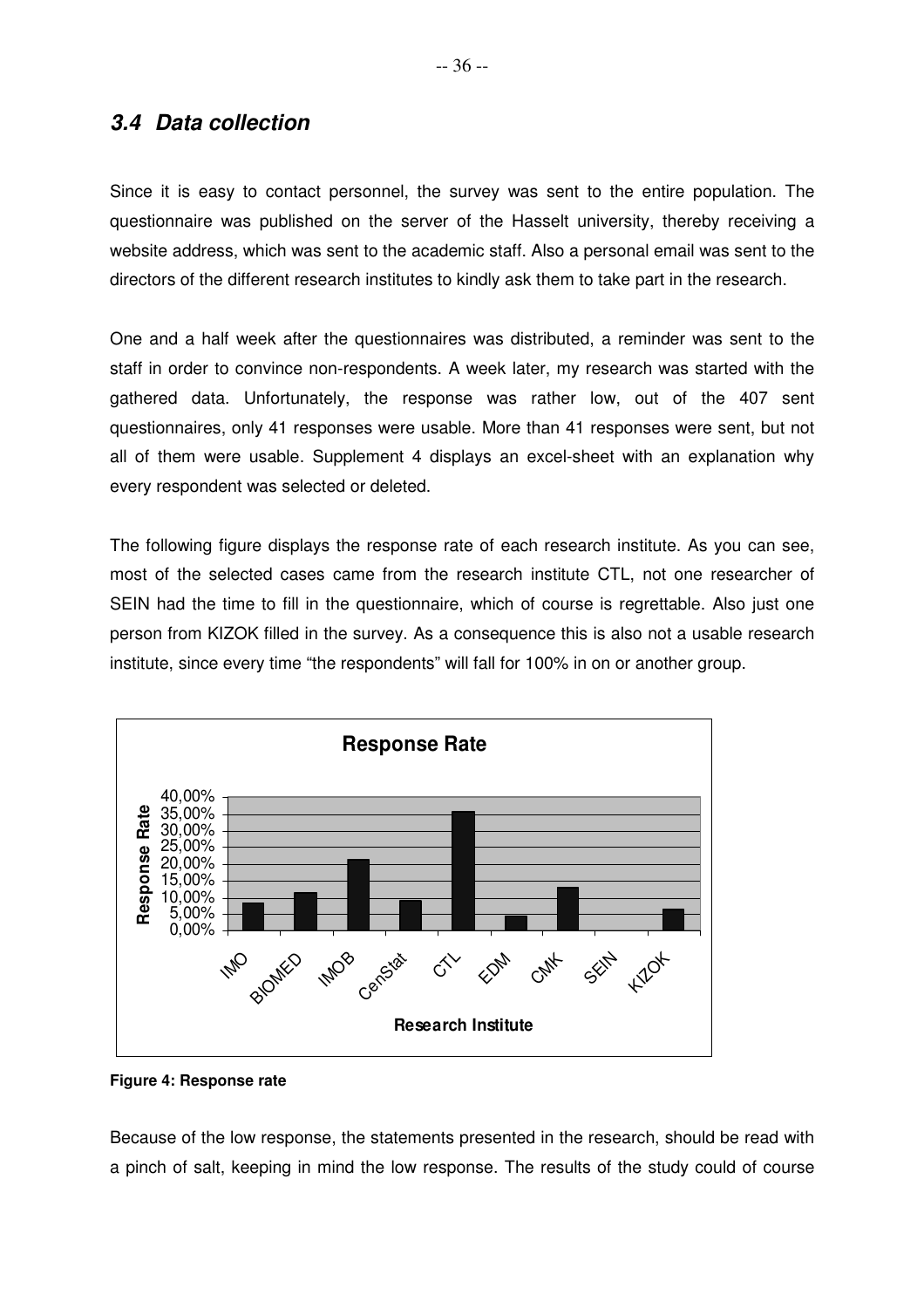much be improved if the response was a lot higher, which off course is out of the reach of the researcher.

The fact that the response rate was not that high also can be an indication that people aren't engaged in the impact of trust and loyalty. A professor of mine, who would be kept anonymous, told me that although they are open with each other, new information was rather kept for themselves.

## **3.5 First level research**

As a first step to get an idea of what the results might turn out to be, three variables were created: TRUST, LOYALTY and PERFORMANCE. These consisted of the sum of all the questions in relation to that topic. Next they were divided into 'Low', 'Moderate' and 'High' scores on the variables, using the frequency tables presented in supplement 5.1. Finally the labels low, moderate and high were cross analyzed with the research institutes. This is given in the next tables

### **Table 2: Cross tabulation of Trust and Employee loyalty**

|             |          |                                  |       | Total score on Loyalty |               |        |
|-------------|----------|----------------------------------|-------|------------------------|---------------|--------|
|             |          |                                  | High  | Moderate               | Low           | Total  |
| Total score | High     | Count                            |       | 4                      | $\mathcal{P}$ | 13     |
| on Trust    |          | % within Total<br>score on Trust | 53,8% | 30,8%                  | 15,4%         | 100,0% |
|             | Moderate | Count                            | 4     | 6                      | 4             | 14     |
|             |          | % within Total<br>score on Trust | 28.6% | 42,9%                  | 28.6%         | 100,0% |
|             | Low      | Count                            | 3     |                        | 10            | 14     |
|             |          | % within Total<br>score on Trust | 21,4% | 7.1%                   | 71,4%         | 100,0% |
| Total       |          | Count                            | 14    | 11                     | 16            | 41     |
|             |          | % within Total<br>score on Trust | 34.1% | 26,8%                  | 39.0%         | 100,0% |

**Total score on Trust \* Total score on Loyalty Crosstabulation**

#### **Symmetric Measures**

|                      |                      | Value | Asymp.<br>Std. Error <sup>a</sup> | Approx. T <sup>b</sup> | Approx. Sig.   |
|----------------------|----------------------|-------|-----------------------------------|------------------------|----------------|
| Interval by Interval | Pearson's R          | .421  | .142                              | 2.897                  | .006c          |
| Ordinal by Ordinal   | Spearman Correlation | .425  | .144                              | 2,934                  | $,006^{\circ}$ |
| N of Valid Cases     |                      | 41    |                                   |                        |                |

a. Not assuming the null hypothesis.

b. Using the asymptotic standard error assuming the null hypothesis.

c. Based on normal approximation.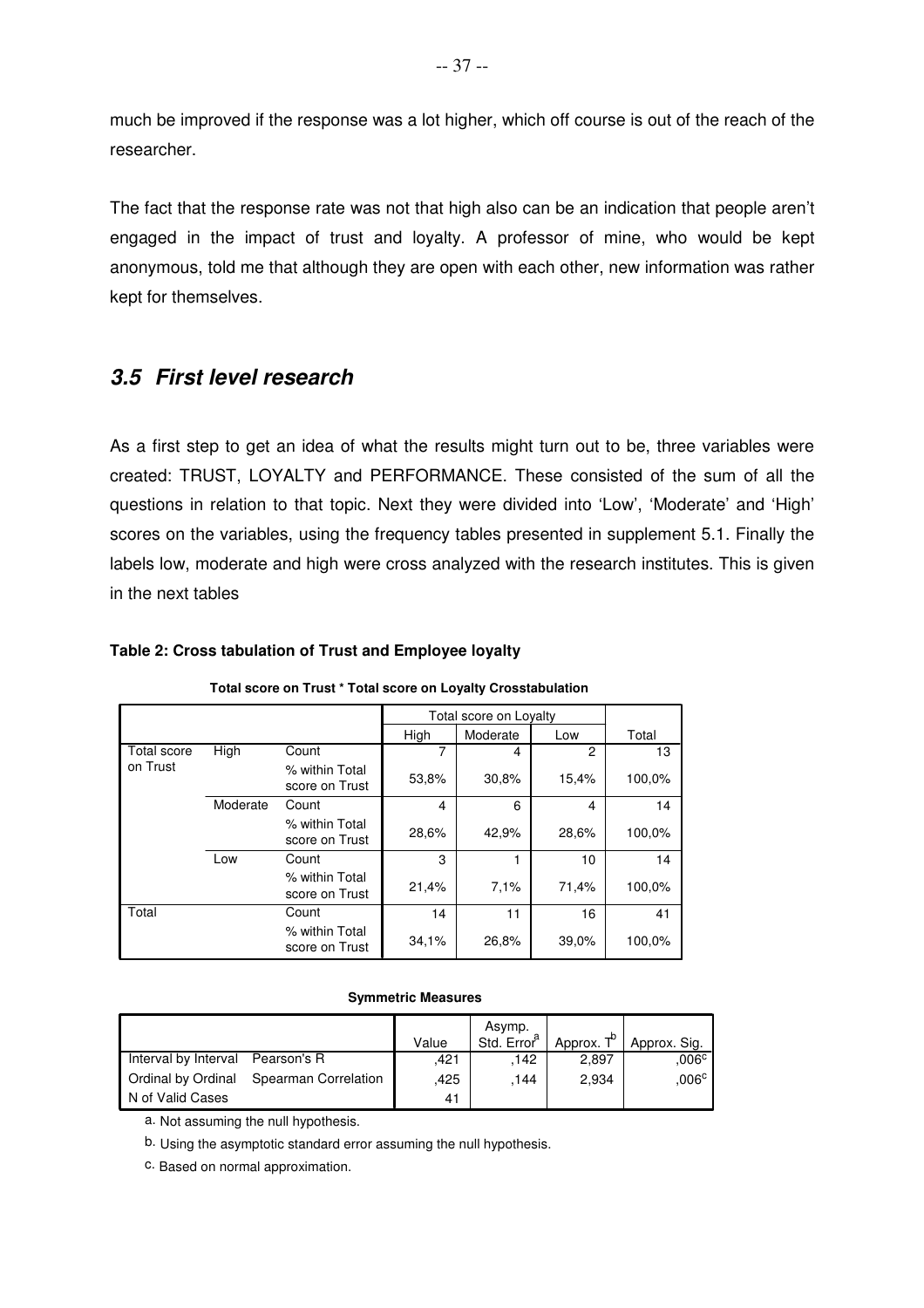|                                 | Value               | df | Asymp. Sig.<br>$(2-sided)$ |
|---------------------------------|---------------------|----|----------------------------|
| Pearson Chi-Square              | 11,727 <sup>a</sup> |    | .020                       |
| Likelihood Ratio                | 12,098              | 4  | ,017                       |
| Linear-by-Linear<br>Association | 7,083               |    | .008                       |
| N of Valid Cases                | 41                  |    |                            |

**Chi-Square Tests**

a. 6 cells (66,7%) have expected count less than 5. The minimum expected count is 3,49.

As you can see, 71,4% of the respondents who scored low on trust had also a lower score on employee loyalty. If he or she had a high level of trust, the respondent would in 53,8% of the times also have a high level of loyalty. There thus was a positive relation between trust and employee loyalty. This was also given in the positive correlation of 0,421 which has a confidence level of 99,4%, which was very high. As a consequence, the hypothesis that there was no significant correlation  $(H_0)$  could be rejected.

The Chi-square test showed that the null hypothesis (there is a relationship between employee loyalty and trust) was accepted up to a 2% significance level. So we could say with a confidence level of 98% that trust had an effect on the employee loyalty within the research institutes.

| Table 3: Cross tabulation of Trust and Performance |  |  |  |
|----------------------------------------------------|--|--|--|
|----------------------------------------------------|--|--|--|

|                    |             |                                  | Total score on Performance |          |       |        |
|--------------------|-------------|----------------------------------|----------------------------|----------|-------|--------|
|                    |             |                                  | High                       | Moderate | Low   | Total  |
| <b>Total score</b> | <b>High</b> | Count                            |                            | 4        | 2     | 13     |
| on Trust           |             | % within Total<br>score on Trust | 53,8%                      | 30,8%    | 15,4% | 100,0% |
|                    | Moderate    | Count                            | 5                          | 4        | 5     | 14     |
|                    |             | % within Total<br>score on Trust | 35,7%                      | 28,6%    | 35,7% | 100,0% |
|                    | Low         | Count                            | $\overline{2}$             | 4        | 7     | 13     |
|                    |             | % within Total<br>score on Trust | 15,4%                      | 30,8%    | 53,8% | 100,0% |
| Total              |             | Count                            | 14                         | 12       | 14    | 40     |
|                    |             | % within Total<br>score on Trust | 35,0%                      | 30,0%    | 35,0% | 100,0% |

**Total score on Trust \* Total score on Performance Crosstabulation**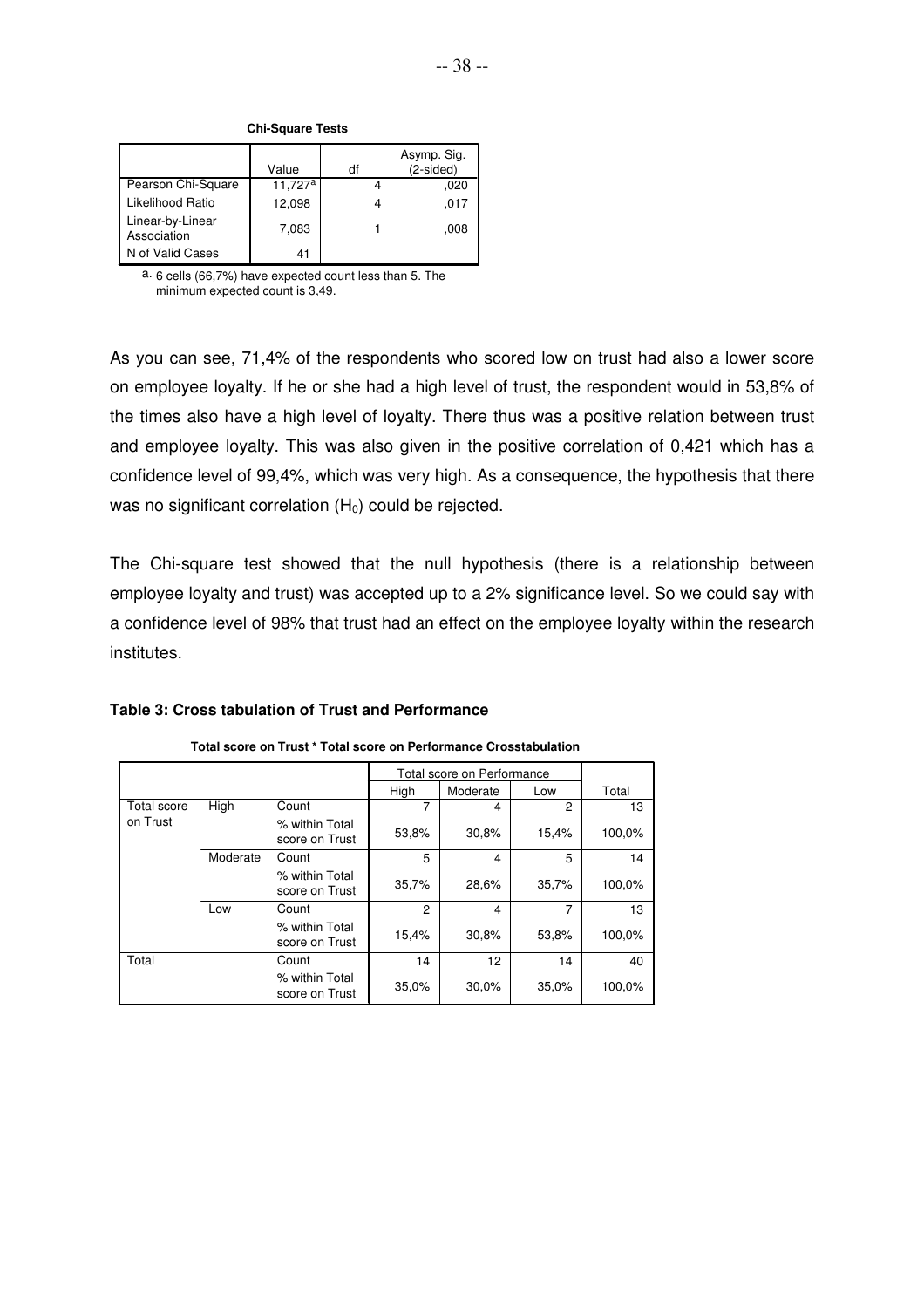#### **Symmetric Measures**

|                      |                      | Value | Asymp.<br>Std. Error <sup>a</sup> | Approx. T <sup>b</sup> | Approx. Sig.      |
|----------------------|----------------------|-------|-----------------------------------|------------------------|-------------------|
| Interval by Interval | Pearson's R          | .371  | .137                              | 2.460                  | .019 <sup>c</sup> |
| Ordinal by Ordinal   | Spearman Correlation | .371  | .137                              | 2,460                  | .019 <sup>c</sup> |
| N of Valid Cases     |                      | 40    |                                   |                        |                   |

a. Not assuming the null hypothesis.

b. Using the asymptotic standard error assuming the null hypothesis.

c. Based on normal approximation.

#### **Chi-Square Tests**

|                                 | Value       | df | Asymp. Sig.<br>$(2-sided)$ |
|---------------------------------|-------------|----|----------------------------|
| Pearson Chi-Square              | $5.515^{a}$ |    | .238                       |
| Likelihood Ratio                | 5,905       | 4  | .206                       |
| Linear-by-Linear<br>Association | 5,357       |    | .021                       |
| N of Valid Cases                | 40          |    |                            |

a. 9 cells (100,0%) have expected count less than 5. The minimum expected count is 3,90.

Trust and performance also had a positive relation, yet less significant as the relationship between trust and employee loyalty. In 53,8% of the cases, the respondents had a higher performance if they showed a higher level of trust. This was of course important since management could increase the performance by increasing the trust within the research institute. The chi-square test was unfortunately not that good. We could only say with 76,2% certainty that there existed an effect between trust and performance, which was much too low. The null hypothesis that there was a relationship between trust and performance was therefore rejected. Notice that this was in line with the results from Moeller (2006).

#### **Table 4: Cross tabulation of Employee loyalty and Performance**

|                    |          |                                    |       | Total score on Performance |               |        |
|--------------------|----------|------------------------------------|-------|----------------------------|---------------|--------|
|                    |          |                                    | High  | Moderate                   | Low           | Total  |
| <b>Total score</b> | High     | Count                              | 6     | 4                          | 4             | 14     |
| on Loyalty         |          | % within Total<br>score on Loyalty | 42,9% | 28,6%                      | 28,6%         | 100,0% |
|                    | Moderate | Count                              | 5     | 4                          | $\mathcal{P}$ | 11     |
|                    |          | % within Total<br>score on Loyalty | 45,5% | 36,4%                      | 18,2%         | 100,0% |
|                    | Low      | Count                              | 3     | 4                          | 8             | 15     |
|                    |          | % within Total<br>score on Loyalty | 20,0% | 26,7%                      | 53,3%         | 100,0% |
| Total              |          | Count                              | 14    | 12                         | 14            | 40     |
|                    |          | % within Total<br>score on Loyalty | 35,0% | 30,0%                      | 35,0%         | 100,0% |

**Total score on Loyalty \* Total score on Performance Crosstabulation**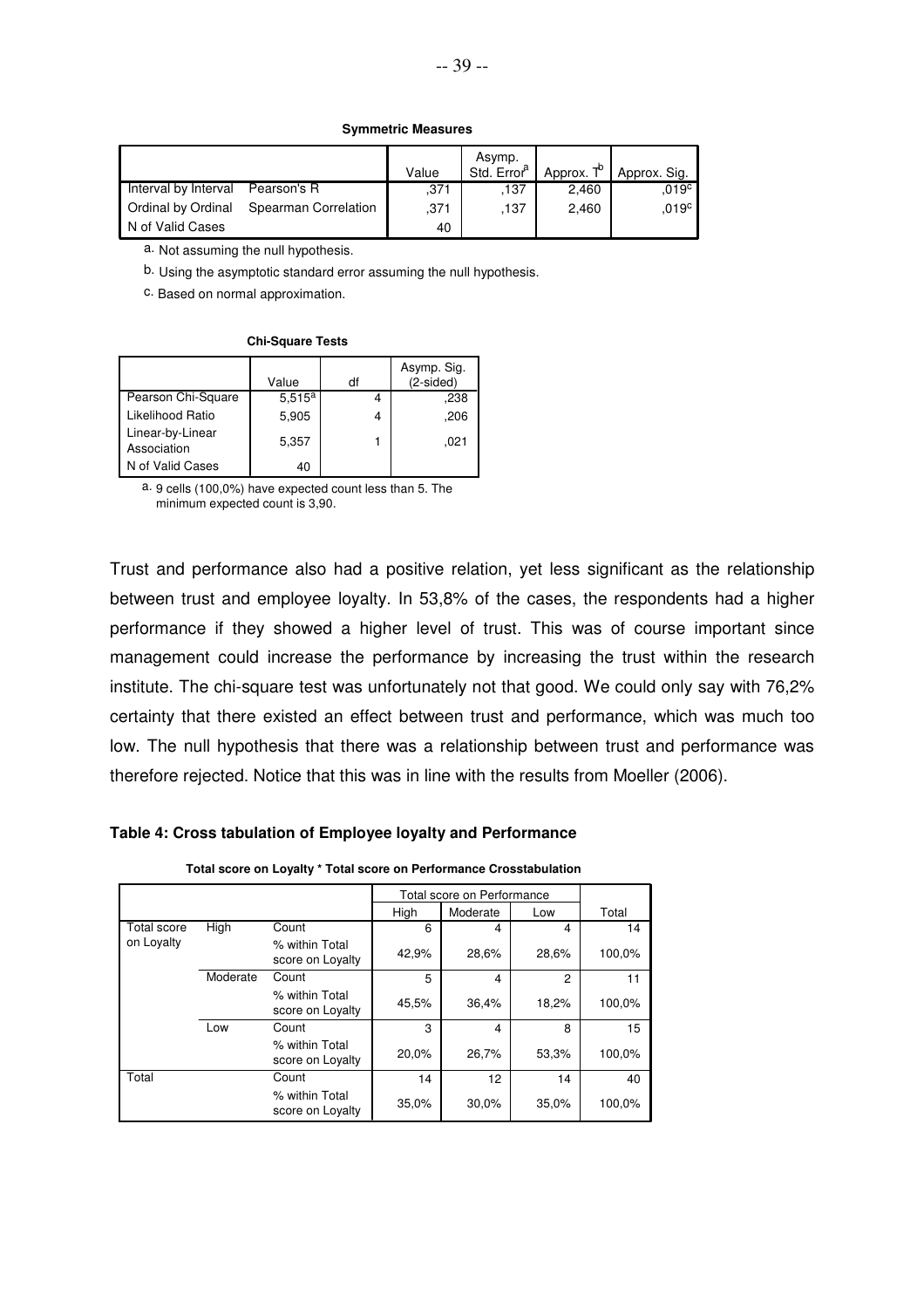#### **Symmetric Measures**

|                           |                      | Value | Asymp.<br>Std. Error <sup>a</sup> | Approx. T <sup>b</sup> | Approx. Sig.     |
|---------------------------|----------------------|-------|-----------------------------------|------------------------|------------------|
| Interval by Interval      | Pearson's R          | .246  | .153                              | 1.563                  | 126 <sup>c</sup> |
| <b>Ordinal by Ordinal</b> | Spearman Correlation | .248  | .155                              | 1.576                  | $123^{\circ}$    |
| N of Valid Cases          |                      | 40    |                                   |                        |                  |

a. Not assuming the null hypothesis.

b. Using the asymptotic standard error assuming the null hypothesis.

c. Based on normal approximation.

#### **Chi-Square Tests**

|                                 | Value     | df | Asymp. Sig.<br>$(2-sided)$ |
|---------------------------------|-----------|----|----------------------------|
| Pearson Chi-Square              | $4,263^a$ |    | .372                       |
| Likelihood Ratio                | 4,389     | 4  | .356                       |
| Linear-by-Linear<br>Association | 2,355     |    | .125                       |
| N of Valid Cases                | 40        |    |                            |

a. 7 cells (77,8%) have expected count less than 5. The minimum expected count is 3,30.

The impact of employee loyalty on the performance of the research institute was even less significant in comparison with the effect of trust on performance. When the level of employee loyalty was low, performance would probably also be low (53,3% chance), but this relationship cannot be told about the moderate level of loyalty, where a moderate level of loyalty was associated with a high level of performance in 45,5% of the cases. Also it was only in 42,9% of the cases that a high level of employee loyalty resulted in a high level of performance. The significance level wasn't that good either, this meant that the statements just given are only true in 87,4% of the cases. Again the chi-square table showed that there doesn't exist a very clear relationship. We can only say with 62,8% certainty that there was a relationship between employee loyalty and performance, which was not that good.

We could conclude this paragraph by stating that there might be a positive correlation between trust and employee loyalty and a limited relationship between trust and performance. The relationship between employee loyalty and performance was not significant enough.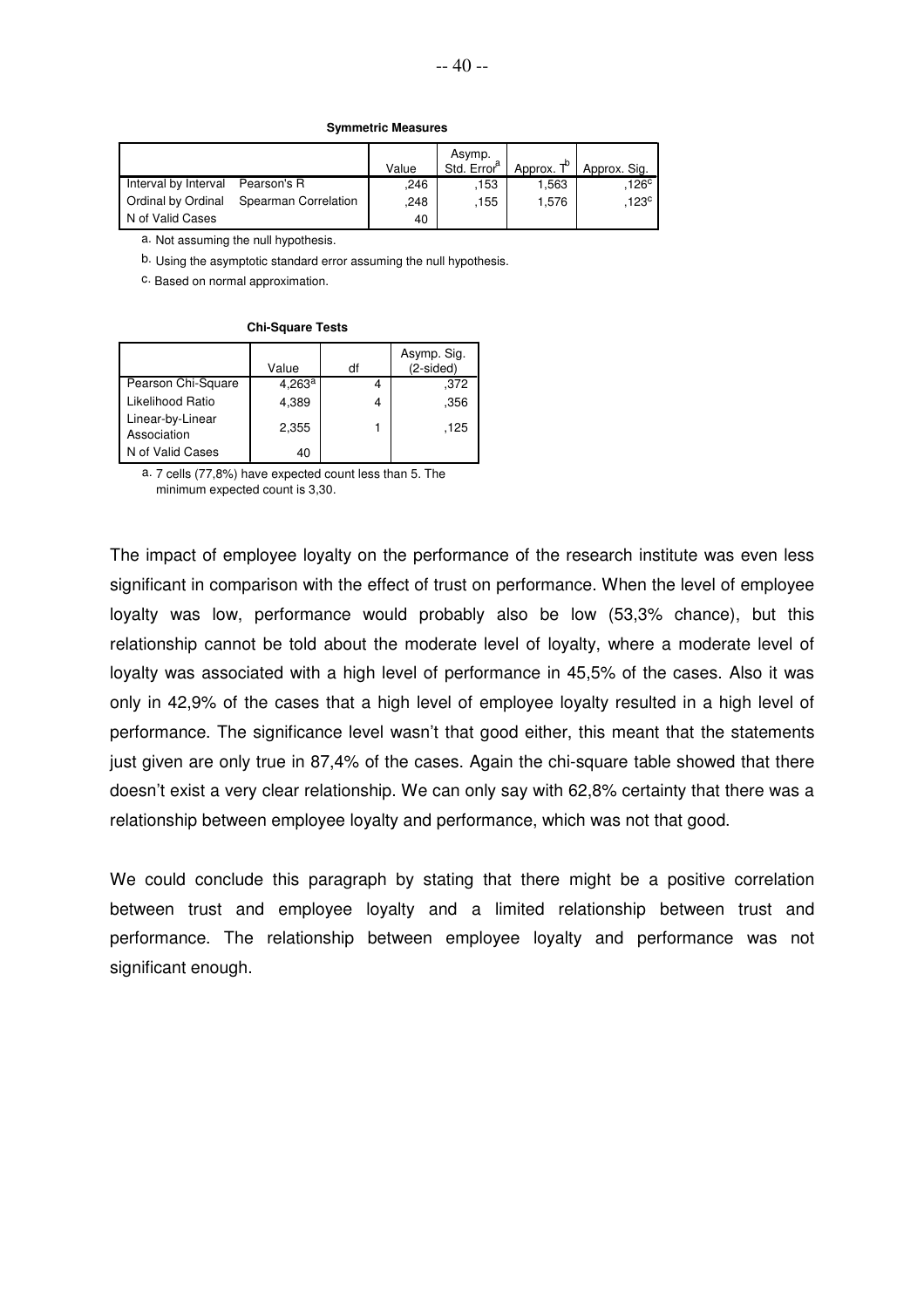# **3.6 Principal Component Analysis (PCA)**

## **3.6.1 Trust**

### **Table 5: Chronbach Alpha for Trust**

#### **Reliability Statistics**

|            | Cronbach's<br>Alpha Based |            |
|------------|---------------------------|------------|
|            | nn                        |            |
| Cronbach's | Standardized              |            |
| Alpha      | Items                     | N of Items |
|            |                           |            |

The first part of the analysis is to check whether if the items in the questionnaire represent the same thing. As discussed in paragraph 3.2, this is done by looking at the Chronbach Alpha. If this measure is above the minimum of 0,6, the questions V1 through V27 all measure the same thing, being trust. As shown in the below table, Chronbach's Alpha exceeded the required minimum, so the measurement scale for trust is reliable.

### **Table 6: KMO and Bartlett's Test Trust indicators**

| Kaiser-Meyer-Olkin Measure of Sampling |                    |         |  |  |
|----------------------------------------|--------------------|---------|--|--|
| Adequacy.                              | .635               |         |  |  |
| <b>Bartlett's Test of</b>              | Approx. Chi-Square | 749,947 |  |  |
| Sphericity                             | Df                 |         |  |  |
|                                        | Sig.               | .000    |  |  |

Table 6 gives some measures of the first principal component analysis (PCA) performed for the trust indicators. The Kaiser-Meyer-Olkin (KMO-value) measure indicates whether if the variables are significantly connected with each other to lead to factors. This has to be high enough to be able to perform a good principal component analysis. Following the course of econometrics, a KMO value of 0,635 indicates that the degree of common variance among the 27 variables is "Mediocre". Since the KMO-value exceeded the required minimum of 0,5, the variables could be grouped into a smaller set of factors, so the dataset was usable to perform the PCA,. The Bartlett's Test of Sphericity tested the null hypothesis that the correlation matrix ( R ) of the variables is equal to the identity matrix ( I ). Since the p-value of 0,000 was much smaller than the required significance level of 0,05, the null hypothesis was rejected. This meant that there were some relationships between the variables, which was a good thing.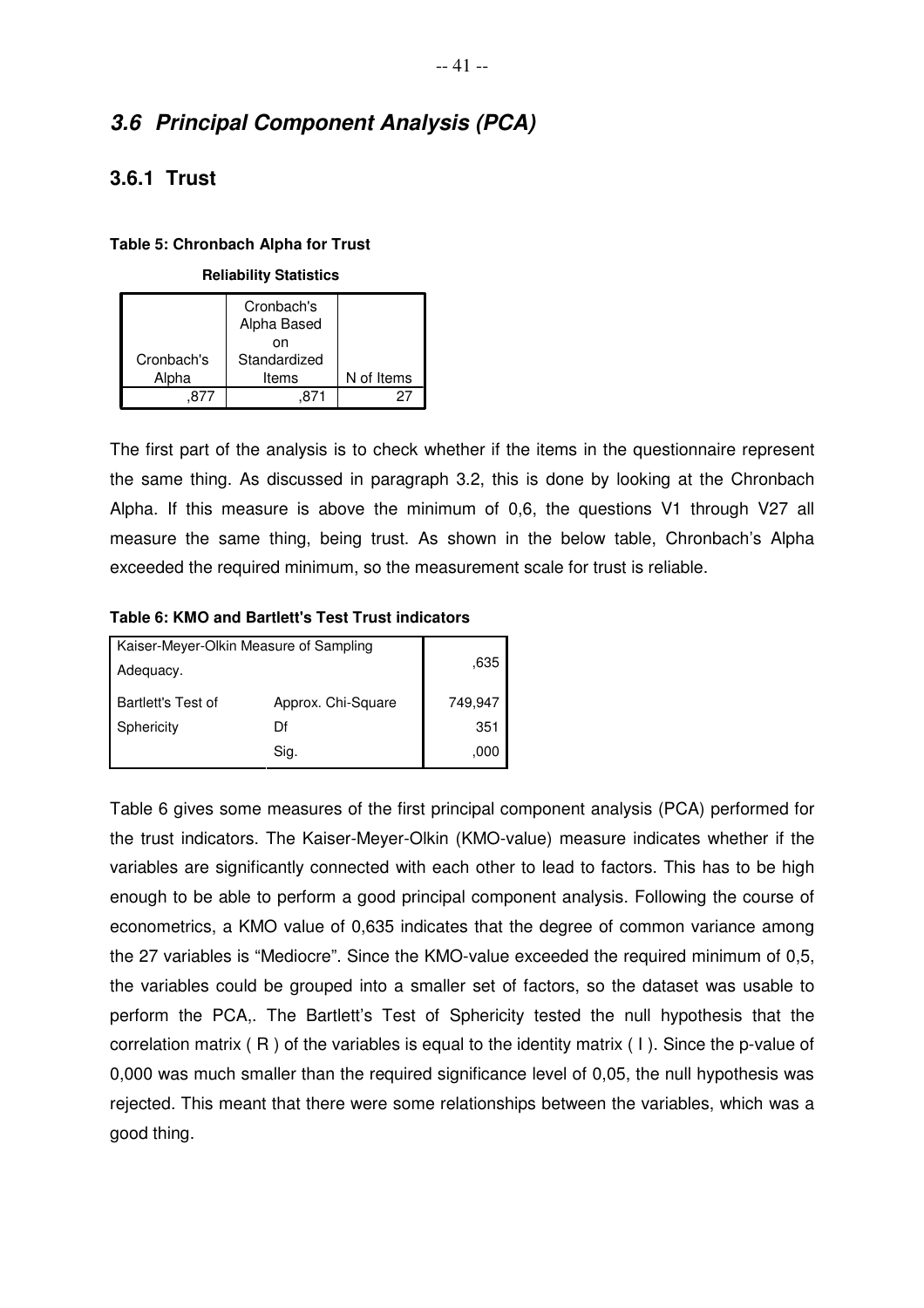SPSS proposed a total of 8 indicators to explain 76,33% of the total variance of the variables (Supplement 5.2). One of the most important tables for the principal component analysis is the rotated component matrix (Supplement 5.2). This matrix is used instead of the (normal) component matrix, since in the rotated component matrix the structure with the factor loadings is more clearer to see which variable belongs to which factor. For almost every factor there was an overlap in variables. This made it of course more difficult to analyze the data, but this problem was solved by looking at the largest values for each component. In the following paragraphs, each factor is analyzed for the different research institutes.

**Factor 1:** This factor gives an indication about the appreciation of work and the perception of trust in colleagues. To further analyze the factor, each one was divided into three groups. A first group consists of people, who have a score on the factor, with values up to -0,53464, receive the label 'High'. A second group of respondents receive a 'Moderate' label and have values ranging from -0,53463 through 0,24315. Those with the label 'Low' score above 0,24316. Notice that lower scores received a higher label, since the questionnaire was set up in that way that 1 meant totally agreed and 5 totally disagreed. The distribution per research institute is given in table 6.

|           |               |                                | ບເບວວເແນ                |                |                |                |
|-----------|---------------|--------------------------------|-------------------------|----------------|----------------|----------------|
|           |               |                                |                         | Trust Factor 1 |                |                |
|           |               |                                | High                    | Moderate       | Low            | Total          |
| research  | <b>IMO</b>    | Count                          | 1                       | $\overline{2}$ | $\overline{4}$ | $\overline{7}$ |
| institute |               | % within<br>research institute | 14,3%                   | 28,6%          | 57,1%          | 100,0%         |
|           | <b>BIOMED</b> | Count                          | $\overline{\mathbf{4}}$ | $\overline{2}$ | 1              | 7              |
|           |               | % within<br>research institute | 57,1%                   | 28,6%          | 14,3%          | 100,0%         |
|           | <b>IMOB</b>   | Count                          | 1                       | 4              | 3              | 8              |
|           |               | % within<br>research institute | 12,5%                   | 50,0%          | 37,5%          | 100,0%         |
|           | CenStat       | Count                          | $\overline{2}$          | $\Omega$       | $\overline{2}$ | $\overline{4}$ |
|           |               | % within<br>research institute | 50,0%                   | .0%            | 50,0%          | 100,0%         |
|           | CTL           | Count                          | 1                       | $\overline{4}$ | $\Omega$       | 5              |
|           |               | % within<br>research institute | 20,0%                   | 80,0%          | ,0%            | 100,0%         |
|           | <b>EDM</b>    | Count                          | $\overline{2}$          | 1              | $\Omega$       | 3              |
|           |               | % within<br>research institute | 66,7%                   | 33,3%          | .0%            | 100,0%         |
|           | <b>CMK</b>    | Count                          | 3                       | 0              | 3              | 6              |
|           |               | % within<br>research institute | 50,0%                   | ,0%            | 50,0%          | 100,0%         |
|           | <b>KIZOK</b>  | Count                          | $\Omega$                | $\Omega$       | 1              | 1              |
|           |               | % within<br>research institute | ,0%                     | ,0%            | 100,0%         | 100,0%         |
| Total     |               | Count                          | 14                      | 13             | 14             | 41             |
|           |               | % within<br>research institute | 34,1%                   | 31,7%          | 34,1%          | 100,0%         |

**Crosstab**

#### **Table 7: Trust Factor 1: Cross tabulation**

Only IMO has a significantly higher score on this factor than other research institutes. Respondents from this research institute thus have a significantly lower level of work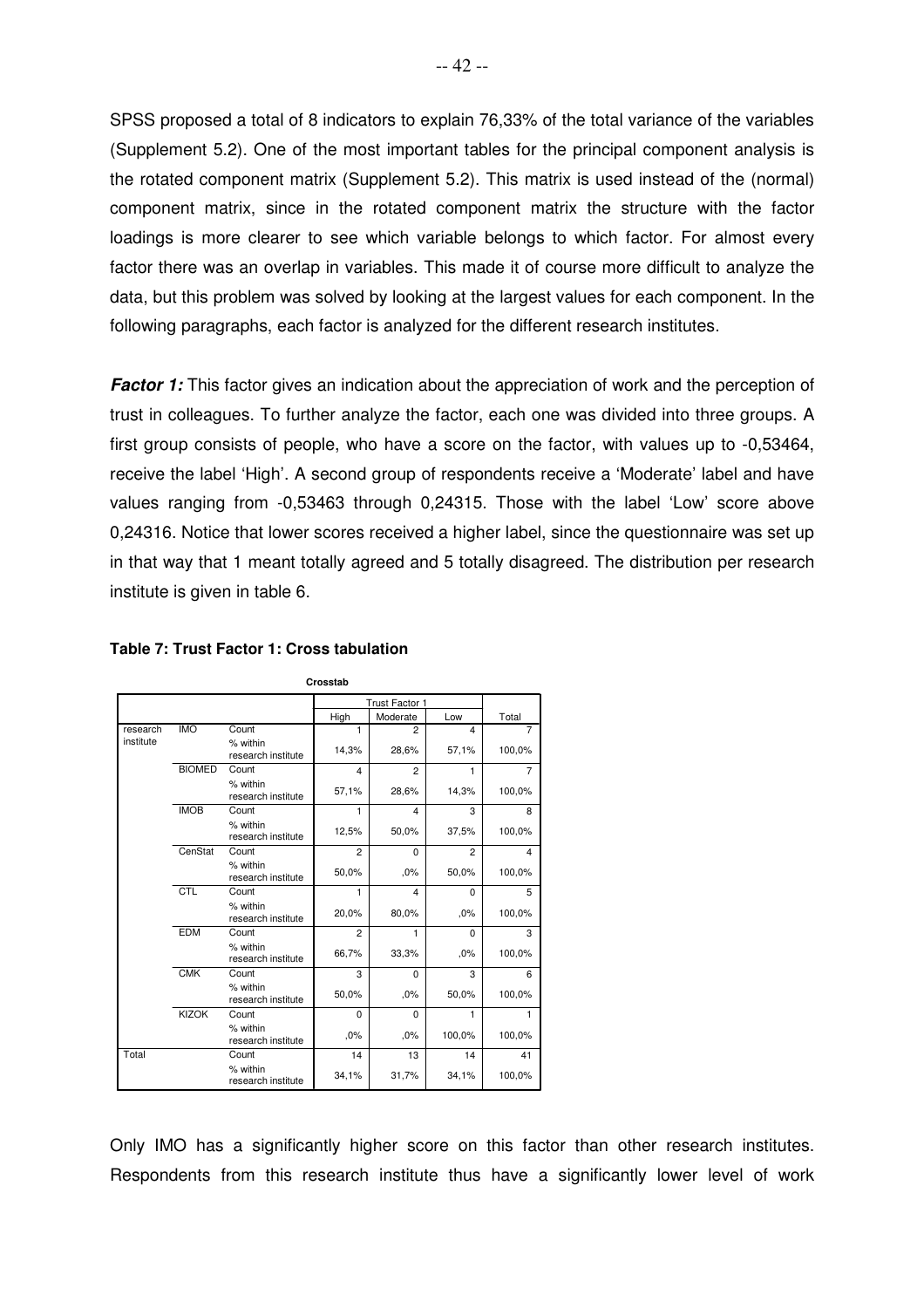appreciation and trust in colleagues. Both BIOMED and EDM perform better than the other institutes, their employees appreciate their work and have higher trust in their co-workers. IMOB and CTL have a rather moderate level op work appreciation.

**Factor 2:** This factor gives an indication about the amount of information and quality of the information flows. Following the same work method as for factor 1, the factors were divided into three groups: Low, Moderate and High. The frequencies can be found in supplement 5.3, since repeating the frequency tables over and over again would not be interesting. In table 8, you can see how each research institute scores on this factor.

|           |               |                                | Crosstab       |                |                |                |
|-----------|---------------|--------------------------------|----------------|----------------|----------------|----------------|
|           |               |                                |                | Trust Factor 2 |                |                |
|           |               |                                | High           | Moderate       | Low            | Total          |
| research  | <b>IMO</b>    | Count                          | 4              | $\mathfrak{p}$ | 1              | 7              |
| institute |               | % within<br>research institute | 57,1%          | 28,6%          | 14,3%          | 100,0%         |
|           | <b>BIOMED</b> | Count                          | 3              | $\overline{2}$ | $\overline{2}$ | $\overline{7}$ |
|           |               | % within<br>research institute | 42,9%          | 28,6%          | 28,6%          | 100,0%         |
|           | <b>IMOB</b>   | Count                          | 4              | 0              | 3              | 7              |
|           |               | % within<br>research institute | 57,1%          | .0%            | 42,9%          | 100,0%         |
|           | CenStat       | Count                          | 0              | 3              | 1              | 4              |
|           |               | % within<br>research institute | ,0%            | 75,0%          | 25,0%          | 100,0%         |
|           | CTL           | Count                          | $\Omega$       | 3              | $\overline{2}$ | 5              |
|           |               | % within<br>research institute | ,0%            | 60,0%          | 40,0%          | 100,0%         |
|           | <b>EDM</b>    | Count                          | $\Omega$       | 1              | $\overline{2}$ | 3              |
|           |               | % within<br>research institute | ,0%            | 33,3%          | 66,7%          | 100,0%         |
|           | <b>CMK</b>    | Count                          | $\overline{2}$ | 1              | 3              | 6              |
|           |               | % within<br>research institute | 33,3%          | 16,7%          | 50,0%          | 100,0%         |
|           | <b>KIZOK</b>  | Count                          | 1              | $\Omega$       | $\Omega$       | 1              |
|           |               | % within<br>research institute | 100,0%         | .0%            | .0%            | 100,0%         |
| Total     |               | Count                          | 14             | 12             | 14             | 40             |
|           |               | % within<br>research institute | 35,0%          | 30,0%          | 35,0%          | 100,0%         |

#### **Table 8: Trust Factor 2: Cross tabulation**

The amount and the quality of information is higher for both IMO and IMOB. EDM and CMK on the other hand don't share much information. The amount and quality of information for CenStat or CTL has a moderate level, so little can be said for these research institutes.

**Factor 3:** This factor gives an indication on the level of perceived trust. So if a research institute has a high label on this factor, its employees believe that the level of trust is high within their institute. It is important to investigate this factor, since it gives an indication of the degree in which respondents are dealing with this matter. If researchers don't spend attention on trust, they will not perceive it as high.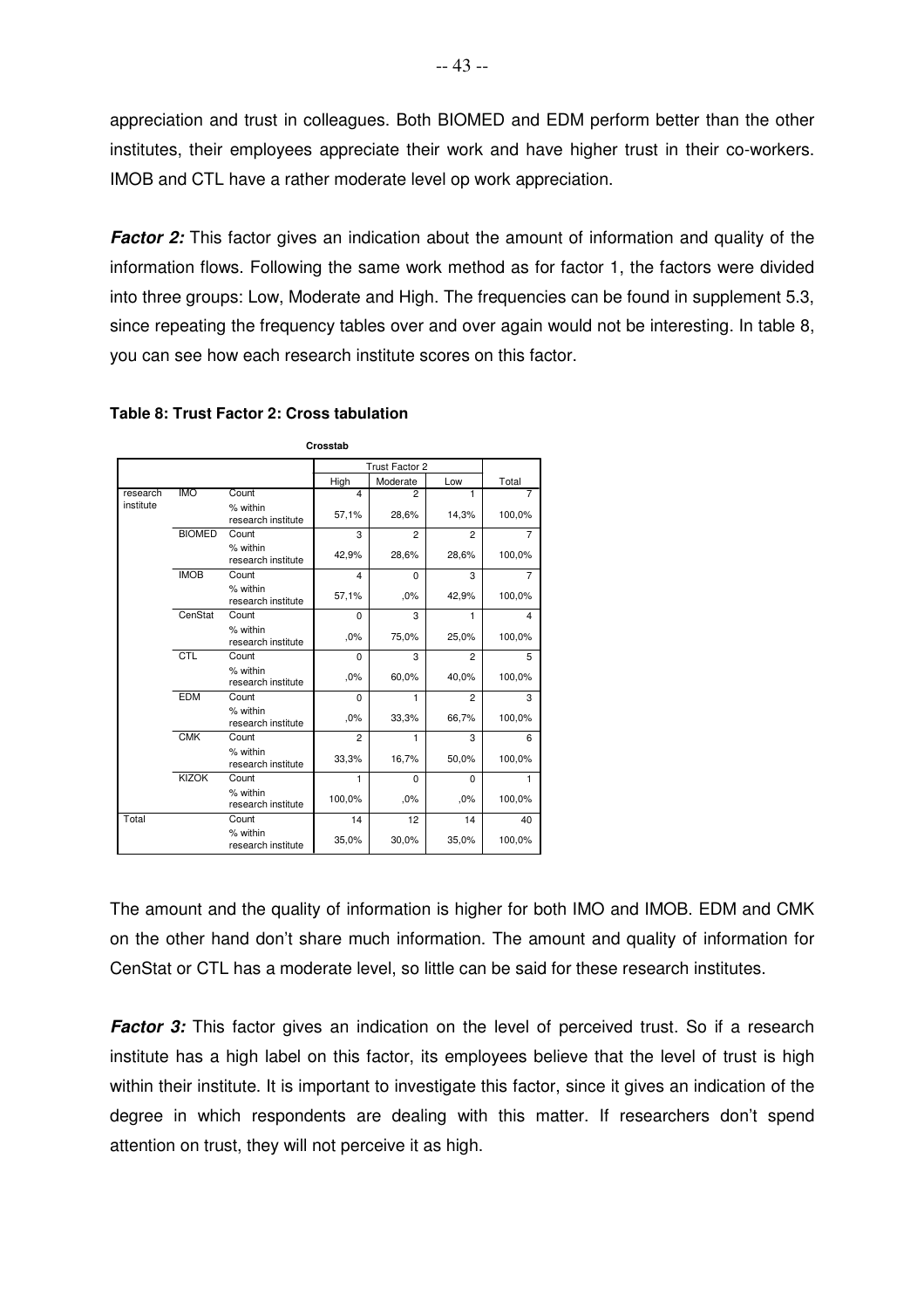|           |               |                                | Crosstab |                |                |                |
|-----------|---------------|--------------------------------|----------|----------------|----------------|----------------|
|           |               |                                |          | Trust Factor 3 |                |                |
|           |               |                                | High     | Moderate       | Low            | Total          |
| research  | <b>IMO</b>    | Count                          | 3        | 3              | 1              | 7              |
| institute |               | % within<br>research institute | 42,9%    | 42,9%          | 14,3%          | 100,0%         |
|           | <b>BIOMED</b> | Count                          | 3        | 4              | 0              | $\overline{7}$ |
|           |               | % within<br>research institute | 42,9%    | 57,1%          | ,0%            | 100,0%         |
|           | <b>IMOB</b>   | Count                          | 3        | 1              | 4              | 8              |
|           |               | % within<br>research institute | 37,5%    | 12,5%          | 50,0%          | 100,0%         |
|           | CenStat       | Count                          | 1        | $\overline{2}$ | 1              | 4              |
|           |               | % within<br>research institute | 25,0%    | 50,0%          | 25,0%          | 100,0%         |
|           | CTL           | Count                          | 1        | 1              | 3              | 5              |
|           |               | % within<br>research institute | 20,0%    | 20,0%          | 60,0%          | 100,0%         |
|           | <b>EDM</b>    | Count                          | 1        | $\Omega$       | $\overline{2}$ | 3              |
|           |               | % within<br>research institute | 33,3%    | .0%            | 66,7%          | 100,0%         |
|           | <b>CMK</b>    | Count                          | 0        | 1              | 3              | 4              |
|           |               | % within<br>research institute | .0%      | 25,0%          | 75,0%          | 100,0%         |
|           | <b>KIZOK</b>  | Count                          | 1        | $\Omega$       | $\Omega$       | 1              |
|           |               | % within<br>research institute | 100,0%   | ,0%            | .0%            | 100,0%         |
| Total     |               | Count                          | 13       | 12             | 14             | 39             |
|           |               | % within<br>research institute | 33,3%    | 30,8%          | 35,9%          | 100,0%         |

**Table 9: Trust Factor 3: Cross tabulation**

For IMO, BIOMED and CenStat the level of perceived trust is moderate through high. As you can see IMOB, CTL, EDM and CMK all have a lower level of perceived trust in relation to other research institutes. Since the levels of perceived trust aren't that high, we could assume that not much attention is given to the importance of trust.

**Factor 4:** This factor gives an indication on the degree of control. If the degree of control is high, then researchers are controlled to much and they feel that supervisors don't have a lot of trust in them. Notice that the questions, V16 and V23, are formulated in that way that when they fully agree (lowest score) they believe that the level of control is low and thus the trust is high.

Only CTL has a lower level of control, so the research institute has a higher score on this factor. Management of CTL thus believes that their researchers don't need to be controlled. For IMO and BIOMED the emphasis is on a moderate level of control, whereas IMOB and CenStat both have a higher level of control within the research institute indicating that the level of trust could be lower. The exact percentages are shown in table 10.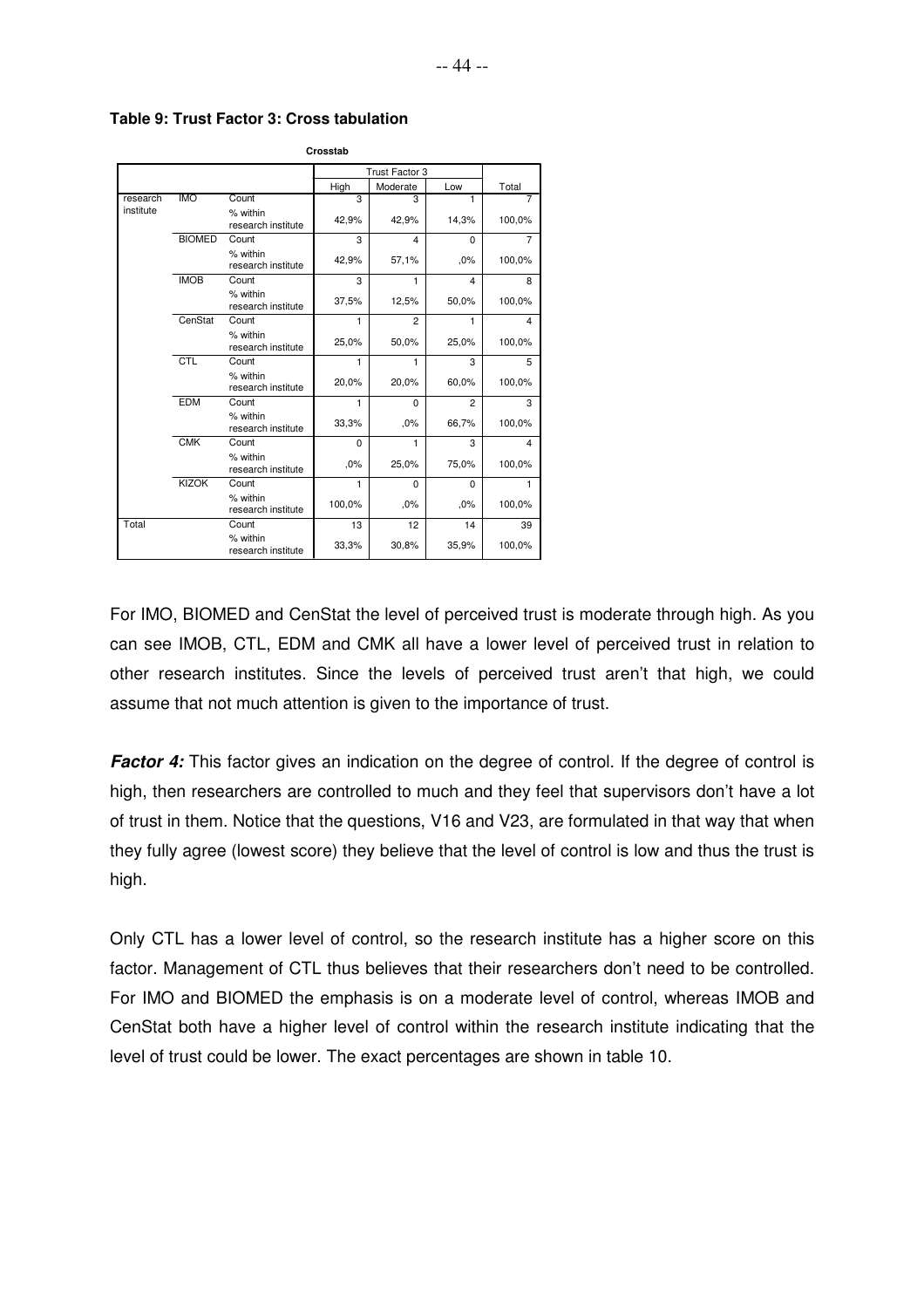|           |               |                                | Crosstab       |                       |                |        |
|-----------|---------------|--------------------------------|----------------|-----------------------|----------------|--------|
|           |               |                                |                | <b>Trust Factor 4</b> |                |        |
|           |               |                                | High           | Moderate              | Low            | Total  |
| research  | <b>IMO</b>    | Count                          | $\overline{2}$ | 3                     | 1              | 6      |
| institute |               | % within<br>research institute | 33,3%          | 50,0%                 | 16,7%          | 100,0% |
|           | <b>BIOMED</b> | Count                          | $\mathbf{1}$   | 3                     | $\overline{2}$ | 6      |
|           |               | % within<br>research institute | 16,7%          | 50,0%                 | 33,3%          | 100,0% |
|           | <b>IMOB</b>   | Count                          | $\overline{c}$ | $\overline{2}$        | $\overline{4}$ | 8      |
|           |               | % within<br>research institute | 25,0%          | 25,0%                 | 50,0%          | 100,0% |
|           | CenStat       | Count                          | 1              | 1                     | $\overline{2}$ | 4      |
|           |               | % within<br>research institute | 25,0%          | 25,0%                 | 50,0%          | 100,0% |
|           | CTL           | Count                          | 3              | 1                     | 1              | 5      |
|           |               | % within<br>research institute | 60,0%          | 20,0%                 | 20,0%          | 100,0% |
|           | <b>EDM</b>    | Count                          | 1              | 1                     | 1              | 3      |
|           |               | % within<br>research institute | 33,3%          | 33,3%                 | 33,3%          | 100,0% |
|           | <b>CMK</b>    | Count                          | 3              | $\Omega$              | 3              | 6      |
|           |               | % within<br>research institute | 50,0%          | .0%                   | 50,0%          | 100.0% |
|           | <b>KIZOK</b>  | Count                          | 0              | 1                     | $\Omega$       |        |
|           |               | % within<br>research institute | .0%            | 100,0%                | .0%            | 100,0% |
| Total     |               | Count                          | 13             | 12                    | 14             | 39     |
|           |               | % within<br>research institute | 33,3%          | 30,8%                 | 35,9%          | 100,0% |

**Table 10: Trust Factor 4: Cross tabulation** 

**Factor 5:** Factor 5 examines the perceived importance of trust. If a respondent fully agrees on these questions, he scores low and believes the importance of trust within the research institute is high. This factor can just as factor 4 be seen as an indication of the degree in which the researchers are dealing with trust.

|           |               |                                | Crosstab       |                       |                |                |
|-----------|---------------|--------------------------------|----------------|-----------------------|----------------|----------------|
|           |               |                                |                | <b>Trust Factor 5</b> |                |                |
|           |               |                                | High           | Moderate              | Low            | Total          |
| research  | <b>IMO</b>    | Count                          | 1              | 5                     | 1              | 7              |
| institute |               | % within<br>research institute | 14,3%          | 71,4%                 | 14,3%          | 100,0%         |
|           | <b>BIOMED</b> | Count                          | 1              | 3                     | 3              | $\overline{7}$ |
|           |               | % within<br>research institute | 14,3%          | 42,9%                 | 42,9%          | 100,0%         |
|           | <b>IMOB</b>   | Count                          | 3              | $\overline{2}$        | 3              | 8              |
|           |               | % within<br>research institute | 37,5%          | 25,0%                 | 37,5%          | 100,0%         |
|           | CenStat       | Count                          | $\overline{2}$ | $\Omega$              | 1              | 3              |
|           |               | % within<br>research institute | 66,7%          | .0%                   | 33,3%          | 100,0%         |
|           | <b>CTL</b>    | Count                          | 3              | 0                     | $\overline{2}$ | 5              |
|           |               | % within<br>research institute | 60,0%          | .0%                   | 40,0%          | 100,0%         |
|           | <b>EDM</b>    | Count                          | $\Omega$       | 1                     | $\overline{2}$ | 3              |
|           |               | % within<br>research institute | .0%            | 33,3%                 | 66,7%          | 100,0%         |
|           | <b>CMK</b>    | Count                          | 3              | 1                     | $\overline{c}$ | 6              |
|           |               | % within<br>research institute | 50,0%          | 16,7%                 | 33,3%          | 100,0%         |
| Total     |               | Count                          | 13             | 12                    | 14             | 39             |
|           |               | % within<br>research institute | 33,3%          | 30,8%                 | 35,9%          | 100,0%         |

**Table 11: Trust Factor 5: Cross tabulation**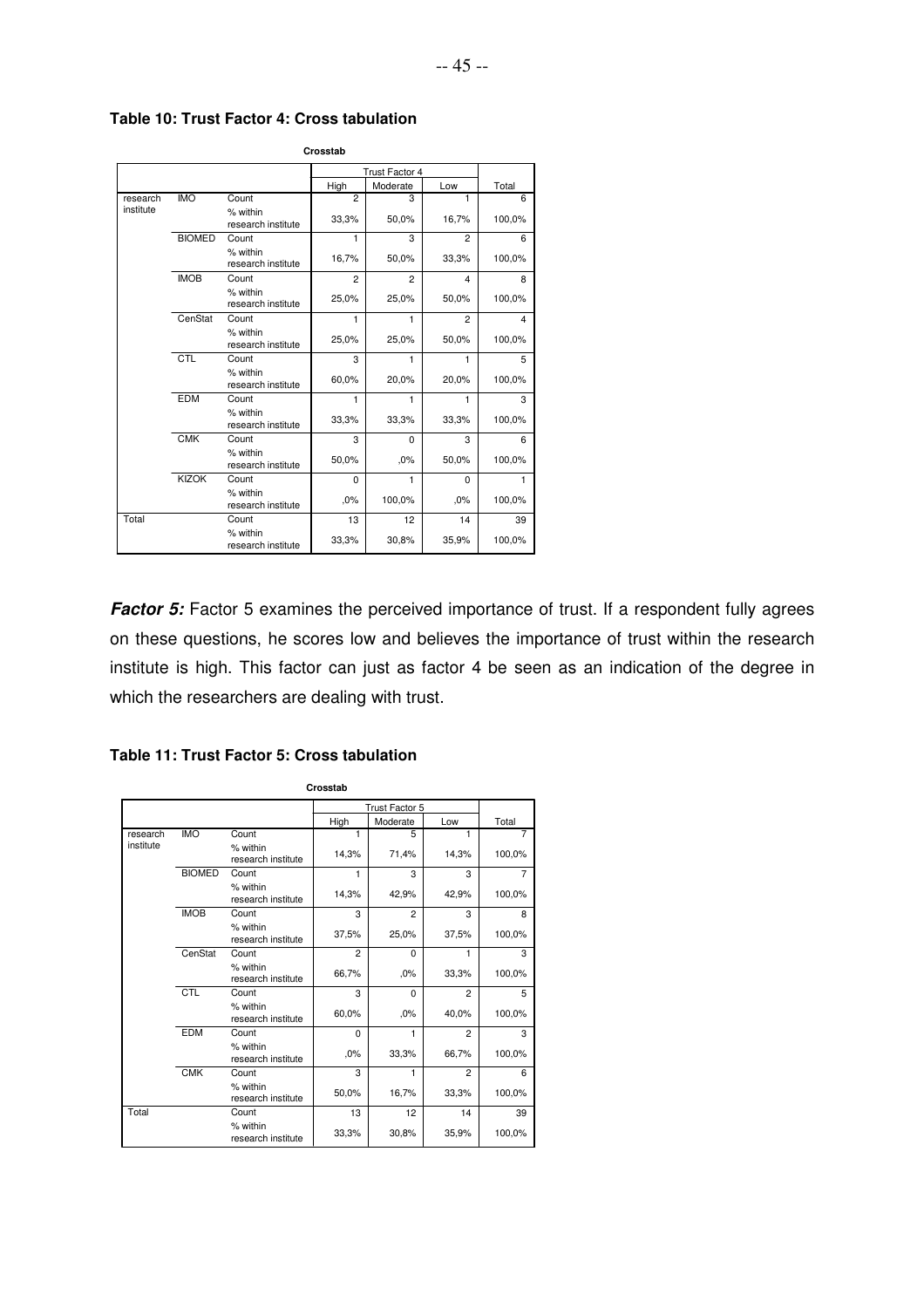As can be seen in table 11, both BIOMED and EDM believe that trust isn't that important for the organization. They think that a higher level of trust cannot contribute to a higher performance level. On the other hand, CenStat, CTL and CMK are more convinced that this relationship does hold and that trust can influence the performance of the research institute.

**Factor 6:** This factor checks whether the integrity of the employees is high or low. A high score on this factor indicates that researchers within the organization are open and honest with each other, which could mean a higher level of trust.

|           |               |                                | Crosstab       |                |                |                |
|-----------|---------------|--------------------------------|----------------|----------------|----------------|----------------|
|           |               |                                |                | Trust Factor 6 |                |                |
|           |               |                                | High           | Moderate       | Low            | Total          |
| research  | <b>IMO</b>    | Count                          | $\overline{2}$ | 1              | $\overline{4}$ | $\overline{7}$ |
| institute |               | % within<br>research institute | 28,6%          | 14,3%          | 57,1%          | 100,0%         |
|           | <b>BIOMED</b> | Count                          | $\overline{2}$ | $\overline{2}$ | 1              | 5              |
|           |               | % within<br>research institute | 40,0%          | 40,0%          | 20,0%          | 100,0%         |
|           | <b>IMOB</b>   | Count                          | 1              | 3              | $\overline{4}$ | 8              |
|           |               | % within<br>research institute | 12,5%          | 37,5%          | 50,0%          | 100,0%         |
|           | CenStat       | Count                          | 1              | 0              | 3              | $\overline{4}$ |
|           |               | % within<br>research institute | 25,0%          | ,0%            | 75,0%          | 100,0%         |
|           | CTL           | Count                          | $\overline{2}$ | $\overline{2}$ | 1              | 5              |
|           |               | % within<br>research institute | 40,0%          | 40,0%          | 20,0%          | 100,0%         |
|           | <b>EDM</b>    | Count                          | 1              | $\overline{2}$ | $\Omega$       | 3              |
|           |               | % within<br>research institute | 33,3%          | 66,7%          | .0%            | 100,0%         |
|           | <b>CMK</b>    | Count                          | 3              | $\overline{2}$ | 1              | 6              |
|           |               | % within<br>research institute | 50,0%          | 33,3%          | 16,7%          | 100,0%         |
|           | <b>KIZOK</b>  | Count                          | 1              | 0              | 0              | 1              |
|           |               | % within<br>research institute | 100,0%         | .0%            | .0%            | 100,0%         |
| Total     |               | Count                          | 13             | 12             | 14             | 39             |
|           |               | % within<br>research institute | 33,3%          | 30,8%          | 35,9%          | 100,0%         |

**Table 12: Trust Factor 6: Cross tabulation**

The integrity of the employees is not that good. Especially for IMO, IMOB and CenStat, these values are very low, indicating that this factor can lower the overall level of trust of the research institute. BIOMED and CTL both lean towards better integrity of the researchers and for CMK this level is good. The employees of CMK are more honest and they believe that the shared information will not be misused

**Factor 7:** This factor gives an indication about the task interdependence within the research institutes. Again the questions are formulated in that way that a low score (fully agree) leads towards a higher level of task interdependence and trust.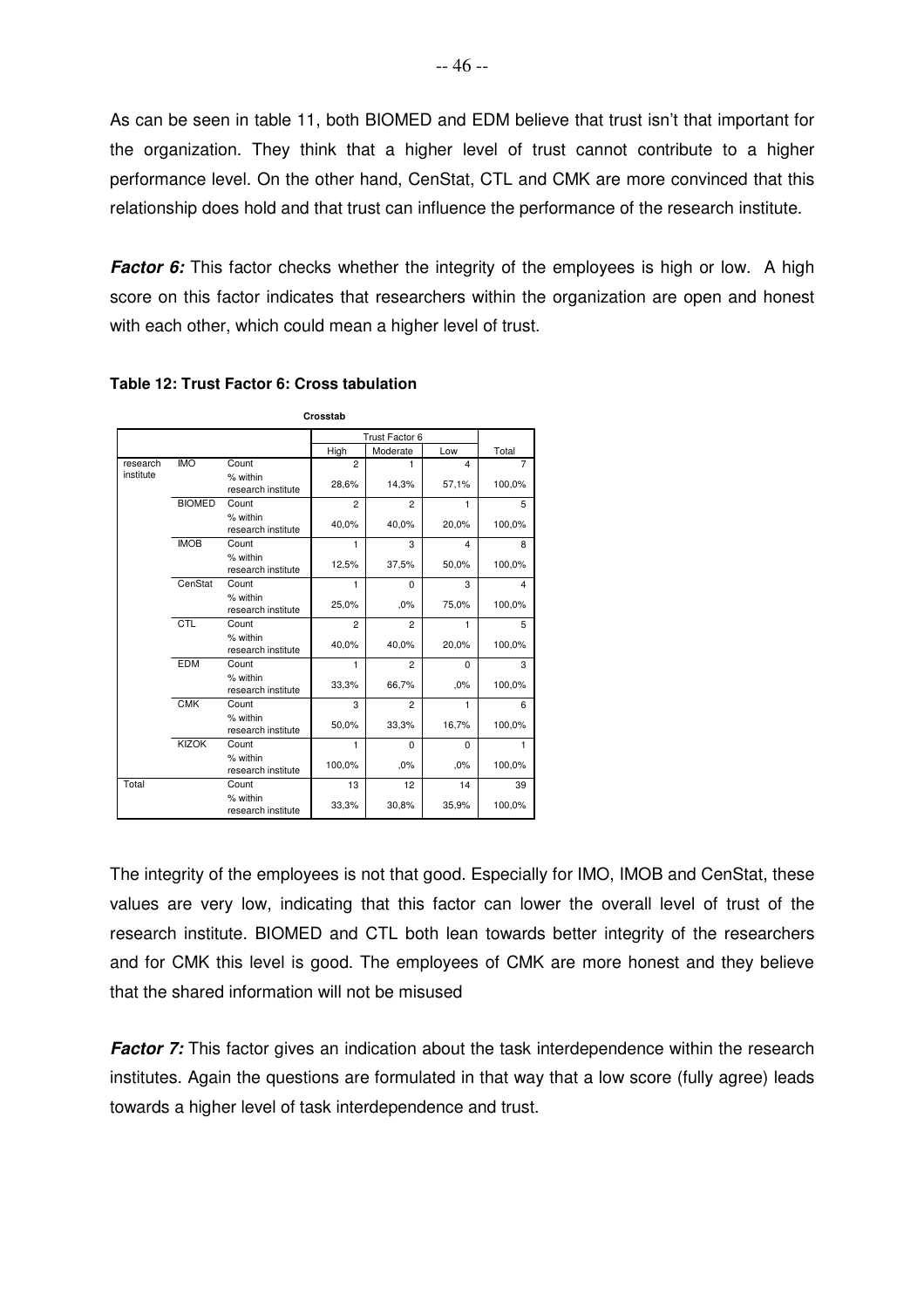|           |               |                                | Crosstab       |                |          |                |
|-----------|---------------|--------------------------------|----------------|----------------|----------|----------------|
|           |               |                                |                | Trust Factor 7 |          |                |
|           |               |                                | High           | Moderate       | Low      | Total          |
| research  | <b>IMO</b>    | Count                          | 1              | 3              | 3        | 7              |
| institute |               | % within<br>research institute | 14,3%          | 42,9%          | 42,9%    | 100,0%         |
|           | <b>BIOMED</b> | Count                          | $\overline{2}$ | $\overline{2}$ | 3        | $\overline{7}$ |
|           |               | % within<br>research institute | 28,6%          | 28,6%          | 42,9%    | 100,0%         |
|           | <b>IMOB</b>   | Count                          | $\overline{c}$ | $\overline{2}$ | 4        | 8              |
|           |               | % within<br>research institute | 25,0%          | 25,0%          | 50,0%    | 100,0%         |
|           | CenStat       | Count                          | $\overline{4}$ | $\Omega$       | $\Omega$ | 4              |
|           |               | % within<br>research institute | 100,0%         | .0%            | .0%      | 100,0%         |
|           | CTL           | Count                          | $\overline{2}$ | 3              | $\Omega$ | 5              |
|           |               | % within<br>research institute | 40,0%          | 60,0%          | .0%      | 100,0%         |
|           | <b>EDM</b>    | Count                          | 1              | $\overline{c}$ | $\Omega$ | 3              |
|           |               | % within<br>research institute | 33,3%          | 66,7%          | .0%      | 100,0%         |
|           | <b>CMK</b>    | Count                          | $\overline{c}$ | 1              | 3        | 6              |
|           |               | % within<br>research institute | 33,3%          | 16,7%          | 50,0%    | 100,0%         |
|           | <b>KIZOK</b>  | Count                          | $\Omega$       | $\Omega$       | 1        |                |
|           |               | % within<br>research institute | ,0%            | ,0%            | 100,0%   | 100,0%         |
| Total     |               | Count                          | 14             | 13             | 14       | 41             |
|           |               | % within<br>research institute | 34,1%          | 31,7%          | 34,1%    | 100,0%         |

**Table 13: Trust Factor 7: Cross tabulation**

Table 13 indicates that CenStat has a very high level of task interdependence (100%!). All the respondents believed that they have a significant freedom to perform their tasks, which could lead towards a higher level of trust within the research institute. For the other research institutes, the opinions were divided. CTL and EDM responded a more moderate level of task interdependence, while BIOMED, IMOB and CMK showed a lower level.

**Factor 8:** the last factor of trust just contains one variable, V10b. Although it was not needed to create a new variable to group these responses, I did do this to point out that it was a factor on its own. This factor looks at the degree of formalization within the institute. It indicates the level of bureaucracy, paperwork etcetera in order to fulfill your work. If this is high, the level of trust is ought to be lower. Notice again that if in the cross tabulation a research institute has a high score, this means that they should score higher on a level of trust, not on the level of formalization. The question V10 was reversed to V10, so that this would be clear.

Table 14 shows that only IMOB and CenStat displayed a lower degree of formalization, which means that the level of trust is higher than for other research institutes. The level of formalization was higher for both EDM and CMK, indicating that the level of trust could be a bit lower.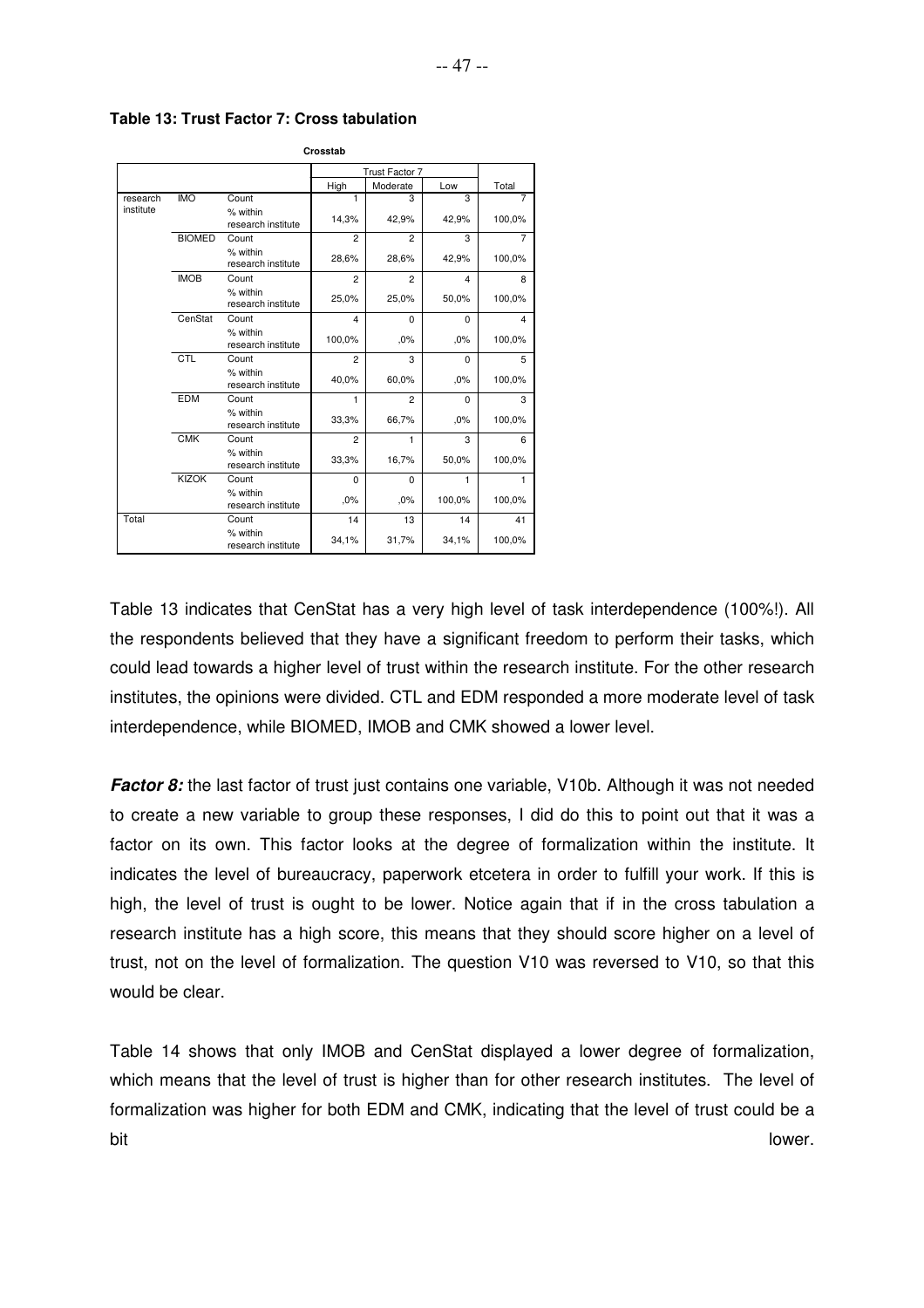|           |               |                                | Crosstab       |                |                |                |
|-----------|---------------|--------------------------------|----------------|----------------|----------------|----------------|
|           |               |                                |                | Trust Factor 8 |                |                |
|           |               |                                | High           | Moderate       | Low            | Total          |
| research  | <b>IMO</b>    | Count                          | 3              | 3              | 1              | 7              |
| institute |               | % within<br>research institute | 42,9%          | 42,9%          | 14,3%          | 100,0%         |
|           | <b>BIOMED</b> | Count                          | $\Omega$       | 5              | $\mathfrak{p}$ | $\overline{7}$ |
|           |               | % within<br>research institute | .0%            | 71,4%          | 28,6%          | 100,0%         |
|           | <b>IMOB</b>   | Count                          | 5              | $\Omega$       | $\overline{2}$ | 7              |
|           |               | % within<br>research institute | 71,4%          | .0%            | 28,6%          | 100,0%         |
|           | CenStat       | Count                          | $\overline{2}$ | 1              | 1              | 4              |
|           |               | % within<br>research institute | 50,0%          | 25,0%          | 25,0%          | 100,0%         |
|           | <b>CTL</b>    | Count                          | 1              | $\overline{2}$ | $\overline{2}$ | 5              |
|           |               | % within<br>research institute | 20,0%          | 40,0%          | 40,0%          | 100,0%         |
|           | <b>EDM</b>    | Count                          | $\Omega$       | 1              | $\overline{2}$ | 3              |
|           |               | % within<br>research institute | ,0%            | 33,3%          | 66,7%          | 100,0%         |
|           | <b>CMK</b>    | Count                          | $\overline{2}$ | 1              | 3              | 6              |
|           |               | % within<br>research institute | 33,3%          | 16,7%          | 50,0%          | 100,0%         |
|           | <b>KIZOK</b>  | Count                          | 0              | 0              | 1              | 1              |
|           |               | % within<br>research institute | .0%            | .0%            | 100,0%         | 100,0%         |
| Total     |               | Count                          | 13             | 13             | 14             | 40             |
|           |               | % within<br>research institute | 32,5%          | 32,5%          | 35,0%          | 100,0%         |

**Table 14: Trust Factor 8: Cross tabulation**

# **3.6.2 Employee Loyalty**

### **Table 15: Chrobach's Alpha for Employee loyalty**

#### **Reliability Statistics**

|            | Cronbach's<br>Alpha Based |            |
|------------|---------------------------|------------|
|            | nn                        |            |
| Cronbach's | Standardized              |            |
| Alpha      | Items                     | N of Items |
|            |                           | 26         |

The first step in the analysis of the employee loyalty indicators is again to check whether if the questions all represent the same thing. This was done by the Chrobach's Alpha given in table 15. A value of 0,895 is definitely high enough to state that the internal consistency of the measurement scales were good.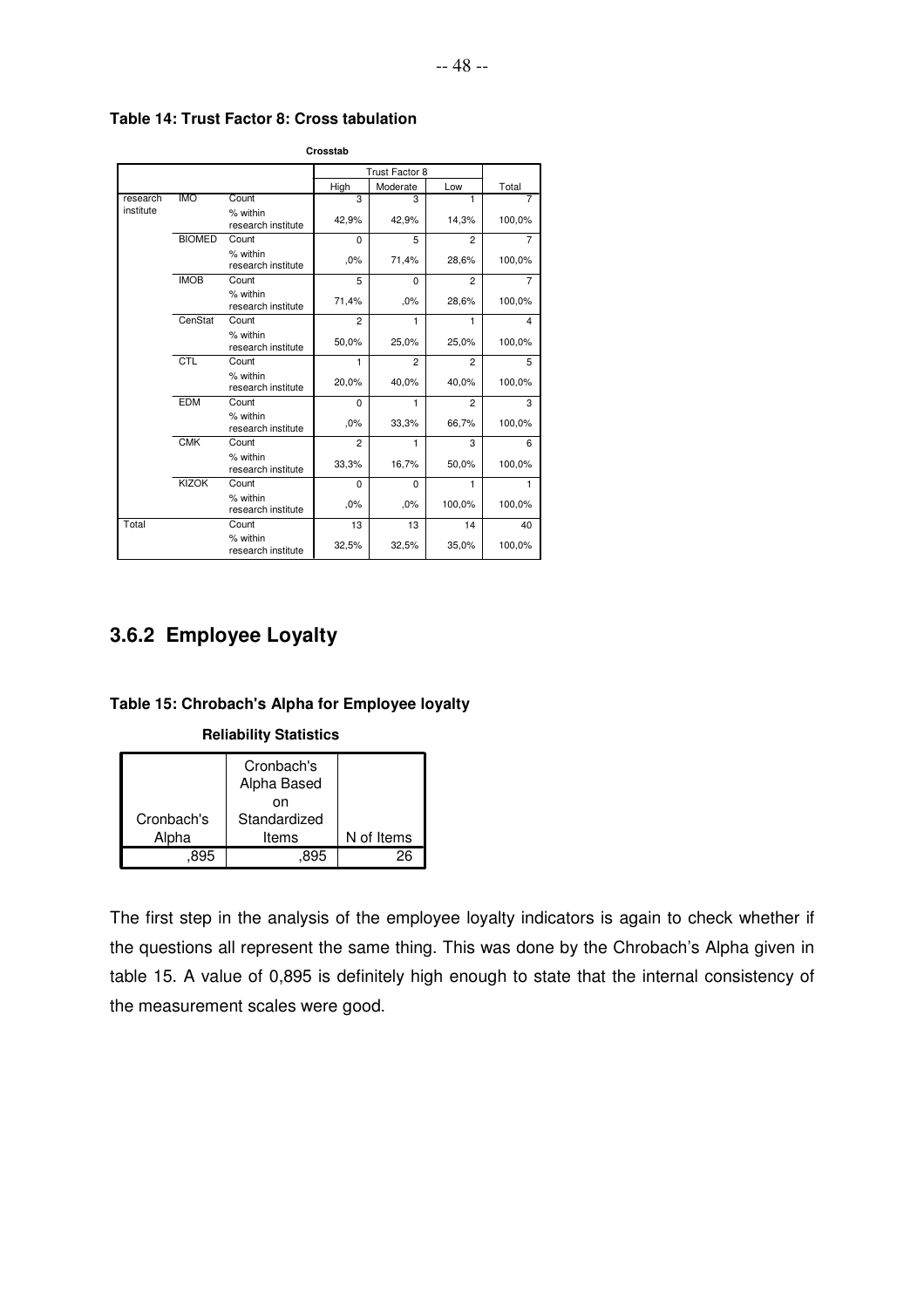#### **Table 16: KMO and Bartlett's Test Employee loyalty indicators**

| Kaiser-Meyer-Olkin Measure of Sampling<br>Adequacy. | .598                             |                        |
|-----------------------------------------------------|----------------------------------|------------------------|
| Bartlett's Test of<br>Sphericity                    | Approx. Chi-Square<br>df<br>Sia. | 726,031<br>325<br>.000 |

#### **KMO and Bartlett's Test**

The KMO value again was not that high, but fortunately exceeded the required minimum of 0,5. This made the data set usable to conduct a principal component analysis. The Bartlett's Test of Sphericity showed that the correlation matrix was significantly different from the identity matrix and thus continuing the research could give some results. The p-value was lower than 0,05, so the null hypothesis, that R=I was rejected. The correlation matrix was thus significantly different from the identity matrix. With other words the null hypothesis, that the different items of the PCA are not correlated, could be rejected.

The communalities, given in supplement 5.4, indicated that some of the variables had a high communality, but most of them didn't. Especially for the indicators Satisfaction and Sense of belonging most of the time around 80% of their variance was explained by the factors. Again this shows that the results of the factor analysis aren't that good.

The total variance explained table is also given in supplement 5.4 and showed that 75,87% of the variance of the variables can be explained by 7 factors. Increasing the number of factors, of course will increase the explained variance, but the increase in the total explained variance will not be high enough to justify an extra factor. The different variables linked to each factor are shown in supplement 5.4. Each of the 7 factors will be explained in the following paragraphs.

**Factor 1:** this factor gives an indication of how satisfied the respondents are to work for the research institute. How each research institute scores on this factor is shown in table 15.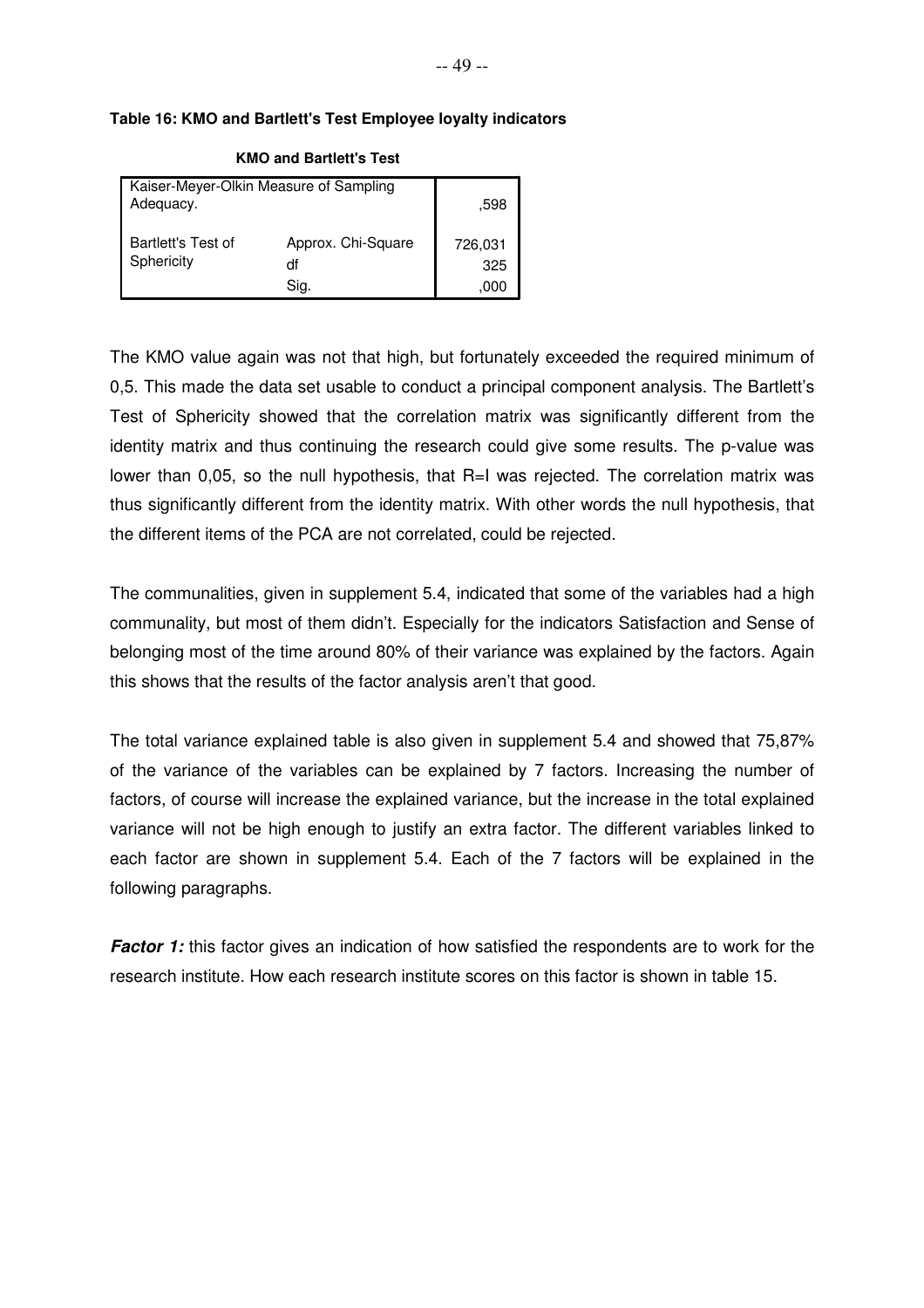|           |               |                                | Crosstab       |                  |                         |                |
|-----------|---------------|--------------------------------|----------------|------------------|-------------------------|----------------|
|           |               |                                |                | Loyalty Factor 1 |                         |                |
|           |               |                                | High           | Moderate         | Low                     | Total          |
| research  | <b>IMO</b>    | Count                          | $\overline{2}$ | 1                | $\overline{\mathbf{3}}$ | 6              |
| institute |               | % within<br>research institute | 33,3%          | 16,7%            | 50,0%                   | 100,0%         |
|           | <b>BIOMED</b> | Count                          | 1              | 5                | 1                       | $\overline{7}$ |
|           |               | % within<br>research institute | 14,3%          | 71,4%            | 14,3%                   | 100,0%         |
|           | <b>IMOB</b>   | Count                          | 3              | 1                | $\overline{4}$          | 8              |
|           |               | % within<br>research institute | 37,5%          | 12,5%            | 50,0%                   | 100,0%         |
|           | CenStat       | Count                          | $\overline{2}$ | $\Omega$         | 1                       | 3              |
|           |               | % within<br>research institute | 66,7%          | .0%              | 33,3%                   | 100,0%         |
|           | CTL           | Count                          | 1              | 3                | 1                       | 5              |
|           |               | % within<br>research institute | 20,0%          | 60,0%            | 20,0%                   | 100,0%         |
|           | <b>EDM</b>    | Count                          | 1              | 1                | 1                       | 3              |
|           |               | % within<br>research institute | 33,3%          | 33,3%            | 33,3%                   | 100,0%         |
|           | CMK           | Count                          | 3              | $\Omega$         | 3                       | 6              |
|           |               | % within<br>research institute | 50,0%          | .0%              | 50,0%                   | 100,0%         |
|           | <b>KIZOK</b>  | Count                          | $\Omega$       | 1                | $\Omega$                | 1              |
|           |               | % within<br>research institute | .0%            | 100,0%           | .0%                     | 100,0%         |
| Total     |               | Count                          | 13             | 12               | 14                      | 39             |
|           |               | % within<br>research institute | 33,3%          | 30,8%            | 35,9%                   | 100,0%         |

**Table 17: Factor 1 Employee loyalty: Cross tabulation**

As you can see, most of the employees of CenStat and CMK have a moderate level of work satisfaction. They like their co-workers, with whom they 'share' moral values. This could indicate that they believe the research institute is worth their loyalty. While respondents from BIOMED and CTL have a more moderate level of loyalty, IMO and IMOB score rather low on this factor. The latter indicates that the employees from IMO and IMOB are not satisfied with their job.

**Factor 2:** by adding the variables L8, L10, L20b, L21b and L23b up, we become this factor. The questions corresponding to these variables all give an indication in how well you are feeling within the research institute. Low scores (remember this corresponds with the label 'High') indicate that the respondents are not looking for another place to work, moreover they would like to keep on working for the organization for at least a significant period.

As table 18 shows, both IMO and BIOMED had a moderate through high score on this factor, indicating that they were not willing to change jobs. Respondents from IMOB, CentStat or CTL didn't share this opinion. They pointed out that they did not feel good in the jobs they did. EDM had a moderate score on this factor and the opinions of CMK were perfectly divided. This prevented to draw some conclusions of these research institutes on the basis of this factor.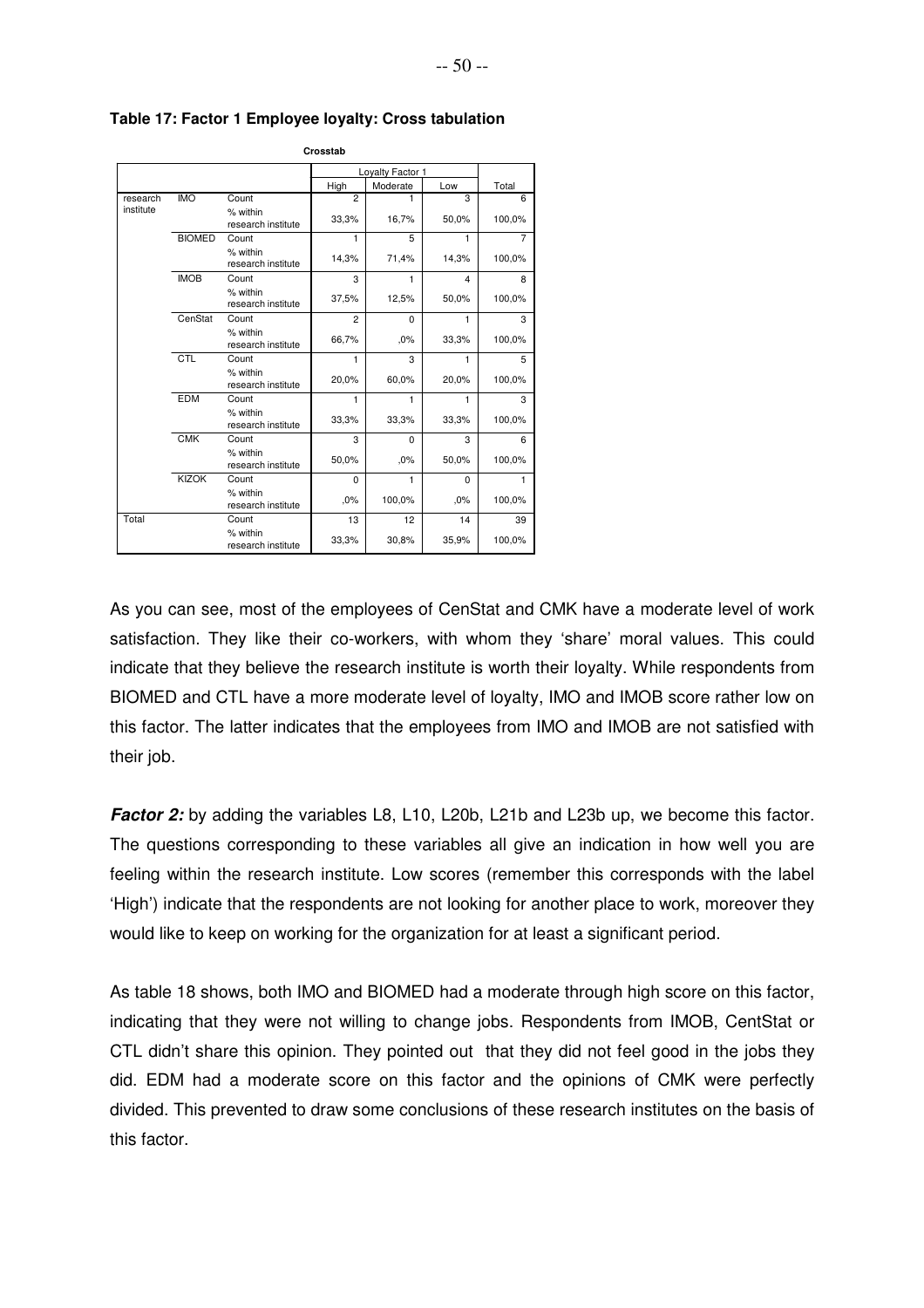|           |               |                                | Crosstab       |                  |                |                |
|-----------|---------------|--------------------------------|----------------|------------------|----------------|----------------|
|           |               |                                |                | Loyalty Factor 2 |                |                |
|           |               |                                | High           | Moderate         | Low            | Total          |
| research  | <b>IMO</b>    | Count                          | 3              | $\overline{2}$   | $\overline{2}$ | 7              |
| institute |               | % within<br>research institute | 42,9%          | 28,6%            | 28,6%          | 100,0%         |
|           | <b>BIOMED</b> | Count                          | 3              | 3                | 1              | $\overline{7}$ |
|           |               | % within<br>research institute | 42,9%          | 42,9%            | 14,3%          | 100,0%         |
|           | <b>IMOB</b>   | Count                          | $\overline{c}$ | $\overline{2}$   | $\overline{4}$ | 8              |
|           |               | % within<br>research institute | 25,0%          | 25,0%            | 50,0%          | 100,0%         |
|           | CenStat       | Count                          | 1              | 1                | $\overline{2}$ | 4              |
|           |               | % within<br>research institute | 25,0%          | 25,0%            | 50,0%          | 100,0%         |
|           | CTL           | Count                          | $\overline{2}$ | $\Omega$         | 3              | 5              |
|           |               | % within<br>research institute | 40,0%          | ,0%              | 60,0%          | 100,0%         |
|           | <b>EDM</b>    | Count                          | 1              | $\overline{2}$   | $\Omega$       | 3              |
|           |               | % within<br>research institute | 33,3%          | 66,7%            | .0%            | 100,0%         |
|           | <b>CMK</b>    | Count                          | $\overline{c}$ | $\overline{2}$   | $\overline{2}$ | 6              |
|           |               | % within<br>research institute | 33,3%          | 33,3%            | 33,3%          | 100,0%         |
|           | <b>KIZOK</b>  | Count                          | 0              | 1                | $\mathbf 0$    | 1              |
|           |               | % within<br>research institute | ,0%            | 100,0%           | .0%            | 100,0%         |
| Total     |               | Count                          | 14             | 13               | 14             | 41             |
|           |               | % within<br>research institute | 34,1%          | 31,7%            | 34,1%          | 100,0%         |

**Table 18: Employee loyalty Factor 2: Cross tabulation** 

**Factor 3:** this factor gave an indication of the degree in which you take your colleagues into account when making decisions. When the score on this factor is high, the respondent are more committed to their colleagues, and could be more loyal to the organization.

|           |               |                                | Crosstab       |                  |                |                |
|-----------|---------------|--------------------------------|----------------|------------------|----------------|----------------|
|           |               |                                |                | Loyalty Factor 3 |                |                |
|           |               |                                | High           | Moderate         | Low            | Total          |
| research  | <b>IMO</b>    | Count                          | 3              | $\overline{2}$   | $\overline{2}$ | 7              |
| institute |               | % within<br>research institute | 42,9%          | 28,6%            | 28,6%          | 100,0%         |
|           | <b>BIOMED</b> | Count                          | $\Omega$       | $\overline{2}$   | 5              | $\overline{7}$ |
|           |               | % within<br>research institute | ,0%            | 28,6%            | 71,4%          | 100,0%         |
|           | <b>IMOB</b>   | Count                          | 0              | 7                | 1              | 8              |
|           |               | % within<br>research institute | ,0%            | 87,5%            | 12,5%          | 100,0%         |
|           | CenStat       | Count                          | $\overline{2}$ | 0                | 1              | 3              |
|           |               | % within<br>research institute | 66,7%          | ,0%              | 33,3%          | 100,0%         |
|           | <b>CTL</b>    | Count                          | 5              | $\Omega$         | $\Omega$       | 5              |
|           |               | % within<br>research institute | 100,0%         | ,0%              | ,0%            | 100,0%         |
|           | <b>EDM</b>    | Count                          | 1              | 0                | $\overline{2}$ | 3              |
|           |               | % within<br>research institute | 33,3%          | .0%              | 66,7%          | 100,0%         |
|           | <b>CMK</b>    | Count                          | $\overline{c}$ | $\overline{c}$   | $\overline{2}$ | 6              |
|           |               | % within<br>research institute | 33,3%          | 33,3%            | 33,3%          | 100,0%         |
|           | <b>KIZOK</b>  | Count                          | 0              | $\mathbf 0$      | 1              | 1              |
|           |               | % within<br>research institute | ,0%            | .0%              | 100,0%         | 100,0%         |
| Total     |               | Count                          | 13             | 13               | 14             | 40             |
|           |               | % within<br>research institute | 32,5%          | 32,5%            | 35,0%          | 100,0%         |

**Table 19: Employee loyalty Factor 3: Cross tabulation**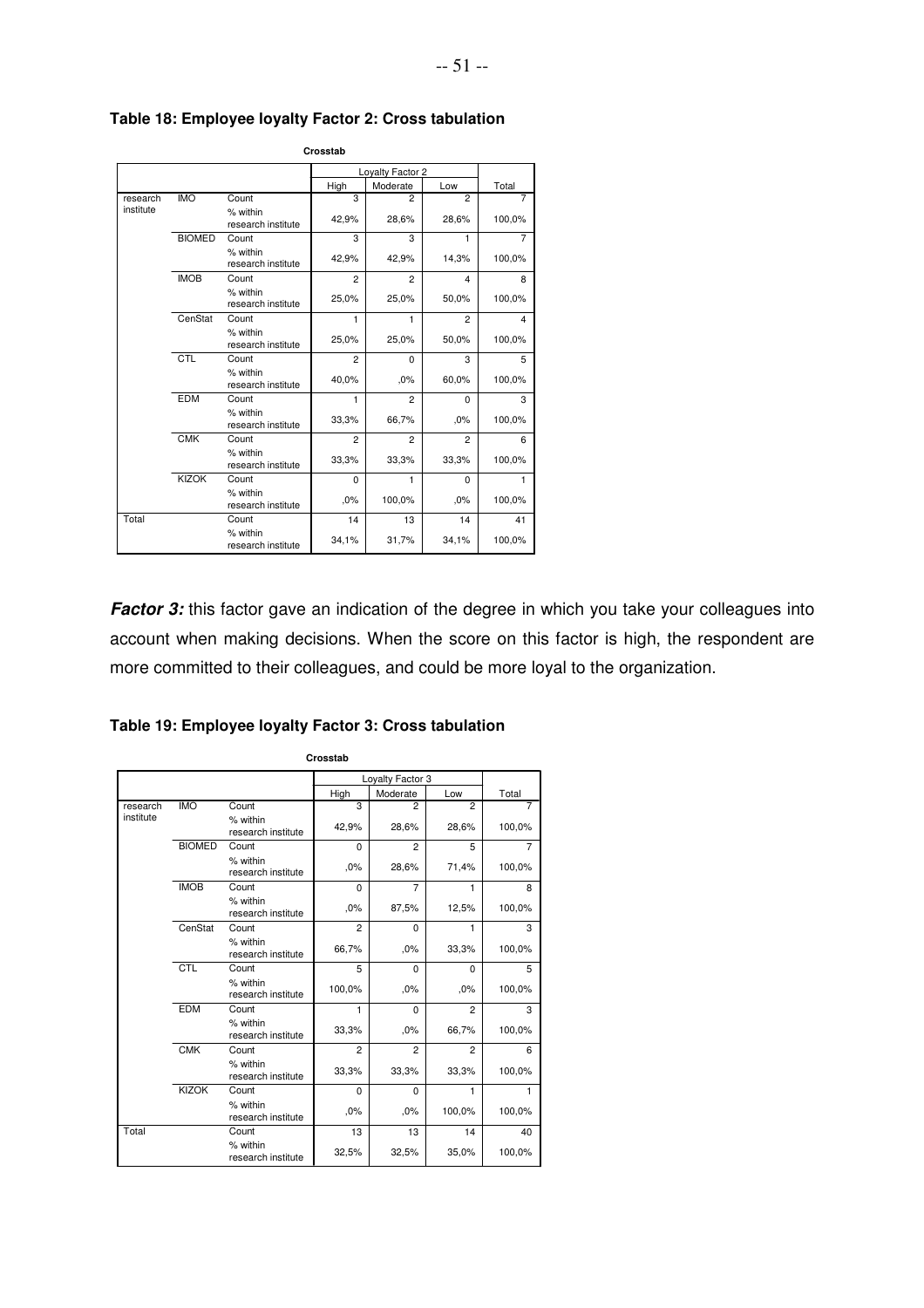Table 19 clearly displays the results for this factor. For IMO, CenStat and CTL emphasized that most of the time they take into account the effect of their decisions on their colleagues. Worth mentioning is the fact that this was answered by all the respondents. IMOB has a moderate level on this factor and BIOMED and EDM do not take into account the effect of decisions on their colleagues. The latter can indicate a lower level of trust within the research institute.

Factor 4: this indicator checks how satisfied the researchers are of their supervisors. If a respondent had a high label, then he was satisfied of his employer and would probably be more loyal to the organization.

In table 20 you can see that employees from IMO and BIOMED were more satisfied of their employers than those of EDM, who had a moderate level of satisfaction. CenStat and CTL had a lower score for this indicator, so they weren't satisfied at all. Notice that the opinions of CMK were for the third time in a row equally divided between the three levels of satisfaction. As a consequence, little can be said about this institute.

|           |               |                                | Crosstab                |                  |                |                |
|-----------|---------------|--------------------------------|-------------------------|------------------|----------------|----------------|
|           |               |                                |                         | Loyalty Factor 4 |                |                |
|           |               |                                | High                    | Moderate         | Low            | Total          |
| research  | <b>IMO</b>    | Count                          | $\overline{\mathbf{3}}$ | $\overline{c}$   | $\overline{2}$ | 7              |
| institute |               | % within<br>research institute | 42,9%                   | 28,6%            | 28,6%          | 100,0%         |
|           | <b>BIOMED</b> | Count                          | 3                       | $\overline{2}$   | 1              | 6              |
|           |               | % within<br>research institute | 50,0%                   | 33,3%            | 16,7%          | 100,0%         |
|           | <b>IMOB</b>   | Count                          | 2                       | 3                | 3              | 8              |
|           |               | % within<br>research institute | 25,0%                   | 37,5%            | 37,5%          | 100,0%         |
|           | CenStat       | Count                          | 1                       | 1                | $\overline{2}$ | $\overline{4}$ |
|           |               | % within<br>research institute | 25,0%                   | 25,0%            | 50,0%          | 100,0%         |
|           | <b>CTL</b>    | Count                          | 1                       | 1                | 3              | 5              |
|           |               | % within<br>research institute | 20,0%                   | 20,0%            | 60,0%          | 100,0%         |
|           | <b>EDM</b>    | Count                          | 0                       | $\overline{2}$   | 1              | 3              |
|           |               | % within<br>research institute | ,0%                     | 66,7%            | 33,3%          | 100,0%         |
|           | CMK           | Count                          | $\overline{c}$          | $\overline{2}$   | $\overline{2}$ | 6              |
|           |               | % within<br>research institute | 33,3%                   | 33,3%            | 33,3%          | 100,0%         |
|           | <b>KIZOK</b>  | Count                          | 1                       | $\Omega$         | $\Omega$       | 1              |
|           |               | % within<br>research institute | 100,0%                  | .0%              | .0%            | 100,0%         |
| Total     |               | Count                          | 13                      | 13               | 14             | 40             |
|           |               | % within<br>research institute | 32,5%                   | 32,5%            | 35,0%          | 100,0%         |

#### **Table 20: Employee loyalty Factor 4: Cross tabulation**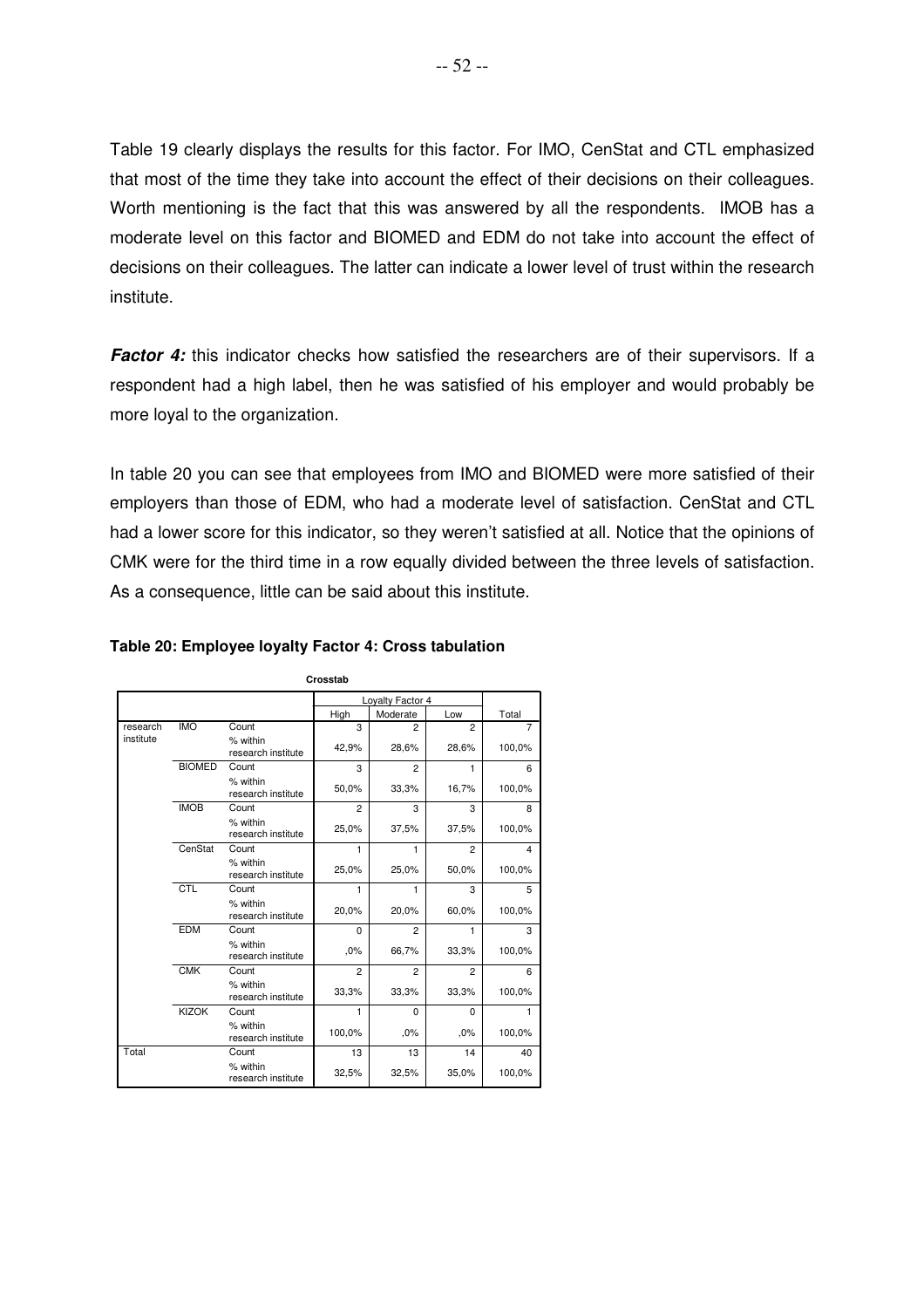**Factor 5:** this factor gives an indication of the degree of work satisfaction. A higher score on this factor means that the respondents are satisfied with the job content and environment, which could lead to a higher level of employee loyalty.

|           |               |                                | Crosstab       |                  |                |                         |
|-----------|---------------|--------------------------------|----------------|------------------|----------------|-------------------------|
|           |               |                                |                | Loyalty Factor 5 |                |                         |
|           |               |                                | High           | Moderate         | Low            | Total                   |
| research  | <b>IMO</b>    | Count                          | 1              | 4                | $\overline{2}$ | 7                       |
| institute |               | % within<br>research institute | 14,3%          | 57,1%            | 28,6%          | 100,0%                  |
|           | <b>BIOMED</b> | Count                          | 1              | $\overline{2}$   | 3              | 6                       |
|           |               | % within<br>research institute | 16,7%          | 33,3%            | 50,0%          | 100,0%                  |
|           | <b>IMOB</b>   | Count                          | $\overline{2}$ | 3                | 3              | 8                       |
|           |               | % within<br>research institute | 25,0%          | 37,5%            | 37,5%          | 100,0%                  |
|           | CenStat       | Count                          | $\overline{2}$ | $\overline{2}$   | $\Omega$       | 4                       |
|           |               | % within<br>research institute | 50,0%          | 50,0%            | ,0%            | 100,0%                  |
|           | CTL           | Count                          | 1              | 1                | $\overline{2}$ | $\overline{\mathbf{4}}$ |
|           |               | % within<br>research institute | 25,0%          | 25,0%            | 50,0%          | 100,0%                  |
|           | <b>EDM</b>    | Count                          | 1              | $\Omega$         | $\overline{2}$ | 3                       |
|           |               | % within<br>research institute | 33,3%          | .0%              | 66,7%          | 100,0%                  |
|           | <b>CMK</b>    | Count                          | 5              | $\Omega$         | 1              | 6                       |
|           |               | % within<br>research institute | 83,3%          | .0%              | 16,7%          | 100,0%                  |
|           | <b>KIZOK</b>  | Count                          | $\Omega$       | $\Omega$         | 1              | 1                       |
|           |               | % within<br>research institute | .0%            | .0%              | 100,0%         | 100,0%                  |
| Total     |               | Count                          | 13             | 12               | 14             | 39                      |
|           |               | % within<br>research institute | 33,3%          | 30,8%            | 35,9%          | 100,0%                  |

**Table 21: Employee loyalty Factor 5: Cross tabulation**

Table 21 clearly shows that CMK was the only research institute from which the respondents had a higher level of work satisfaction. CenStat's opinions were perfectly divided between a high and moderate level, but all the other research institutes had a moderate to low level of work satisfaction. As management of the research institute, this would definitely be something which requires further investigation.

**Factor 6:** factor 6 considers the presence of some kind of moral obligation the respondents might feel towards the research institute. It can seem a bit strange, but when you feel that you have to mean something for the institute, you will probably be more loyal. This factor really displays a moral feeling of commitment

The results for this factor are given in table 22. Most of the respondents of IMO, BIOMED, IMOB and CenStat lean towards a higher level of commitment and moral obligation with respect tot their research institutes. For IMO and BIOMED these scores are moderate through high, whereas IMOB and CenStat perform the highest. CTL, EDM and CMK are not convinced that this sense of moral obligation is present within the research institute.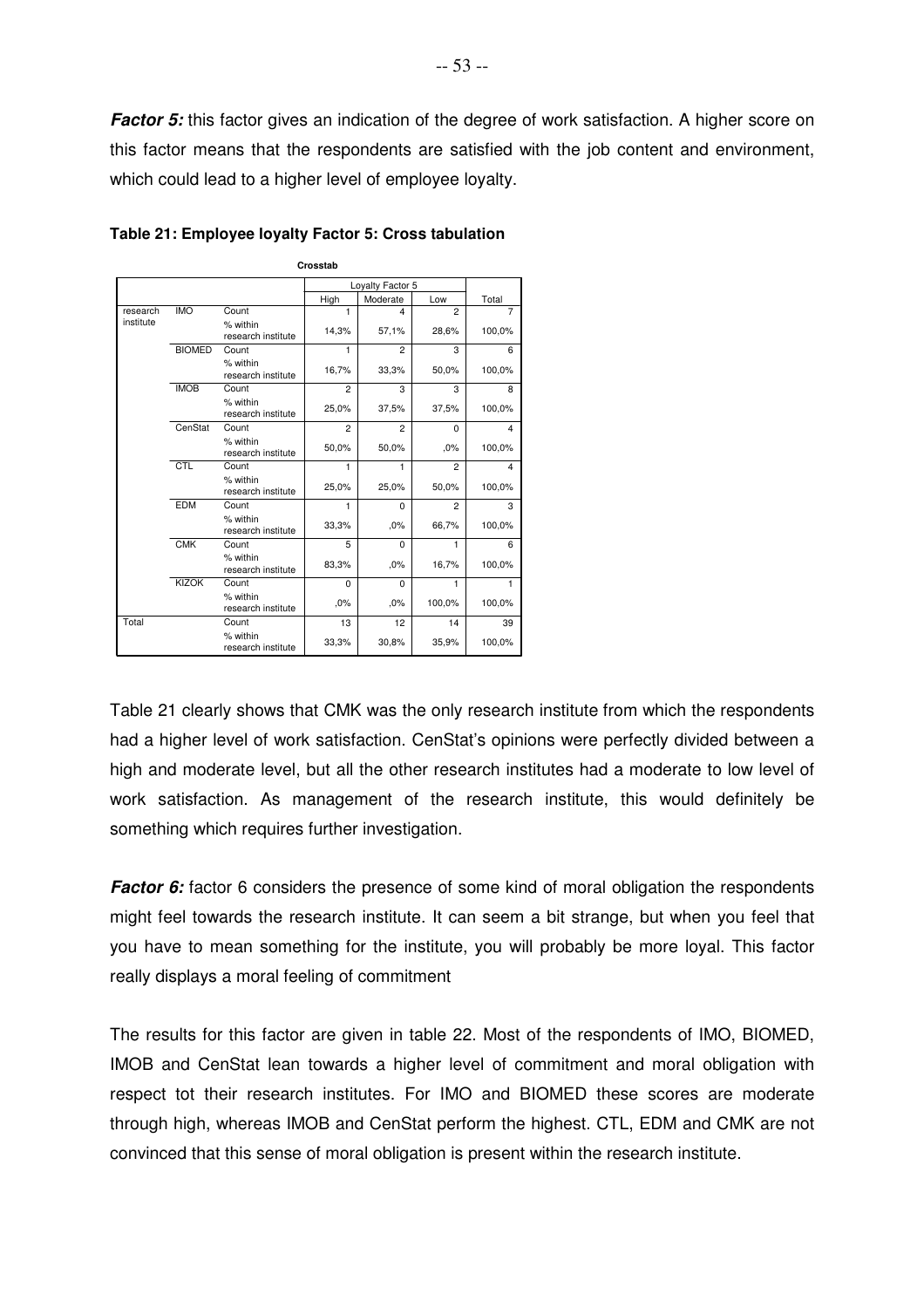|           |               |                                | Crosstab                |                  |                |                |
|-----------|---------------|--------------------------------|-------------------------|------------------|----------------|----------------|
|           |               |                                |                         | Loyalty Factor 6 |                |                |
|           |               |                                | High                    | Moderate         | Low            | Total          |
| research  | <b>IMO</b>    | Count                          | 3                       | з                | 1              | 7              |
| institute |               | % within<br>research institute | 42,9%                   | 42,9%            | 14,3%          | 100,0%         |
|           | <b>BIOMED</b> | Count                          | 3                       | 3                | 1              | $\overline{7}$ |
|           |               | % within<br>research institute | 42,9%                   | 42,9%            | 14,3%          | 100,0%         |
|           | <b>IMOB</b>   | Count                          | $\overline{\mathbf{4}}$ | 1                | $\overline{2}$ | 7              |
|           |               | % within<br>research institute | 57,1%                   | 14,3%            | 28,6%          | 100,0%         |
|           | CenStat       | Count                          | $\overline{2}$          | 1                | 1              | 4              |
|           |               | % within<br>research institute | 50,0%                   | 25,0%            | 25,0%          | 100,0%         |
|           | CTL           | Count                          | 1                       | 1                | 3              | 5              |
|           |               | % within<br>research institute | 20,0%                   | 20,0%            | 60,0%          | 100,0%         |
|           | <b>EDM</b>    | Count                          | $\Omega$                | $\Omega$         | 3              | 3              |
|           |               | % within<br>research institute | .0%                     | .0%              | 100,0%         | 100,0%         |
|           | <b>CMK</b>    | Count                          | 0                       | 3                | 3              | 6              |
|           |               | % within<br>research institute | .0%                     | 50,0%            | 50,0%          | 100,0%         |
|           | <b>KIZOK</b>  | Count                          | $\Omega$                | 1                | $\Omega$       | 1              |
|           |               | % within<br>research institute | .0%                     | 100,0%           | .0%            | 100,0%         |
| Total     |               | Count                          | 13                      | 13               | 14             | 40             |
|           |               | % within<br>research institute | 32,5%                   | 32,5%            | 35,0%          | 100,0%         |

## **Table 22: Employee loyalty Factor 6: Cross tabulation**

**Factor 7:** this final factor examines the dedication the academic staff has for the research institute.

-- 54 --

## **Table 23: Employee loyalty Factor 7: Cross tabulation**

|           |               |                                | Crosstab       |                  |                |        |
|-----------|---------------|--------------------------------|----------------|------------------|----------------|--------|
|           |               |                                |                | Loyalty Factor 7 |                |        |
|           |               |                                | High           | Moderate         | Low            | Total  |
| research  | <b>IMO</b>    | Count                          | 3              | 3                | 1              | 7      |
| institute |               | % within<br>research institute | 42,9%          | 42,9%            | 14,3%          | 100,0% |
|           | <b>BIOMED</b> | Count                          | $\overline{2}$ | 3                | 1              | 6      |
|           |               | % within<br>research institute | 33,3%          | 50,0%            | 16,7%          | 100,0% |
|           | <b>IMOB</b>   | Count                          | $\overline{2}$ | 1                | 5              | 8      |
|           |               | % within<br>research institute | 25,0%          | 12,5%            | 62,5%          | 100,0% |
|           | CenStat       | Count                          | 1              | $\overline{2}$   | 1              | 4      |
|           |               | % within<br>research institute | 25,0%          | 50,0%            | 25,0%          | 100,0% |
|           | CTL           | Count                          | 1              | $\overline{2}$   | $\mathfrak{p}$ | 5      |
|           |               | % within<br>research institute | 20,0%          | 40,0%            | 40,0%          | 100,0% |
|           | <b>EDM</b>    | Count                          | 3              | $\Omega$         | $\Omega$       | 3      |
|           |               | % within<br>research institute | 100,0%         | .0%              | .0%            | 100,0% |
|           | <b>CMK</b>    | Count                          | $\overline{2}$ | 1                | 3              | 6      |
|           |               | % within<br>research institute | 33,3%          | 16,7%            | 50,0%          | 100,0% |
|           | <b>KIZOK</b>  | Count                          | $\Omega$       | $\Omega$         | 1              | 1      |
|           |               | % within<br>research institute | .0%            | .0%              | 100,0%         | 100,0% |
| Total     |               | Count                          | 14             | 12               | 14             | 40     |
|           |               | % within<br>research institute | 35,0%          | 30,0%            | 35,0%          | 100,0% |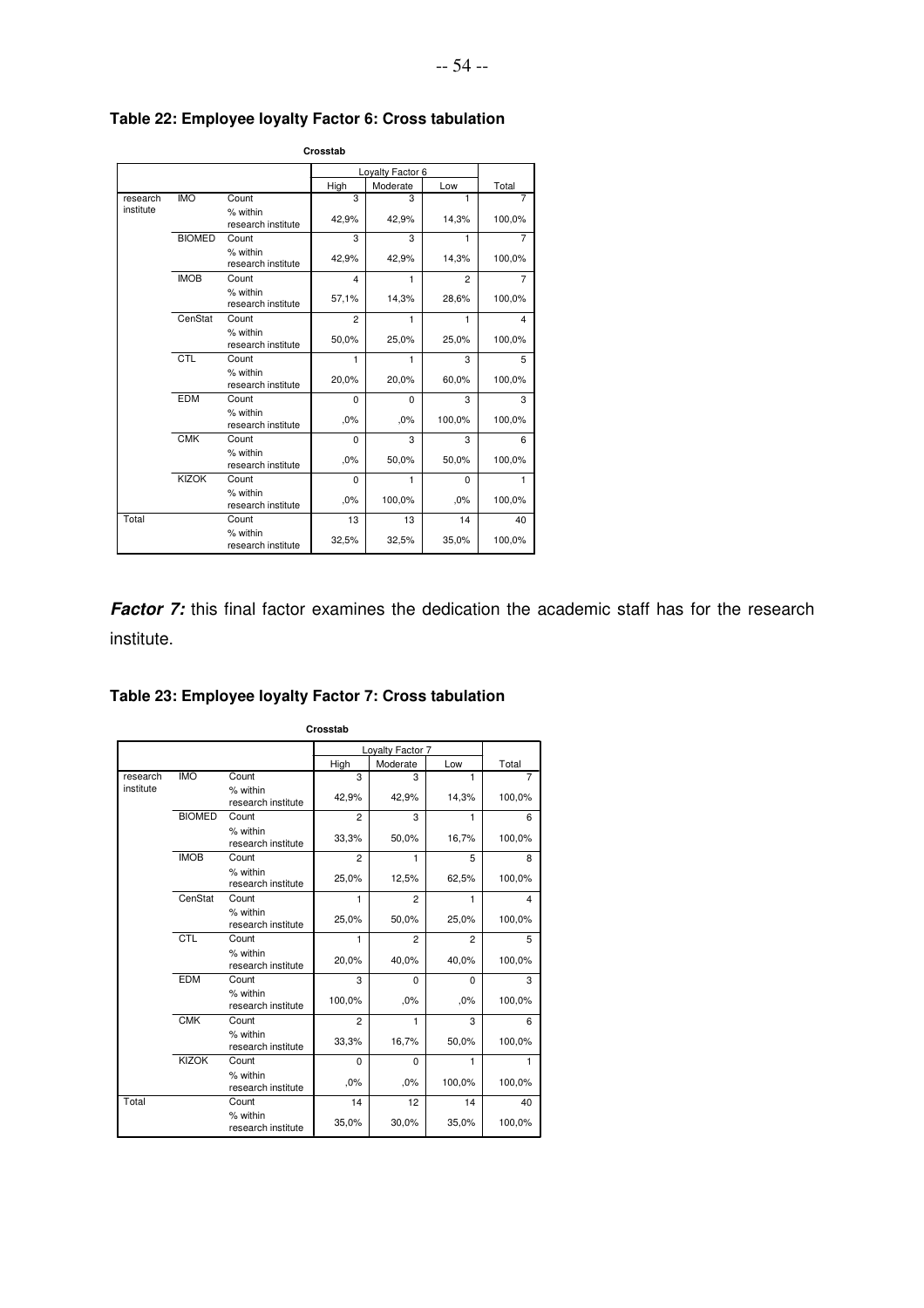As for most of the other factors, the opinions on the questions corresponding to this factor were varied. EDM scored very high on this factor (100%!), indicating that the imployees of EDM are dedicated to the research institute. IMO, BIOMED and CenStat scored moderate through high, while IMOB, CTL and CMK had a lower level of dedication.

## **3.6.3 Performance**

### **Table 24: Chronbach's Alpha for Performance**

**Reliability Statistics**

| <b>NUMBER OF PROPERTY</b> |                           |            |  |  |  |  |
|---------------------------|---------------------------|------------|--|--|--|--|
|                           | Cronbach's<br>Alpha Based |            |  |  |  |  |
|                           | nn                        |            |  |  |  |  |
| Cronbach's                | Standardized              |            |  |  |  |  |
| Alpha                     | Items                     | N of Items |  |  |  |  |
|                           |                           | 13         |  |  |  |  |

The Chronbach's Alpha, given in table 24 is again acceptable, since it is above 0,6. The internal consistency of the performance items is not that high as for trust and employee loyalty, but because it is higher than 0,6 I will use the variables.

### **Table 25: KMO and Bartlett's Test Performance indicators**

| Kaiser-Meyer-Olkin Measure of Sampling<br>Adequacy. | .513                             |                       |
|-----------------------------------------------------|----------------------------------|-----------------------|
| Bartlett's Test of<br>Sphericity                    | Approx. Chi-Square<br>df<br>Sia. | 153,909<br>78<br>.000 |

#### **KMO and Bartlett's Test**

The second step of the analysis of the performance variables, was to check whether if a principal component analysis was usable or not. As the KMO-value of 0,513 suggested, it was not that high, but still better than the required minimum of 0,5. The Bartlett's Test of Sphericity showed that the correlation matrix was significantly different from the identity matrix and thus continuing the research could give some results. The p-value was lower than 0,05, so the null hypothesis, that R=I was rejected. The null hypothesis, that the different items of the PCA are not correlated, could be rejected.

The communalities of the principal component analysis for the performance variables is given in supplement 5.6. The smallest communality is 0,623 indicating that 62,3% of the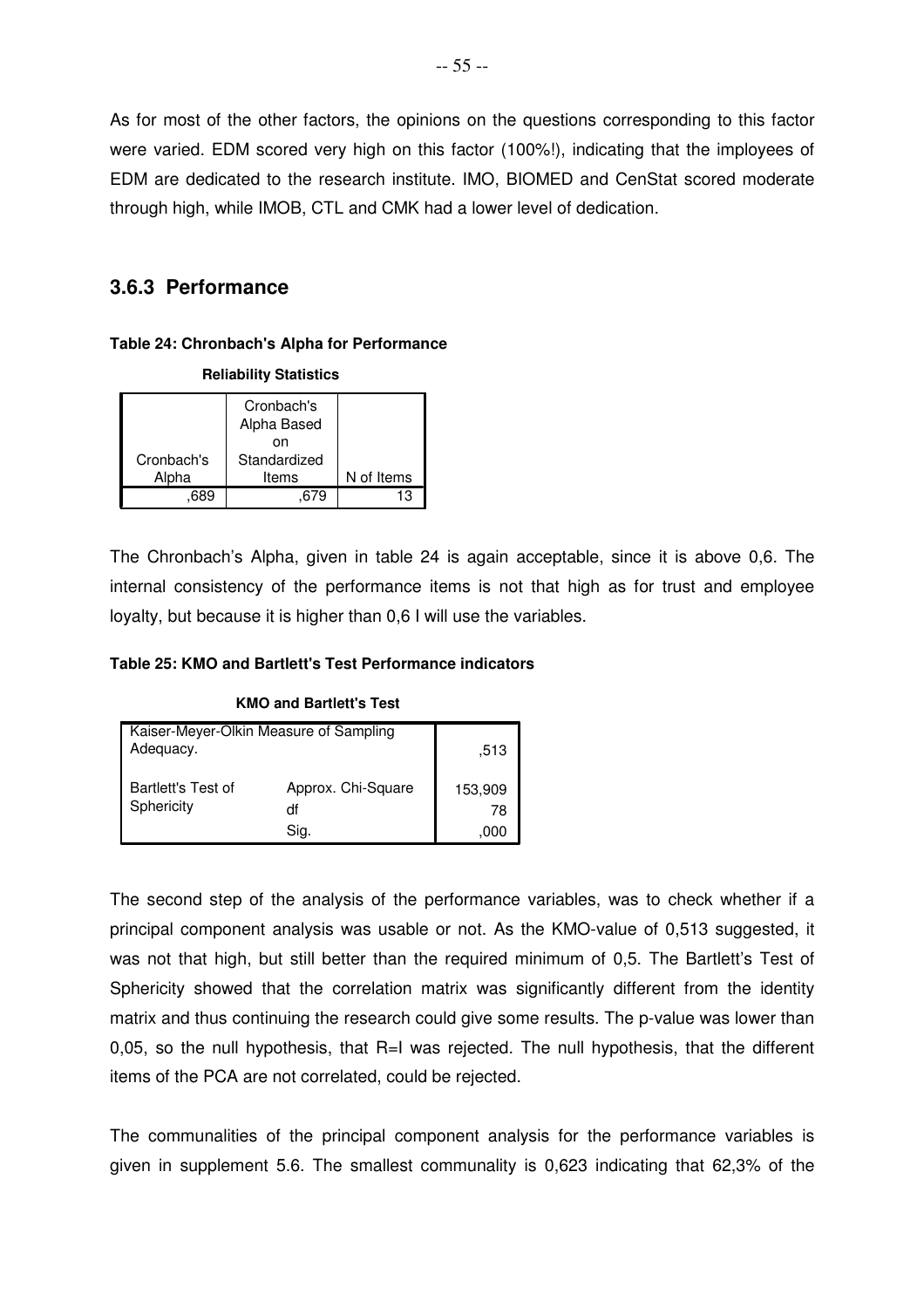variance of the variable growth students 1 is explained by the factors. For the other 12 variables an average of 78,45% of the variance was explained by the factors, which is not particularly good (supplement 5.6).

The 6 suggested factors for which the eigenvalues are greater then 1 explain 77,217% of the total variance of the performance variables (supplement 5.6). The rotated component matrix showed which variable belonged to which factor. Also this latter matrix is added in supplement 5.6.

Remember that the answers give an indication of how the respondents perceive the level of performance within the research institute. The real data are discussed afterwards in section 3.7.

**Factor 1:** the first performance factor gives an indication of how well the research institute uses its resources. Are the budgets efficiently allocated, is the well spent and is the structure of the research institute good.

|           |               |                                | Crosstab                |                      |                |        |
|-----------|---------------|--------------------------------|-------------------------|----------------------|----------------|--------|
|           |               |                                |                         | Performance factor 1 |                |        |
|           |               |                                | High                    | Moderate             | Low            | Total  |
| research  | <b>IMO</b>    | Count                          | $\overline{\mathbf{3}}$ | $\overline{2}$       | $\overline{2}$ |        |
| institute |               | % within<br>research institute | 42,9%                   | 28,6%                | 28,6%          | 100,0% |
|           | <b>BIOMED</b> | Count                          | 1                       | 3                    | 3              | 7      |
|           |               | % within<br>research institute | 14,3%                   | 42,9%                | 42,9%          | 100,0% |
|           | <b>IMOB</b>   | Count                          | 1                       | $\overline{2}$       | 5              | 8      |
|           |               | % within<br>research institute | 12,5%                   | 25,0%                | 62,5%          | 100,0% |
|           | CenStat       | Count                          | $\Omega$                | $\overline{2}$       | $\overline{2}$ | 4      |
|           |               | % within<br>research institute | .0%                     | 50,0%                | 50,0%          | 100,0% |
|           | <b>CTL</b>    | Count                          | 3                       | 1                    | $\Omega$       | 4      |
|           |               | % within<br>research institute | 75,0%                   | 25,0%                | .0%            | 100,0% |
|           | <b>EDM</b>    | Count                          | $\overline{2}$          | $\Omega$             | 1              | 3      |
|           |               | % within<br>research institute | 66,7%                   | ,0%                  | 33,3%          | 100,0% |
|           | <b>CMK</b>    | Count                          | $\overline{2}$          | 3                    | 1              | 6      |
|           |               | % within<br>research institute | 33,3%                   | 50,0%                | 16,7%          | 100,0% |
|           | <b>KIZOK</b>  | Count                          | 1                       | $\Omega$             | $\Omega$       | 1      |
|           |               | % within<br>research institute | 100,0%                  | .0%                  | .0%            | 100,0% |
| Total     |               | Count                          | 13                      | 13                   | 14             | 40     |
|           |               | % within<br>research institute | 32,5%                   | 32,5%                | 35,0%          | 100,0% |

### **Table 26: Performance Factor 1: Cross tabulation**

Table 26 shows the results from the first factor. IMO, CTL and EDM all allocate their resources rather well, whereas this could not be said for IMOB who had a lower score on this factor. The other research institutes all had a moderate through low level of how they perceive that resources are allocated.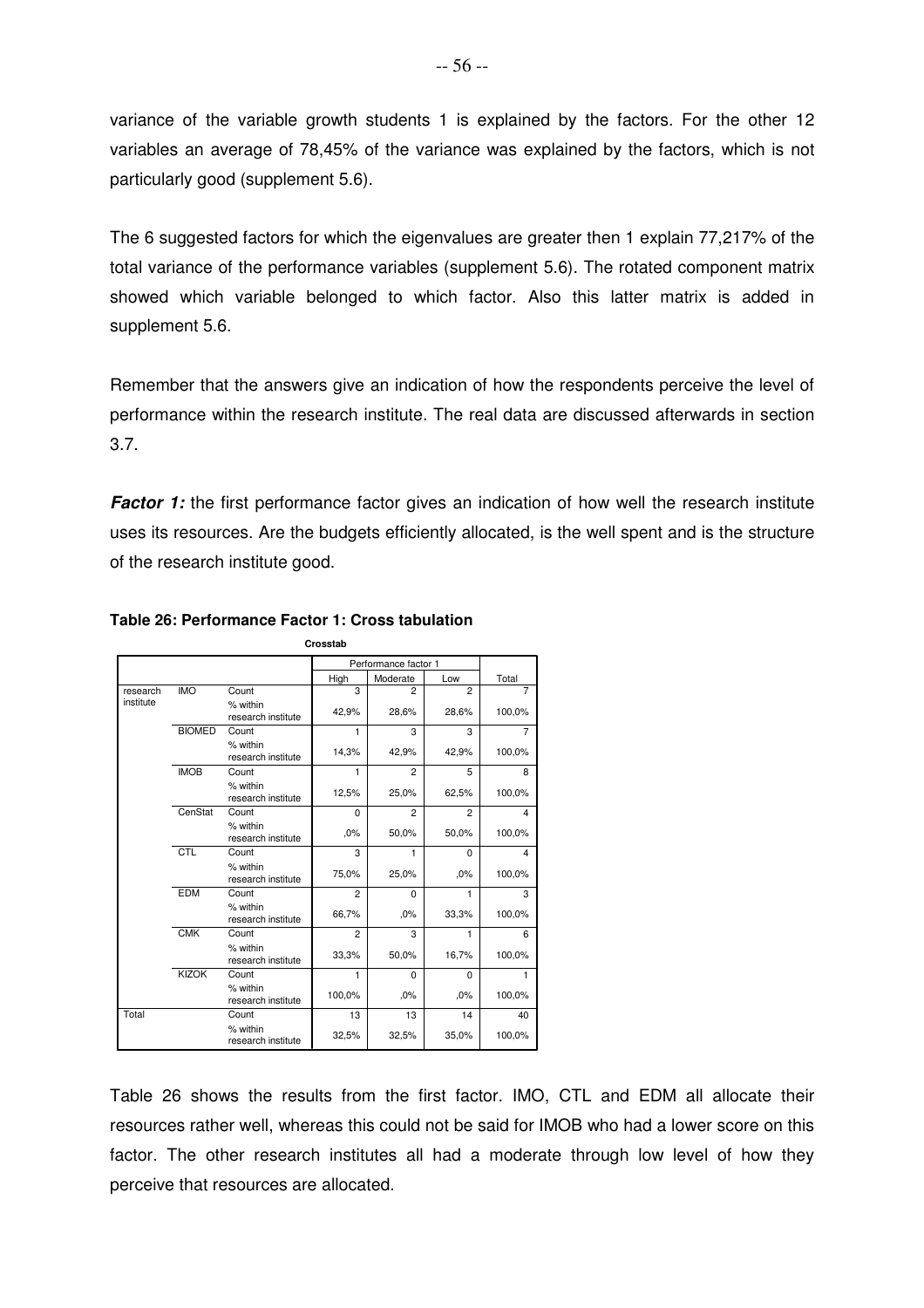**Factor 2:** the second factor displays the perceived financial position of the research institute.

In table 27 is displayed that the respondents from IMO, CTL and EDM all perceived the financial position of their institute as very good. For EDM again 100% of the respondents agreed this statement, which could indicate that this institute performs rather well. The number of scientific publications, an important performance measure, also indicated this. EDM measured an average increase of 70% between 2003 and 2006, which is the highest from all the research institutes (see paragraph 3.7). Notice that all the respondents from BIOMED believed that they are not performing that good on this indicator. IMOB, CenStat and CMK believed that the financial position of the research institute had a moderate level.

|           |               |                                |                | Performance factor 2    |                |        |
|-----------|---------------|--------------------------------|----------------|-------------------------|----------------|--------|
|           |               |                                | High           | Moderate                | Low            | Total  |
| research  | <b>IMO</b>    | Count                          | 3              | 1                       | $\overline{2}$ | 6      |
| institute |               | % within<br>research institute | 50,0%          | 16,7%                   | 33,3%          | 100,0% |
|           | <b>BIOMED</b> | Count                          | $\Omega$       | $\Omega$                | $\overline{7}$ | 7      |
|           |               | % within<br>research institute | ,0%            | ,0%                     | 100,0%         | 100,0% |
|           | <b>IMOB</b>   | Count                          | 3              | $\overline{\mathbf{A}}$ | 1              | 8      |
|           |               | % within<br>research institute | 37,5%          | 50,0%                   | 12,5%          | 100,0% |
|           | CenStat       | Count                          | $\Omega$       | 3                       | 1              | 4      |
|           |               | % within<br>research institute | .0%            | 75,0%                   | 25,0%          | 100,0% |
|           | CTL           | Count                          | $\overline{2}$ | $\mathbf 0$             | 1              | 3      |
|           |               | % within<br>research institute | 66,7%          | ,0%                     | 33,3%          | 100,0% |
|           | <b>EDM</b>    | Count                          | 3              | $\Omega$                | $\Omega$       | 3      |
|           |               | % within<br>research institute | 100,0%         | .0%                     | .0%            | 100,0% |
|           | <b>CMK</b>    | Count                          | 1              | 4                       | 1              | 6      |
|           |               | % within<br>research institute | 16,7%          | 66,7%                   | 16,7%          | 100,0% |
|           | <b>KIZOK</b>  | Count                          | $\Omega$       | $\Omega$                | 1              | 1      |
|           |               | % within<br>research institute | .0%            | .0%                     | 100,0%         | 100,0% |
| Total     |               | Count                          | 12             | 12                      | 14             | 38     |
|           |               | % within<br>research institute | 31,6%          | 31,6%                   | 36,8%          | 100,0% |

**Crosstab**

**Factor 3:** this is a very important factor, because is gives an indication of how important the employees believe intangibles are. The first question checked how much employee loyalty could contribute to growth in the number of students and the second question investigated the attention given to the knowledge economy. This factor could give an indication of in how far the research institutes believe intangibles have an effect on the economy. As a consequence it can show the relevance of this paper. When no research institute spent much attention on this matter, then this research would be not that meaningful.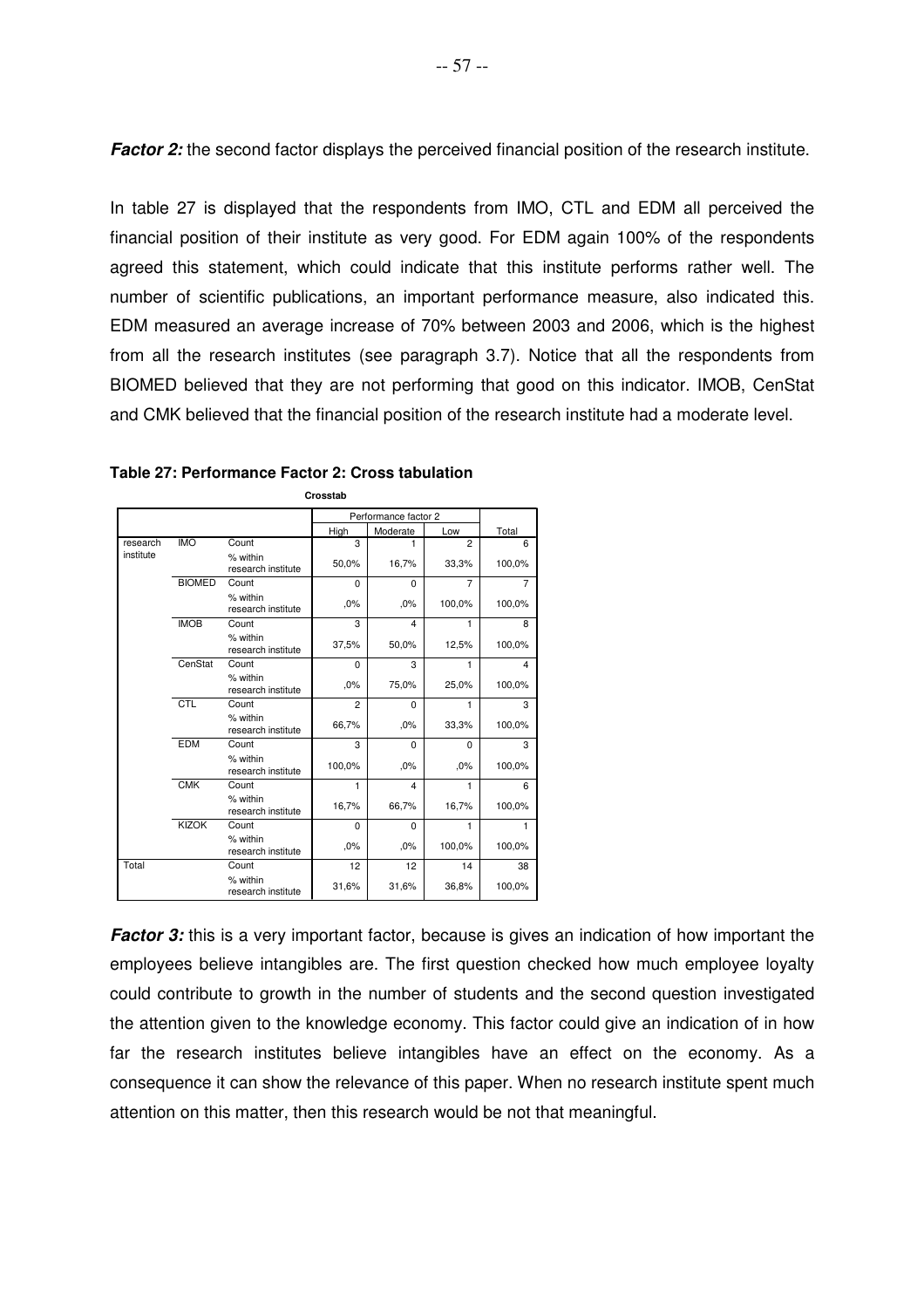|           |               |                                | Crosstab       |                      |                |                |
|-----------|---------------|--------------------------------|----------------|----------------------|----------------|----------------|
|           |               |                                |                | Performance factor 3 |                |                |
|           |               |                                | High           | Moderate             | Low            | Total          |
| research  | <b>IMO</b>    | Count                          | 3              | $\overline{2}$       | $\overline{c}$ | 7              |
| institute |               | % within<br>research institute | 42,9%          | 28,6%                | 28,6%          | 100,0%         |
|           | <b>BIOMED</b> | Count                          | 2              | 3                    | $\overline{c}$ | $\overline{7}$ |
|           |               | % within<br>research institute | 28,6%          | 42,9%                | 28,6%          | 100,0%         |
|           | <b>IMOB</b>   | Count                          | 3              | 1                    | $\overline{4}$ | 8              |
|           |               | % within<br>research institute | 37,5%          | 12,5%                | 50,0%          | 100,0%         |
|           | CenStat       | Count                          | 1              | $\overline{2}$       | $\Omega$       | 3              |
|           |               | % within<br>research institute | 33,3%          | 66,7%                | .0%            | 100,0%         |
|           | CTL           | Count                          | 1              | $\overline{2}$       | 1              | 4              |
|           |               | % within<br>research institute | 25,0%          | 50,0%                | 25,0%          | 100,0%         |
|           | <b>EDM</b>    | Count                          | 0              | 1                    | $\overline{c}$ | 3              |
|           |               | % within<br>research institute | ,0%            | 33,3%                | 66,7%          | 100,0%         |
|           | <b>CMK</b>    | Count                          | $\overline{2}$ | $\mathbf 0$          | 3              | 5              |
|           |               | % within<br>research institute | 40,0%          | .0%                  | 60,0%          | 100,0%         |
|           | <b>KIZOK</b>  | Count                          | $\Omega$       | 1                    | $\Omega$       | 1              |
|           |               | % within<br>research institute | .0%            | 100,0%               | .0%            | 100,0%         |
| Total     |               | Count                          | 12             | 12                   | 14             | 38             |
|           |               | % within<br>research institute | 31,6%          | 31,6%                | 36,8%          | 100,0%         |

**Table 28: Performance Factor 3: Cross tabulation**

For the third factor, only IMO performed well. This meant that IMO believed that the knowledge economy and the importance of loyalty was becoming more important. The other research institutes showed a moderate through low score on this factor. Unfortunately this could indicate that the research institutes aren't dealing with the increased importance of intangibles and so this paper will probably not be used in these organizations. Hopefully this will change in the future.

**Factor 4:** the fourth factor investigates the financial means and the level of bureaucracy perceived by the respondents.

Table 29 shows that respondents from IMOB and CTL scored higher on this factor than the other research institute indicating that most of them believed that the financial means of the research institute are good and the level of bureaucracy is low. CenStat had a moderate level on this factor, so not much could be said about this factor. IMO, BIOMED, EDM and CMK all answered to believe that the financial means of the research institute weren't good and that the level of bureaucracy was high.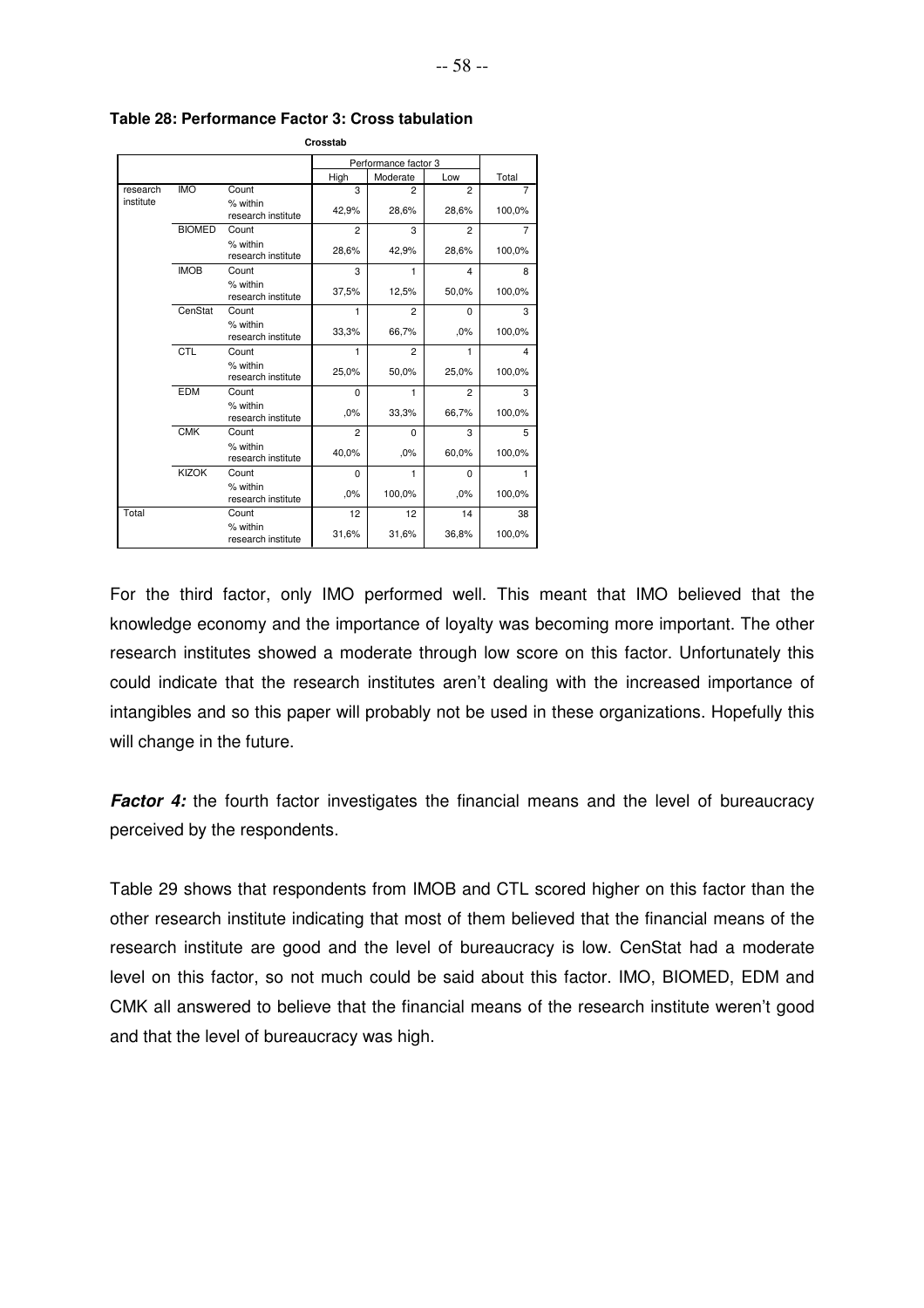| Crosstab  |               |                                |                      |                |                         |                |  |  |  |
|-----------|---------------|--------------------------------|----------------------|----------------|-------------------------|----------------|--|--|--|
|           |               |                                | Performance factor 4 |                |                         |                |  |  |  |
|           |               |                                | High                 | Moderate       | Low                     | Total          |  |  |  |
| research  | <b>IMO</b>    | Count                          | 1                    | $\overline{2}$ | $\overline{\mathbf{A}}$ | $\overline{7}$ |  |  |  |
| institute |               | % within<br>research institute | 14,3%                | 28,6%          | 57,1%                   | 100,0%         |  |  |  |
|           | <b>BIOMED</b> | Count                          | 1                    | 3              | 3                       | 7              |  |  |  |
|           |               | % within<br>research institute | 14,3%                | 42,9%          | 42,9%                   | 100,0%         |  |  |  |
|           | <b>IMOB</b>   | Count                          | 5                    | 2              | 1                       | 8              |  |  |  |
|           |               | % within<br>research institute | 62,5%                | 25,0%          | 12,5%                   | 100,0%         |  |  |  |
|           | CenStat       | Count                          | 1                    | $\overline{2}$ | 1                       | 4              |  |  |  |
|           |               | % within<br>research institute | 25,0%                | 50,0%          | 25,0%                   | 100,0%         |  |  |  |
|           | CTL           | Count                          | $\overline{2}$       | 1              | $\Omega$                | 3              |  |  |  |
|           |               | % within<br>research institute | 66,7%                | 33,3%          | .0%                     | 100,0%         |  |  |  |
|           | <b>EDM</b>    | Count                          | $\Omega$             | 1              | $\overline{2}$          | 3              |  |  |  |
|           |               | % within<br>research institute | ,0%                  | 33,3%          | 66,7%                   | 100,0%         |  |  |  |
|           | <b>CMK</b>    | Count                          | $\overline{2}$       | 1              | 3                       | 6              |  |  |  |
|           |               | % within<br>research institute | 33,3%                | 16,7%          | 50,0%                   | 100.0%         |  |  |  |
|           | <b>KIZOK</b>  | Count                          | $\Omega$             | 1              | $\Omega$                | 1              |  |  |  |
|           |               | % within<br>research institute | .0%                  | 100.0%         | .0%                     | 100.0%         |  |  |  |
| Total     |               | Count                          | 12                   | 13             | 14                      | 39             |  |  |  |
|           |               | % within<br>research institute | 30,8%                | 33,3%          | 35,9%                   | 100,0%         |  |  |  |

#### **Table 29: Performance Factor 4: Cross tabulation**

**Factor 5:** this factor indicates the perceived degree in which the research institutes reach their objectives regarding value creation and scientific output.

|           |               |                                |                | Performance factor 5 |                |                |  |
|-----------|---------------|--------------------------------|----------------|----------------------|----------------|----------------|--|
|           |               |                                | High           | Moderate             | Low            | Total          |  |
| research  | <b>IMO</b>    | Count                          | $\overline{2}$ | 3                    | $\overline{2}$ | 7              |  |
| institute |               | % within<br>research institute | 28,6%          | 42,9%                | 28,6%          | 100,0%         |  |
|           | <b>BIOMED</b> | Count                          | 3              | $\overline{2}$       | $\overline{2}$ | $\overline{7}$ |  |
|           |               | % within<br>research institute | 42,9%          | 28,6%                | 28,6%          | 100,0%         |  |
|           | <b>IMOB</b>   | Count                          | 3              | 3                    | $\overline{2}$ | 8              |  |
|           |               | % within<br>research institute | 37,5%          | 37,5%                | 25,0%          | 100,0%         |  |
|           | CenStat       | Count                          | 1              | 1                    | 1              | 3              |  |
|           |               | % within<br>research institute | 33,3%          | 33,3%                | 33,3%          | 100,0%         |  |
|           | CTL           | Count                          | 1              | 1                    | 1              | 3              |  |
|           |               | % within<br>research institute | 33,3%          | 33,3%                | 33,3%          | 100,0%         |  |
|           | <b>EDM</b>    | Count                          | $\mathbf 0$    | 0                    | 3              | 3              |  |
|           |               | % within<br>research institute | .0%            | ,0%                  | 100,0%         | 100,0%         |  |
|           | <b>CMK</b>    | Count                          | $\overline{2}$ | 1                    | 3              | 6              |  |
|           |               | % within<br>research institute | 33,3%          | 16,7%                | 50,0%          | 100,0%         |  |
|           | <b>KIZOK</b>  | Count                          | $\Omega$       | 1                    | $\Omega$       | 1              |  |
|           |               | % within<br>research institute | .0%            | 100,0%               | .0%            | 100,0%         |  |
| Total     |               | Count                          | 12             | 12                   | 14             | 38             |  |
|           |               | % within<br>research institute | 31,6%          | 31,6%                | 36,8%          | 100,0%         |  |

#### **Table 30: Performance Factor 5: Cross tabulation**

The objectives regarding value creation and scientific output were most perceived to be reached for BIOMED. IMO and IMOB perceived this as moderate through high. Both

**Crosstab**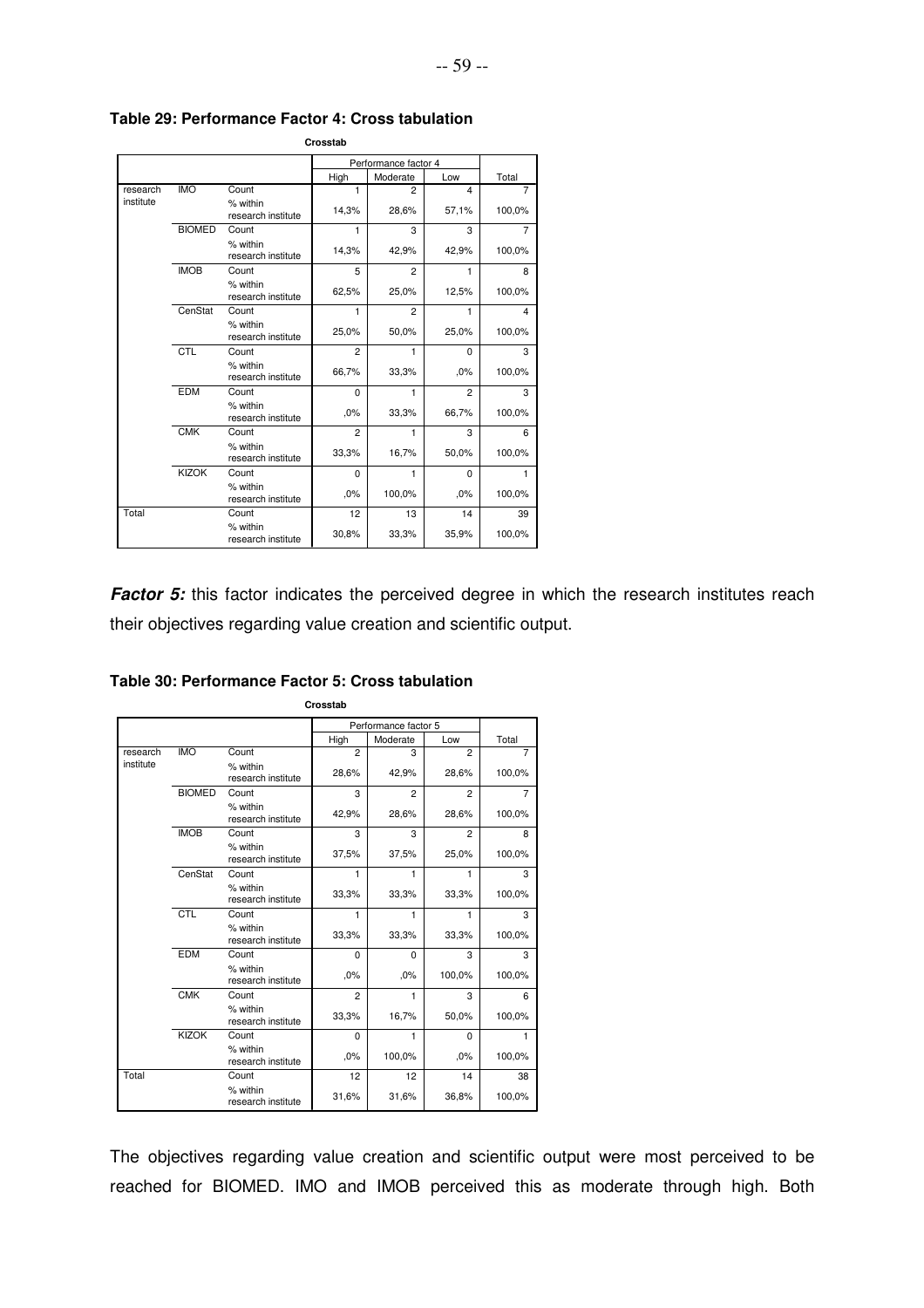respondents from CenStat as from CTL were equally divided between the three groups, so little could be said. CMK and especially EDM perceived their ability to reach their objectives as low, which wasn't a very good thing.

**Factor 6:** the final factor investigates the importance of working together and the ease to contact personnel. It seamed a bit strange that SPSS linked these two variables, but a possible explanation could be that when researchers work well together, they divide the work and make more time for students who have questions. Of course the latter is just a speculation, maybe this could be investigated in the future.

|           |               |                                | Performance factor 6 |                |                |        |
|-----------|---------------|--------------------------------|----------------------|----------------|----------------|--------|
|           |               |                                | High                 | Moderate       | Low            | Total  |
| research  | <b>IMO</b>    | Count                          | 3                    | $\overline{2}$ | $\overline{2}$ | 7      |
| institute |               | % within<br>research institute | 42,9%                | 28,6%          | 28,6%          | 100,0% |
|           | <b>BIOMED</b> | Count                          | 1                    | $\overline{2}$ | 4              | 7      |
|           |               | % within<br>research institute | 14,3%                | 28,6%          | 57,1%          | 100,0% |
|           | <b>IMOB</b>   | Count                          | 3                    | 4              | 1              | 8      |
|           |               | % within<br>research institute | 37,5%                | 50,0%          | 12,5%          | 100,0% |
|           | CenStat       | Count                          | $\overline{2}$       | $\Omega$       | $\overline{2}$ | 4      |
|           |               | % within<br>research institute | 50,0%                | .0%            | 50,0%          | 100,0% |
|           | CTL           | Count                          | 1                    | $\overline{2}$ | 1              | 4      |
|           |               | % within<br>research institute | 25,0%                | 50,0%          | 25,0%          | 100,0% |
|           | <b>EDM</b>    | Count                          | $\Omega$             | 1              | $\overline{2}$ | 3      |
|           |               | % within<br>research institute | .0%                  | 33,3%          | 66,7%          | 100,0% |
|           | <b>CMK</b>    | Count                          | $\overline{2}$       | 1              | $\overline{2}$ | 5      |
|           |               | % within<br>research institute | 40,0%                | 20,0%          | 40,0%          | 100,0% |
|           | <b>KIZOK</b>  | Count                          | $\Omega$             | 1              | $\Omega$       | 1      |
|           |               | % within<br>research institute | .0%                  | 100,0%         | .0%            | 100,0% |
| Total     |               | Count                          | 12                   | 13             | 14             | 39     |
|           |               | % within<br>research institute | 30,8%                | 33,3%          | 35,9%          | 100,0% |

**Table 31: Performance Factor 6: Cross tabulation**

**Crosstab**

Actually, the cross tabulation isn't really revealing any clear relations. IMO and BIOMED performed rather well on the factor, while BIOMED and EDM scored low. The other research institutes were all inconclusive.

## **3.7 Secondary data**

Like mentioned above the objective of the secondary data was mainly to confirm the perceived performance. Because nobody from SEIN answered the questionnaire and only one response was received from KIZOK, these two research institutes were excluded from the research.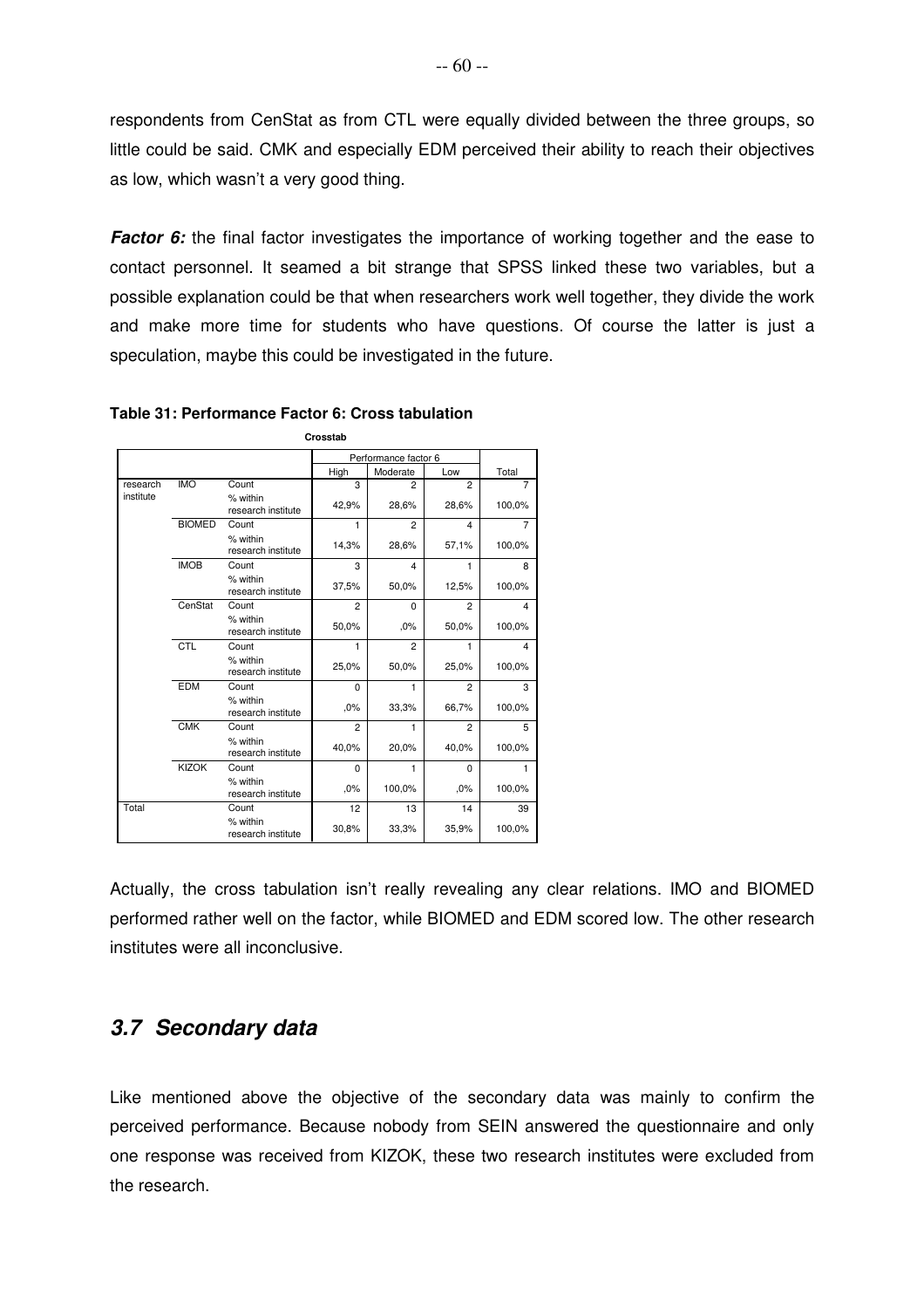The secondary data were gathered in collaboration with the university. Three types of documents were used: the annual reports from the university, the annual reports from the different research institutes (when available) and the research institutes<sup>3</sup>. Most of the used data, thus can be gathered when contacting the university or the websites from the different research institutes (Supplement 1).

Three important indicators of measurable performance were used (supplement 6). The first one was the average increase of revenues.



**Figure 4: Average increase of Revenues** 

As you can see, the revenues of IMOB outperformed those of the other research institutes. During the last four years, IMOB had an average yearly increase of revenues of about 70%. CMK and CenStat even had an average decrease of the revenues, the others had an increase but not that high.

A second group of performance measures are the number of employees per research institute, which could give an indication of the growth of the institute over the last four years. This can be seen in when comparing the number of full time equivalents between 2003 and 2006. All the research institutes could see an increase of the number of people working for the institute with at least 60%. CMK outperformed the others with en increase of 150%.

 $\overline{a}$  $3$  For the general 2006 data, the annual report from the university can be found online on the following site: www.uhasselt.be/actueel/UniversiteitHasseltMagazine/jaarverslag2006.pdf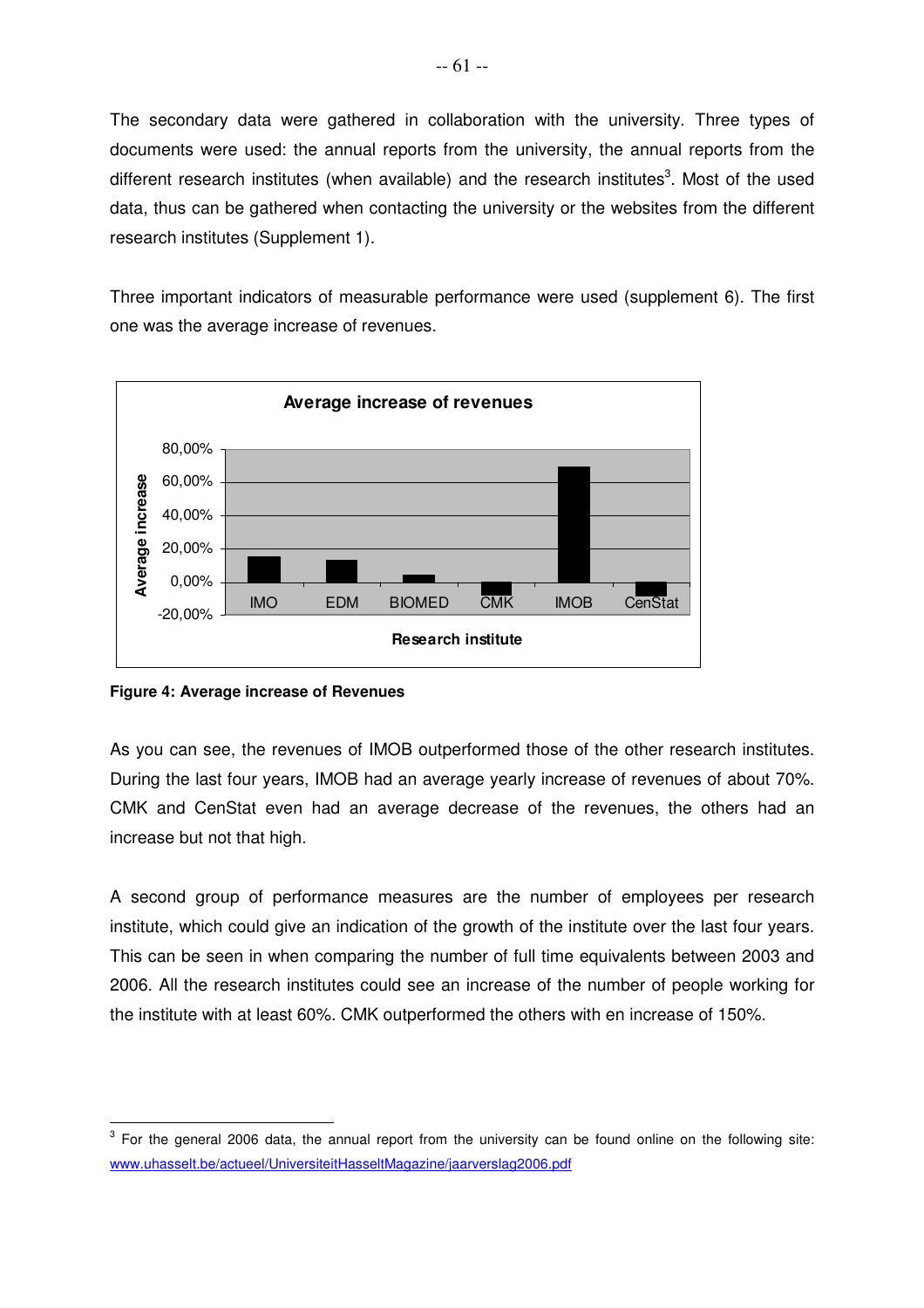

**Figure 5: Number of employees**

A final group of performance measures were the scientific publications. This is just one of the data that could be gathered from the annual reports of every research institute. Others are for example presentations at conferences, attendances at congresses, number of doctoral theses and so on. Including all these measures would take at least a couple of months to fully understand the system used by the university. With the latter is meant that every performance measure is reported by research group instead of research institute and there are overlaps.

Displaying a figure concerning an increase in the scientific output is very hard, since not all the data could be gathered. Especially for 2005, almost no data were found. For IMOB also no data were available. No research group was assigned to this research institute in particular, so the only data that could be used for this institute are the data from the revenues and the number of employees, since they are given in the annual reports the research groups. But the scientific publications are mentioned in the annual reports from the research institute, which were unfortunately not found. Of course I am fully aware of this whole in my research!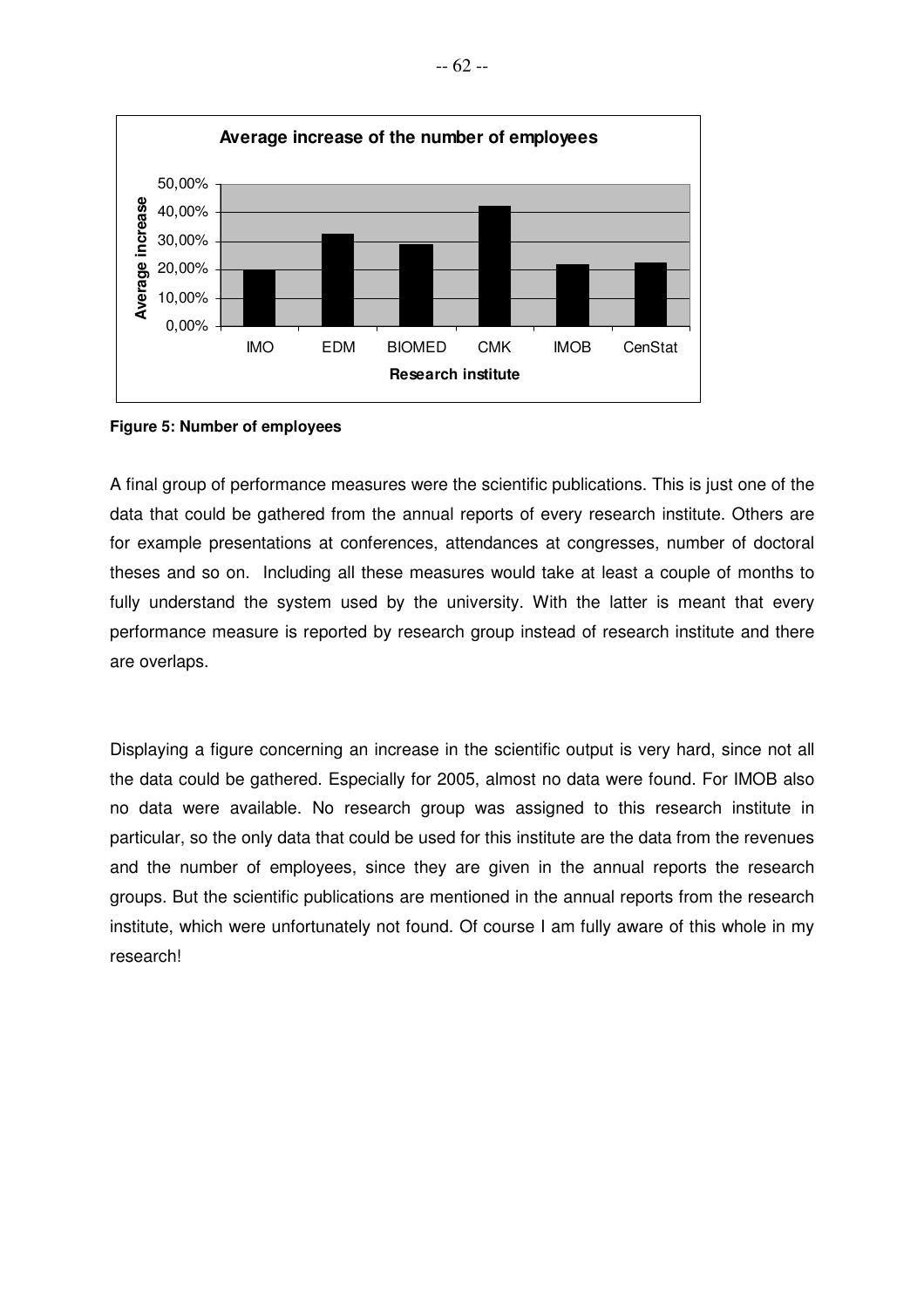

**Figure 6: Scientific publications** 

Especially IMO, EDM, CMK and CenStat perform well on this factor. The number of scientific publications is a rather important measure since it provides a positive, scientific image of the research institute if pioneering research is performed.

# **4 Conclusions**

Unfortunately, many respondents answered the questions about the performance of the research institute with the option 'no opinion', which prevented this research to conclude with concrete evidence of a relationship between trust, employee loyalty and performance.

To provide the reader with some conclusions, the averages were took for each variable (trust, employee loyalty and performance). Afterwards the figures were compared to find some relationships. It is thus not the intention to provide a solid statistically significant relationship for these variables. This would be an extension to this paper and would definitely be interesting, but by the lack of time is not further investigated.

The following table should be looked at as follows:

First of all, every group received a value (High  $= 3$ ; Moderate  $= 2$  and Low  $= 1$ ), next the average on each factor was taken using the distribution in each cross tabulation. For instance the first variable for IMO had a distribution of 14,3% scored high (times 3) + 28,6% scored moderat (times 2) + 57,1% scored low (times 1) = 1,572 (Supplement 7). The averages for each indicator are given in supplement 7.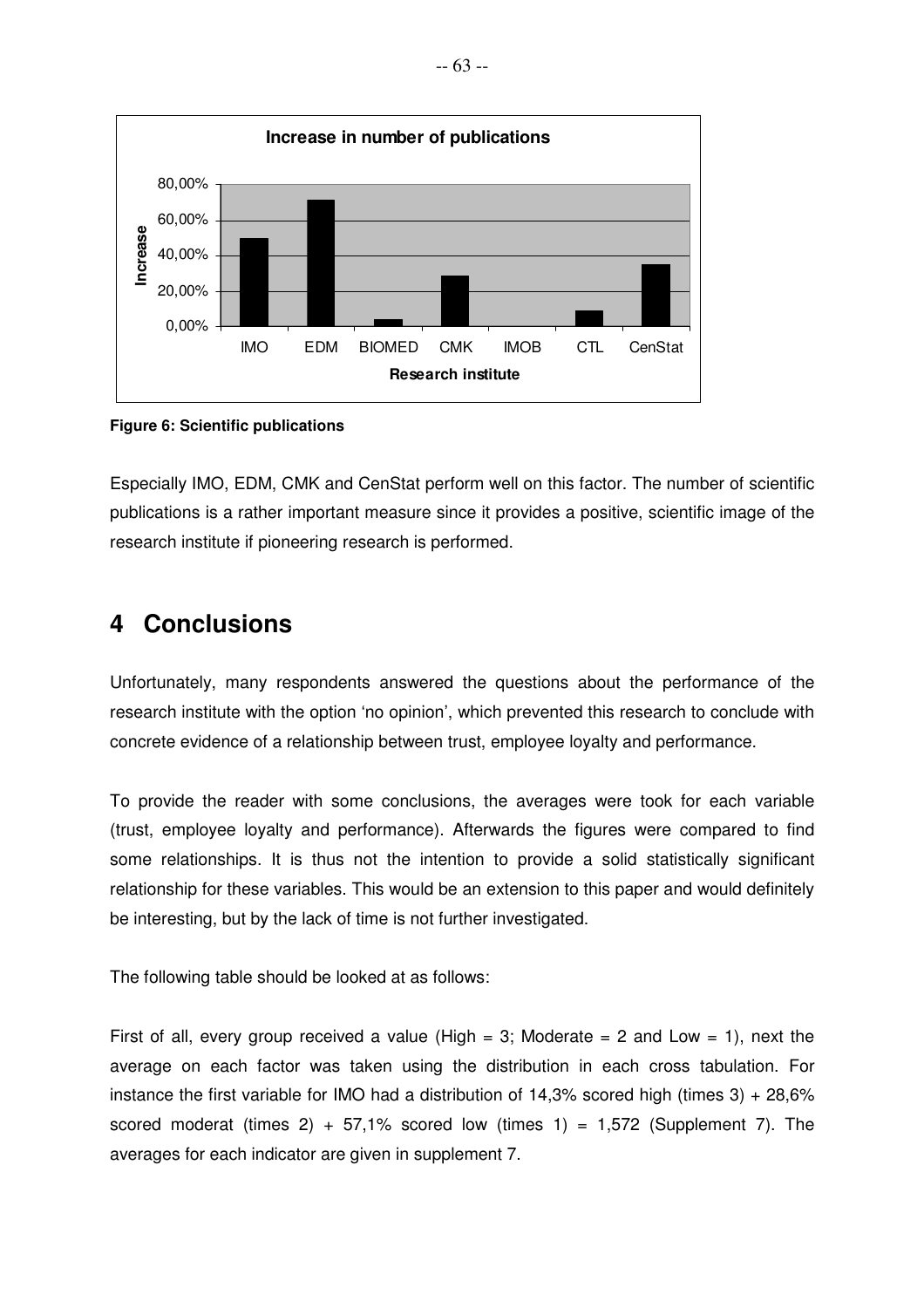|                     | <b>IMO</b> | <b>BIOMED</b> | <b>IMOB</b> | CenStat   | <b>CTL</b> | <b>EDM</b> | <b>CMK</b> |
|---------------------|------------|---------------|-------------|-----------|------------|------------|------------|
|                     |            |               |             |           |            |            |            |
| Average Trust       | 1,933      | 2,027         | 1,915       | 2,073     | 2,050      | 1,875      | 1,905      |
|                     |            |               |             |           |            |            |            |
| Average Loyalty     | 2,100      | 2,004         | 1,880       | 2,128     | 1,924      | 1,916      | 2,000      |
|                     |            |               |             |           |            |            |            |
| Average Performance | 2,029      | 1,692         | 2,083       | 1,931     | 2,236      | 1,722      | 1,939      |
|                     |            |               |             |           |            |            |            |
| Revenues            | $+14.95%$  | $+4.18%$      | $+69.55%$   | $-8.83%$  | ?          | $+13.43%$  | $-8.19%$   |
|                     |            |               |             |           |            |            |            |
| Number of employees | $+19.84%$  | $+28.53%$     | $+21.90%$   | $+22.09%$ | ?          | $+32.39%$  | $+42.26%$  |
|                     |            |               |             |           |            |            |            |
| Scientific articles | $+49.35%$  | $+3.85%$      | ?           | $+34.72%$ | $+8.70%$   | +70.97%    | $+28.05%$  |

**Table 32: Averages on the different factors**

As can be seen in the above table, almost every average of the outcomes from the questionnaire were around 2, indicating a moderate level. This could be explained by the design of the questionnaire. When a respondent didn't knew much about the topic they often answer with 'no opinion'. When they knew something about it they answer with 'agreed' or 'disagreed'. The fact just a few respondents answered questions with 'totally agreed' or 'totally disagreed' causes the averages to concentrate around a moderate level. This is an unfortunate consequence of the survey of which little could be done.

When trying to find some equal trends within table 33, the first thing that could be seen is that CenStat both has the highest average for trust and employee loyalty. Next BIOMED has the third highest average for both trust and employee loyalty. For the other results, comparable things could be said indicating that performance and trust could be interrelated. Remember that this was also showed in paragraph 3.5. So on the basis of these results we could state that there is likely a positive relationship between trust and employee loyalty.

The link between trust and performance is definitely not clear. CTL performed rather well on trust and had an average performance (results from the questionnaire), but didn't measured an high increase in the number of scientific publications. Also CenStat who performed very well on trust, did not perform so good on any of the performance measures. The opposite could be said from IMOB, whose average scores on trust weren't that high, but did have a higher score on average performance and on revenues. Finally CMK confirmed this by showing a lower average score on trust and having a increasingly important number of personnel. Apparently, there is no significant indication that trust has a positive or negative impact on the performance of the research institute. So the hypothesis that there is a positive correlation between the two could be rejected. Remember that there was only found a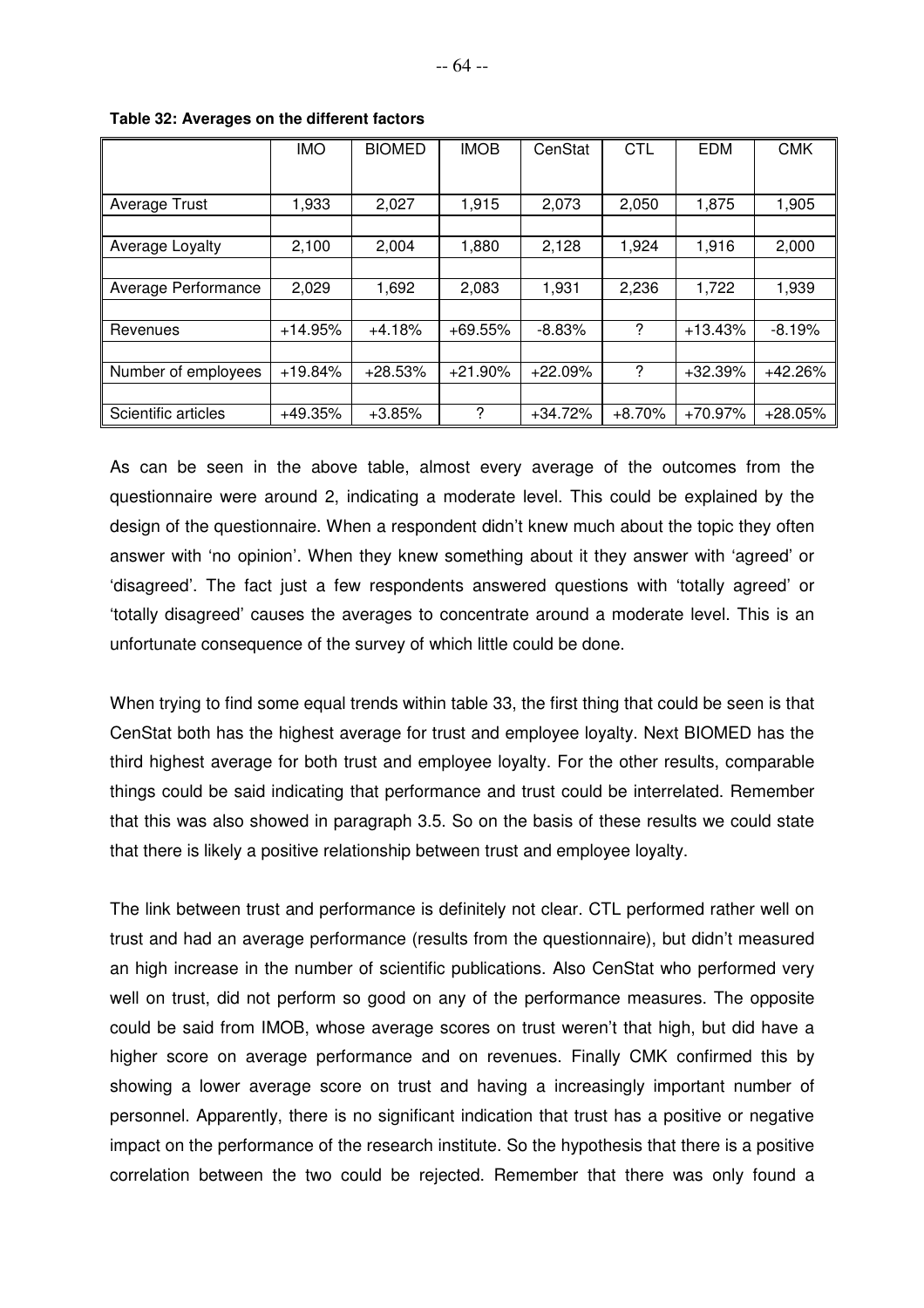significant relationship between trust and performance up to a significance level of 23,8%, which was too high. Notice that the outcome of this research is in line with Moeller (2006), who stipulated that the effect of trust on the performance of an organization is negligible.

The final hypothesis that remains unchecked is the one that stated that there is a positive relationship between employee loyalty and performance. In table 33, you can see that this could be true, when only looking at EDM and CMK. Both research institutes' averages are ranked sixth and fourth respectively. Unfortunately including the other research institutes rejected the hypotheses, just as what was done in paragraph 3.5.

To conclude the results of this paper we could say that there may be a significant relationship between trust and employee loyalty, but not between trust and performance nor between employee loyalty and performance.

# **5 Limitations of research**

Just as most researches, there are limitations. The first one is of course the fact that the response was very low. This prevented me to draw solid statistical conclusions. A possible reason for the low response is the fact that the survey was distributed in Dutch. After distributing the questionnaire, I was informed that there are a significant number of foreign researchers at the different research institutes. Providing the questionnaire in English could have been answered by almost everybody, which was now not the case. Because of the low response, the results should of course be analyzed critically.

A second remark is that the principal component analysis is open for discussion, because a lot of the results depend on decisions made by the researcher. The reason why I used the methodology is that it is rater easy to use and appropriate for an exploratory factor analysis. Because the classification made in paragraph 3.3 was on the basis of my intuition, the principal component analysis provided a more founded way to classify the variables.

Thirdly, some of the methods used in my research are not that orthodox. This is because, I believe that it is impossible to get completely learn a statistical program such as SPSS in such a short period of time.

Finally, more performance measures could be used, but this is explained further in the following paragraph.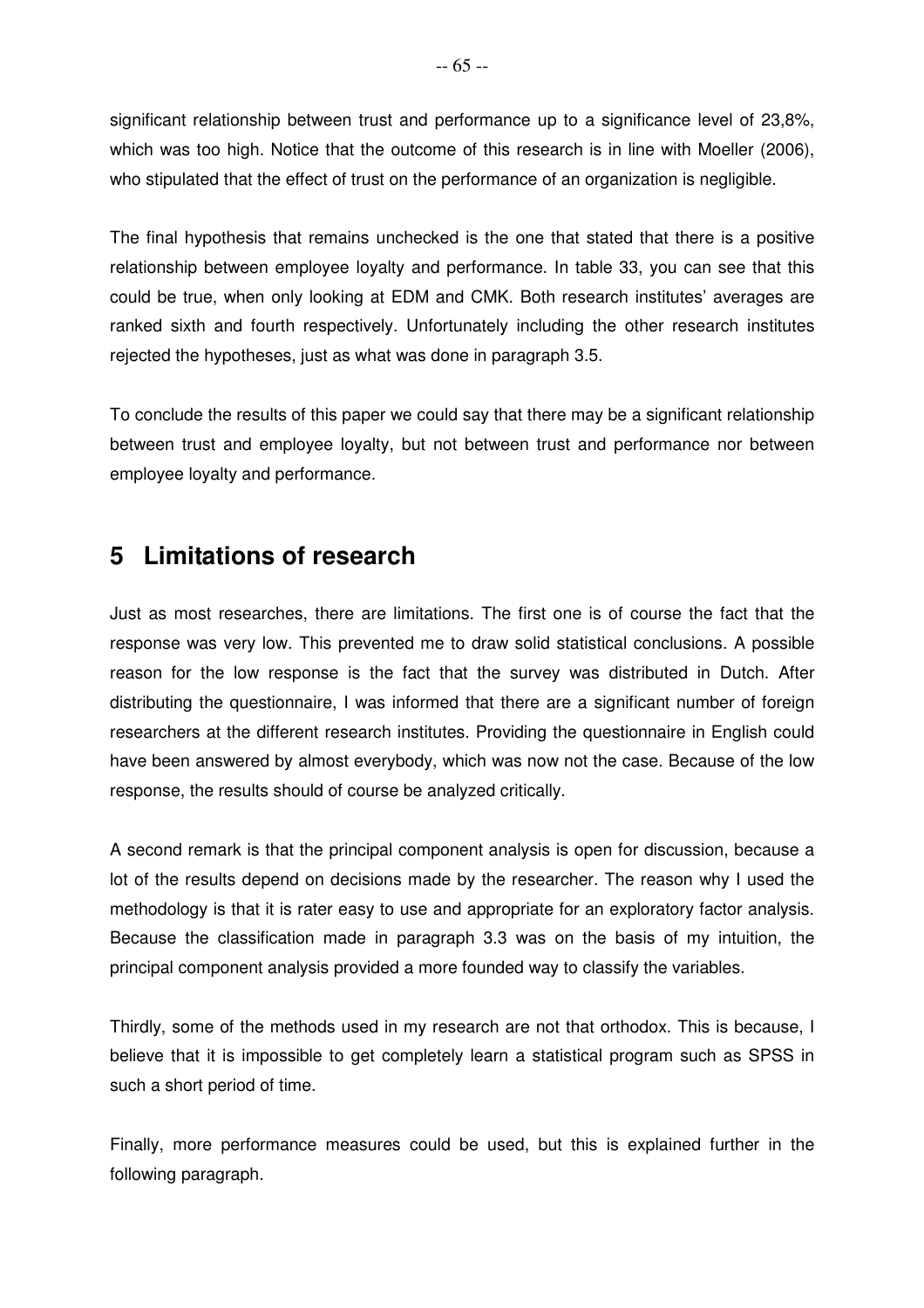# **6 Suggestions for further research**

The next thing that need to be done is to perform a regression model to find more solid statistical evidence of some relationships between trust, employee loyalty and performance.

A second suggestion would be to incorporate more performance measures, than the ones used in this paper. Extending these measures with variables such as participations in conferences, number of doctoral theses finished, etcetera would give a better understanding of the performance of the research institutes.

The research did not incorporates the number of academic staff per research institute, which I believe has an effect. The more co-workers you have, the less personal every contact will be. This makes it harder to gain trust and loyalty.

It could be very interesting to extend the research to other research institutes from other universities. Even institutes which aren't linked to one particular university or high school can be interesting. The extension could also be done towards other countries to investigate differences in levels of trust and employee loyalty. The investigation could of course also be performed for organizations.

As mentioned, trust and employee loyalty had no direct impact on the performance of research institute. What was not investigated, and is definitely worth researching is the fact that trust and employee loyalty might influence performance through intermediate variables such as effectiveness or structure.

Introducing other variables of intellectual capital could also be worth checking out. This research was limited to Trust and Employee loyalty, but for instance the effect of good relations to your customers or suppliers could also be investigated.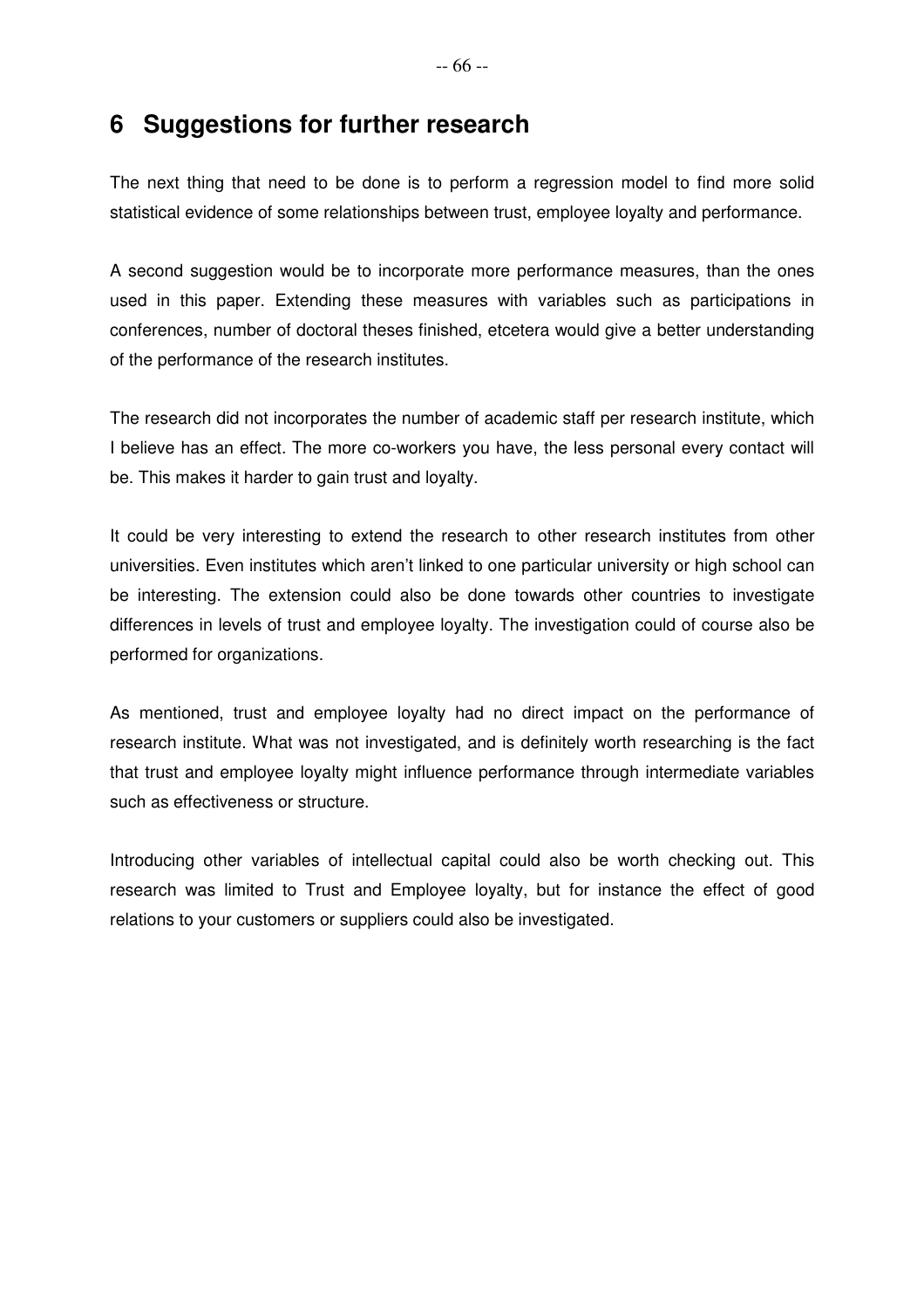# **7 References**

- Andriessen, D., (2004), Making Sence of Intellectual Capital, Elsevier Butterworth-Heinemann, Burlington, MA
- Anskaitis, A., Bareisis, V, (2005), "Understanding the impact of intellectual capital on the performance of organization through constructivist and analytical approach", [Electronic version], Paper presented at the  $1<sup>st</sup>$  workshop on visualising, measuring, and managing intangibles and intellectual capital, Ferrera, 10p.
- Association of Universities and Colleges of Canada, (1995), "A Primer on performance indicators", [Electronic version], Research File, Vol. 1 No. 2.
- Cañibano, L., Garcia-Ayuso, M., Sanchez, M.P. and Chaminade, C., (2002), Guidelines for the Management and disclosure of Information on Intangibles (Intellectual Capital Report), [Electronic version], Madrid, Vodafone Foundation.
- Corrado, C., (2007), "Intangible capital and economic growth", [Electronic version], presentation presented at the  $3<sup>rd</sup>$  workshop on visualising, measuring, and managing intangibles and intellectual capital, Ferrera
- Coughlan, R., (2005), "Employee loyalty as adherence to shared moral values.", [Electronic version], Journal of Managerial Issues, Vol. 17 No. 2.
- Cowen, S.S., Ferreri, L.B., Parker, L.D. (1987), "The impact of corporate characteristics on social responsibility disclosure: a typology and frequency-bases analysis", [Electronic version], Accounting, Organizations and Society, Vol.4 No. ½, pp. 87-107.
- De Pelsmacker, P., Van Kenhove, P., (2006), Marktonderzoek: Methoden en Toepassingen, Pearson Prentice Hall NL
- Eastman, H., (n.d.), "Intangible assets in financial reporting", Presentation presented by the International Accounting Standards Board.
- Edvinsson, L., Malone, M.S., (1999), El capital intelectual : cómo identificar y calcular el valor de los recursos intangibles de su empresa, Ed. Gestión 2000, Barcelona
- European Commission, (2003), "The role of the Universities in the Europe of Knowledge", Brussels 05/02/2003. Consulted online on March  $27<sup>th</sup>$  2008: <URL: ftp://ftp.cordis.europa.eu/pub/documents\_r5/natdir0000038/s\_1940005\_20030317\_14 4432\_GERC031941en.pdf>
- Financial Accounting Standards Board (2001b), Goodwill and Other Intangible Assets, FASB, Norwalk, CT, FAS 142.
- Fu, Q., (2004), "Trust, Social Capital, and Organizational Effectiveness", [Electronic version], Paper submitted to the Faculty of the Virginia Polytechnic Institute and State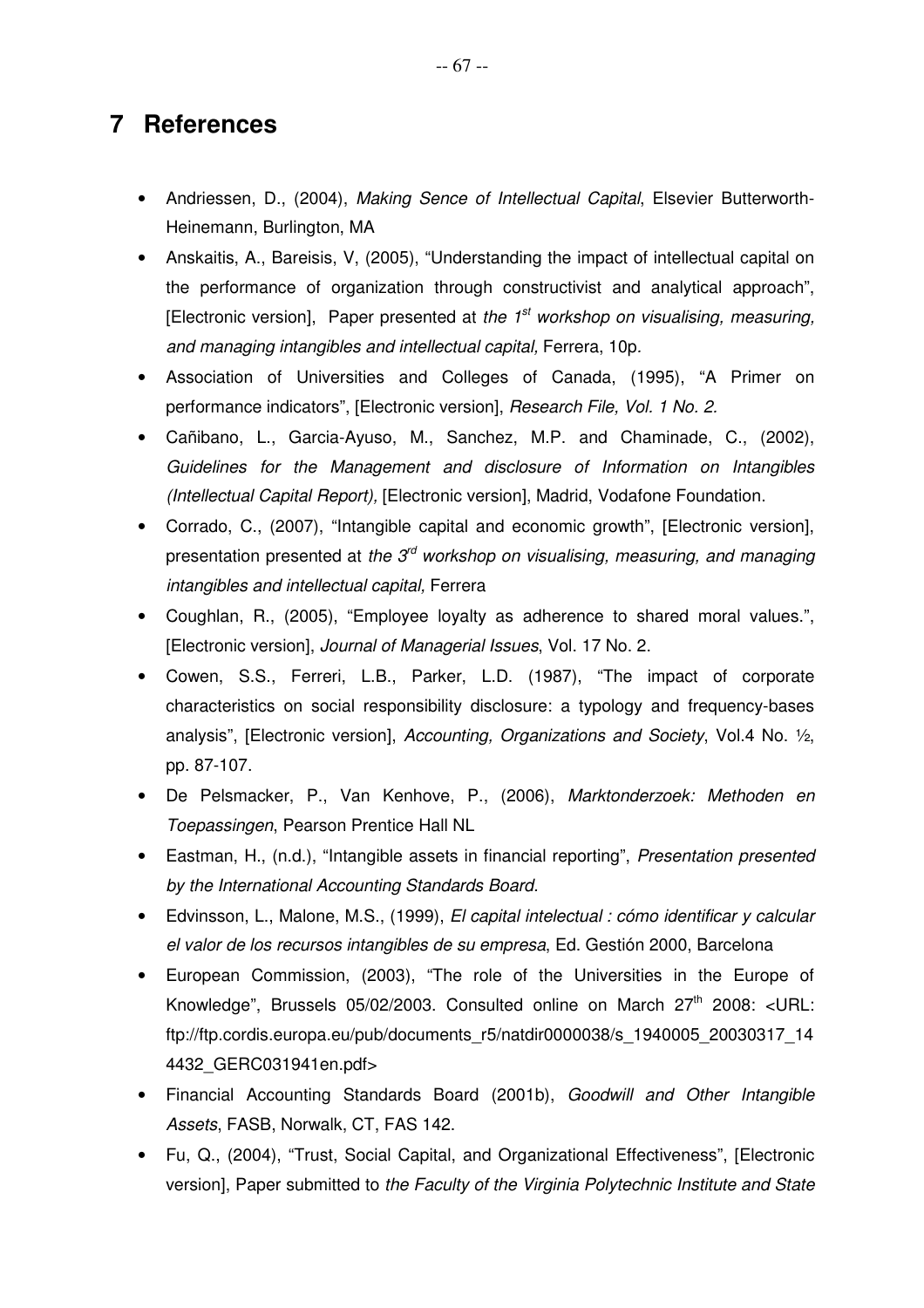University in partial fulfilment of the requirements for the degree of Master of Public and International Affairs, 39p

- Hasselt University, (2007), "Annual Report 2006", Hasselt University, Hasselt, www.uhasselt.be.
- International Accounting Standards Board (IASB) (2004), Intangible Assets, International Accounting Standards No. 38 revised, IASB, London.
- Johnson, G., Scholes, K. Whittington, R., (2006), Exploring Corporate Strategy, seventh edition, Pearson Education Limited, Harlow, England
- Kaplan, R., Norton, D., (1996), The Balanced Scorecard, Harvard Business School Press, Boston.
- Kaplan, R., Norton, D., (2001), The strategy focused organization, Harvard Business School Press, Boston.
- Kaplan, R.S., Norton, D.P. (2004), "Measuring the strategic readiness of intangible assets", [Electronic version], Harvard Business Review, Vol. 82 No.2, pp. 52-63. Consulted online on  $25<sup>th</sup>$  of May, 2008. <URL: http://www.cmaslp.com/onlinelibrary/OL\_English/Strategy%20Implementation/Management%20Acco unting/ MeasuringTheStrategicReadinessofIntangibleAssets.pdf>
- Lev, B., Zarowin, P., (1999), "The boundaries of financial reporting and how to extend them", Journal of Accounting Research, Vol. 37 No. 2, pp. 353-385.
- Litschka, M., Markom, A., Schunder, S., (2006), "Measuring and analysing intellectual assets: an integrative approach", [Electronic version], Journal of Intellectual Capital, Vol. 7 No. 2, pp. 160-173.
- Malinen, P., Toivonen, T.E., (2005), "The impact of intellectual capital in growth and profitability in the Finnish ICT firms", [Electronic version], Paper presented at the 1<sup>st</sup> workshop on visualising, measuring, and managing intangibles and intellectual capital, Ferrera, 10p.
- Marr, B., (2005), "Strategic management of intangible value drivers", [Electronic version], Handbook of Business Strategy, Vol. 6 No. 1, pp. 147-154.
- Marr, B., Moustaghfir, K., (2005), "Defining Intellectual Capital: a three dimensional approach", [Electronic version], Management Decision, Vol. 43 No. 9, pp. 1114-1128.
- Moeller, K., (2006), "Influening variables for intangible and financial performance an empirical analysis in business networks", [Electronic version], Paper presented at the 2<sup>nd</sup> workshop on visualising, measuring, and managing intangibles and intellectual capital, Ferrera, 11p.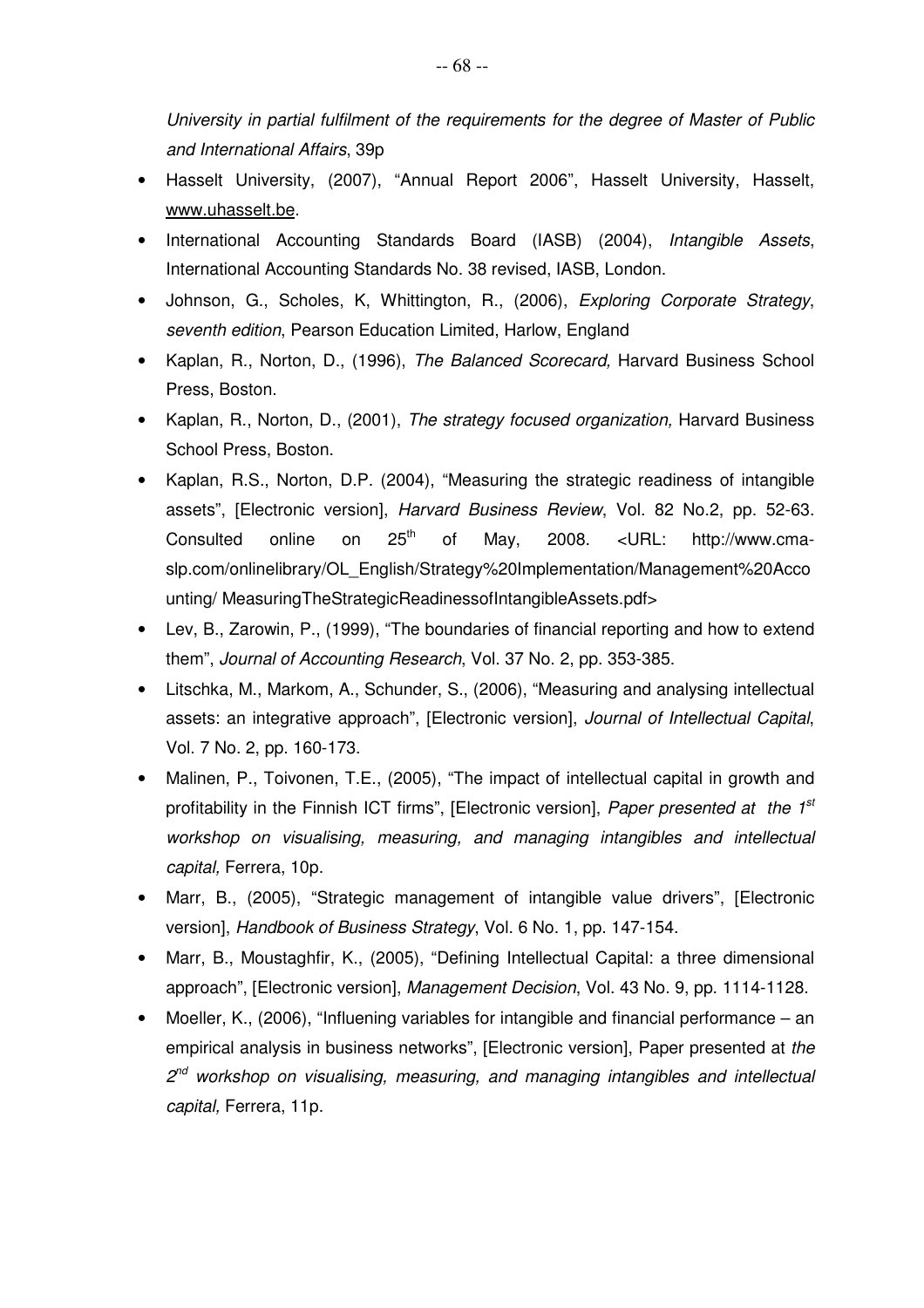- Mouritsen, J., Bukh, P.N., Marr, B., (2004), "Reporting on intellectual capital: why, what and how?", [Electronic version], Measuring Business Excellence, vol. 8 No. 1, pp. 46-54.
- Orens, R., Lybaert, N., (2005), "Reporting on intellectual capital information: relevant or irrelevant? An evaluation from the financial analyst' point of view", [Electronic version], Paper presented at the  $1<sup>st</sup>$  workshop on visualising, measuring, and managing intangibles and intellectual capital, Ferrera, 18p.
- Perry, R.W., Mankin, L.D., (2007), "Organizational trust, trust in the chief executive and work satisfaction", [Electronic version], Public Personnel Management, Vol. 36 No. 1.
- Polo, F.C., Vásquez, D.G., (2005), "The use of the intellectual capital report within the responsible management action", [Electronic version], Paper presented at the  $1<sup>st</sup>$ workshop on visualising, measuring, and managing intangibles and intellectual capital, Ferrera, 21p.
- Ramírez, Y., Lorduy, C., Rojas, J.A., (2006), "Knowledge management in higher education: experiences in Spanish universities", [Electronic version], Paper presented at the 2<sup>nd</sup> workshop on visualising, measuring, and managing intangibles and intellectual capital, Maastricht, 24p
- Revellino, S., (2007), "Fostering innovation through the management of intellectual capital: a study of the automotive engineering services cluster in Turin", [Electronic version], Paper presented at the  $3<sup>rd</sup>$  workshop on visualising, measuring, and managing intangibles and intellectual capital, Ferrera, 11p.
- Roberts, H., Chaminade, C., (2005), "Innovation and the management of intellectual capital: the theoretical link ant the practical lessons learned over time", [Electronic version], Paper presented at the  $1<sup>st</sup>$  workshop on visualising, measuring, and managing intangibles and intellectual capital, Ferrera, 13p.
- Roos, G., Roos, J., Dragonetti, N., and Edvinsson, L., (1997), *Intellectual capital:* navigating in the new business landscape, New York University Press, New York.
- Sánchez, P., Castrillo, R., Elena, S., (2006), "Intellectual capital management and reporting in universities", [Electronic version], Paper presented at the International Conference on Science Technology and Innovation Indicators. History and perspectives, Lugano, 36p.
- Sánchez, P., Castrillo, R., Elena, S., (n.d.), "The Intellectual Capital Report For Universities", [Electronic version], consulted online on  $14<sup>th</sup>$  of February 2008. <URL: http://www.uam.es/personal\_pdi/economicas/palomas/THE%20INTELLECTUAL%20 CAPITAL%20REPORT%20FOR%20UNIVERSITIES.pdf>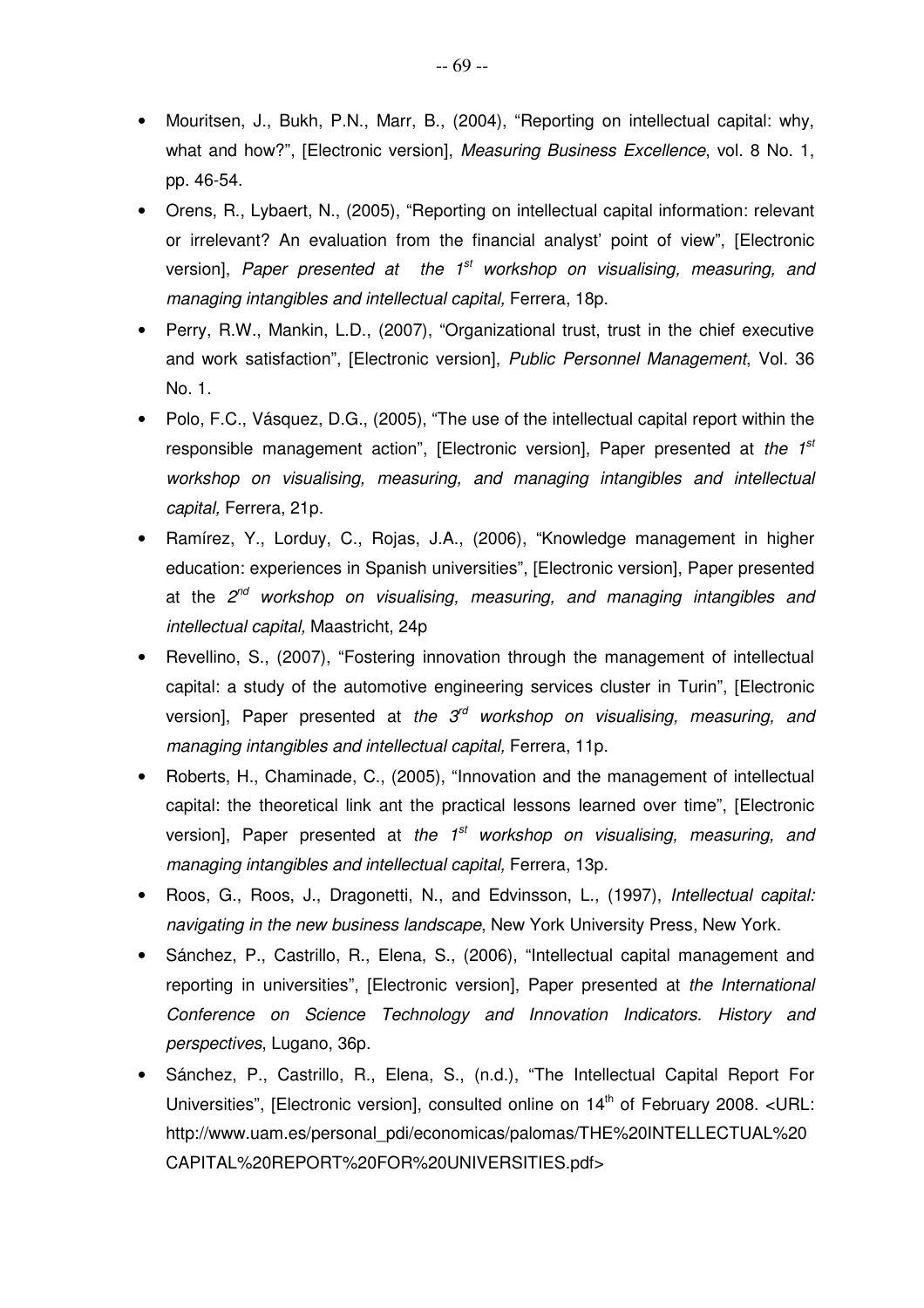- Sánchez, P., Elena, S., (2005), "Managing Intellectual capital in Public Universities. The autonomous University of Madrid Example", [Electronic version], Paper presented at the  $1<sup>st</sup>$  workshop on visualising, measuring, and managing intangibles and intellectual capital, Ferrera, 24p.
- Schiuma, G., Carlucci, D., Lerro, A., (2005), "How to create value by measuring and managing knowledge assets", [Electronic version], Paper presented at the  $1^{st}$ workshop on visualising, measuring, and managing intangibles and intellectual capital, Ferrera, 14p.
- Skinner, D.J., (2007), "Accounting for intangibles A critical review of policy recommendations", [Electronic version], Paper presented at the information for better markets conference, London, 37p
- Swinnen, G., (2006), "Bedrijfseconometrie: Multivariate statistische methoden", syllabus, Diepenbeek 2006
- Trasi, G., Welzl, A., (2007), "EFFAS CIC, commission on Intellectual Capital", [Electronic version], presentation presented at the  $3<sup>rd</sup>$  workshop on visualising, measuring, and managing intangibles and intellectual capital, Ferrera
- Vergauwen, P., Houwen, L., Vandemaele, S., (2007), "Intellectueel kapitaal en ondernemingsperformantie", Maandschrift Accountancy en Bedrijfskunde, Vol. 27 No. 3, pp. 3-16.
- Zambon, S., (2007), "Chronicles of an announces Global calling: The advent of the World Intellectual Capital Initiative (WICI)", [Electronic version], presentation presented at the  $3<sup>rd</sup>$  workshop on visualising, measuring, and managing intangibles and intellectual capital, Ferrera
- Zolin, R., Hinds, P.J., Fruchter, R., Levitt, R.E. (2004), "Interpersonal trust in crossfunctional, geographically distributed work: A longitudinal study". Information and Organization, Vol. 14 No. 1, pp. 1-24.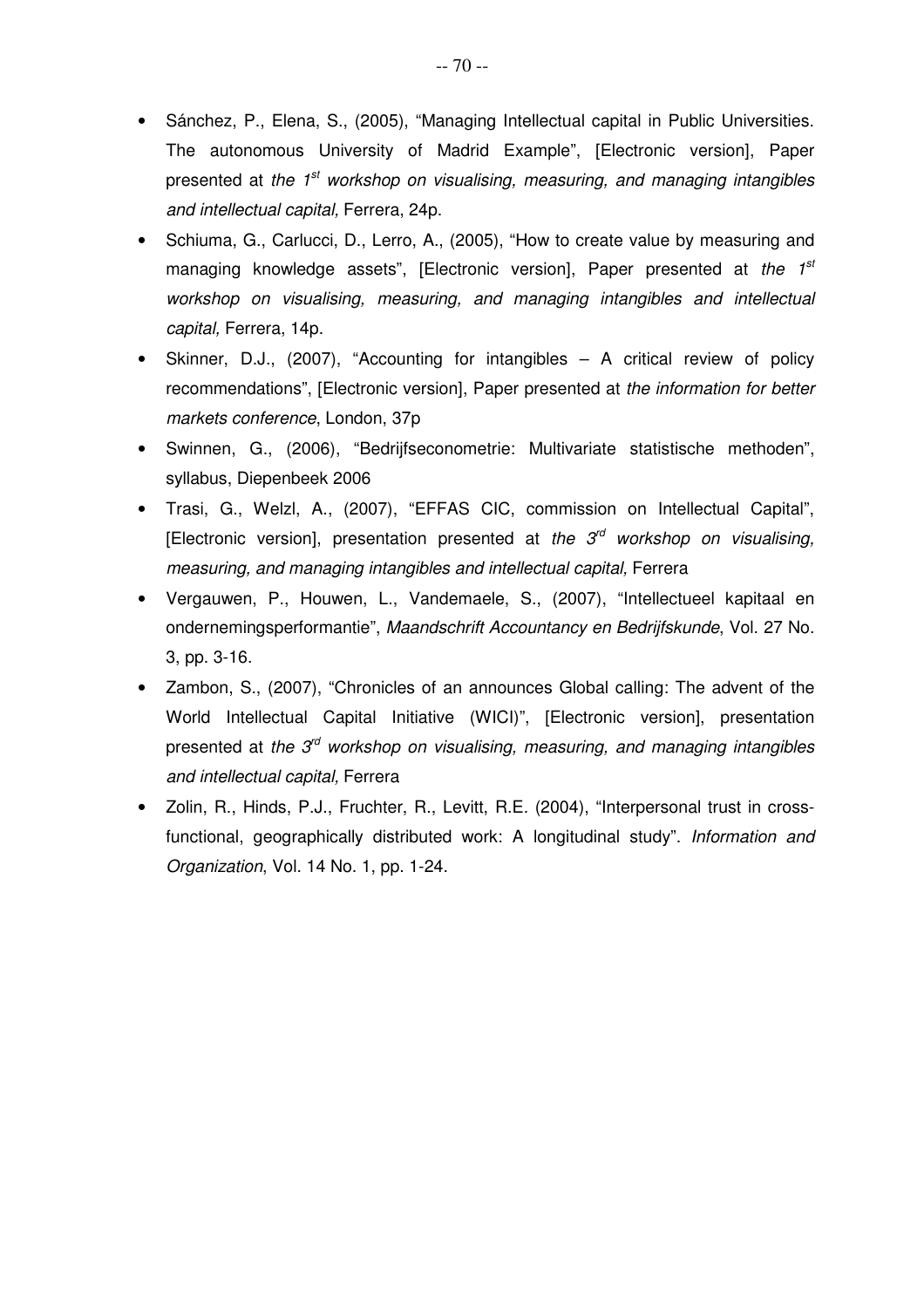# **Supplements**

# **Supplement 1: Research institutes**

1. **The institute for material research (IMO)**: this institution concentrates on activities such as wide band gap materials, synthesis, characterization and applications of organic semi-conductors, precursors for nanomaterials, electrical characterization and reliability, bioelectronics and physical and chemical characterization (Hasselt University, 2007).

Website: http://www.imo.uhasselt.be/

2. **The expertise centre for digital media (EDM)**: the research of EDM is concentrated in three domains. First of all Computer Graphics, which focuses on modeling, rendering, animation and virtual environments. Secondly, Human-Computer Interaction was built upon human-computer interaction research in 3D and virtual environments, context-sensitive interaction systems, interactive collaborative workspaces and user-centered design and usability. Finally Multimedia and Communication Technology, which concentrates on networked virtual environments and interactive multimedia systems (Hasselt University, 2007). Website: http://www.edm.uhasselt.be/about/the\_institute

3. **The biomedical research institute (BIOMED)**: BIOMED is an institute for fundamental and applied scientific research, scientific provision of services and education in the domain of molecular and cellular life sciences. It performs research on two main domains. The first domain focuses on neuro-inflammation and autoimmunity. This comprises the study processes of diseases in MS and rheumatoid arthritis and the development of new therapies and disease markers. A second domain focuses on the development of biosensors, which requires an intensive cooperation with IMO (Hasselt University, 2007).

Website: http://www.uhasselt.be/biomed/

- 4. **The centre for environmentology (CMK)**: this knowledge centre carries out research on biology, chemistry, economical law and cell physiology. It investigates the following themes (Hasselt University, 2007):
	- a. Physiological, biochemical and molecular effects of stress factors with plants, funguses, animals and humans.
	- b. Study of cellular mechanisms and identification of biomarkers for their effects and uses in (eco)toxic tests.
	- c. Development of non-invasive technologies for pre-symptomatic detection of stress factors and their follow-up.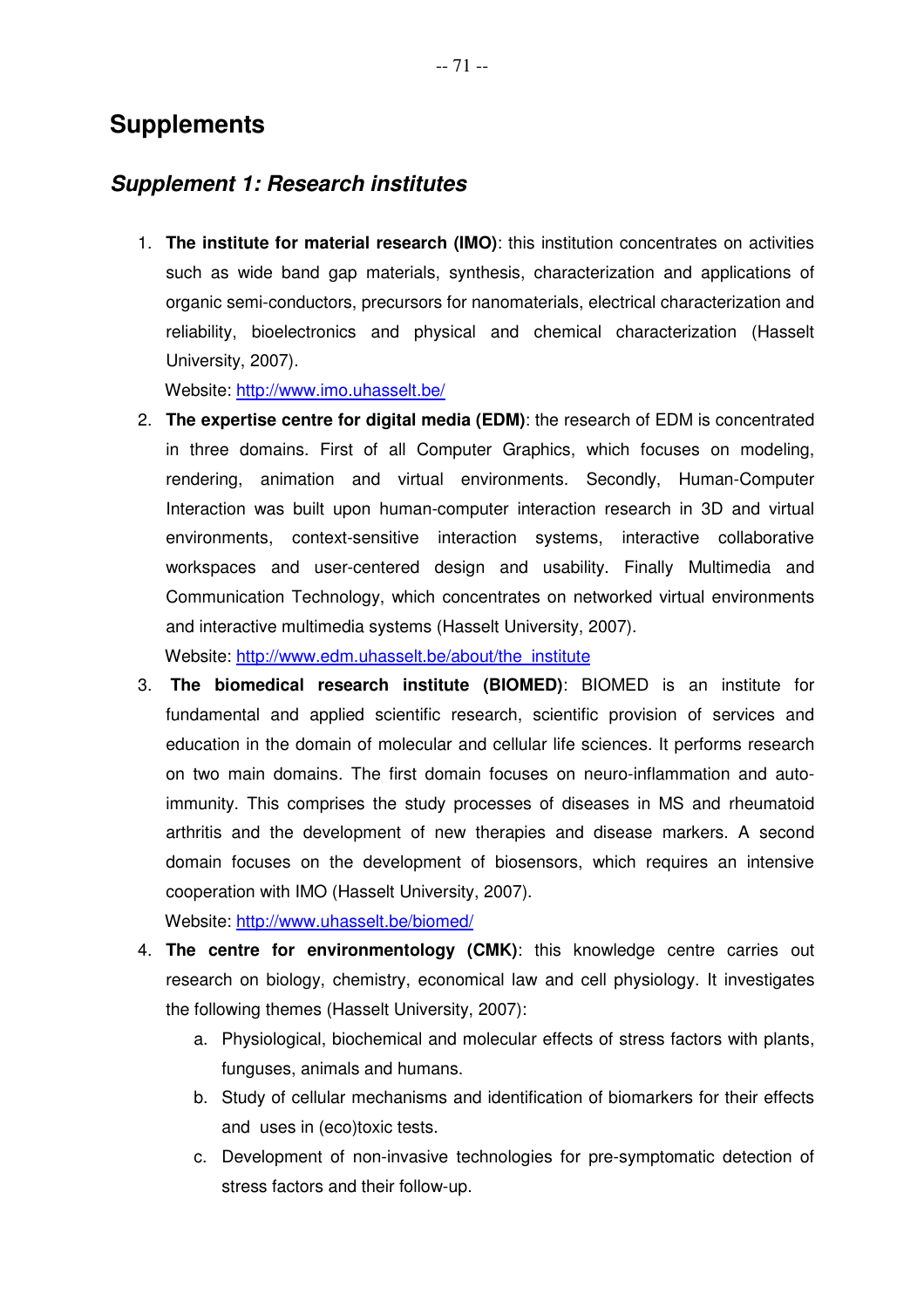- d. Biodiversity and effects of stress factors on biodiversity.
- e. Durable governance and use of polluted soils and the development and study of fundamental mechanisms of new 'soft' chemical and biological techniques to remedy polluted soils and (ground)water.
- f. Valorization of waste products and statistical data processing of spectroscopic data.
- g. Risk evaluation of the transfer of soil contamination through the food chain.
- h. Study of industrial processes in function of their influence on the environment.
- i. Defilation of aquatic environment and the influence on organisms and the level of the ecosystem.

Website: http://alpha.uhasselt.be/~lucdk/CMK/

- 5. **The institute for mobility (IMOB)**: this institute bundles research groups from domains such as mobility and traffic science. They analyze the following themes (Hasselt University, 2007):
	- a. Mobility data to forecast the transport behavior of people
	- b. Traffic-safety data
	- c. Economic and juridical research on traffic-safety and mobility
	- d. The relation between mobility and spatial economy.

Website: http://www.imob.uhasselt.be/

6. **The centre for statistics (CenStat)**: performs research in the domain of theoretical and applied statistics. It focuses its research on mathematical statistics (smoothening, bootstrap method, survival analysis); Biostatistics (multivariate data, clustered data, risk determination) and Bioinformatics and statistical genetics (Hasselt University, 2007).

Website: http://www.censtat.uhasselt.be/

7. **The institute for behavioral sciences (SEIN)**: this institute carries out research on the four themes. The first theme comprises of equal chances and diversity, the second domain embraces the government and the society, the third domain is on development of human potential and finally the last theme covers well-being and health (Hasselt University, 2007).

Website: http://www.uhasselt.be/sein/

8. **The knowledge centre for entrepreneurship and innovation (KIZOK)**: KIZOK is active in policy-orientated research on entrepreneurship and innovation through the following themes: Corporate governance; Entrepreneurial finance; grow and innovation; and regional indicators (Hasselt University, 2007).

Website: http://www.kizok.uhasselt.be/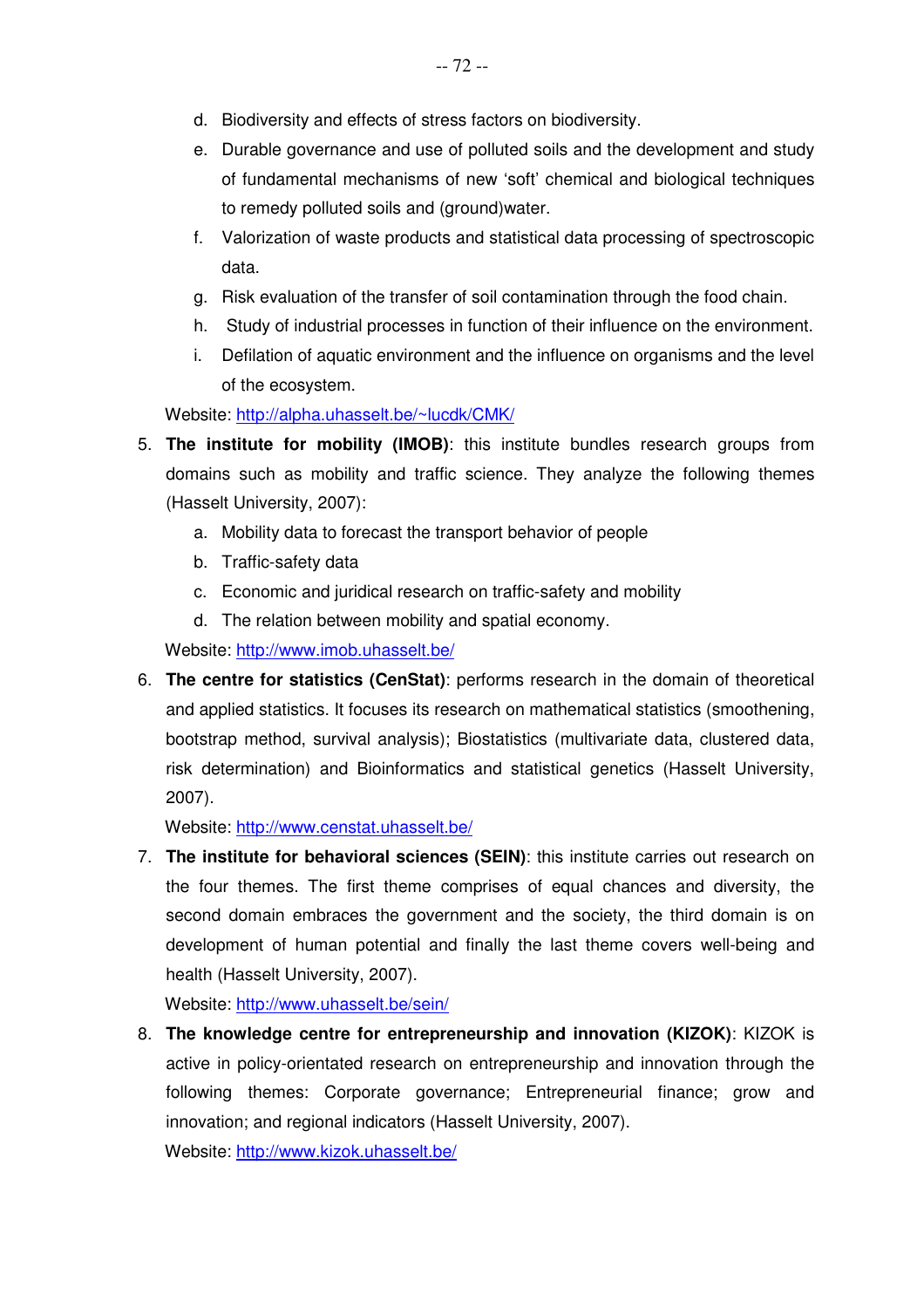9. **The centre for applied linguistics (CTL)**: CTL is a collaboration between PHL (Provinciale Hogeschool Limburg), XIOS-college and the Hasselt University. It brings together Romanists, Germanics, marketers, linguists,… to investigate the economical approach of the learning process of foreign languages. They investigate the needs and problems associated with communication; the effectiveness and efficiency of language-education; and the influence of signs and culture on communication (Hasselt University, 2007).

Website: http://www.uhasselt.be/ctl/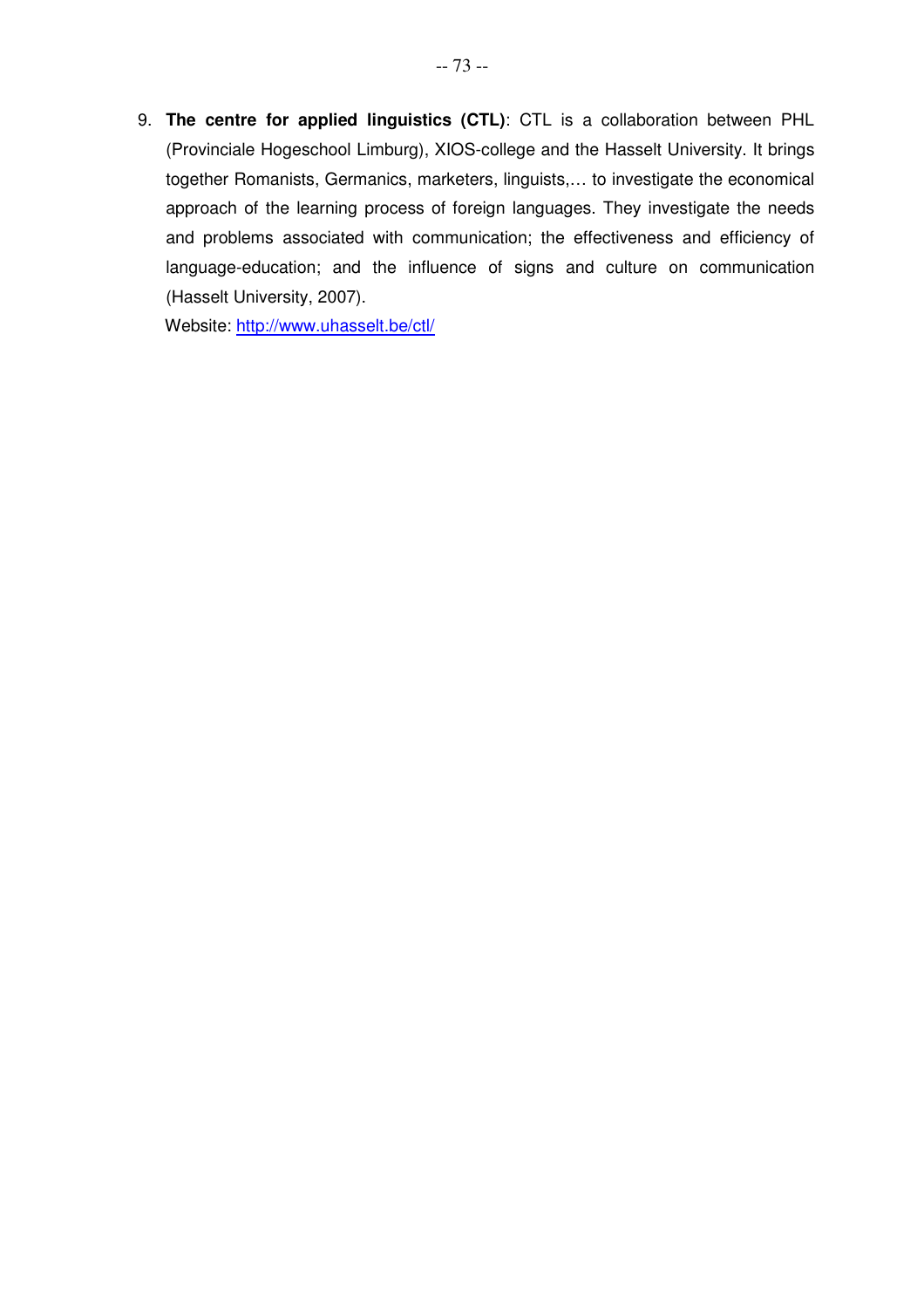- 1. **Organization Theory and Fundamental Policy:** this research is situated within scientific disciplines such as economics, company policy and science of organisations. Therefore this group is allocated to KIZOK.
- 2. **Marketing:** this activity is also situated in the line of research of KIZOK, since 'marketing and innovation' is a part of 'entrepreneurship and innovation'.
- 3. **Strategy and Organization:** with participating researchers such as Wim Vanhaverbeke and Wilfred Schoenmakers, this research group is again most closely linked to KIZOK, since they perform research in the field of company policies, innovation and strategy.
- 4. **Data-analysis and modeling:** research of quantitative analytical methods such as data mining, multivariate statistics and econometrics. In my opinion this is in line with both CenStat and KIZOK. Therefore I will classify them as follows: 50% with CenStat and 50% with KIZOK. This is of course random and open for discussion, but for the meaning of this paper not that relevant.
- 5. **Finance, entrepreneurship and reporting:** with keywords of research like company performance, financial structure, growth, etcetera the domain of this research is in line with that of KIZOK.
- 6. **International economics:** within this research group the focus lies on macro economics and international trade. KIZOK performs more research on regional economics, so this category does not fit one research institute. I will therefore not include the research of this group in the results of my thesis.
- 7. **Policy management:** this research group focuses on economical and legal research of social problems. Also attention is given to the impact of government policies on the society and the business world. The focus of everything is on healthcare and environmental policies. I will therefore classify this group under the research institute CMK or Centre for Environmentoligy.
- 8. **Optimization of learning and problem solving abilities:** this research group investigates ways to develop and optimize learning and problem solving abilities in higher education. Topics like teaching approach, learning process and study time are frequently analyzed. The professor responsible for this group is professor Broeckmans, who is closely linked to SEIN, therefore I will assign this research group to SEIN.
- 9. **Text research and language didactics:** the focus of this group lies in the area of linguistics, didactics and literature. This is related to the centre for applied linguistics, so this group is assigned to CTL.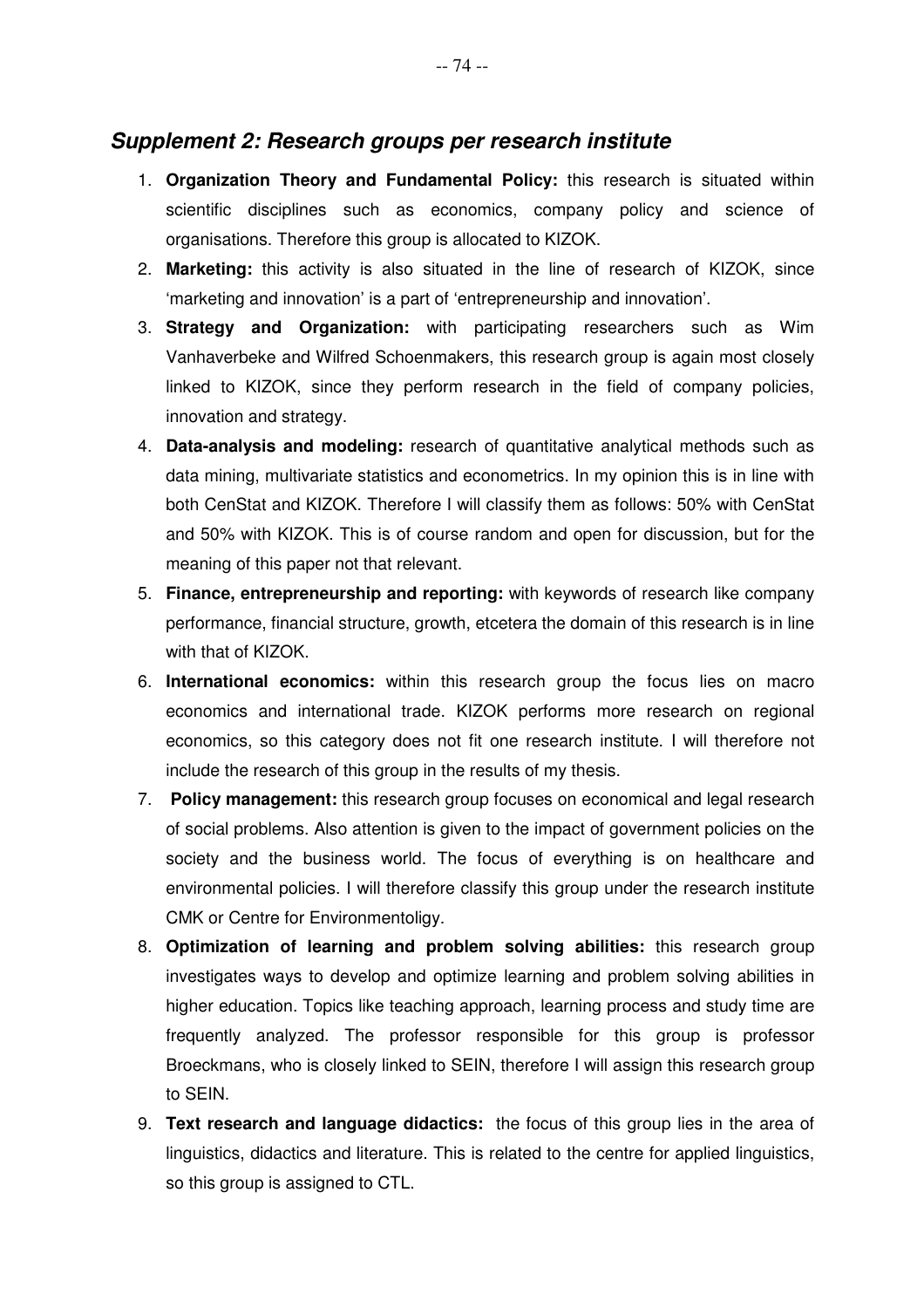- 10. **SEIN:** as the name implies, this research group is assigned to the research institute **SFIN**
- 11. **The centre for applied linguistics:** just like the previous research group, the name of this group is the same as the research institute.
- 12. **Immunology – biochemistry; functional morphology; physiology:** these three research groups all perform research in the field of the human body. The research institute most comparable with these groups is BIOMED.
- 13. **Environmental biology:** the studies of the environment are a part of Centre for Environmentoligy.
- 14. **Biodiversity, phylogeny and population studies:** with topics like ecology, contamination and its effects this is most closely related to the centre for Environmentoligy.
- 15. The research groups **Laboratory of inorganic and physical chemistry**, **Theoretical chemistry** and **the Laboratory of organic and polymer chemistry** perform research on metal oxides, nanotechnology, polymers, etcetera. This is a part of the research done by the institute for material research (IMO).
- 16. **Laboratory of botany:** in this research group attention is given to the structure and the function of photosynthesis, bacterial infections in fruit trees and other environment related topics. Therefore CMK is the most appropriate research institute.
- 17. **Applied chemistry:** this group does scientific research, contract research and scientific service provision in collaboration with IMO and CMK. As a result I will assign performed research of this group equally to both research institutes.
- 18. **Expertise centre for Digital Media:** like the name suggests, this is the same as the research institute EDM.
- 19. **Materials Physics:** the focus of this group lies in the field of failure processes in electronic systems, the reliability of micro-electronic materials and coatings. This is one of the main research topics of IMO
- 20. **Centre for statistics:** like the name suggests, this is the same as the research institute CenStat.
- 21. **Institute for materials research in microelectronics:** this research group was integrated with the research institute for materials research IMO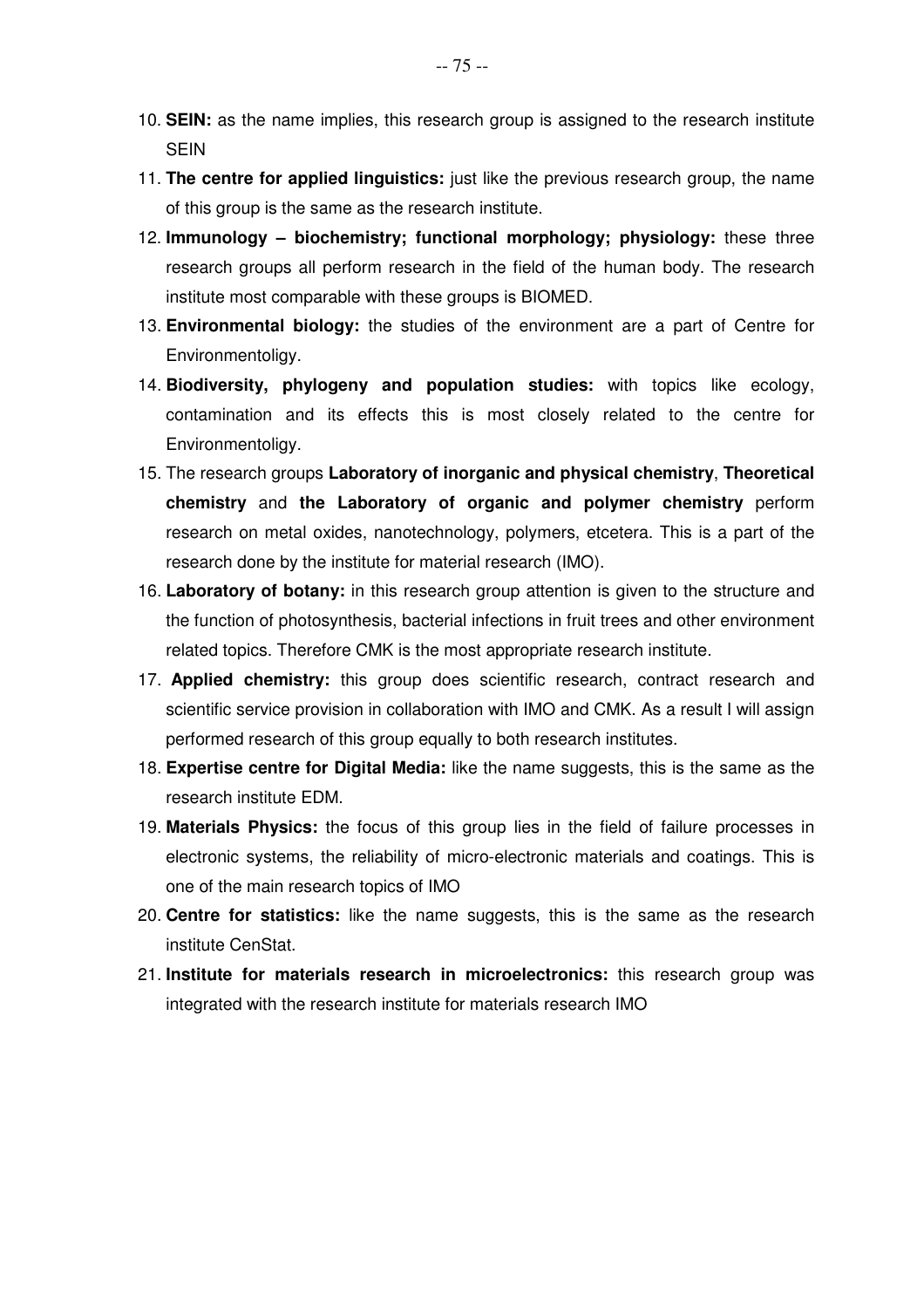# **Supplement 3: Survey**

# **The importance of trust and loyalty on the performance of research institutes of the Hasselt University.**

The last couple of years, many organizations perceive an increasing importance of intellectual capital. While in the past the most important means available to an enterprise were fysica lassets, nowadays more attention is given to intangible assets.

In the broader frame of the Bologna and Lisbon agenda, already pioneering research was conducted at Spanish universities by prof. Paloma Sánchez<sup>4</sup>, where the importance of intellectual capital was emphasized. In research institutions, where the most important assets are of immaterial nature, the meaning of intellectual assets is worth researching. The objective of this questionnaire is to determine if there is a significant relationship between trust on the on hand and loyalty on the other hand on the performance of the research institutes of the Hasselt University

Your participation to this survey is completely free, but a higher response rate gives more accurate and reliable results. The answers given in the questionnaire are of course confidential and are only used for the purpose of this graduation paper.

Completion of the questionnaire will take about 15 minutes. The survey comprises a list of closed multiple choices with the alternative of no opinion. De choices are as follows:

- 1 Totally agree (TA)
- 2 Agree (A)
- 3 No opinion (NO)
- 4 Not agree (NA)
- 5 Totally disagree (TNA)

 $\overline{a}$ 4 Sánchez, P., Castrillo, R., Elena, S., (2006), "Intellectual capital management and reporting in universities", [Electronic version], Paper presented at *the International Conference on Science Technology and Innovation Indicators. History and perspectives*, Lugano, 36p.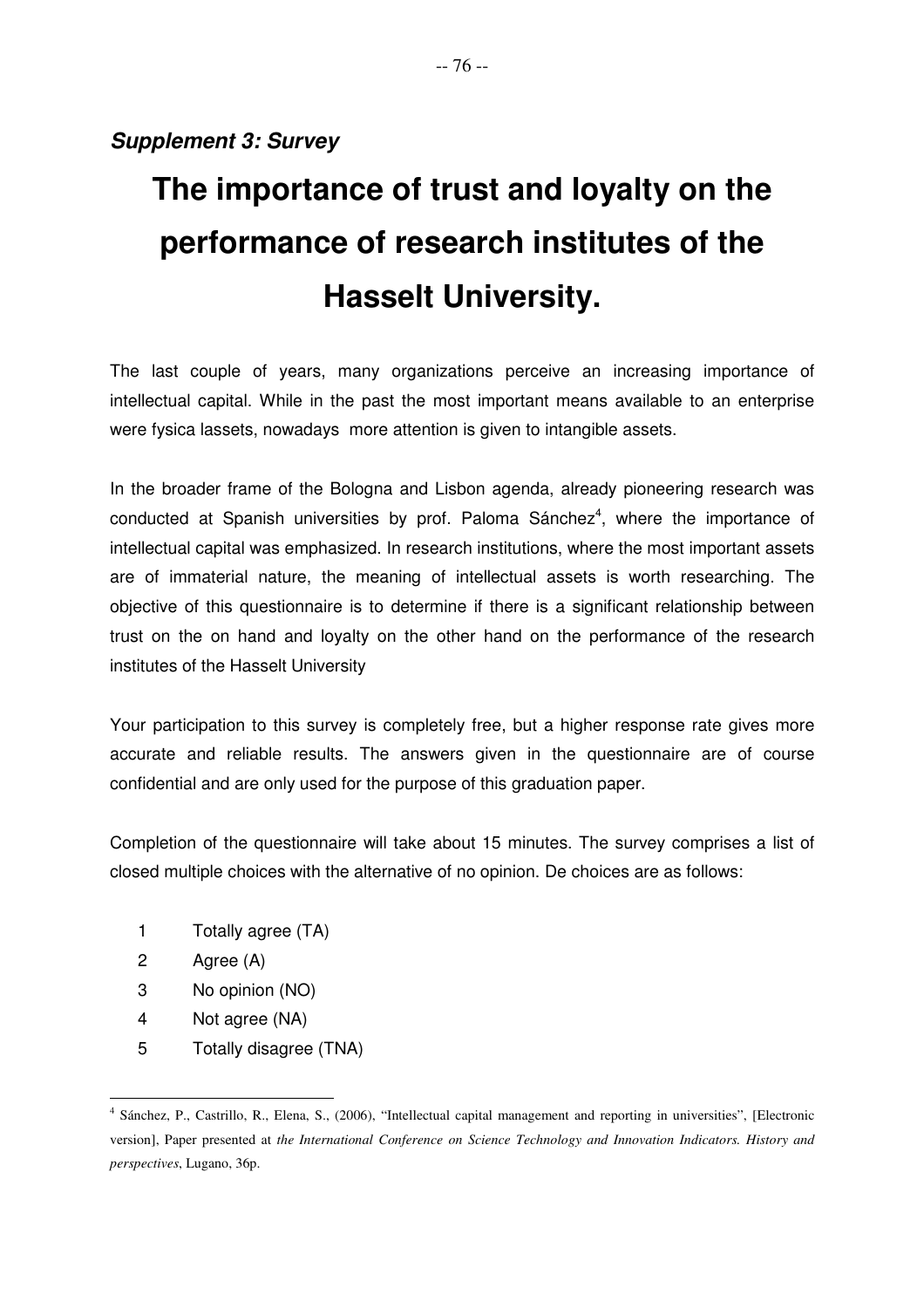If you have any further questions, don't hesitate to contact me: Dirk Vanopstal

Mail: dirk.vanopstal@student.uhasselt.be

• Personal data

Age ……

| Research institution: | O | <b>IMO</b>    | O | <b>EDM</b>  |
|-----------------------|---|---------------|---|-------------|
|                       | O | <b>BIOMED</b> | O | <b>CMK</b>  |
|                       | O | <b>IMOB</b>   | O | <b>SEIN</b> |
|                       | O | CenStat       | O | KIZOK       |
|                       | O | CTL.          | O | Other       |
|                       |   |               |   |             |

How long have you been working for the university? ……

How long have you been working for the research institute **Example 2.1** 

#### • Trust

|                |                                                                                 | <b>TA</b> |                |   | <b>TNA</b> |   |
|----------------|---------------------------------------------------------------------------------|-----------|----------------|---|------------|---|
| V <sub>1</sub> | The degree of trust within the research institution is high                     | 1         | 2              | 3 | 4          | 5 |
| V <sub>2</sub> | The amount of communication is good                                             | 1         | 2              | 3 | 4          | 5 |
| V <sub>3</sub> | am followed through in everything I do                                          | 1         | 2              | 3 | 4          | 5 |
| V <sub>4</sub> | The quality of communicated information is bad                                  | 1         | 2              | 3 | 4          | 5 |
| V <sub>5</sub> | The degree of task interdependence is high                                      | 1         | 2              | 3 | 4          | 5 |
| V <sub>6</sub> | I quickly have confidence in colleagues                                         | 1         | $\overline{2}$ | 3 | 4          | 5 |
| V7             | Within the research institution, we assume that<br>colleagues are to be trusted | 1         | 2              | 3 | 4          | 5 |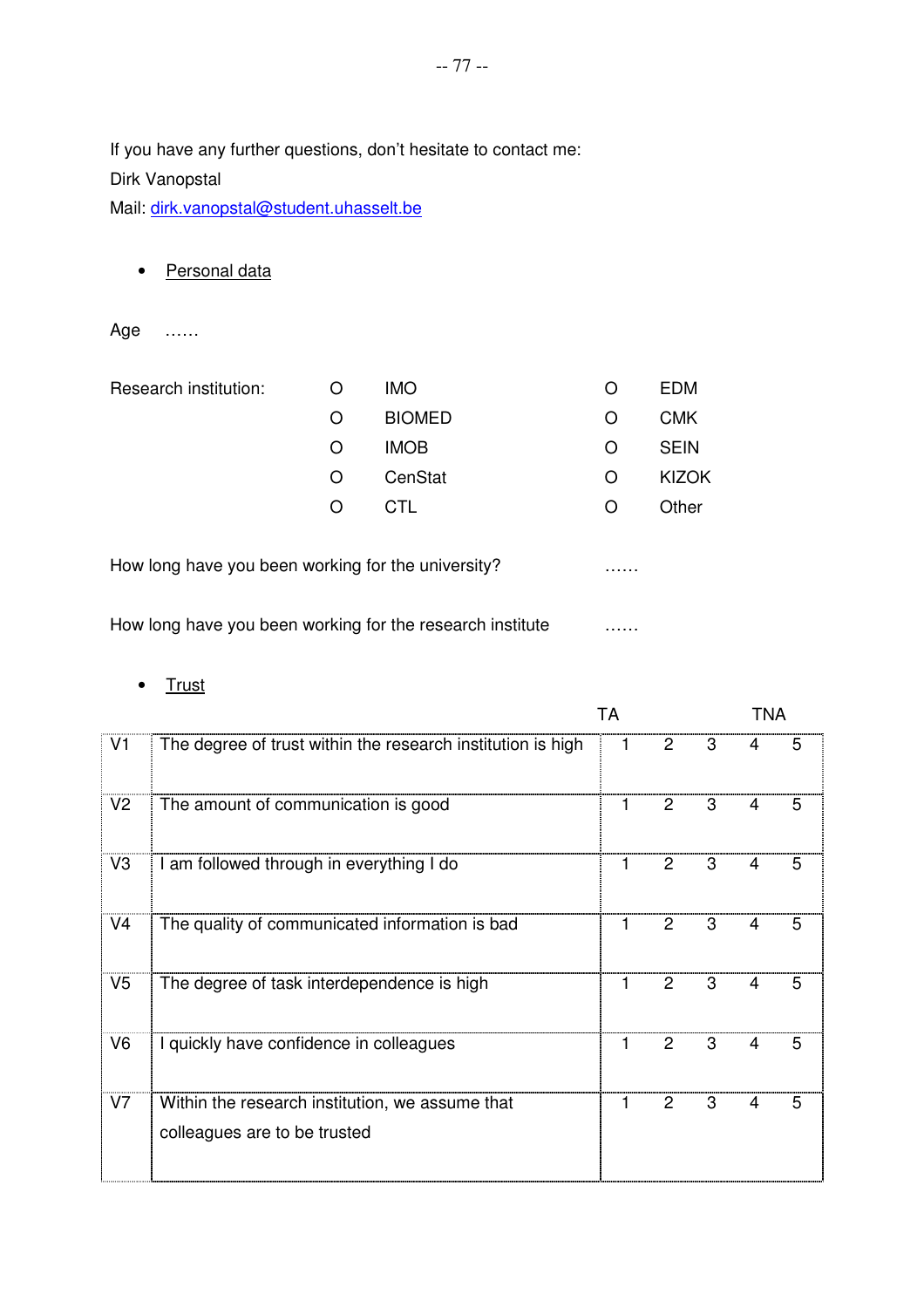| V <sub>8</sub>  | In my opinion, there are little personal disadvantages of                                  | 1 | 2              | 3              | 4 | 5 |
|-----------------|--------------------------------------------------------------------------------------------|---|----------------|----------------|---|---|
|                 | sharing information with colleagues                                                        |   |                |                |   |   |
| V9              | I completely trust my colleagues                                                           | 1 | $\overline{2}$ | 3              | 4 | 5 |
| V10             | The degree of formalization is high within the research<br>institute                       | 1 | $\overline{2}$ | 3              | 4 | 5 |
| V11             | I believe the things my colleagues tell me                                                 | 1 | $\overline{2}$ | $\overline{3}$ | 4 | 5 |
| V12             | I don't think my colleagues are honest to me                                               | 1 | $\overline{2}$ | 3              | 4 | 5 |
| V13             | The quality of the information flows within the research<br>institution is good            | 1 | 2              | 3              | 4 | 5 |
| V14             | Problems and conflicts are openly discussed                                                | 1 | $\overline{2}$ | 3              | 4 | 5 |
| V15             | The amount of communication transferred within the<br>research institute could be improved | 1 | $\overline{2}$ | 3              | 4 | 5 |
| V16             | Partners fulfil their duties, even if there is a lack of<br>control                        | 1 | $\overline{2}$ | 3              | 4 | 5 |
| V17             | The importance of trust in achieving results is high                                       | 1 | 2              | 3              |   |   |
| V18             | Without good confidential relationships, little good<br>research could be done             | 1 | 2              | 3              | 4 | 5 |
| V19             | Sharing information could be misused                                                       | 1 | $\overline{c}$ | 3              | 4 | 5 |
| V20             | Sometimes, there is a lack of trust within the research<br>institute                       | 1 | $\overline{2}$ | 3              | 4 | 5 |
| V <sub>21</sub> | Trust has a positive impact on the performance of<br>research institutions                 | 1 | $\overline{c}$ | 3              | 4 | 5 |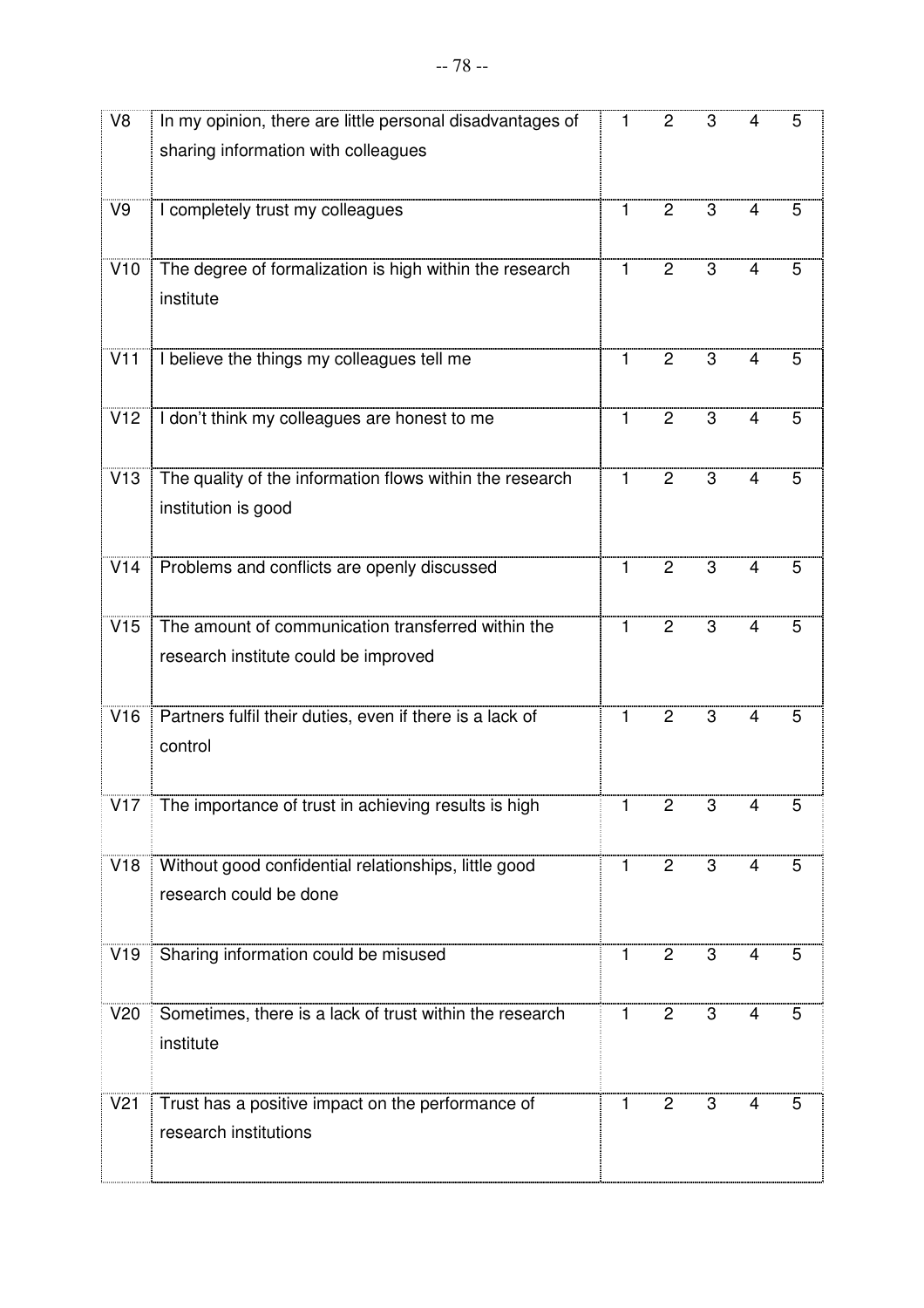|                 | V22   I am not fully appreciated for what I do                                        | 1 | 2 | 3 | 4 | 5 |
|-----------------|---------------------------------------------------------------------------------------|---|---|---|---|---|
| V23             | There is no control so that colleagues correctly fulfill their<br>duties              |   | 2 | 3 |   | 5 |
| V <sub>24</sub> | Honesty is very important within the research institution                             |   | 2 | 3 | 4 | 5 |
| V25             | Trust within the research institution is a good motivation<br>to achieve good results | 1 | 2 | 3 | 4 | 5 |
| V26             | The credibility of my colleagues is high                                              | 1 | 2 | 3 | 4 | 5 |
| V27             | The appreciation of my work is 'fair'                                                 | 1 | 2 | 3 | 4 | 5 |

# • Employee loyalty

| L1             | The loyalty of my colleagues has a positive effect on the<br>performance of the research institute | 1            | $\overline{2}$ | 3 | 4              | 5 |
|----------------|----------------------------------------------------------------------------------------------------|--------------|----------------|---|----------------|---|
| L2             | I am satisfied of the work I do                                                                    | 1            | $\overline{2}$ | 3 | 4              | 5 |
| L <sub>3</sub> | I am satisfied of my colleagues                                                                    | $\mathbf{1}$ | $\overline{2}$ | 3 | 4              | 5 |
| L4             | I am satisfied of my supervisors                                                                   | 1            | $\overline{c}$ | 3 | 4              | 5 |
| L <sub>5</sub> | The loyalty towards my colleagues is high                                                          | 1            | $\overline{2}$ | 3 | 4              | 5 |
| L <sub>6</sub> | The research institution deserves my loyalty                                                       | 1            | $\overline{2}$ | 3 | 4              | 5 |
| L7             | I feel myself connected to the research institution                                                | 1            | $\overline{2}$ | 3 | $\overline{4}$ | 5 |
| L8             | I hope I can work for this research institution for a<br>significant time                          | 1            | $\overline{2}$ | 3 | 4              | 5 |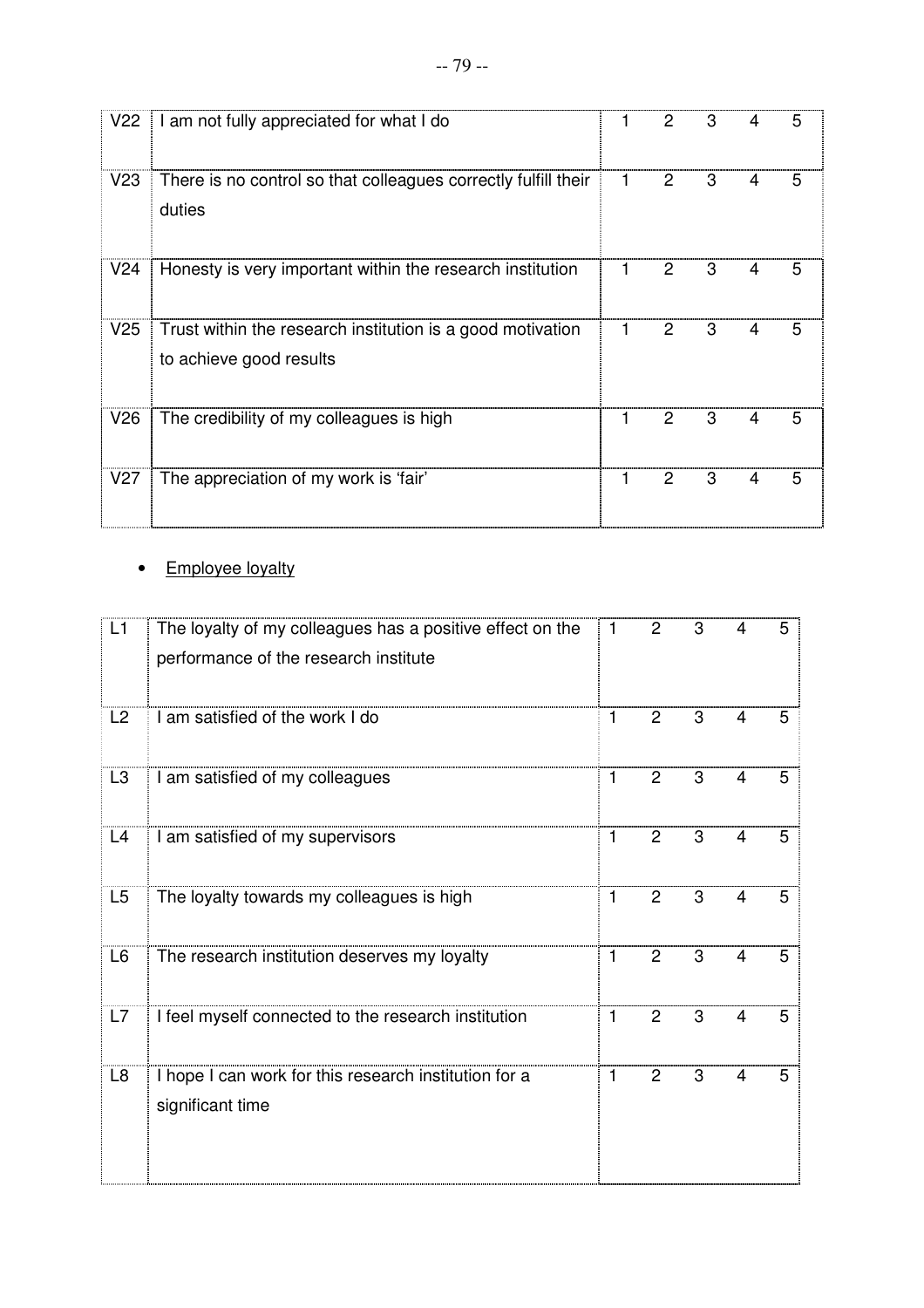| L9              | I often bother on the moral values of my colleagues                                                                                          | $\mathbf{1}$ | $\overline{c}$ | 3              | 4              | 5 |
|-----------------|----------------------------------------------------------------------------------------------------------------------------------------------|--------------|----------------|----------------|----------------|---|
| L10             | Even if some advantages were offered, I would still keep<br>working for this institute                                                       | $\mathbf{1}$ | $\overline{2}$ | 3              | 4              | 5 |
| L11             | I feel a moral pressure to do my very best for the<br>research institute                                                                     | $\mathbf{1}$ | 2              | 3              | 4              | 5 |
| L12             | I am not inclined to leave the research institution<br>because I have the feeling that I have difficult obligations<br>towards my colleagues | $\mathbf{1}$ | $\overline{2}$ | 3              | $\overline{4}$ | 5 |
| L <sub>13</sub> | I am satisfied of the research institution in general                                                                                        | $\mathbf{1}$ | $\overline{2}$ | 3              | 4              | 5 |
| L14             | My behavior within the research institution reflects the<br>moral principles supported by my colleagues                                      | $\mathbf{1}$ | $\overline{2}$ | 3              | $\overline{4}$ | 5 |
| L15             | My moral values and those of my colleagues match                                                                                             | 1            | $\overline{2}$ | 3              | $\overline{4}$ | 5 |
| L16             | When making decisions regarding work, I will always<br>examine the effect on my colleagues                                                   | $\mathbf{1}$ | $\overline{2}$ | 3              | $\overline{4}$ | 5 |
| L17             | The loyalty-consciousness towards my colleagues is<br>small                                                                                  | 1            | 2              | 3              | 4              | 5 |
| L18             | My satisfaction of the research institute can be improved                                                                                    | $\mathbf{1}$ | $\overline{2}$ | 3              | 4              | 5 |
| L <sub>19</sub> | The satisfaction of my supervisors can be improved                                                                                           | $\mathbf{1}$ | $\overline{2}$ | $\overline{3}$ | $\overline{4}$ | 5 |
| L20             | I am not that attached to the research institute                                                                                             | $\mathbf{1}$ | $\overline{2}$ | 3              | 4              | 5 |
| L21             | I can be easily convinced to choose for another research<br>institute                                                                        | $\mathbf{1}$ | 2              | 3              | 4              | 5 |
| L22             | The research institute rarely deserves my loyalty                                                                                            | $\mathbf{1}$ | $\overline{2}$ | 3              | $\overline{4}$ | 5 |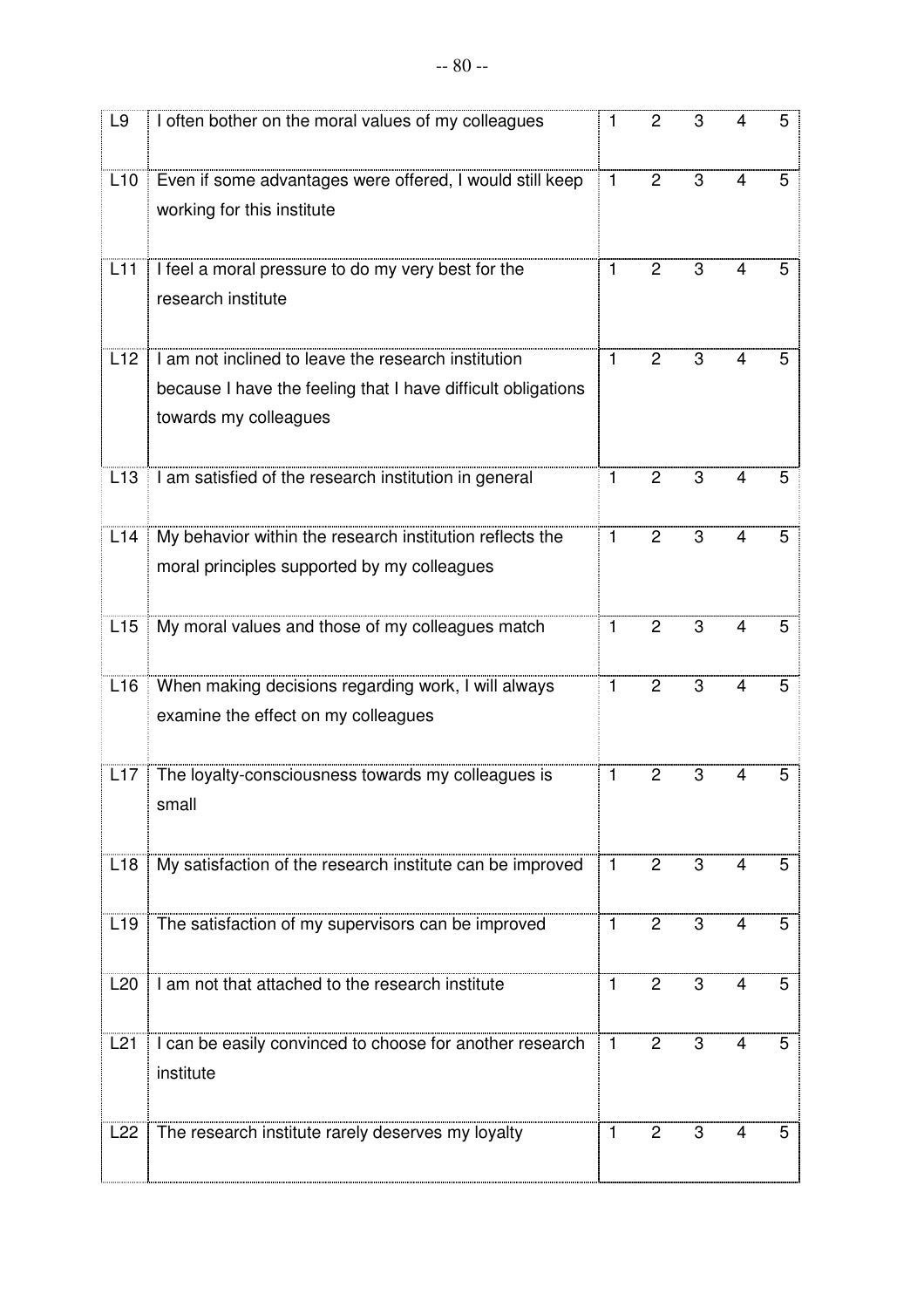| L23             | I am looking for challenges outside this research institute $\parallel$ 1   | 2 | З | 5 |
|-----------------|-----------------------------------------------------------------------------|---|---|---|
| L24             | I feel myself obliged to keep on working for this research<br>institute     | 2 | 3 | 5 |
| L <sub>25</sub> | The impact of my decisions on my colleagues is rarely<br>taken into account | 2 | 3 |   |
| L <sub>26</sub> | I will easily be loyal towards the research institute                       |   | З |   |

#### • Performance

| P <sub>1</sub> | The degree in which the research institute reaches its<br>objectives regarding the value creation is high | 1            | 2              | 3              |   | 5 |
|----------------|-----------------------------------------------------------------------------------------------------------|--------------|----------------|----------------|---|---|
|                |                                                                                                           |              |                |                |   |   |
| P <sub>2</sub> | The degree in which the research institute reaches its<br>objectives regarding scientific output is high  | 1            | 2              | 3              | 4 | 5 |
| P <sub>3</sub> | The research institute often has a shortage of financial<br>means                                         | 1            | 2              | 3              | 4 | 5 |
| P <sub>4</sub> | Budgets are sometimes misallocated                                                                        | $\mathbf{1}$ | $\overline{2}$ | $\overline{3}$ | 4 | 5 |
| P <sub>5</sub> | The objectives regarding growth of the number of<br>students can often be reached                         | $\mathbf{1}$ | $\overline{2}$ | 3              | 4 | 5 |
| P <sub>6</sub> | Improvements in research are often a consequence of<br>cooperating well                                   | $\mathbf{1}$ | $\overline{2}$ | 3              | 4 | 5 |
| P7             | Increase/decrease in the number of students is a<br>consequence of the loyalty of employees               | 1            | $\overline{2}$ | 3              | 4 | 5 |
| P <sub>8</sub> | The financial position of the research institute is good                                                  | 1            | $\overline{2}$ | 3              | 4 | 5 |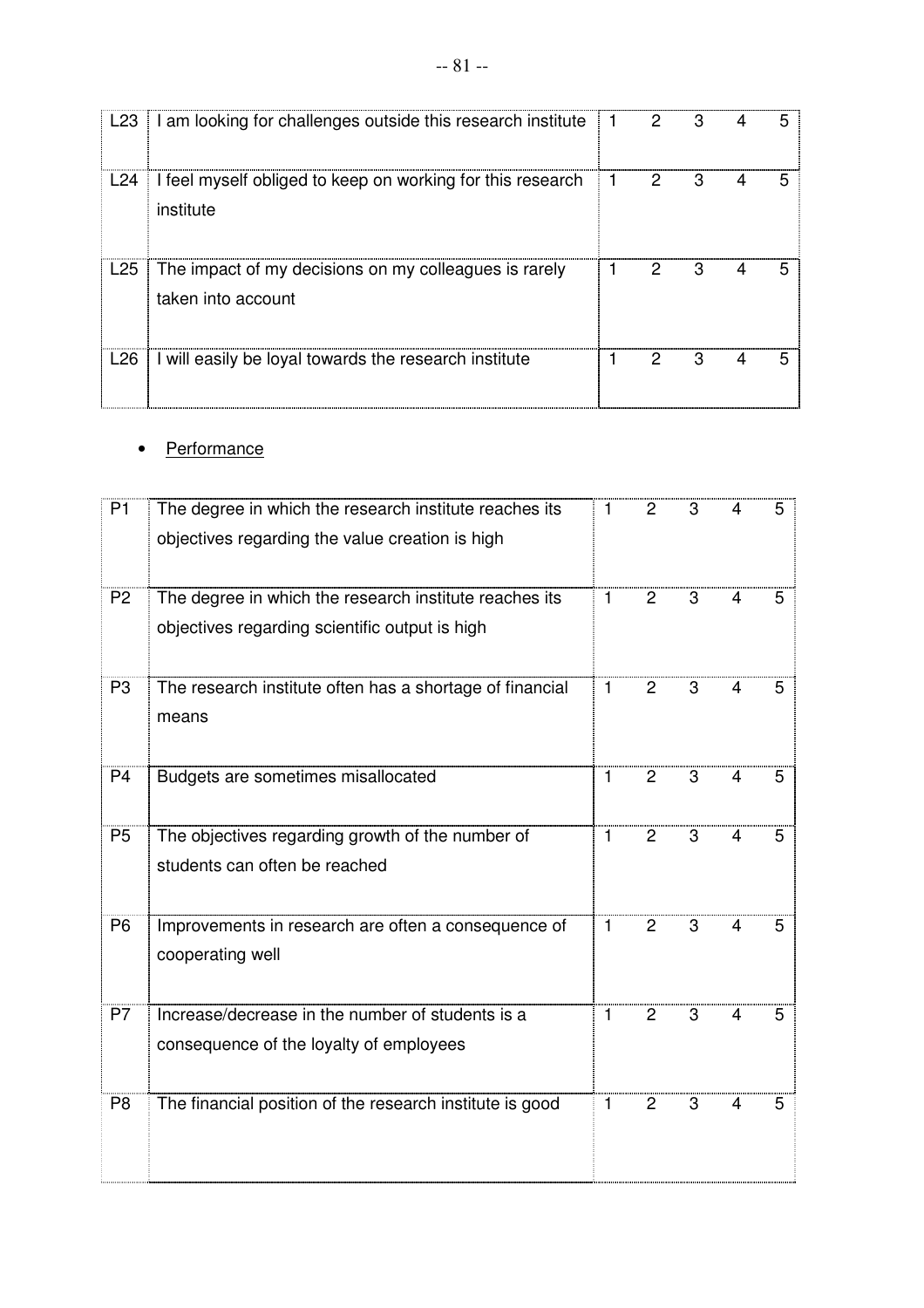| P9              | The structure of the research institute could be improved                                                                     | $\pm$ 1 | 2             | 3 | 4 | 5 |
|-----------------|-------------------------------------------------------------------------------------------------------------------------------|---------|---------------|---|---|---|
| P <sub>10</sub> | By doing research, a lot of time is lost on paperwork                                                                         | 1       | 2             | 3 | 4 | 5 |
| P <sub>11</sub> | Most of the time research is done on time                                                                                     | 1       | $\mathcal{P}$ | 3 | 4 | 5 |
| P <sub>12</sub> | The ease with which students can contact the<br>department                                                                    | 1       | 2             | 3 |   | 5 |
| P <sub>13</sub> | The importance of the knowledge economy increases, in<br>our research institute a lot of attention is spend on this<br>matter | l 1     | 2             | 3 | 4 | 5 |

# **Thank you for your cooperation!**

| Promotor: Prof. Dr. Philip Vergauwen | Co-promotor: Mevr. Marleen Theunissen |
|--------------------------------------|---------------------------------------|
| Mail: philip.vergauwen@uhasseltbe    | Mail: marleen.theunissen@uhasselt.be  |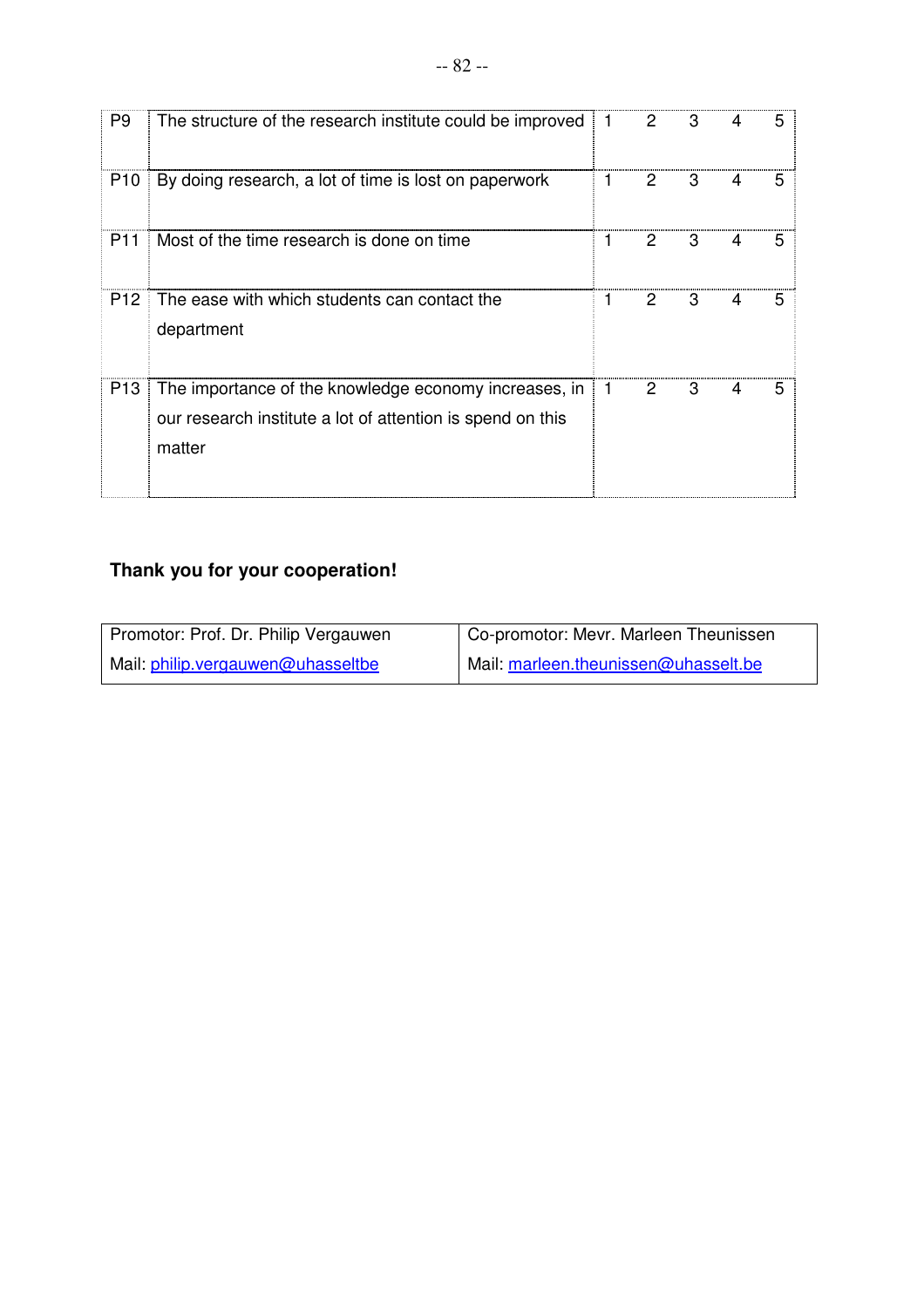|                         | Respondent              | Remarks                  |                 | Respondent      | Remarks                  |
|-------------------------|-------------------------|--------------------------|-----------------|-----------------|--------------------------|
|                         | $rac{in}{SPSS}$         |                          |                 | $rac{in}{SPSS}$ |                          |
| <b>CASE</b>             |                         |                          | <b>CASE</b>     |                 |                          |
| 1                       | 1                       |                          | 41              | 35              |                          |
| $\overline{2}$          |                         |                          | 42              | 36              |                          |
| $\overline{\mathbf{3}}$ | $\overline{2}$          |                          | 43              | 37              |                          |
| $\overline{\mathbf{4}}$ |                         | $RI = Others$            | 44              | 38              |                          |
| $\overline{\mathbf{5}}$ | $\overline{3}$          |                          | 45              |                 | $RI = Others$            |
| $\overline{6}$          | $\overline{\mathbf{4}}$ |                          | 46              | 39              |                          |
| 7                       | $\overline{5}$          |                          | $\overline{47}$ |                 | <1 year of service at RI |
| $\overline{\mathbf{8}}$ | $\,6$                   |                          | 49              | 40              |                          |
| $\overline{9}$          | $\overline{7}$          |                          | $\overline{50}$ | 41              |                          |
| 10                      | $\bf8$                  |                          |                 |                 |                          |
| $\overline{11}$         |                         | <1 year of service at RI |                 |                 |                          |
| $\overline{12}$         | $\boldsymbol{9}$        |                          |                 |                 |                          |
| $\overline{13}$         | 10                      |                          |                 |                 |                          |
| 14                      |                         | <1 year of service at RI |                 |                 |                          |
| 15                      | 11                      |                          |                 |                 |                          |
| 16                      | 12                      |                          |                 |                 |                          |
| $\overline{17}$         |                         | no age, no RI            |                 |                 |                          |
| $\overline{18}$         | 13                      |                          |                 |                 |                          |
| 19                      | $\overline{14}$         |                          |                 |                 |                          |
| $\overline{20}$         | 15                      |                          |                 |                 |                          |
| $\overline{21}$         | 16                      |                          |                 |                 |                          |
| $\overline{22}$         | $\overline{17}$         |                          |                 |                 |                          |
| $\overline{23}$         | 18                      |                          |                 |                 |                          |
| $\overline{24}$         | 19                      |                          |                 |                 |                          |
| $\overline{25}$         | 20                      |                          |                 |                 |                          |
| $\overline{26}$         | 21                      |                          |                 |                 |                          |
| $\overline{27}$         |                         | $RI = Others$            |                 |                 |                          |
| $\overline{28}$         | 22                      |                          |                 |                 |                          |
| $\overline{29}$         | 23                      |                          |                 |                 |                          |
| 30                      | 24                      |                          |                 |                 |                          |
| $\overline{31}$         | 25                      |                          |                 |                 |                          |
| $\overline{32}$         | 26                      |                          |                 |                 |                          |
| 33                      | 27                      |                          |                 |                 |                          |
| 34                      | 28                      |                          |                 |                 |                          |
| 35                      | 29                      |                          |                 |                 |                          |
| 36                      | $30\,$                  |                          |                 |                 |                          |
| $\overline{37}$         | 31                      |                          |                 |                 |                          |
| 38                      | 32                      |                          |                 |                 |                          |
| 39                      | 33                      |                          |                 |                 |                          |
| 40                      | 34                      |                          |                 |                 |                          |
|                         |                         |                          |                 |                 |                          |

# **Supplement 4: Selected cases**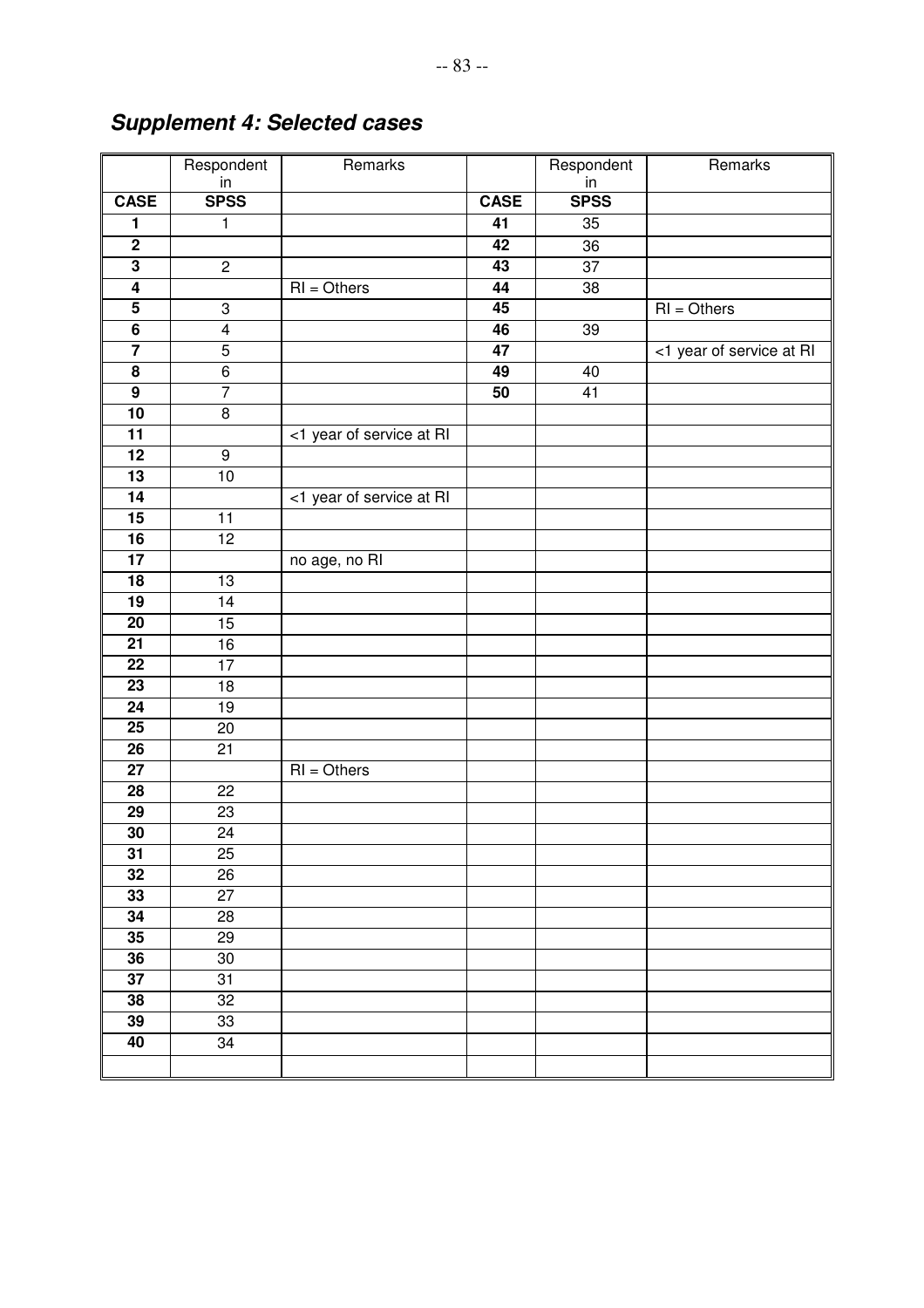# **Supplement 5: SPSS Output**

# **Supplement 5.1: Frequencies of total**

# **1: Total of trust**

|       |       | Frequency      | Percent | Valid Percent | Cumulative<br>Percent |
|-------|-------|----------------|---------|---------------|-----------------------|
| Valid | 51    | 1              | 2,4     | 2, 4          | 2,4                   |
|       | 53    | 1              | 2,4     | 2,4           | 4,9                   |
|       | 59    | 3              | 7,3     | 7,3           | 12,2                  |
|       | 60    | $\mathbf{1}$   | 2,4     | 2,4           | 14,6                  |
|       | 61    | 3              | 7,3     | 7,3           | 22,0                  |
|       | 63    | 3              | 7,3     | 7,3           | 29,3                  |
|       | 64    | $\mathbf{1}$   | 2,4     | 2,4           | 31,7                  |
|       | 65    | $\overline{c}$ | 4,9     | 4,9           | 36,6                  |
|       | 68    | $\mathbf{1}$   | 2,4     | 2,4           | 39,0                  |
|       | 69    | $\overline{c}$ | 4,9     | 4,9           | 43,9                  |
|       | 70    | $\overline{c}$ | 4,9     | 4,9           | 48,8                  |
|       | 71    | 1              | 2,4     | 2,4           | 51,2                  |
|       | 72    | $\overline{c}$ | 4,9     | 4,9           | 56,1                  |
|       | 73    | $\overline{c}$ | 4,9     | 4,9           | 61,0                  |
|       | 75    | $\mathbf{1}$   | 2,4     | 2,4           | 63,4                  |
|       | 76    | $\mathbf{1}$   | 2,4     | 2,4           | 65,9                  |
|       | 77    | $\mathbf{1}$   | 2,4     | 2,4           | 68,3                  |
|       | 79    | 1              | 2,4     | 2,4           | 70,7                  |
|       | 80    | 3              | 7,3     | 7,3           | 78,0                  |
|       | 81    | $\overline{c}$ | 4,9     | 4,9           | 82,9                  |
|       | 83    | $\mathbf{1}$   | 2,4     | 2,4           | 85,4                  |
|       | 85    | $\mathbf{1}$   | 2,4     | 2,4           | 87,8                  |
|       | 86    | 1              | 2,4     | 2,4           | 90,2                  |
|       | 88    | 1              | 2,4     | 2,4           | 92,7                  |
|       | 89    | 1              | 2,4     | 2,4           | 95,1                  |
|       | 101   | 1              | 2,4     | 2,4           | 97,6                  |
|       | 113   | 1              | 2,4     | 2,4           | 100,0                 |
|       | Total | 41             | 100,0   | 100,0         |                       |

#### **Total score on Trust**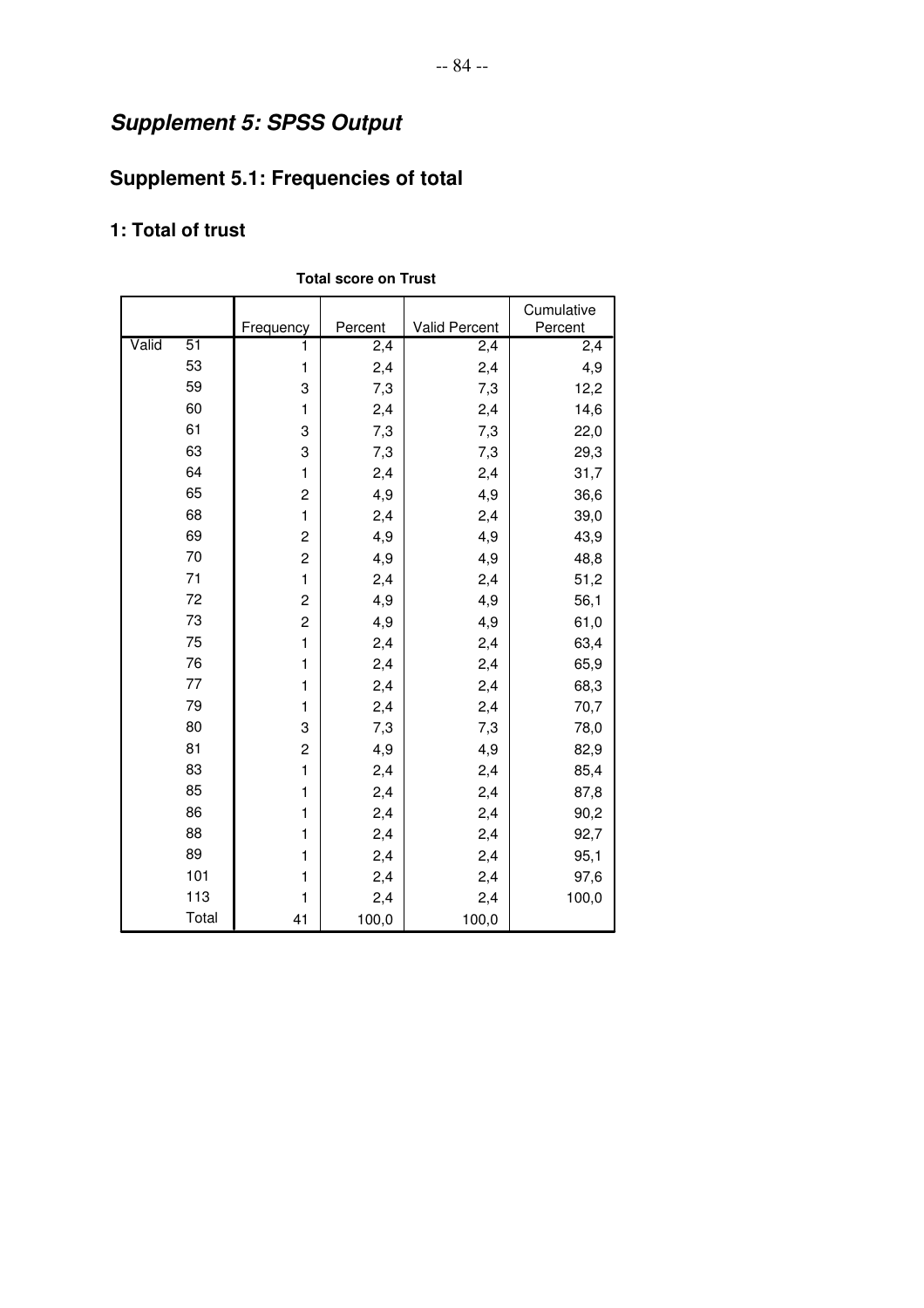# **2: Total of Employee loyalty**

|       |                 |                         |         |               | Cumulative |
|-------|-----------------|-------------------------|---------|---------------|------------|
|       |                 | Frequency               | Percent | Valid Percent | Percent    |
| Valid | $\overline{50}$ | 1                       | 2,4     | 2,4           | 2,4        |
|       | 53              | 1                       | 2,4     | 2,4           | 4,9        |
|       | 55              | $\mathbf{1}$            | 2,4     | 2,4           | 7,3        |
|       | 60              | $\overline{c}$          | 4,9     | 4,9           | 12,2       |
|       | 61              | 3                       | 7,3     | 7,3           | 19,5       |
|       | 62              | 1                       | 2,4     | 2,4           | 22,0       |
|       | 63              | 3                       | 7,3     | 7,3           | 29,3       |
|       | 64              | $\overline{\mathbf{c}}$ | 4,9     | 4,9           | 34,1       |
|       | 65              | 3                       | 7,3     | 7,3           | 41,5       |
|       | 66              | 3                       | 7,3     | 7,3           | 48,8       |
|       | 67              | 3                       | 7,3     | 7,3           | 56,1       |
|       | 68              | $\mathbf{1}$            | 2,4     | 2,4           | 58,5       |
|       | 69              | $\mathbf{1}$            | 2,4     | 2,4           | 61,0       |
|       | 70              | 5                       | 12,2    | 12,2          | 73,2       |
|       | 71              | 1                       | 2,4     | 2,4           | 75,6       |
|       | 72              | $\mathbf{1}$            | 2,4     | 2,4           | 78,0       |
|       | 73              | $\mathbf{1}$            | 2,4     | 2,4           | 80,5       |
|       | 75              | $\overline{c}$          | 4,9     | 4,9           | 85,4       |
|       | 76              | $\overline{\mathbf{c}}$ | 4,9     | 4,9           | 90,2       |
|       | 77              | $\mathbf{1}$            | 2,4     | 2,4           | 92,7       |
|       | 79              | 1                       | 2,4     | 2,4           | 95,1       |
|       | 86              | 1                       | 2,4     | 2,4           | 97,6       |
|       | 87              | 1                       | 2,4     | 2,4           | 100,0      |
|       | Total           | 41                      | 100,0   | 100,0         |            |

### **Total score on Loyalty**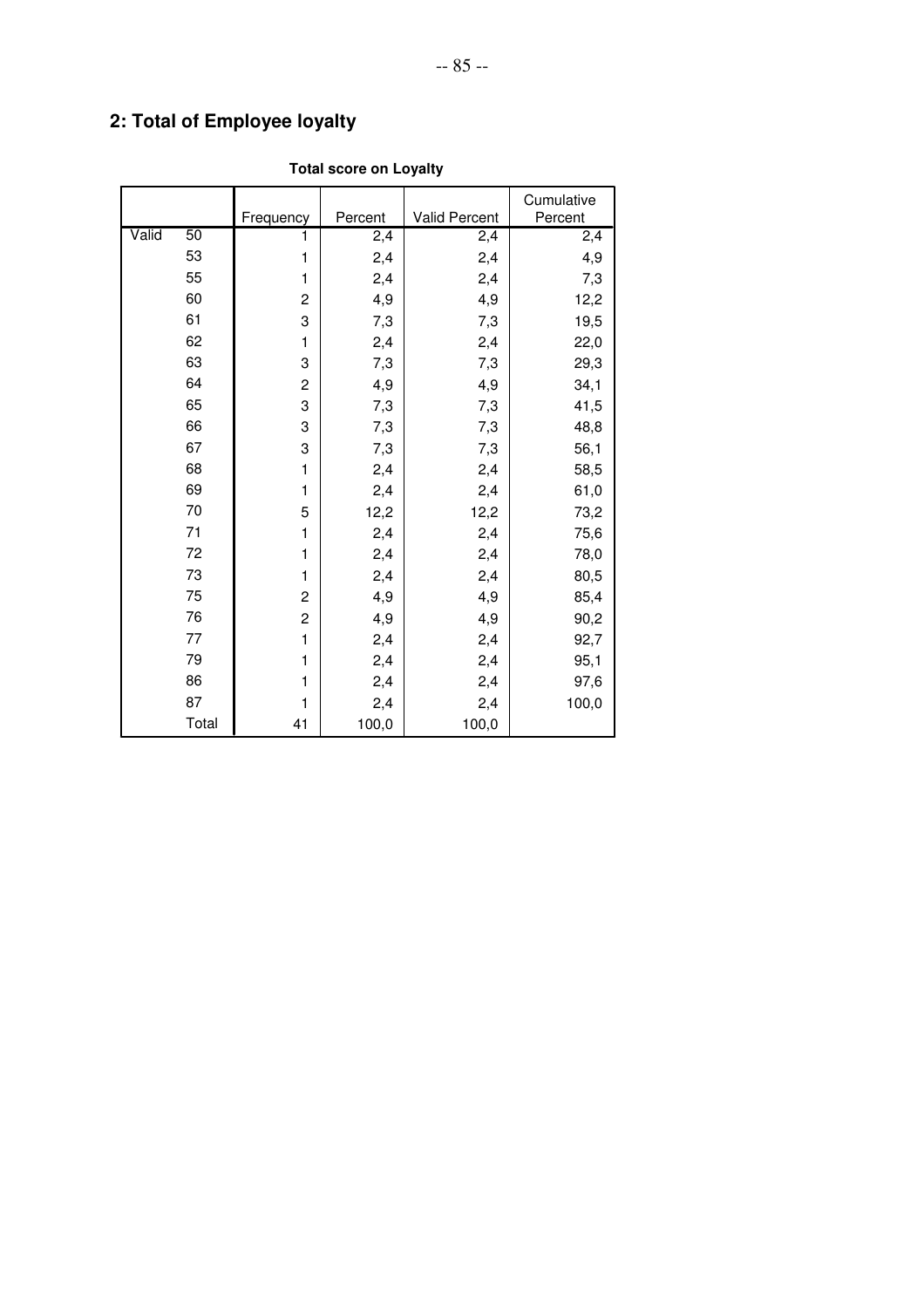# **3: Total of Performance**

|         |        |                |         |               | Cumulative |
|---------|--------|----------------|---------|---------------|------------|
|         |        | Frequency      | Percent | Valid Percent | Percent    |
| Valid   | 26,00  |                | 2,4     | 2,5           | 2,5        |
|         | 27,00  | 1              | 2,4     | 2,5           | 5,0        |
|         | 30,00  | 1              | 2,4     | 2,5           | 7,5        |
|         | 31,00  | 1              | 2,4     | 2,5           | 10,0       |
|         | 32,00  | $\overline{c}$ | 4,9     | 5,0           | 15,0       |
|         | 33,00  | 4              | 9,8     | 10,0          | 25,0       |
|         | 34,00  | 1              | 2,4     | 2,5           | 27,5       |
|         | 35,00  | 3              | 7,3     | 7,5           | 35,0       |
|         | 36,00  | 5              | 12,2    | 12,5          | 47,5       |
|         | 37,00  | 2              | 4,9     | 5,0           | 52,5       |
|         | 38,00  | 5              | 12,2    | 12,5          | 65,0       |
|         | 39,00  | $\overline{c}$ | 4,9     | 5,0           | 70,0       |
|         | 40,00  | 5              | 12,2    | 12,5          | 82,5       |
|         | 41,00  | 1              | 2,4     | 2,5           | 85,0       |
|         | 42,00  | 1              | 2,4     | 2,5           | 87,5       |
|         | 43,00  | $\overline{c}$ | 4,9     | 5,0           | 92,5       |
|         | 47,00  | 1              | 2,4     | 2,5           | 95,0       |
|         | 49,00  | 1              | 2,4     | 2,5           | 97,5       |
|         | 50,00  | 1              | 2,4     | 2,5           | 100,0      |
|         | Total  | 40             | 97,6    | 100,0         |            |
| Missing | System | 1              | 2,4     |               |            |
| Total   |        | 41             | 100,0   |               |            |

#### **Total score on Performance**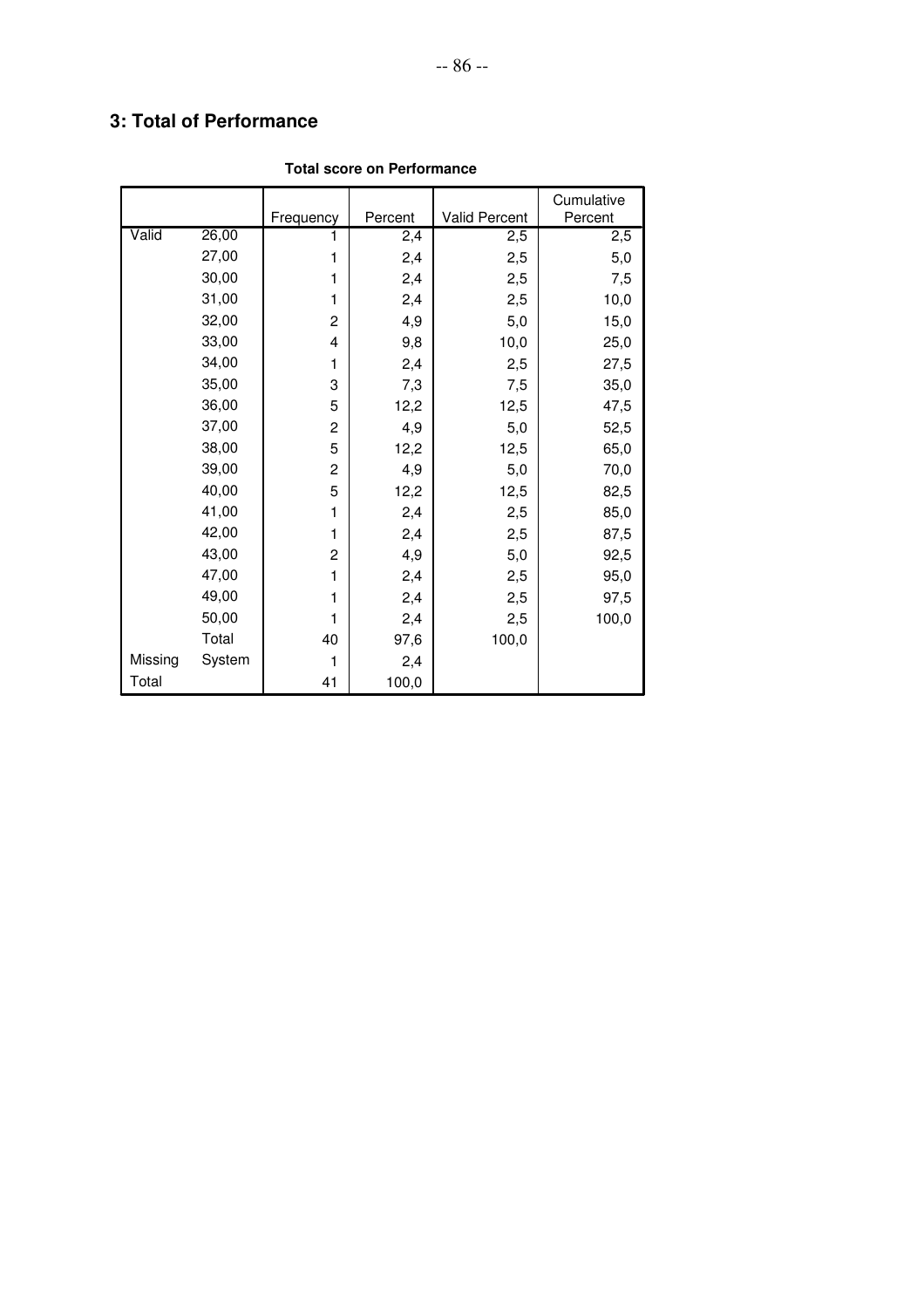# **Supplement 5.2: Principal Component analysis Trust**

# **1: Communalities**

#### **Communalities**

|                                                   | Initial | Extraction |
|---------------------------------------------------|---------|------------|
| appreciation of work 1                            | 1,000   | ,828       |
| appreciation of work 2                            | 1,000   | ,856       |
| degree of<br>taskinterdependence<br>and control 1 | 1,000   | .687       |
| degree of<br>taskinterdependence<br>and control 2 | 1,000   | ,818       |
| degree of<br>taskinterdependence<br>and control 3 | 1,000   | ,798       |
| degree of<br>taskinterdependence<br>and control 4 | 1,000   | ,739       |
| degree of<br>taskinterdependence<br>and control 5 | 1,000   | ,688       |
| openness, honesty<br>and credibility 1            | 1,000   | ,731       |
| openness, honesty<br>and credibility 2            | 1,000   | ,685       |
| openness, honesty<br>and credibility 3            | 1,000   | ,760       |
| openness, honesty<br>and credibility 4            | 1,000   | ,746       |
| openness, honesty<br>and credibility 5            | 1,000   | ,827       |
| perceived importance<br>of trust 1                | 1,000   | ,816       |
| perceived importance<br>of trust 2                | 1,000   | ,629       |
| perceived importance<br>of trust 3                | 1,000   | ,781       |
| perceived importance<br>of trust 4                | 1,000   | ,832       |
| perception of trust 1                             | 1,000   | ,839       |
| perception of trust 2                             | 1,000   | ,780       |
| perception of trust 3                             | 1,000   | ,811       |
| perception of trust 4                             | 1,000   | ,681       |
| perception of trust 5                             | 1,000   | ,838       |
| quality of information 1                          | 1,000   | ,787       |
| quality of information 2                          | 1,000   | ,767       |
| quality of information 3                          | 1,000   | ,772       |
| sharing information 1                             | 1,000   | ,693       |
| sharing information 2                             | 1,000   | ,703       |
| sharing information 3                             | 1,000   | ,718       |

Extraction Method: Principal Component Analysis.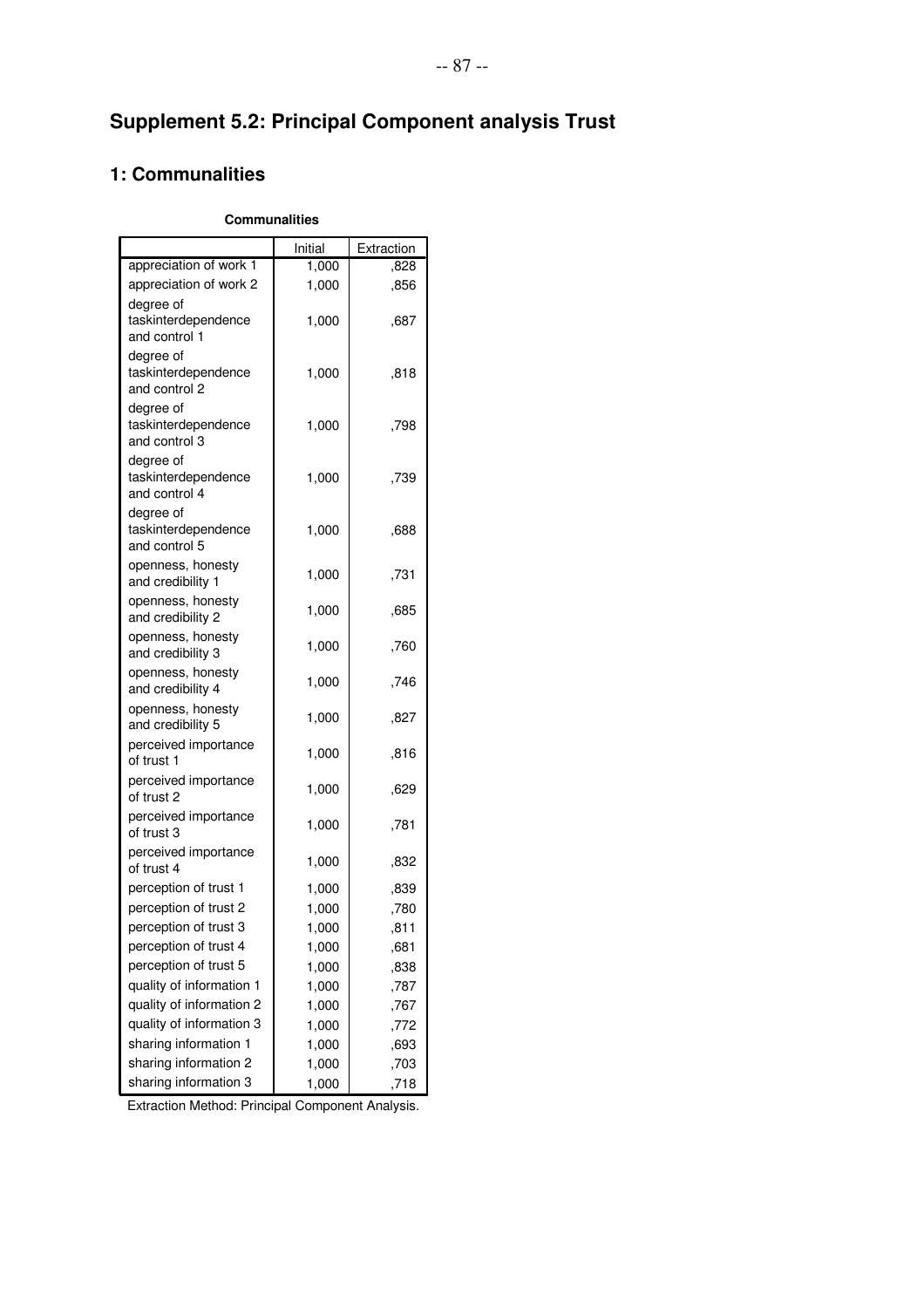# **2: Total variance explained**

|                | <b>Total Variance Explained</b> |                            |              |       |                                            |              |       |                                   |              |  |
|----------------|---------------------------------|----------------------------|--------------|-------|--------------------------------------------|--------------|-------|-----------------------------------|--------------|--|
|                |                                 | <b>Initial Eigenvalues</b> |              |       | <b>Extraction Sums of Squared Loadings</b> |              |       | Rotation Sums of Squared Loadings |              |  |
| Component      | Total                           | % of Variance              | Cumulative % | Total | % of Variance                              | Cumulative % | Total | % of Variance                     | Cumulative % |  |
| 1              | 9,138                           | 33,846                     | 33,846       | 9,138 | 33,846                                     | 33,846       | 5,221 | 19,335                            | 19,335       |  |
| 2              | 2,468                           | 9,142                      | 42,987       | 2,468 | 9,142                                      | 42,987       | 3,114 | 11,532                            | 30,867       |  |
| 3              | 2,261                           | 8,374                      | 51,361       | 2,261 | 8,374                                      | 51,361       | 2,710 | 10,039                            | 40,906       |  |
| $\overline{4}$ | 1,640                           | 6,075                      | 57,437       | 1,640 | 6,075                                      | 57,437       | 2,244 | 8,309                             | 49,215       |  |
| 5              | 1,476                           | 5,468                      | 62,904       | 1,476 | 5,468                                      | 62,904       | 2,163 | 8,012                             | 57,228       |  |
| 6              | 1,310                           | 4,852                      | 67,757       | 1,310 | 4,852                                      | 67,757       | 1,879 | 6,957                             | 64,185       |  |
| $\overline{7}$ | 1,250                           | 4,630                      | 72,387       | 1,250 | 4,630                                      | 72,387       | 1,787 | 6,617                             | 70,802       |  |
| 8              | 1,065                           | 3,943                      | 76,330       | 1,065 | 3,943                                      | 76,330       | 1,493 | 5,528                             | 76,330       |  |
| 9              | .997                            | 3,692                      | 80,022       |       |                                            |              |       |                                   |              |  |
| 10             | ,809                            | 2,997                      | 83,020       |       |                                            |              |       |                                   |              |  |
| 11             | ,710                            | 2,630                      | 85,650       |       |                                            |              |       |                                   |              |  |
| 12             | ,624                            | 2,312                      | 87,962       |       |                                            |              |       |                                   |              |  |
| 13             | .562                            | 2,081                      | 90,042       |       |                                            |              |       |                                   |              |  |
| 14             | .464                            | 1,718                      | 91,760       |       |                                            |              |       |                                   |              |  |
| 15             | ,433                            | 1,604                      | 93,364       |       |                                            |              |       |                                   |              |  |
| 16             | ,405                            | 1,501                      | 94,866       |       |                                            |              |       |                                   |              |  |
| 17             | ,314                            | 1,164                      | 96,029       |       |                                            |              |       |                                   |              |  |
| 18             | ,237                            | ,879                       | 96,908       |       |                                            |              |       |                                   |              |  |
| 19             | ,208                            | ,772                       | 97,680       |       |                                            |              |       |                                   |              |  |
| 20             | .165                            | ,610                       | 98,290       |       |                                            |              |       |                                   |              |  |
| 21             | ,124                            | ,460                       | 98,751       |       |                                            |              |       |                                   |              |  |
| 22             | ,105                            | ,389                       | 99,140       |       |                                            |              |       |                                   |              |  |
| 23             | ,078                            | ,290                       | 99,430       |       |                                            |              |       |                                   |              |  |
| 24             | 062                             | ,230                       | 99,660       |       |                                            |              |       |                                   |              |  |
| 25             | ,036                            | ,133                       | 99,793       |       |                                            |              |       |                                   |              |  |
| 26             | ,030                            | , 110                      | 99,903       |       |                                            |              |       |                                   |              |  |
| 27             | .026                            | .097                       | 100.000      |       |                                            |              |       |                                   |              |  |

Extraction Method: Principal Component Analysis.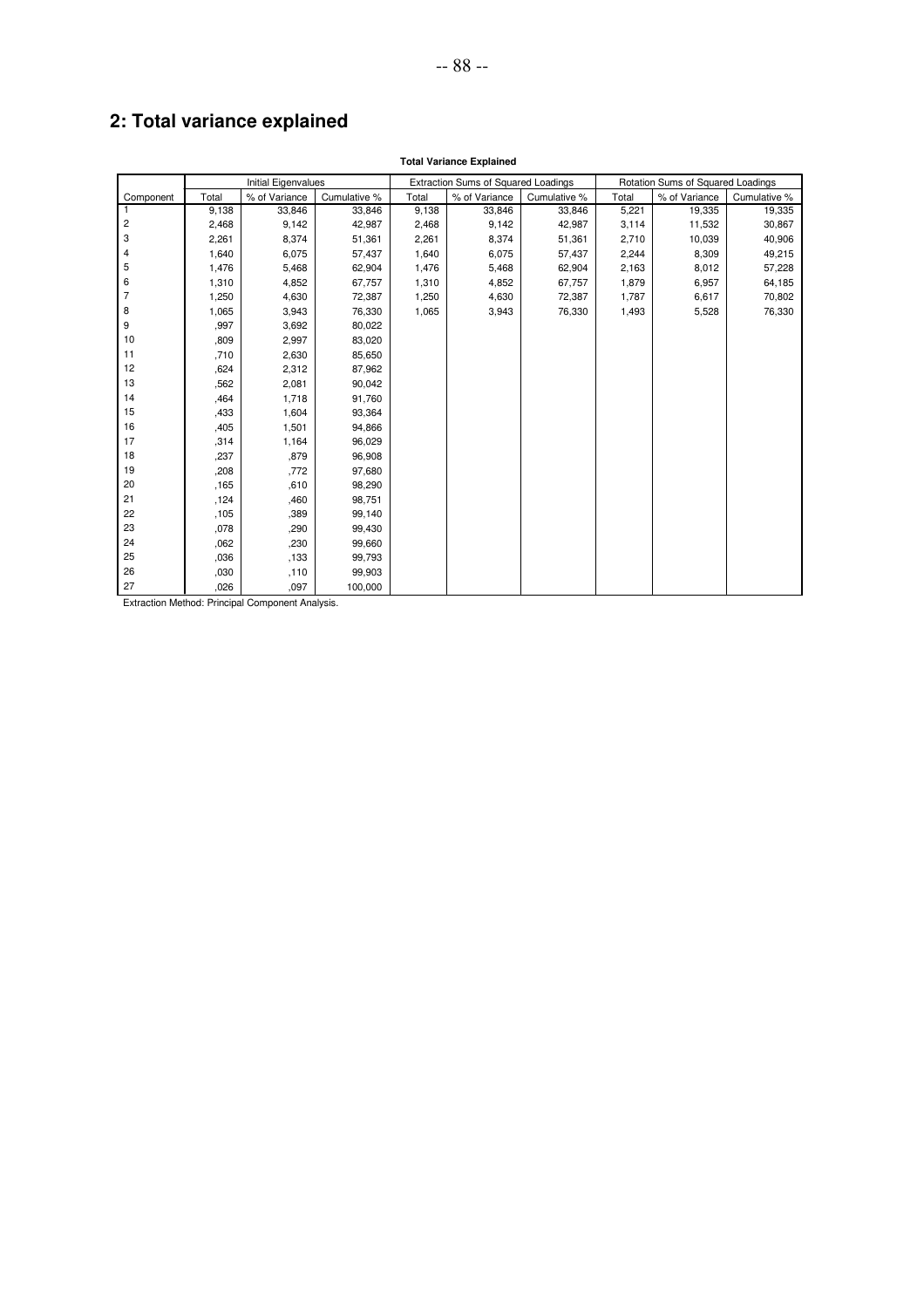# **3: Rotated Component Matrix**

|                                                   | Component |                |      |                         |      |      |        |        |
|---------------------------------------------------|-----------|----------------|------|-------------------------|------|------|--------|--------|
|                                                   | 1         | $\overline{c}$ | 3    | $\overline{\mathbf{4}}$ | 5    | 6    | 7      | 8      |
| appreciation of work 2                            | ,853      | , 314          |      |                         |      |      |        |        |
| appreciation of work 1                            | $-0.820$  | $-296$         |      |                         |      |      |        | ,240   |
| perception of trust 2                             | ,694      | $-0.304$       |      |                         | ,351 |      |        |        |
| perception of trust 4                             | ,693      |                | ,278 | ,205                    |      | ,256 |        |        |
| openness, honesty<br>and credibility 1            | ,691      |                | ,433 |                         |      |      |        |        |
| perception of trust 3                             | ,616      |                | ,581 |                         |      |      |        | .218   |
| openness, honesty<br>and credibility 5            | ,560      | ,248           | ,329 | ,543                    |      |      |        |        |
| openness, honesty<br>and credibility 4            | ,527      |                | ,514 | ,283                    |      | ,254 |        |        |
| sharing information 1                             | ,481      | ,267           |      | ,354                    |      | ,436 |        |        |
| quality of information 2                          |           | ,867           |      |                         |      |      |        |        |
| quality of information 3                          | ,410      | ,693           |      |                         |      |      |        | ,239   |
| quality of information 1                          | ,345      | ,663           | ,280 | ,260                    |      |      |        |        |
| openness, honesty<br>and credibility 3            | ,245      | ,582           | ,308 | ,287                    |      | ,256 |        | $-285$ |
| sharing information 2                             | ,236      | .540           | ,297 |                         |      | ,365 |        | ,352   |
| perception of trust 5                             |           |                | ,841 |                         |      |      |        | $-215$ |
| perception of trust 1                             | ,328      | ,270           | ,726 |                         |      | ,252 |        |        |
| degree of<br>taskinterdependence<br>and control 5 |           |                |      | ,759                    |      |      |        |        |
| degree of<br>taskinterdependence<br>and control 4 |           | .282           |      | ,756                    |      |      |        |        |
| perceived importance<br>of trust 4                |           |                |      |                         | .868 |      |        |        |
| perceived importance<br>of trust 1                |           |                |      |                         | ,856 |      |        | $-229$ |
| perceived importance<br>of trust 2                |           |                |      | .267                    | ,514 |      | ,410   |        |
| sharing information 3                             |           |                |      | ,328                    |      | ,690 | ,200   |        |
| openness, honesty<br>and credibility 2            | ,484      | ,253           |      |                         |      | ,596 |        |        |
| degree of<br>taskinterdependence<br>and control 1 | ,487      |                | ,203 |                         |      | ,547 | $-258$ |        |
| degree of<br>taskinterdependence<br>and control 2 |           |                |      |                         |      |      | .846   |        |
| perceived importance<br>of trust 3                |           |                |      |                         | ,308 |      | ,776   |        |
| degree of<br>taskinterdependence<br>and control 3 |           |                |      |                         |      |      |        | .867   |

#### **Rotated Component Matrix<sup>a</sup>**

Extraction Method: Principal Component Analysis.

Rotation Method: Varimax with Kaiser Normalization.

a. Rotation converged in 9 iterations.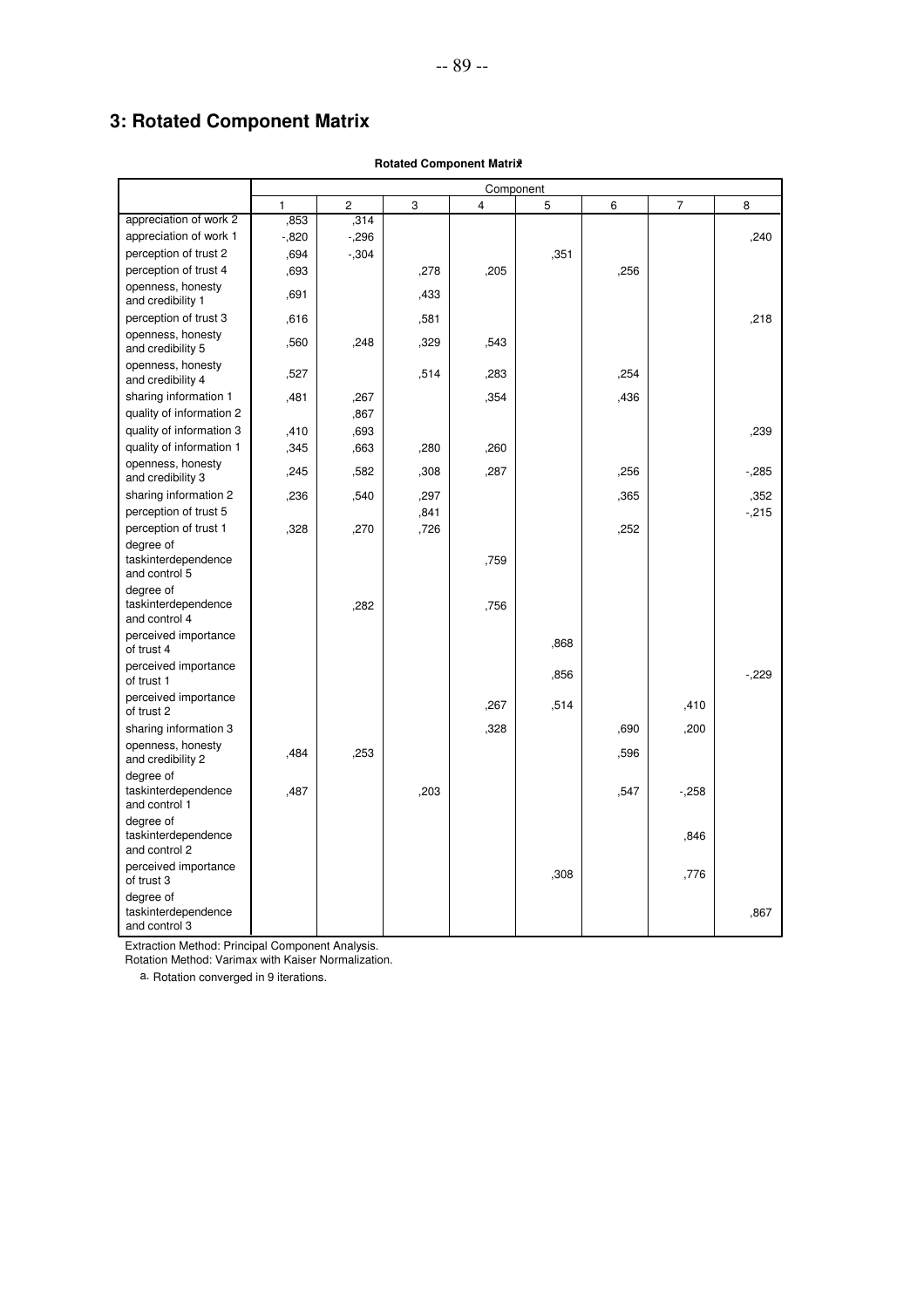# **Supplement 5.3: Frequencies of trust factors**

|                | <b>Statistics</b> |                    |                    |                    |                    |                    |                    |                    |                    |
|----------------|-------------------|--------------------|--------------------|--------------------|--------------------|--------------------|--------------------|--------------------|--------------------|
|                |                   | <b>REGR</b> factor | <b>REGR</b> factor | <b>REGR</b> factor | <b>REGR</b> factor | <b>REGR</b> factor | <b>REGR</b> factor | <b>REGR</b> factor | <b>REGR</b> factor |
|                |                   | 1 for<br>score     | score 2 for        | score 3 for        | score 4 for        | score 5 for        | score 6 for        | score 7 for        | score 8 for        |
|                |                   | analysis 1         | analysis 1         | analysis 1         | analysis 1         | analysis 1         | analysis 1         | analysis 1         | analysis 1         |
| N              | Valid             | 41                 | 41                 | 41                 | 41                 | 41                 | 41                 | 41                 | 41                 |
|                | Missing           | 0                  |                    |                    | 0                  | 0                  |                    | 0                  | 0                  |
| Mean           |                   | .0000000           | .0000000           | .0000000           | .0000000           | .0000000           | .0000000           | .0000000           | ,0000000           |
| Std. Deviation |                   | 00000000.          | .00000000          | 00000000.          | 1.00000000         | 1.00000000         | 00000000.          | .00000000          | 1,00000000         |
| Variance       |                   | 1.000              | 1.000              | 1,000              | 1.000              | 1.000              | 1.000              | 1,000              | 1,000              |
| Range          |                   | 4.51881            | 3.41856            | 4,85235            | 4.36099            | 4.91354            | 4.41201            | 3.96667            | 3,93631            |
| Percentiles    | 33,33333333       | $-0.5346439$       | $-0.6333724$       | $-4613665$         | $-4702861$         | $-1275664$         | $-0.3181595$       | $-4559205$         | $-4158453$         |
|                | 66.66666667       | ,2600012           | .6231020           | .2849111           | ,3182524           | ,4080930           | .5234814           | .3195444           | .4457145           |

### **1: Factor 1**

#### **REGR factor score 1 for analysis 1**

|       |            |              |         |               | Cumulative |
|-------|------------|--------------|---------|---------------|------------|
|       |            | Frequency    | Percent | Valid Percent | Percent    |
| Valid | $-1,66400$ | 1            | 2,4     | 2,4           | 2,4        |
|       | $-1,45227$ | $\mathbf{1}$ | 2,4     | 2,4           | 4,9        |
|       | $-1,37694$ | $\mathbf{1}$ | 2,4     | 2,4           | 7,3        |
|       | $-1,24761$ | 1            | 2,4     | 2,4           | 9,8        |
|       | $-1,20192$ | 1            | 2,4     | 2,4           | 12,2       |
|       | $-1,15691$ | 1            | 2,4     | 2,4           | 14,6       |
|       | $-0.89838$ | $\mathbf{1}$ | 2,4     | 2,4           | 17,1       |
|       | $-0.69399$ | 1            | 2,4     | 2,4           | 19,5       |
|       | $-0.68512$ | 1            | 2,4     | 2,4           | 22,0       |
|       | $-0.61431$ | 1            | 2,4     | 2,4           | 24,4       |
|       | $-0.60000$ | $\mathbf{1}$ | 2,4     | 2,4           | 26,8       |
|       | $-58884$   | 1            | 2,4     | 2,4           | 29,3       |
|       | $-53955$   | 1            | 2,4     | 2,4           | 31,7       |
|       | $-53464$   | 1            | 2,4     | 2,4           | 34,1       |
|       | $-0.49843$ | $\mathbf{1}$ | 2,4     | 2,4           | 36,6       |
|       | $-0.48305$ | 1            | 2,4     | 2,4           | 39,0       |
|       | $-0.44666$ | $\mathbf{1}$ | 2,4     | 2,4           | 41,5       |
|       | $-0.38846$ | $\mathbf{1}$ | 2,4     | 2,4           | 43,9       |
|       | $-0.35404$ | $\mathbf{1}$ | 2,4     | 2,4           | 46,3       |
|       | $-24263$   | 1            | 2,4     | 2,4           | 48,8       |
|       | $-20161$   | $\mathbf{1}$ | 2,4     | 2,4           | 51,2       |
|       | $-19373$   | $\mathbf{1}$ | 2,4     | 2,4           | 53,7       |
|       | $-0.08426$ | $\mathbf{1}$ | 2,4     | 2,4           | 56,1       |
|       | ,00353     | $\mathbf{1}$ | 2,4     | 2,4           | 58,5       |
|       | ,08124     | $\mathbf{1}$ | 2,4     | 2,4           | 61,0       |
|       | ,17375     | $\mathbf{1}$ | 2,4     | 2,4           | 63,4       |
|       | ,24315     | 1            | 2,4     | 2,4           | 65,9       |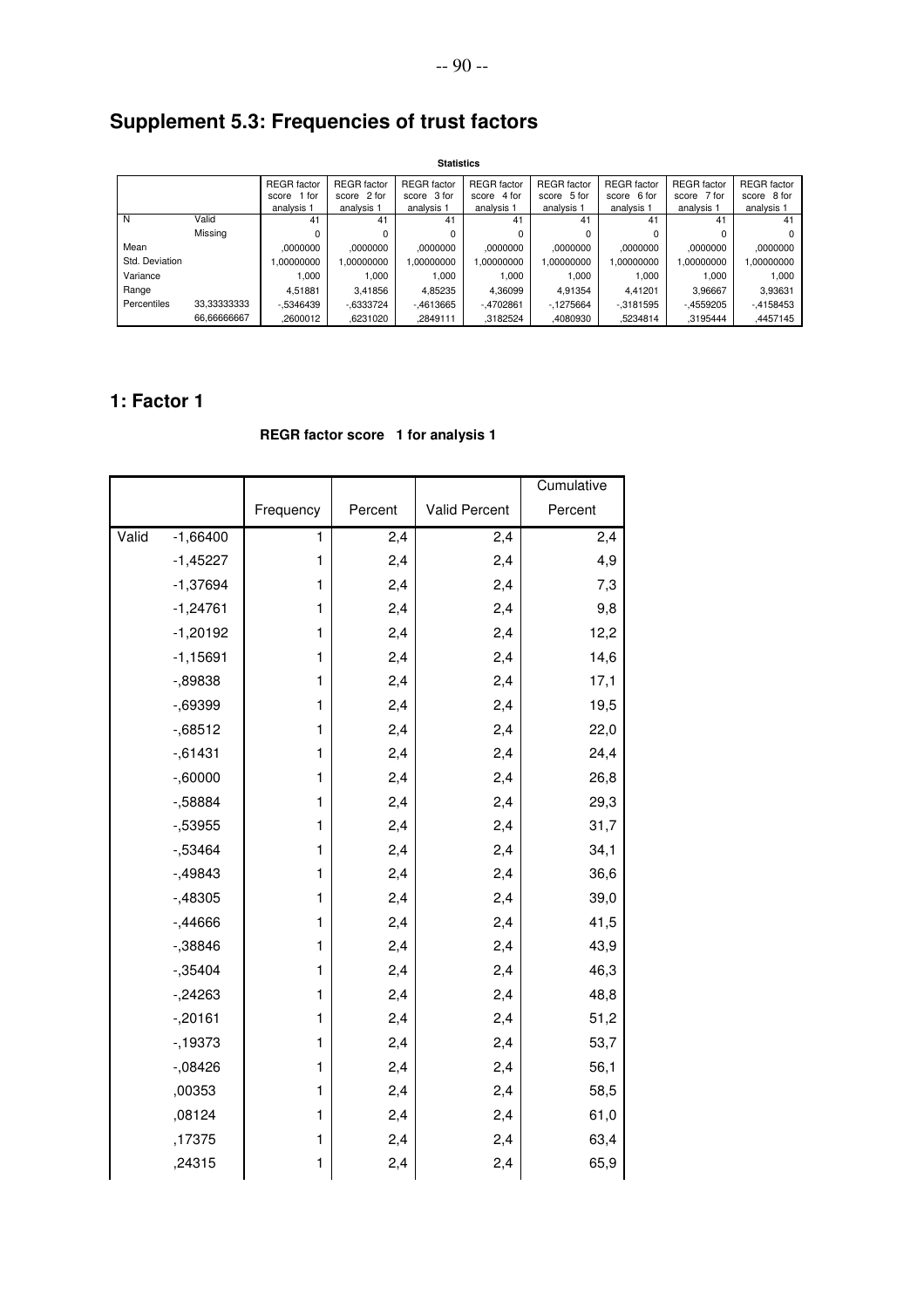| ,26000  | 1  | 2,4   | 2,4   | 68,3  |
|---------|----|-------|-------|-------|
| ,39537  | 1  | 2,4   | 2,4   | 70,7  |
| ,44393  | 1  | 2,4   | 2,4   | 73,2  |
| ,58955  | 1  | 2,4   | 2,4   | 75,6  |
| ,79403  | 1  | 2,4   | 2,4   | 78,0  |
| ,90929  | 1  | 2,4   | 2,4   | 80,5  |
| ,91318  | 1  | 2,4   | 2,4   | 82,9  |
| ,91733  | 1  | 2,4   | 2,4   | 85,4  |
| 1,18508 | 1  | 2,4   | 2,4   | 87,8  |
| 1,26573 | 1  | 2,4   | 2,4   | 90,2  |
| 1,26674 | 1  | 2,4   | 2,4   | 92,7  |
| 1,61416 | 1  | 2,4   | 2,4   | 95,1  |
| 2,23649 | 1  | 2,4   | 2,4   | 97,6  |
| 2,85481 | 1  | 2,4   | 2,4   | 100,0 |
| Total   | 41 | 100,0 | 100,0 |       |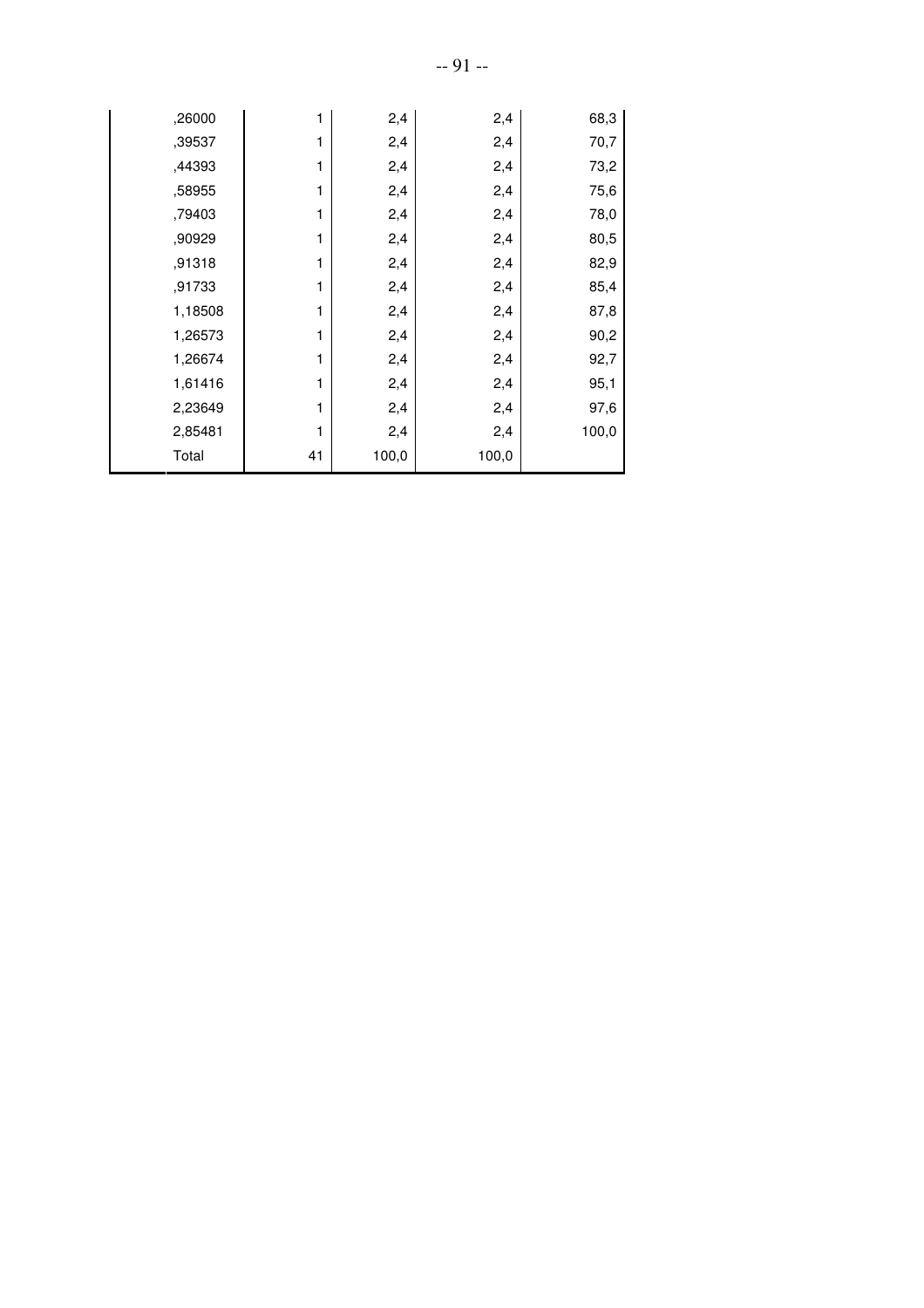**REGR factor score 2 for analysis 1**

|                     |           |         |                      | Cumulative |
|---------------------|-----------|---------|----------------------|------------|
|                     | Frequency | Percent | <b>Valid Percent</b> | Percent    |
| Valid<br>$-1,57708$ | 1         | 2,4     | 2,4                  | 2,4        |
| $-1,51142$          | 1         | 2,4     | 2,4                  | 4,9        |
| $-1,39552$          | 1         | 2,4     | 2,4                  | 7,3        |
| $-1,27143$          | 1         | 2,4     | 2,4                  | 9,8        |
| $-1,26220$          | 1         | 2,4     | 2,4                  | 12,2       |
| $-1,17995$          | 1         | 2,4     | 2,4                  | 14,6       |
| $-1,10586$          | 1         | 2,4     | 2,4                  | 17,1       |
| $-1,07434$          | 1         | 2,4     | 2,4                  | 19,5       |
| $-1,06119$          | 1         | 2,4     | 2,4                  | 22,0       |
| $-1,05493$          | 1         | 2,4     | 2,4                  | 24,4       |
| $-1,00324$          | 1         | 2,4     | 2,4                  | 26,8       |
| $-0.83081$          | 1         | 2,4     | 2,4                  | 29,3       |
| $-0.64809$          | 1         | 2,4     | 2,4                  | 31,7       |
| $-0.63337$          | 1         | 2,4     | 2,4                  | 34,1       |
| $-50782$            | 1         | 2,4     | 2,4                  | 36,6       |
| $-47520$            | 1         | 2,4     | 2,4                  | 39,0       |
| $-40052$            | 1         | 2,4     | 2,4                  | 41,5       |
| $-32893$            | 1         | 2,4     | 2,4                  | 43,9       |
| $-0.30350$          | 1         | 2,4     | 2,4                  | 46,3       |
| $-00752$            | 1         | 2,4     | 2,4                  | 48,8       |
| ,00634              | 1         | 2,4     | 2,4                  | 51,2       |
| ,08304              | 1         | 2,4     | 2,4                  | 53,7       |
| ,13743              | 1         | 2,4     | 2,4                  | 56,1       |
| ,23167              | 1         | 2,4     | 2,4                  | 58,5       |
| ,26232              | 1         | 2,4     | 2,4                  | 61,0       |
| ,29962              | 1         | 2,4     | 2,4                  | 63,4       |
| ,52203              | 1         | 2,4     | 2,4                  | 65,9       |
| ,62310              | 1         | 2,4     | 2,4                  | 68,3       |
| ,74195              | 1         | 2,4     | 2,4                  | 70,7       |
| ,74488              | 1         | 2,4     | 2,4                  | 73,2       |
| ,85428              | 1         | 2,4     | 2,4                  | 75,6       |
| ,92569              | 1         | 2,4     | 2,4                  | 78,0       |
| 1,08185             | 1         | 2,4     | 2,4                  | 80,5       |
| 1,13919             | 1         | 2,4     | 2,4                  | 82,9       |
| 1,18733             | 1         | 2,4     | 2,4                  | 85,4       |
| 1,22974             | 1         | 2,4     | 2,4                  | 87,8       |
| 1,24946             | 1         | 2,4     | 2,4                  | 90,2       |
| 1,26887             | 1         | 2,4     | 2,4                  | 92,7       |
| 1,48141             | 1         | 2,4     | 2,4                  | 95,1       |
| 1,72122             | 1         | 2,4     | 2,4                  | 97,6       |
| 1,84148             | 1         | 2,4     | 2,4                  | 100,0      |
| Total               | 41        | 100,0   | 100,0                |            |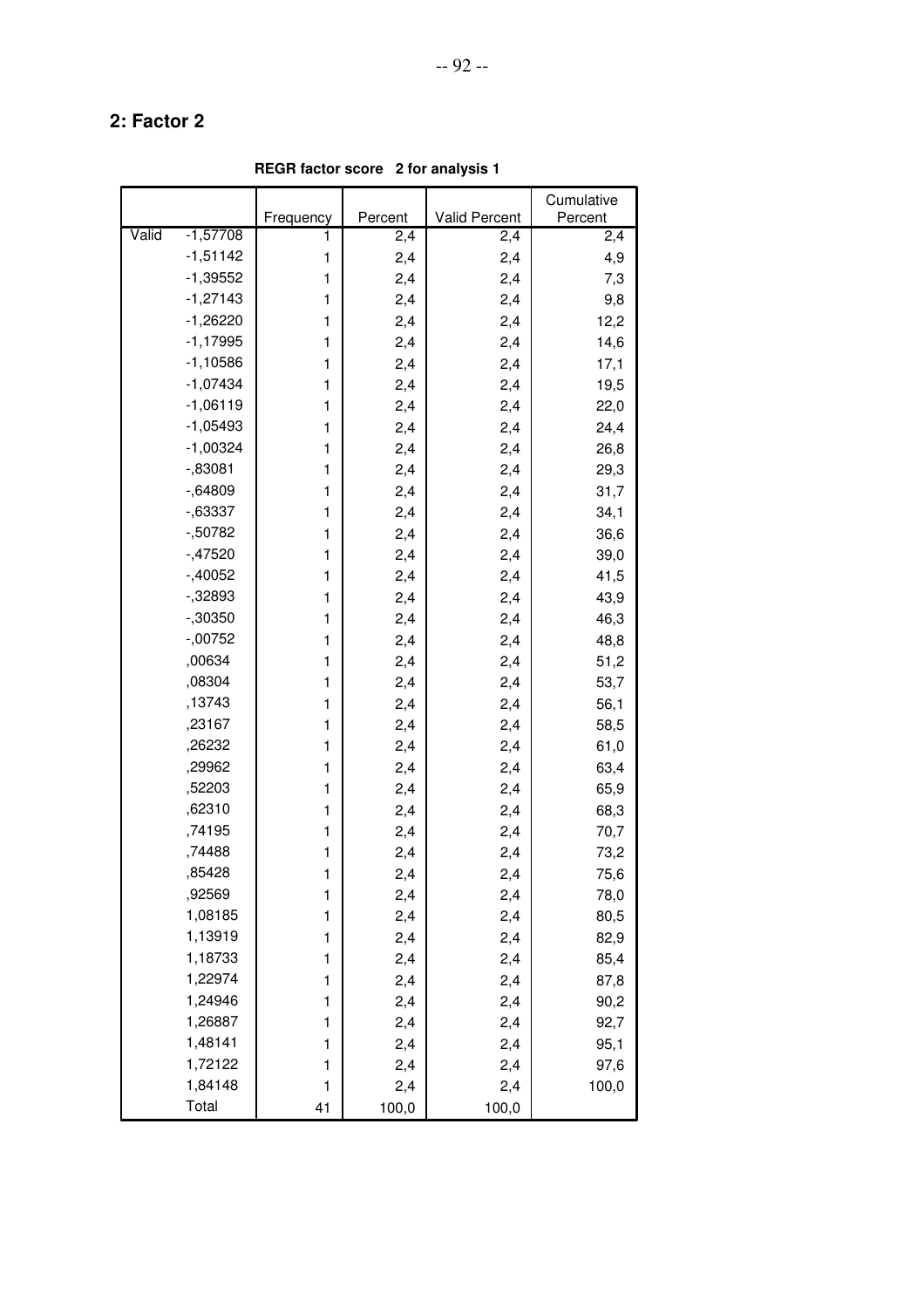**REGR factor score 3 for analysis 1**

|       |            |           |         |                      | Cumulative |
|-------|------------|-----------|---------|----------------------|------------|
|       |            | Frequency | Percent | <b>Valid Percent</b> | Percent    |
| Valid | $-2,41623$ | 1         | 2,4     | 2,4                  | 2,4        |
|       | $-1,81222$ | 1         | 2,4     | 2,4                  | 4,9        |
|       | $-1,03988$ | 1         | 2,4     | 2,4                  | 7,3        |
|       | $-0.91216$ | 1         | 2,4     | 2,4                  | 9,8        |
|       | $-0.90112$ | 1         | 2,4     | 2,4                  | 12,2       |
|       | $-74033$   | 1         | 2,4     | 2,4                  | 14,6       |
|       | $-73311$   | 1         | 2,4     | 2,4                  | 17,1       |
|       | $-73061$   | 1         | 2,4     | 2,4                  | 19,5       |
|       | $-72430$   | 1         | 2,4     | 2,4                  | 22,0       |
|       | $-72093$   | 1         | 2,4     | 2,4                  | 24,4       |
|       | $-70533$   | 1         | 2,4     | 2,4                  | 26,8       |
|       | $-0.64018$ | 1         | 2,4     | 2,4                  | 29,3       |
|       | $-0.60236$ | 1         | 2,4     | 2,4                  | 31,7       |
|       | $-0.46137$ | 1         | 2,4     | 2,4                  | 34,1       |
|       | $-0.44006$ | 1         | 2,4     | 2,4                  | 36,6       |
|       | $-43858$   | 1         | 2,4     | 2,4                  | 39,0       |
|       | $-42604$   | 1         | 2,4     | 2,4                  | 41,5       |
|       | $-0.39456$ | 1         | 2,4     | 2,4                  | 43,9       |
|       | $-0.38160$ | 1         | 2,4     | 2,4                  | 46,3       |
|       | $-34412$   | 1         | 2,4     | 2,4                  | 48,8       |
|       | $-30278$   | 1         | 2,4     | 2,4                  | 51,2       |
|       | $-.27486$  | 1         | 2,4     | 2,4                  | 53,7       |
|       | $-25663$   | 1         | 2,4     | 2,4                  | 56,1       |
|       | $-0.03141$ | 1         | 2,4     | 2,4                  | 58,5       |
|       | ,18033     | 1         | 2,4     | 2,4                  | 61,0       |
|       | ,22910     | 1         | 2,4     | 2,4                  | 63,4       |
|       | ,24464     | 1         | 2,4     | 2,4                  | 65,9       |
|       | ,28491     | 1         | 2,4     | 2,4                  | 68,3       |
|       | ,30337     | 1         | 2,4     | 2,4                  | 70,7       |
|       | ,32761     | 1         | 2,4     | 2,4                  | 73,2       |
|       | ,58700     | 1         | 2,4     | 2,4                  | 75,6       |
|       | ,79202     | 1         | 2,4     | 2,4                  | 78,0       |
|       | 1,07523    | 1         | 2,4     | 2,4                  | 80,5       |
|       | 1,31061    | 1         | 2,4     | 2,4                  | 82,9       |
|       | 1,32264    | 1         | 2,4     | 2,4                  | 85,4       |
|       | 1,32366    | 1         | 2,4     | 2,4                  | 87,8       |
|       | 1,36326    | 1         | 2,4     | 2,4                  | 90,2       |
|       | 1,47964    | 1         | 2,4     | 2,4                  | 92,7       |
|       | 1,54805    | 1         | 2,4     | 2,4                  | 95,1       |
|       | 1,62260    | 1         | 2,4     | 2,4                  | 97,6       |
|       | 2,43612    | 1         | 2,4     | 2,4                  | 100,0      |
|       | Total      | 41        | 100,0   | 100,0                |            |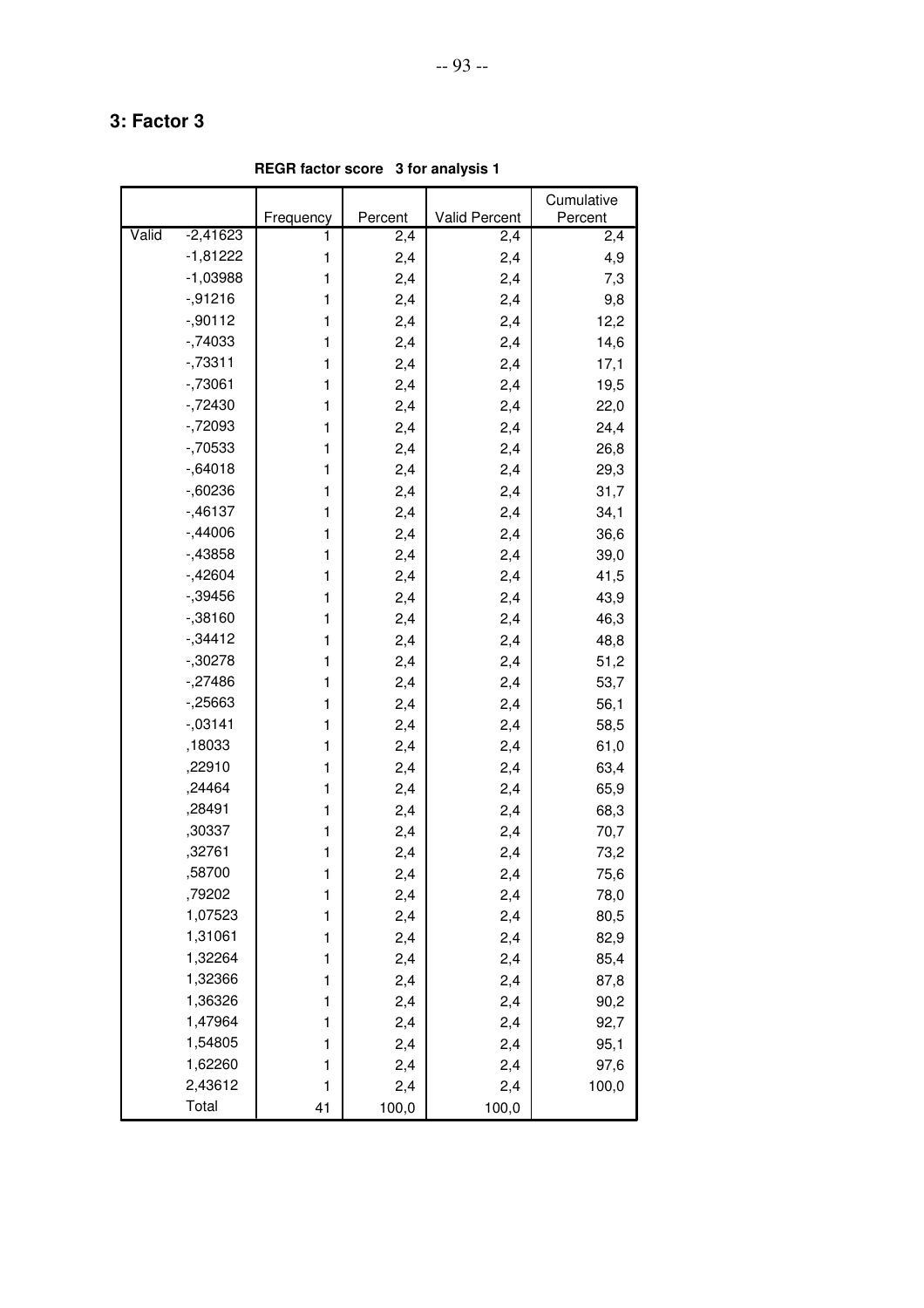**REGR factor score 4 for analysis 1**

|       |            |              |         |               | Cumulative |
|-------|------------|--------------|---------|---------------|------------|
|       |            | Frequency    | Percent | Valid Percent | Percent    |
| Valid | $-2,12341$ | 1            | 2,4     | 2,4           | 2,4        |
|       | $-1,64685$ | 1            | 2,4     | 2,4           | 4,9        |
|       | $-1,53389$ | $\mathbf{1}$ | 2,4     | 2,4           | 7,3        |
|       | $-1,33492$ | 1            | 2,4     | 2,4           | 9,8        |
|       | $-1,26431$ | 1            | 2,4     | 2,4           | 12,2       |
|       | $-1,15692$ | 1            | 2,4     | 2,4           | 14,6       |
|       | $-79814$   | 1            | 2,4     | 2,4           | 17,1       |
|       | $-78945$   | 1            | 2,4     | 2,4           | 19,5       |
|       | $-78653$   | 1            | 2,4     | 2,4           | 22,0       |
|       | $-74720$   | $\mathbf{1}$ | 2,4     | 2,4           | 24,4       |
|       | $-70842$   | 1            | 2,4     | 2,4           | 26,8       |
|       | $-56397$   | 1            | 2,4     | 2,4           | 29,3       |
|       | $-50683$   | 1            | 2,4     | 2,4           | 31,7       |
|       | $-47029$   | 1            | 2,4     | 2,4           | 34,1       |
|       | $-27391$   | 1            | 2,4     | 2,4           | 36,6       |
|       | $-23280$   | 1            | 2,4     | 2,4           | 39,0       |
|       | $-15615$   | $\mathbf{1}$ | 2,4     | 2,4           | 41,5       |
|       | $-12337$   | 1            | 2,4     | 2,4           | 43,9       |
|       | $-11007$   | 1            | 2,4     | 2,4           | 46,3       |
|       | $-0.09850$ | 1            | 2,4     | 2,4           | 48,8       |
|       | $-0.09241$ | 1            | 2,4     | 2,4           | 51,2       |
|       | $-06439$   | 1            | 2,4     | 2,4           | 53,7       |
|       | ,04639     | 1            | 2,4     | 2,4           | 56,1       |
|       | ,10252     | $\mathbf{1}$ | 2,4     | 2,4           | 58,5       |
|       | ,25807     | 1            | 2,4     | 2,4           | 61,0       |
|       | ,26332     | 1            | 2,4     | 2,4           | 63,4       |
|       | ,27759     | 1            | 2,4     | 2,4           | 65,9       |
|       | ,31825     | 1            | 2,4     | 2,4           | 68,3       |
|       | ,34472     | 1            | 2,4     | 2,4           | 70,7       |
|       | ,40335     | 1            | 2,4     | 2,4           | 73,2       |
|       | ,41281     | 1            | 2,4     | 2,4           | 75,6       |
|       | ,53435     | 1            | 2,4     | 2,4           | 78,0       |
|       | ,64196     | 1            | 2,4     | 2,4           | 80,5       |
|       | ,66683     | 1            | 2,4     | 2,4           | 82,9       |
|       | ,88608     | $\mathbf{1}$ | 2,4     | 2,4           | 85,4       |
|       | 1,00169    | 1            | 2,4     | 2,4           | 87,8       |
|       | 1,49252    | 1            | 2,4     | 2,4           | 90,2       |
|       | 1,83468    | 1            | 2,4     | 2,4           | 92,7       |
|       | 1,86378    | 1            | 2,4     | 2,4           | 95,1       |
|       | 1,99623    | 1            | 2,4     | 2,4           | 97,6       |
|       | 2,23758    | 1            | 2,4     | 2,4           | 100,0      |
|       | Total      | 41           | 100,0   | 100,0         |            |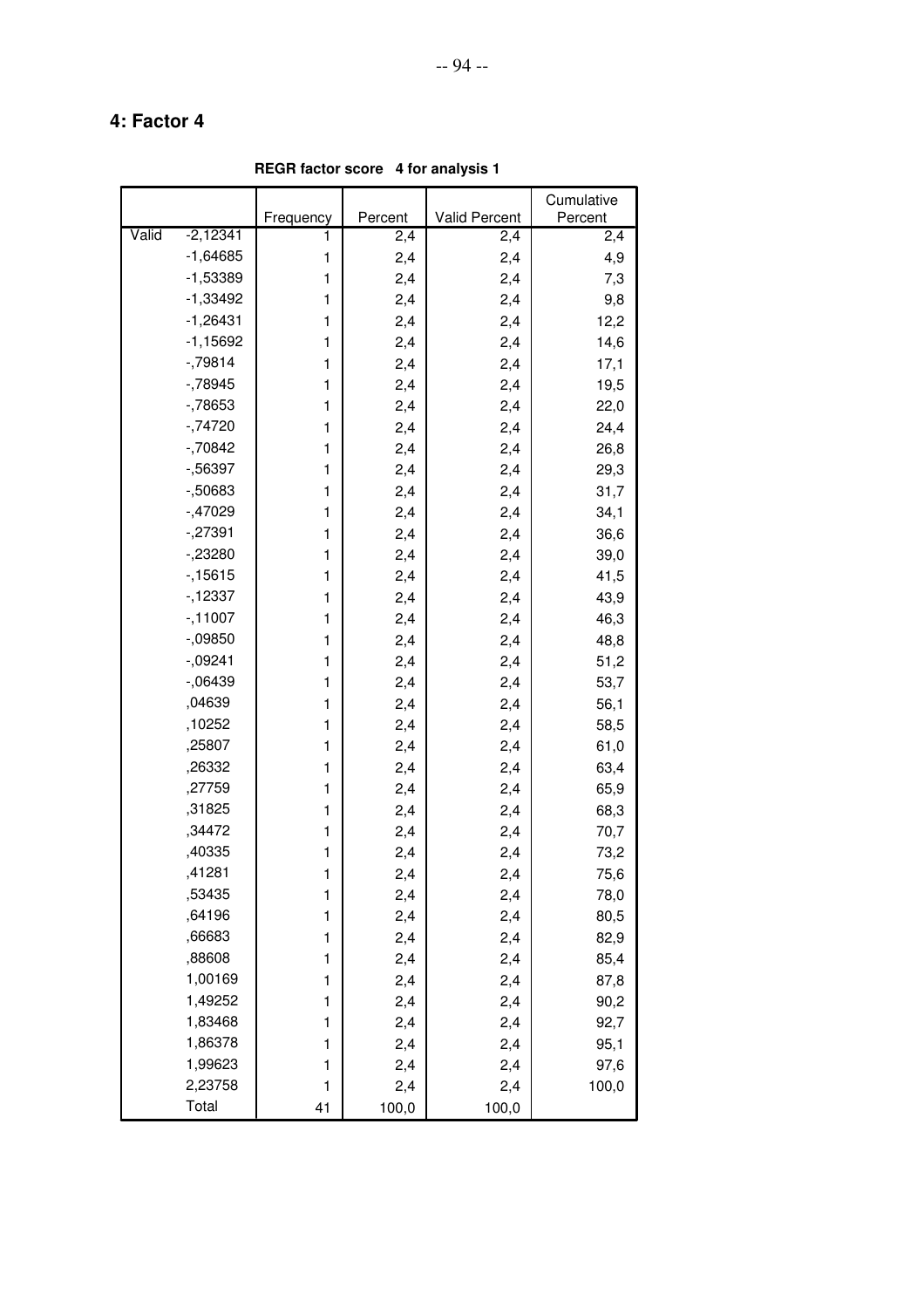**REGR factor score 5 for analysis 1**

|       |            |           |         |                      | Cumulative |
|-------|------------|-----------|---------|----------------------|------------|
|       |            | Frequency | Percent | <b>Valid Percent</b> | Percent    |
| Valid | $-1,85903$ | 1         | 2,4     | 2,4                  | 2,4        |
|       | $-1,81305$ | 1         | 2,4     | 2,4                  | 4,9        |
|       | $-1,72727$ | 1         | 2,4     | 2,4                  | 7,3        |
|       | $-1,67952$ | 1         | 2,4     | 2,4                  | 9,8        |
|       | $-1,48103$ | 1         | 2,4     | 2,4                  | 12,2       |
|       | $-1,45929$ | 1         | 2,4     | 2,4                  | 14,6       |
|       | $-1,43942$ | 1         | 2,4     | 2,4                  | 17,1       |
|       | $-1,40051$ | 1         | 2,4     | 2,4                  | 19,5       |
|       | $-0.82550$ | 1         | 2,4     | 2,4                  | 22,0       |
|       | $-32606$   | 1         | 2,4     | 2,4                  | 24,4       |
|       | $-30854$   | 1         | 2,4     | 2,4                  | 26,8       |
|       | $-26845$   | 1         | 2,4     | 2,4                  | 29,3       |
|       | $-17209$   | 1         | 2,4     | 2,4                  | 31,7       |
|       | $-12757$   | 1         | 2,4     | 2,4                  | 34,1       |
|       | $-.03708$  | 1         | 2,4     | 2,4                  | 36,6       |
|       | ,10406     | 1         | 2,4     | 2,4                  | 39,0       |
|       | ,12764     | 1         | 2,4     | 2,4                  | 41,5       |
|       | ,14365     | 1         | 2,4     | 2,4                  | 43,9       |
|       | ,16923     | 1         | 2,4     | 2,4                  | 46,3       |
|       | ,21353     | 1         | 2,4     | 2,4                  | 48,8       |
|       | ,21913     | 1         | 2,4     | 2,4                  | 51,2       |
|       | ,27642     | 1         | 2,4     | 2,4                  | 53,7       |
|       | ,28913     | 1         | 2,4     | 2,4                  | 56,1       |
|       | ,29248     | 1         | 2,4     | 2,4                  | 58,5       |
|       | ,30940     | 1         | 2,4     | 2,4                  | 61,0       |
|       | ,31968     | 1         | 2,4     | 2,4                  | 63,4       |
|       | ,37373     | 1         | 2,4     | 2,4                  | 65,9       |
|       | ,40809     | 1         | 2,4     | 2,4                  | 68,3       |
|       | ,43685     | 1         | 2,4     | 2,4                  | 70,7       |
|       | ,43972     | 1         | 2,4     | 2,4                  | 73,2       |
|       | ,44424     | 1         | 2,4     | 2,4                  | 75,6       |
|       | ,47463     | 1         | 2,4     | 2,4                  | 78,0       |
|       | ,48587     | 1         | 2,4     | 2,4                  | 80,5       |
|       | ,49778     | 1         | 2,4     | 2,4                  | 82,9       |
|       | ,51488     | 1         | 2,4     | 2,4                  | 85,4       |
|       | ,60142     | 1         | 2,4     | 2,4                  | 87,8       |
|       | ,91944     | 1         | 2,4     | 2,4                  | 90,2       |
|       | ,94686     | 1         | 2,4     | 2,4                  | 92,7       |
|       | 1,21975    | 1         | 2,4     | 2,4                  | 95,1       |
|       | 1,64228    | 1         | 2,4     | 2,4                  | 97,6       |
|       | 3,05451    | 1         | 2,4     | 2,4                  | 100,0      |
|       | Total      | 41        | 100,0   | 100,0                |            |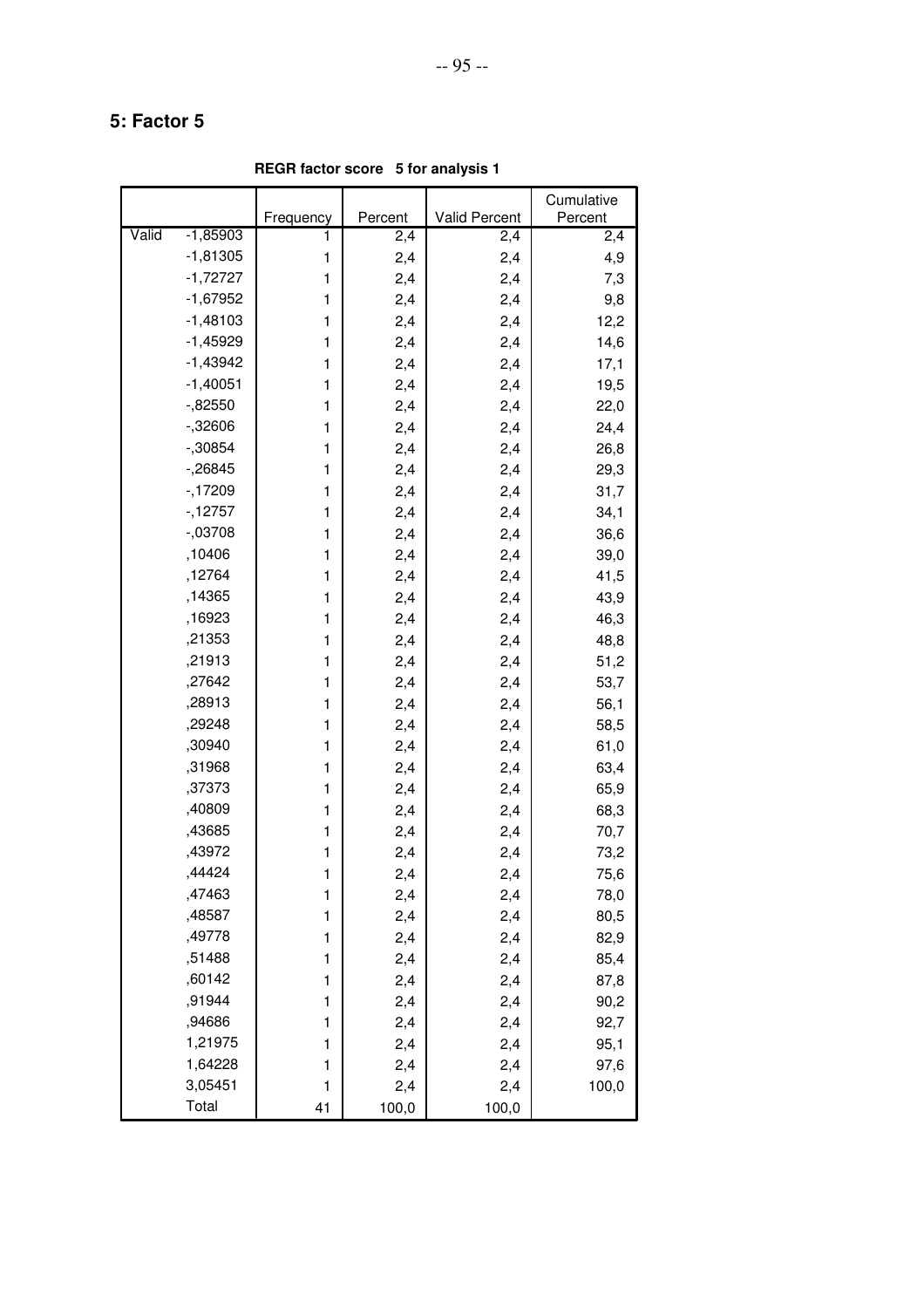**REGR factor score 6 for analysis 1**

|       |            |           |         |               | Cumulative |
|-------|------------|-----------|---------|---------------|------------|
|       |            | Frequency | Percent | Valid Percent | Percent    |
| Valid | $-2,44618$ | 1         | 2,4     | 2,4           | 2,4        |
|       | $-2,02681$ | 1         | 2,4     | 2,4           | 4,9        |
|       | $-1,49662$ | 1         | 2,4     | 2,4           | 7,3        |
|       | $-1,44774$ | 1         | 2,4     | 2,4           | 9,8        |
|       | $-1,31321$ | 1         | 2,4     | 2,4           | 12,2       |
|       | $-1,13083$ | 1         | 2,4     | 2,4           | 14,6       |
|       | $-1,04977$ | 1         | 2,4     | 2,4           | 17,1       |
|       | $-0.81493$ | 1         | 2,4     | 2,4           | 19,5       |
|       | $-75407$   | 1         | 2,4     | 2,4           | 22,0       |
|       | $-0.66892$ | 1         | 2,4     | 2,4           | 24,4       |
|       | $-52148$   | 1         | 2,4     | 2,4           | 26,8       |
|       | $-0.46756$ | 1         | 2,4     | 2,4           | 29,3       |
|       | $-33988$   | 1         | 2,4     | 2,4           | 31,7       |
|       | $-0.31816$ | 1         | 2,4     | 2,4           | 34,1       |
|       | $-0.30600$ | 1         | 2,4     | 2,4           | 36,6       |
|       | $-0.30585$ | 1         | 2,4     | 2,4           | 39,0       |
|       | $-0.30396$ | 1         | 2,4     | 2,4           | 41,5       |
|       | $-29039$   | 1         | 2,4     | 2,4           | 43,9       |
|       | $-24919$   | 1         | 2,4     | 2,4           | 46,3       |
|       | $-23715$   | 1         | 2,4     | 2,4           | 48,8       |
|       | $-0.09134$ | 1         | 2,4     | 2,4           | 51,2       |
|       | ,28324     | 1         | 2,4     | 2,4           | 53,7       |
|       | ,28898     | 1         | 2,4     | 2,4           | 56,1       |
|       | ,35206     | 1         | 2,4     | 2,4           | 58,5       |
|       | ,39282     | 1         | 2,4     | 2,4           | 61,0       |
|       | ,45101     | 1         | 2,4     | 2,4           | 63,4       |
|       | ,48568     | 1         | 2,4     | 2,4           | 65,9       |
|       | ,52348     | 1         | 2,4     | 2,4           | 68,3       |
|       | ,58921     | 1         | 2,4     | 2,4           | 70,7       |
|       | ,62048     | 1         | 2,4     | 2,4           | 73,2       |
|       | ,68290     | 1         | 2,4     | 2,4           | 75,6       |
|       | ,69151     | 1         | 2,4     | 2,4           | 78,0       |
|       | ,73931     | 1         | 2,4     | 2,4           | 80,5       |
|       | ,80285     | 1         | 2,4     | 2,4           | 82,9       |
|       | ,88526     | 1         | 2,4     | 2,4           | 85,4       |
|       | ,94300     | 1         | 2,4     | 2,4           | 87,8       |
|       | 1,13699    | 1         | 2,4     | 2,4           | 90,2       |
|       | 1,21720    | 1         | 2,4     | 2,4           | 92,7       |
|       | 1,64184    | 1         | 2,4     | 2,4           | 95,1       |
|       | 1,88639    | 1         | 2,4     | 2,4           | 97,6       |
|       | 1,96583    | 1         | 2,4     | 2,4           | 100,0      |
|       | Total      | 41        | 100,0   | 100,0         |            |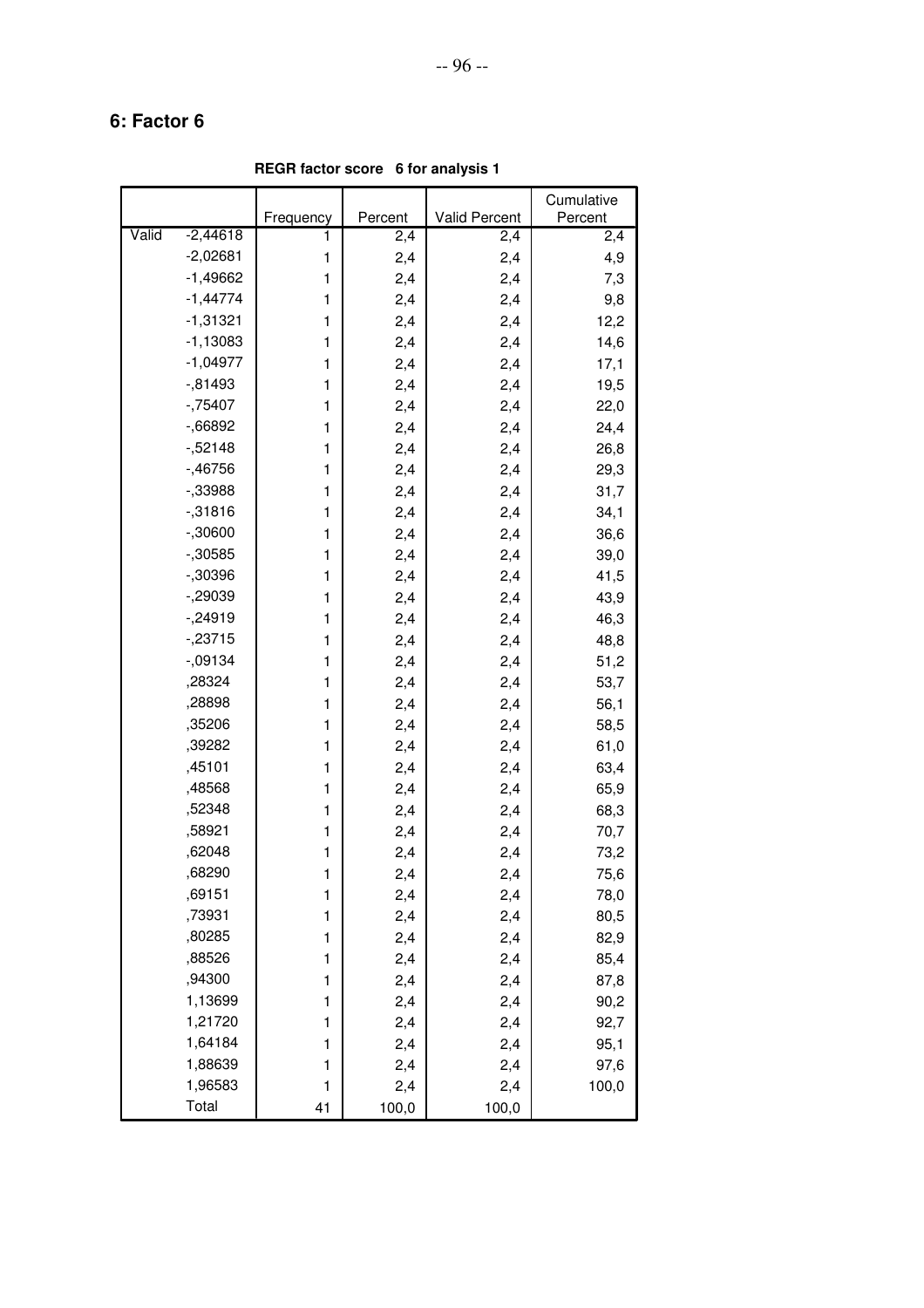**REGR factor score 7 for analysis 1**

|                     |           |         |               | Cumulative |
|---------------------|-----------|---------|---------------|------------|
|                     | Frequency | Percent | Valid Percent | Percent    |
| Valid<br>$-1,68578$ | 1         | 2,4     | 2,4           | 2,4        |
| $-1,51772$          | 1         | 2,4     | 2,4           | 4,9        |
| $-1,46145$          | 1         | 2,4     | 2,4           | 7,3        |
| $-1,32349$          | 1         | 2,4     | 2,4           | 9,8        |
| $-1,29569$          | 1         | 2,4     | 2,4           | 12,2       |
| $-1,25006$          | 1         | 2,4     | 2,4           | 14,6       |
| $-1,14990$          | 1         | 2,4     | 2,4           | 17,1       |
| $-1,10680$          | 1         | 2,4     | 2,4           | 19,5       |
| $-0.97695$          | 1         | 2,4     | 2,4           | 22,0       |
| $-0.83618$          | 1         | 2,4     | 2,4           | 24,4       |
| $-78785$            | 1         | 2,4     | 2,4           | 26,8       |
| $-70846$            | 1         | 2,4     | 2,4           | 29,3       |
| $-0.54631$          | 1         | 2,4     | 2,4           | 31,7       |
| $-45592$            | 1         | 2,4     | 2,4           | 34,1       |
| $-0.40547$          | 1         | 2,4     | 2,4           | 36,6       |
| $-0.38273$          | 1         | 2,4     | 2,4           | 39,0       |
| $-0.30597$          | 1         | 2,4     | 2,4           | 41,5       |
| $-27827$            | 1         | 2,4     | 2,4           | 43,9       |
| $-19695$            | 1         | 2,4     | 2,4           | 46,3       |
| ,01150              | 1         | 2,4     | 2,4           | 48,8       |
| ,09618              | 1         | 2,4     | 2,4           | 51,2       |
| ,11372              | 1         | 2,4     | 2,4           | 53,7       |
| ,12427              | 1         | 2,4     | 2,4           | 56,1       |
| ,14744              | 1         | 2,4     | 2,4           | 58,5       |
| ,17368              | 1         | 2,4     | 2,4           | 61,0       |
| ,21185              | 1         | 2,4     | 2,4           | 63,4       |
| ,29893              | 1         | 2,4     | 2,4           | 65,9       |
| ,31954              | 1         | 2,4     | 2,4           | 68,3       |
| ,35577              | 1         | 2,4     | 2,4           | 70,7       |
| ,56824              | 1         | 2,4     | 2,4           | 73,2       |
| ,72541              | 1         | 2,4     | 2,4           | 75,6       |
| ,82698              | 1         | 2,4     | 2,4           | 78,0       |
| ,89232              | 1         | 2,4     | 2,4           | 80,5       |
| ,93499              | 1         | 2,4     | 2,4           | 82,9       |
| 1,06801             | 1         | 2,4     | 2,4           | 85,4       |
| 1,37633             | 1         | 2,4     | 2,4           | 87,8       |
| 1,44487             | 1         | 2,4     | 2,4           | 90,2       |
| 1,48145             | 1         | 2,4     | 2,4           | 92,7       |
| 1,51856             | 1         | 2,4     | 2,4           | 95,1       |
| 1,70099             | 1         | 2,4     | 2,4           | 97,6       |
| 2,28090             | 1         | 2,4     | 2,4           | 100,0      |
| Total               | 41        | 100,0   | 100,0         |            |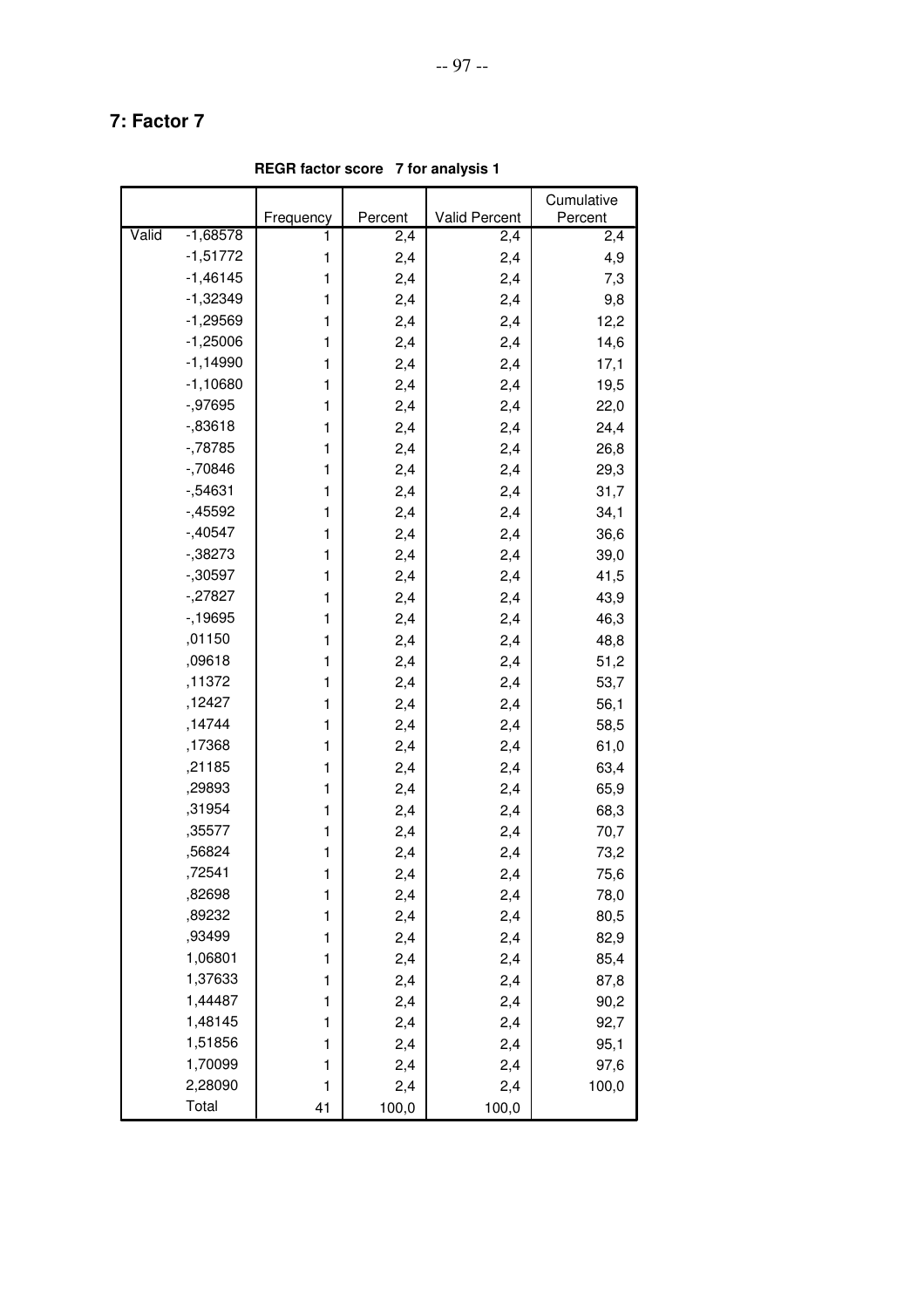**REGR factor score 8 for analysis 1**

|       |            |           |         |                      | Cumulative |
|-------|------------|-----------|---------|----------------------|------------|
|       |            | Frequency | Percent | <b>Valid Percent</b> | Percent    |
| Valid | $-1,88519$ | 1         | 2,4     | 2,4                  | 2,4        |
|       | $-1,84005$ | 1         | 2,4     | 2,4                  | 4,9        |
|       | $-1,31571$ | 1         | 2,4     | 2,4                  | 7,3        |
|       | $-1,19458$ | 1         | 2,4     | 2,4                  | 9,8        |
|       | $-1,19262$ | 1         | 2,4     | 2,4                  | 12,2       |
|       | $-1,12994$ | 1         | 2,4     | 2,4                  | 14,6       |
|       | $-1,05384$ | 1         | 2,4     | 2,4                  | 17,1       |
|       | $-0.93635$ | 1         | 2,4     | 2,4                  | 19,5       |
|       | $-0.89056$ | 1         | 2,4     | 2,4                  | 22,0       |
|       | $-78684$   | 1         | 2,4     | 2,4                  | 24,4       |
|       | $-77838$   | 1         | 2,4     | 2,4                  | 26,8       |
|       | $-72106$   | 1         | 2,4     | 2,4                  | 29,3       |
|       | $-48290$   | 1         | 2,4     | 2,4                  | 31,7       |
|       | $-41585$   | 1         | 2,4     | 2,4                  | 34,1       |
|       | $-0.39648$ | 1         | 2,4     | 2,4                  | 36,6       |
|       | $-0.38030$ | 1         | 2,4     | 2,4                  | 39,0       |
|       | $-33674$   | 1         | 2,4     | 2,4                  | 41,5       |
|       | $-.24670$  | 1         | 2,4     | 2,4                  | 43,9       |
|       | $-24399$   | 1         | 2,4     | 2,4                  | 46,3       |
|       | $-24319$   | 1         | 2,4     | 2,4                  | 48,8       |
|       | $-12812$   | 1         | 2,4     | 2,4                  | 51,2       |
|       | $-06233$   | 1         | 2,4     | 2,4                  | 53,7       |
|       | $-0.03420$ | 1         | 2,4     | 2,4                  | 56,1       |
|       | $-0.0404$  | 1         | 2,4     | 2,4                  | 58,5       |
|       | ,10636     | 1         | 2,4     | 2,4                  | 61,0       |
|       | ,19484     | 1         | 2,4     | 2,4                  | 63,4       |
|       | ,33011     | 1         | 2,4     | 2,4                  | 65,9       |
|       | ,44571     | 1         | 2,4     | 2,4                  | 68,3       |
|       | ,65800     | 1         | 2,4     | 2,4                  | 70,7       |
|       | ,68373     | 1         | 2,4     | 2,4                  | 73,2       |
|       | ,71289     | 1         | 2,4     | 2,4                  | 75,6       |
|       | ,80187     | 1         | 2,4     | 2,4                  | 78,0       |
|       | 1,00508    | 1         | 2,4     | 2,4                  | 80,5       |
|       | 1,02518    | 1         | 2,4     | 2,4                  | 82,9       |
|       | 1,19767    | 1         | 2,4     | 2,4                  | 85,4       |
|       | 1,20094    | 1         | 2,4     | 2,4                  | 87,8       |
|       | 1,25495    | 1         | 2,4     | 2,4                  | 90,2       |
|       | 1,46484    | 1         | 2,4     | 2,4                  | 92,7       |
|       | 1,68179    | 1         | 2,4     | 2,4                  | 95,1       |
|       | 1,88487    | 1         | 2,4     | 2,4                  | 97,6       |
|       | 2,05112    | 1         | 2,4     | 2,4                  | 100,0      |
|       | Total      | 41        | 100,0   | 100,0                |            |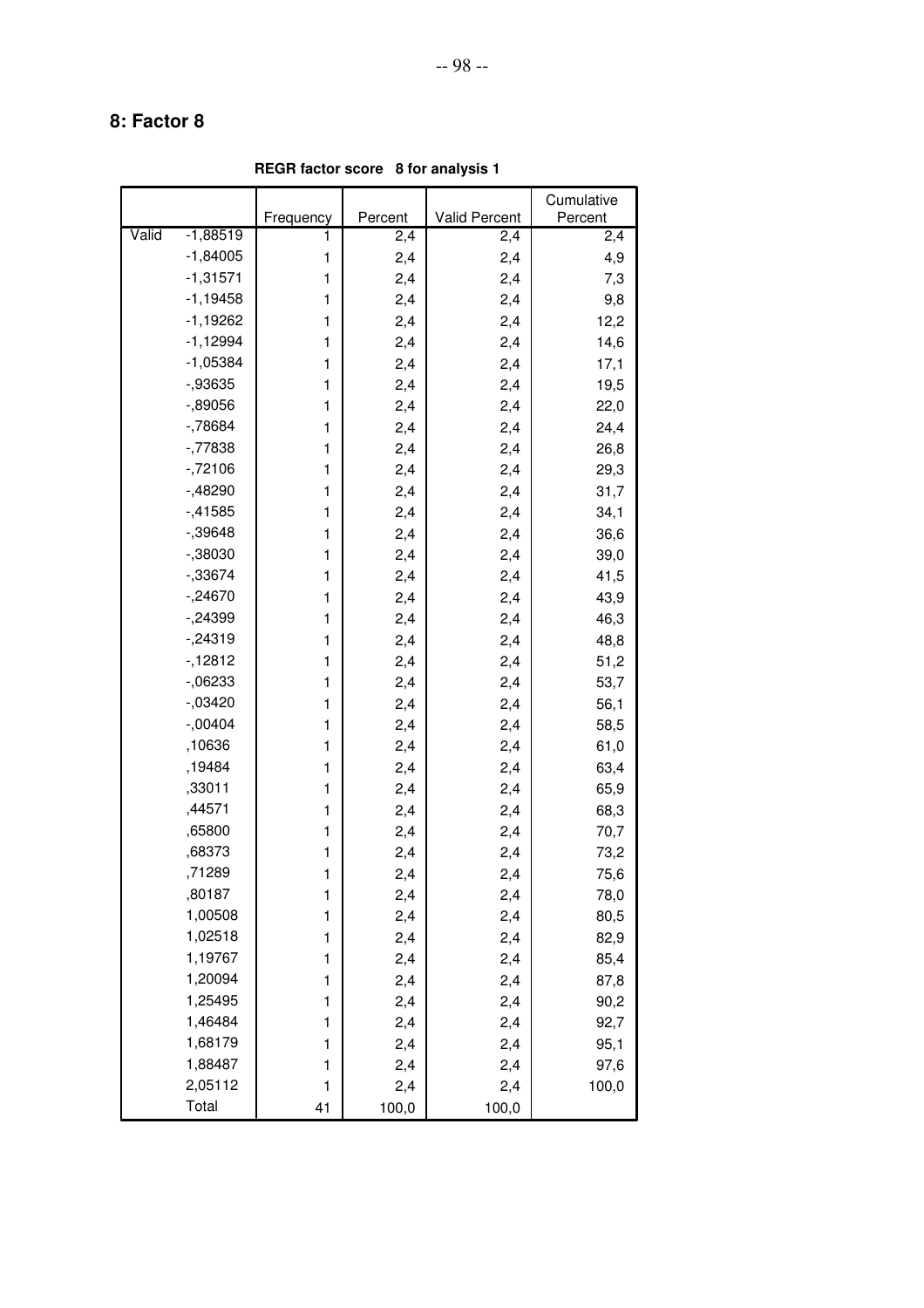# **Supplement 5.4: Principal Component Analysis Employee loyalty**

### **1: Communalities**

#### **Communalities**

|                                      | Initial | Extraction |
|--------------------------------------|---------|------------|
| colleagues 1                         | 1,000   | .649       |
| colleagues 2                         | 1,000   | ,721       |
| loyalty consciousness 1              | 1,000   | ,758       |
| loyalty consciousness 2              | 1,000   | ,708       |
| loyalty consciousness 3              | 1,000   | ,507       |
| moral values 1                       | 1,000   | ,726       |
| moral values 2                       | 1,000   | .669       |
| moral values 3                       | 1,000   | ,840       |
| perceived importance of<br>loyalty 1 | 1,000   | ,693       |
| perceived importance of<br>loyalty 2 | 1,000   | ,844       |
| perceived importance of<br>loyalty 3 | 1,000   | ,791       |
| satisfaction 1                       | 1,000   | .825       |
| satisfaction 2                       | 1,000   | ,697       |
| satisfaction 3                       | 1,000   | ,733       |
| satisfaction 4                       | 1,000   | ,856       |
| satisfaction 5                       | 1,000   | ,745       |
| satisfaction 6                       | 1,000   | ,756       |
| satisfaction 7                       | 1,000   | .697       |
| satisfaction 8                       | 1,000   | ,812       |
| satisfaction 9                       | 1,000   | ,797       |
| sense of belonging 1                 | 1,000   | ,870       |
| sense of belonging 2                 | 1,000   | ,847       |
| sense of belonging 3                 | 1,000   | ,751       |
| sense of belonging 4                 | 1,000   | ,867       |
| sense of belonging 5                 | 1,000   | ,771       |
| sense of belonging 6                 | 1,000   | ,792       |

Extraction Method: Principal Component Analysis.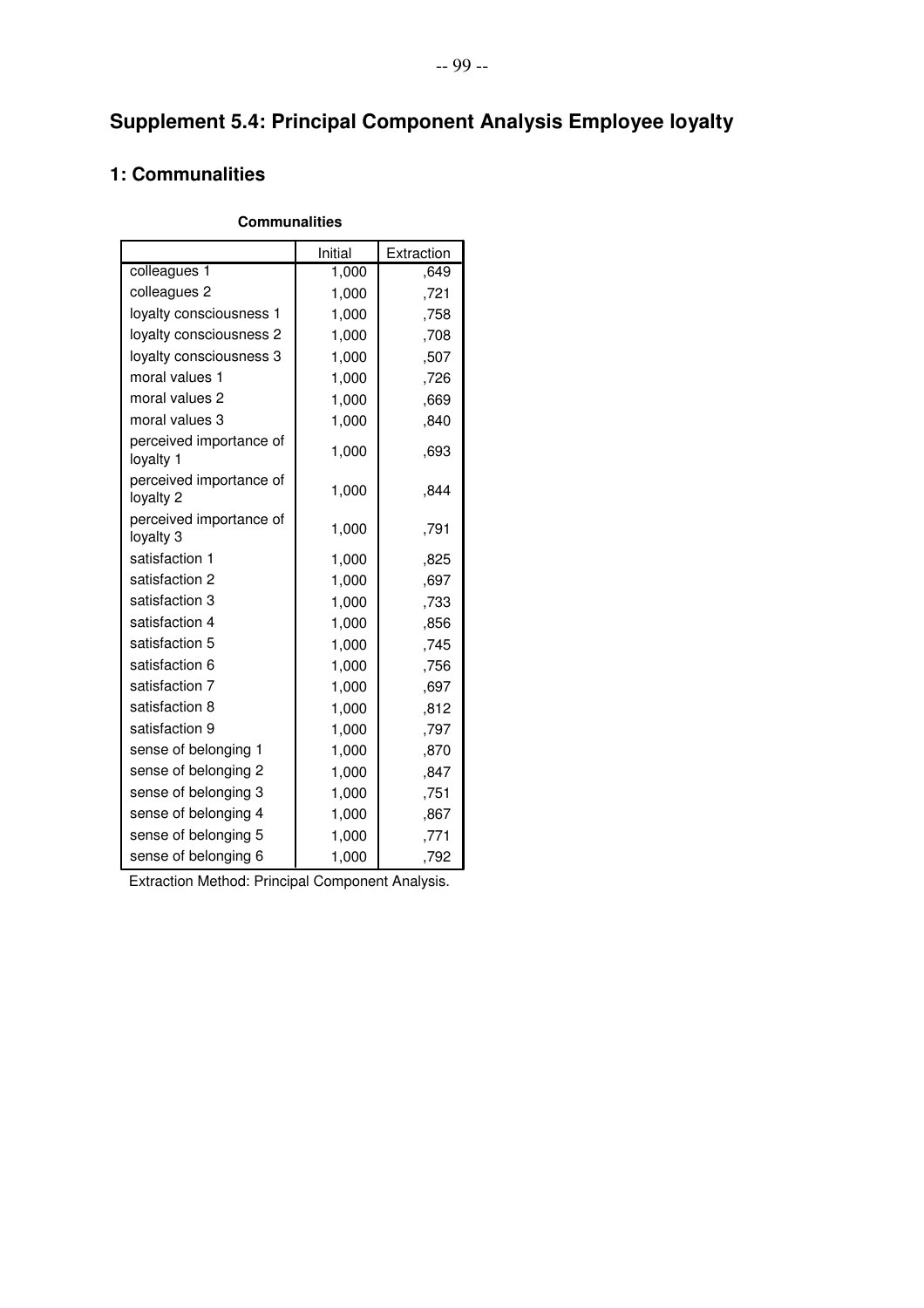# **2: Total variance explained**

|                           |       | Initial Eigenvalues |              |       | <b>Extraction Sums of Squared Loadings</b> |              |
|---------------------------|-------|---------------------|--------------|-------|--------------------------------------------|--------------|
| Component                 | Total | % of Variance       | Cumulative % | Total | % of Variance                              | Cumulative % |
| 1                         | 8,376 | 32,214              | 32,214       | 8,376 | 32,214                                     | 32,214       |
| $\overline{c}$            | 2,596 | 9,985               | 42,199       | 2,596 | 9,985                                      | 42,199       |
| $\ensuremath{\mathsf{3}}$ | 2,309 | 8,879               | 51,077       | 2,309 | 8,879                                      | 51,077       |
| 4                         | 2,015 | 7,749               | 58,826       | 2,015 | 7,749                                      | 58,826       |
| 5                         | 1,798 | 6,916               | 65,743       | 1,798 | 6,916                                      | 65,743       |
| 6                         | 1,344 | 5,171               | 70,913       | 1,344 | 5,171                                      | 70,913       |
| $\overline{7}$            | 1,289 | 4,957               | 75,870       | 1,289 | 4,957                                      | 75,870       |
| 8                         | ,988  | 3,799               | 79,669       |       |                                            |              |
| 9                         | ,771  | 2,967               | 82,636       |       |                                            |              |
| 10                        | ,734  | 2,821               | 85,457       |       |                                            |              |
| 11                        | ,703  | 2,705               | 88,162       |       |                                            |              |
| 12                        | ,468  | 1,801               | 89,963       |       |                                            |              |
| 13                        | ,390  | 1,499               | 91,462       |       |                                            |              |
| 14                        | ,371  | 1,428               | 92,890       |       |                                            |              |
| 15                        | ,306  | 1,175               | 94,066       |       |                                            |              |
| 16                        | ,292  | 1,122               | 95,188       |       |                                            |              |
| 17                        | ,282  | 1,084               | 96,272       |       |                                            |              |
| 18                        | ,227  | ,873                | 97,145       |       |                                            |              |
| 19                        | ,179  | ,690                | 97,834       |       |                                            |              |
| 20                        | ,163  | ,627                | 98,461       |       |                                            |              |
| 21                        | ,140  | ,540                | 99,001       |       |                                            |              |
| 22                        | ,074  | ,283                | 99,284       |       |                                            |              |
| 23                        | ,070  | ,270                | 99,554       |       |                                            |              |
| 24                        | ,061  | ,233                | 99,787       |       |                                            |              |
| 25                        | ,032  | ,123                | 99,910       |       |                                            |              |
| 26                        | ,023  | ,090                | 100,000      |       |                                            |              |

#### **Total Variance Explained**

Extraction Method: Principal Component Analysis.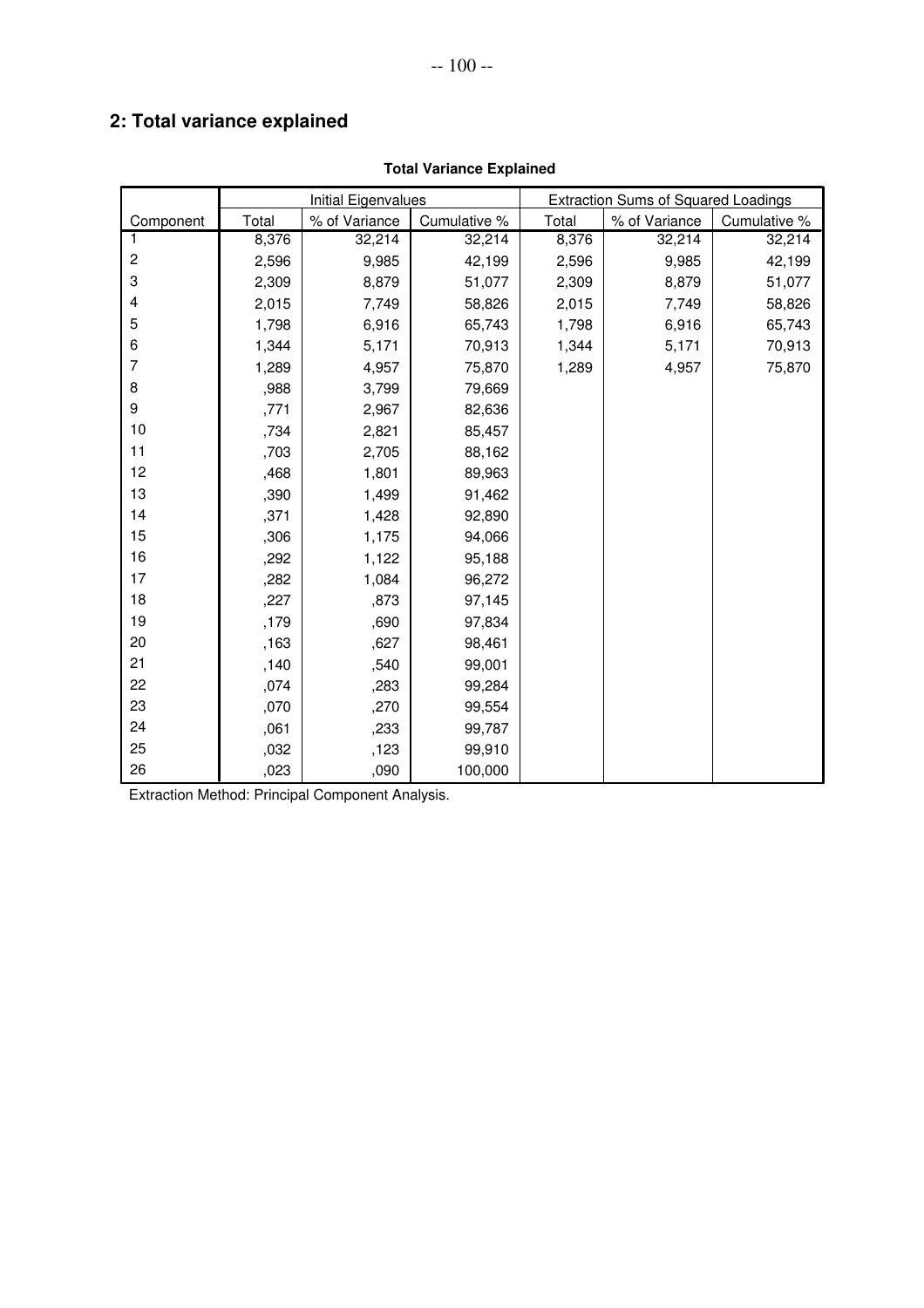### **3: Rotated Component Matrix**

|                                      |      | Component      |          |      |        |        |                |
|--------------------------------------|------|----------------|----------|------|--------|--------|----------------|
|                                      | 1    | $\overline{c}$ | 3        | 4    | 5      | 6      | $\overline{7}$ |
| satisfaction 6                       | ,785 |                |          | ,222 | ,241   |        |                |
| satisfaction 7                       | ,769 |                | $-223$   |      |        |        |                |
| perceived importance of<br>loyalty 3 | .767 |                | .316     | ,230 |        |        |                |
| satisfaction 2                       | ,713 |                |          |      | ,323   | $-259$ |                |
| sense of belonging 1                 | ,694 | ,317           | ,313     |      |        | ,265   | ,321           |
| perceived importance of<br>loyalty 2 | .679 |                | .484     | .293 |        |        | ,206           |
| moral values 3                       | .616 | .309           |          |      | $-254$ | .484   | $-.248$        |
| moral values 1                       | .579 | ,205           |          | .301 |        | ,460   |                |
| satisfaction 4                       |      | .815           |          |      |        |        | ,248           |
| satisfaction 9                       |      | .802           | .265     |      |        | $-222$ |                |
| satisfaction 5                       |      | .785           |          |      |        | $-296$ |                |
| sense of belonging 4                 | ,433 | .784           |          |      |        |        |                |
| sense of belonging 5                 | ,317 | ,705           |          |      | ,299   | ,220   |                |
| colleagues 1                         |      | ,210           | ,763     |      |        |        |                |
| loyalty consciousness 3              |      |                | .644     |      |        |        |                |
| moral values 2                       | .331 | .353           | ,471     | ,245 |        | .281   | $-.269$        |
| satisfaction 8                       |      | .251           |          | ,850 |        |        |                |
| satisfaction 3                       | ,286 |                | $-.267$  | ,735 |        |        |                |
| loyalty consciousness 2              | ,474 |                | ,444     | ,507 |        |        |                |
| loyalty consciousness 1              | ,336 | $-213$         | ,408     | ,488 | ,412   |        |                |
| satisfaction 1                       |      |                |          |      | .847   |        |                |
| perceived importance of<br>loyalty 1 |      | ,204           |          |      | .767   |        | $-201$         |
| sense of belonging 6                 |      |                | ,266     |      |        | $-791$ |                |
| sense of belonging 3                 | ,387 | .252           | $-0.322$ |      |        | $-558$ | .291           |
| sense of belonging 2                 |      |                |          |      |        |        | .893           |
| colleagues 2                         |      |                | ,283     | .505 | $-241$ |        | ,521           |

#### **Rotated Component Matrix<sup>a</sup>**

Extraction Method: Principal Component Analysis.

Rotation Method: Varimax with Kaiser Normalization.

a. Rotation converged in 33 iterations.

# **Supplement 5.5: Frequencies of Employee loyalty factors**

|                |             |                    |                    | <b>Statistics</b>  |                    |                    |                    |                    |
|----------------|-------------|--------------------|--------------------|--------------------|--------------------|--------------------|--------------------|--------------------|
|                |             | <b>REGR</b> factor | <b>REGR</b> factor | <b>REGR</b> factor | <b>REGR</b> factor | <b>REGR</b> factor | <b>REGR</b> factor | <b>REGR</b> factor |
|                |             | 1 for<br>score     | score 2 for        | score 3 for        | 4 for<br>score     | score 5 for        | score 6 for        | score 7 for        |
|                |             | analysis 2         | analysis 2         | analysis 2         | analysis 2         | analysis 2         | analysis 2         | analysis 2         |
| N              | Valid       | 41                 | 41                 | 41                 | 41                 | 41                 | 41                 | 41                 |
|                | Missing     | 0                  | 0                  | $\Omega$           |                    |                    |                    | 0                  |
| Mean           |             | .0000000           | .0000000           | .0000000           | .0000000           | .0000000           | .0000000           | .0000000           |
| Std. Deviation |             | .00000000          | 1.00000000         | 1.00000000         | .00000000          | 1.00000000         | 1.00000000         | .00000000          |
| Variance       |             | 1.000              | 1.000              | 1.000              | 1.000              | 1.000              | 1.000              | 1.000              |
| Range          |             | 4.34424            | 4.39112            | 4.82980            | 4.02722            | 5.22826            | 3.96565            | 3.86991            |
| Percentiles    | 33.33333333 | $-4718775$         | $-4704302$         | $-5667758$         | -.5965596          | $-4079073$         | -.3476652          | $-0.6607842$       |
|                | 66.66666667 | .4299684           | .2987681           | .3837327           | .4236945           | .5568865           | .5586059           | .2014338           |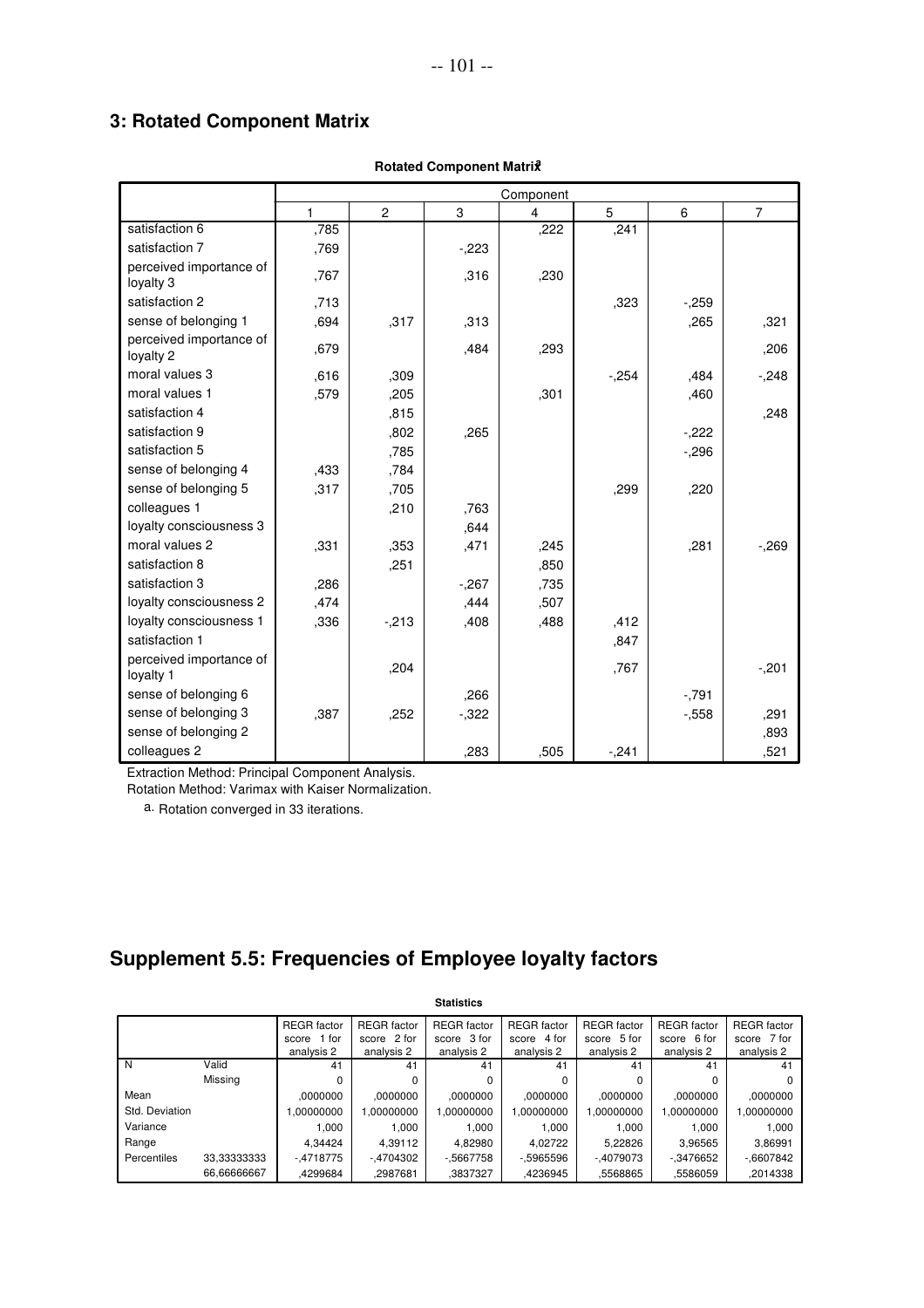**REGR factor score 1 for analysis 2**

|       |            |              |         |               | Cumulative |
|-------|------------|--------------|---------|---------------|------------|
|       |            | Frequency    | Percent | Valid Percent | Percent    |
| Valid | $-1,66056$ | 1            | 2,4     | 2,4           | 2,4        |
|       | $-1,59334$ | 1            | 2,4     | 2,4           | 4,9        |
|       | $-1,51816$ | 1            | 2,4     | 2,4           | 7,3        |
|       | $-1,28134$ | 1            | 2,4     | 2,4           | 9,8        |
|       | $-1,21565$ | 1            | 2,4     | 2,4           | 12,2       |
|       | $-0.92907$ | 1            | 2,4     | 2,4           | 14,6       |
|       | $-0.90580$ | 1            | 2,4     | 2,4           | 17,1       |
|       | $-0.83942$ | 1            | 2,4     | 2,4           | 19,5       |
|       | $-76978$   | 1            | 2,4     | 2,4           | 22,0       |
|       | $-75495$   | 1            | 2,4     | 2,4           | 24,4       |
|       | $-70022$   | 1            | 2,4     | 2,4           | 26,8       |
|       | $-0.66784$ | 1            | 2,4     | 2,4           | 29,3       |
|       | $-0.60458$ | 1            | 2,4     | 2,4           | 31,7       |
|       | $-47188$   | 1            | 2,4     | 2,4           | 34,1       |
|       | $-0.39482$ | 1            | 2,4     | 2,4           | 36,6       |
|       | $-0.38573$ | 1            | 2,4     | 2,4           | 39,0       |
|       | $-34488$   | 1            | 2,4     | 2,4           | 41,5       |
|       | $-29883$   | 1            | 2,4     | 2,4           | 43,9       |
|       | $-26471$   | 1            | 2,4     | 2,4           | 46,3       |
|       | $-239999$  | 1            | 2,4     | 2,4           | 48,8       |
|       | $-18918$   | 1            | 2,4     | 2,4           | 51,2       |
|       | $-14784$   | 1            | 2,4     | 2,4           | 53,7       |
|       | $-.04755$  | 1            | 2,4     | 2,4           | 56,1       |
|       | ,00378     | 1            | 2,4     | 2,4           | 58,5       |
|       | ,09933     | 1            | 2,4     | 2,4           | 61,0       |
|       | ,25158     | 1            | 2,4     | 2,4           | 63,4       |
|       | ,26628     | 1            | 2,4     | 2,4           | 65,9       |
|       | ,42997     | 1            | 2,4     | 2,4           | 68,3       |
|       | ,43593     | 1            | 2,4     | 2,4           | 70,7       |
|       | ,54188     | 1            | 2,4     | 2,4           | 73,2       |
|       | ,57702     | 1            | 2,4     | 2,4           | 75,6       |
|       | ,75394     | 1            | 2,4     | 2,4           | 78,0       |
|       | ,79585     | 1            | 2,4     | 2,4           | 80,5       |
|       | ,79870     | $\mathbf{1}$ | 2,4     | 2,4           | 82,9       |
|       | ,90450     | 1            | 2,4     | 2,4           | 85,4       |
|       | ,92922     | 1            | 2,4     | 2,4           | 87,8       |
|       | 1,44493    | $\mathbf{1}$ | 2,4     | 2,4           | 90,2       |
|       | 1,45679    | $\mathbf{1}$ | 2,4     | 2,4           | 92,7       |
|       | 1,88936    | 1            | 2,4     | 2,4           | 95,1       |
|       | 1,96338    | 1            | 2,4     | 2,4           | 97,6       |
|       | 2,68368    | $\mathbf{1}$ | 2,4     | 2,4           | 100,0      |
|       | Total      | 41           | 100,0   | 100,0         |            |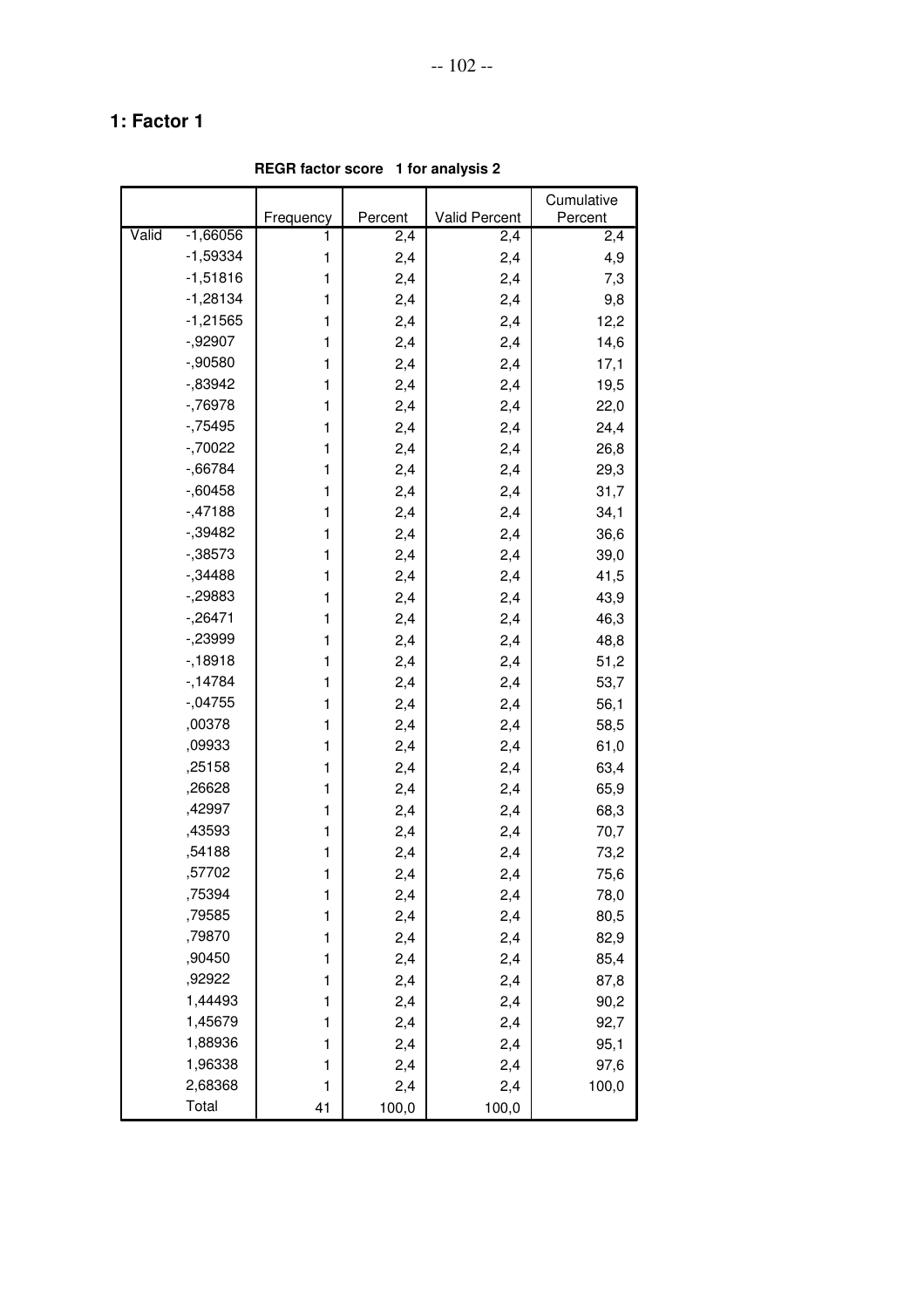**REGR factor score 2 for analysis 2**

|       |            |              |         |               | Cumulative |
|-------|------------|--------------|---------|---------------|------------|
|       |            | Frequency    | Percent | Valid Percent | Percent    |
| Valid | $-1,59790$ | 1            | 2,4     | 2,4           | 2,4        |
|       | $-1,22286$ | 1            | 2,4     | 2,4           | 4,9        |
|       | $-1,22261$ | 1            | 2,4     | 2,4           | 7,3        |
|       | $-1,19390$ | 1            | 2,4     | 2,4           | 9,8        |
|       | $-0.91419$ | 1            | 2,4     | 2,4           | 12,2       |
|       | $-0.90741$ | 1            | 2,4     | 2,4           | 14,6       |
|       | $-0.88671$ | 1            | 2,4     | 2,4           | 17,1       |
|       | $-79271$   | 1            | 2,4     | 2,4           | 19,5       |
|       | $-78538$   | 1            | 2,4     | 2,4           | 22,0       |
|       | $-76409$   | 1            | 2,4     | 2,4           | 24,4       |
|       | $-0.69054$ | 1            | 2,4     | 2,4           | 26,8       |
|       | $-0.68677$ | 1            | 2,4     | 2,4           | 29,3       |
|       | $-57865$   | 1            | 2,4     | 2,4           | 31,7       |
|       | $-47043$   | 1            | 2,4     | 2,4           | 34,1       |
|       | $-43790$   | 1            | 2,4     | 2,4           | 36,6       |
|       | $-43687$   | 1            | 2,4     | 2,4           | 39,0       |
|       | $-0.40816$ | 1            | 2,4     | 2,4           | 41,5       |
|       | $-0.38719$ | 1            | 2,4     | 2,4           | 43,9       |
|       | $-0.29190$ | 1            | 2,4     | 2,4           | 46,3       |
|       | $-25056$   | 1            | 2,4     | 2,4           | 48,8       |
|       | $-20256$   | 1            | 2,4     | 2,4           | 51,2       |
|       | $-17627$   | 1            | 2,4     | 2,4           | 53,7       |
|       | $-17411$   | 1            | 2,4     | 2,4           | 56,1       |
|       | $-16485$   | 1            | 2,4     | 2,4           | 58,5       |
|       | $-15086$   | 1            | 2,4     | 2,4           | 61,0       |
|       | ,02930     | 1            | 2,4     | 2,4           | 63,4       |
|       | ,05896     | 1            | 2,4     | 2,4           | 65,9       |
|       | ,29877     | 1            | 2,4     | 2,4           | 68,3       |
|       | ,37379     | 1            | 2,4     | 2,4           | 70,7       |
|       | ,45532     | 1            | 2,4     | 2,4           | 73,2       |
|       | ,55072     | 1            | 2,4     | 2,4           | 75,6       |
|       | ,57849     | 1            | 2,4     | 2,4           | 78,0       |
|       | ,61505     | 1            | 2,4     | 2,4           | 80,5       |
|       | ,66218     | $\mathbf{1}$ | 2,4     | 2,4           | 82,9       |
|       | ,85198     | $\mathbf{1}$ | 2,4     | 2,4           | 85,4       |
|       | ,86762     | $\mathbf{1}$ | 2,4     | 2,4           | 87,8       |
|       | 1,50167    | $\mathbf{1}$ | 2,4     | 2,4           | 90,2       |
|       | 1,72654    | $\mathbf{1}$ | 2,4     | 2,4           | 92,7       |
|       | 2,11505    | 1            | 2,4     | 2,4           | 95,1       |
|       | 2,31671    | 1            | 2,4     | 2,4           | 97,6       |
|       | 2,79322    | $\mathbf{1}$ | 2,4     | 2,4           | 100,0      |
|       | Total      | 41           | 100,0   | 100,0         |            |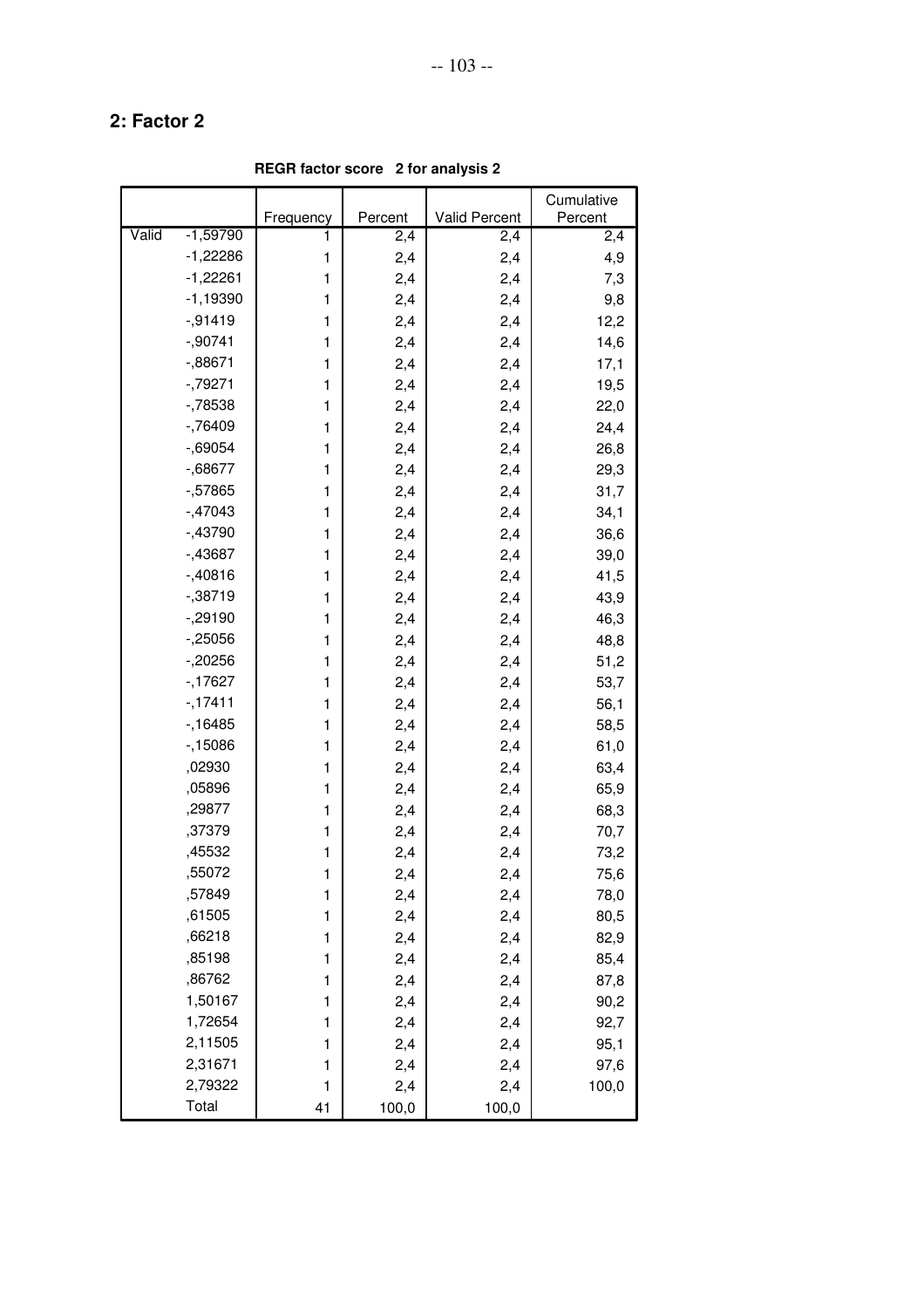**REGR factor score 3 for analysis 2**

|       |            |              |         |               | Cumulative |
|-------|------------|--------------|---------|---------------|------------|
|       |            | Frequency    | Percent | Valid Percent | Percent    |
| Valid | $-2,29069$ | 1            | 2,4     | 2,4           | 2,4        |
|       | $-1,92294$ | 1            | 2,4     | 2,4           | 4,9        |
|       | $-1,16891$ | 1            | 2,4     | 2,4           | 7,3        |
|       | $-1,03205$ | 1            | 2,4     | 2,4           | 9,8        |
|       | $-1,01483$ | 1            | 2,4     | 2,4           | 12,2       |
|       | $-0.99820$ | 1            | 2,4     | 2,4           | 14,6       |
|       | $-0.98915$ | 1            | 2,4     | 2,4           | 17,1       |
|       | $-0.91254$ | 1            | 2,4     | 2,4           | 19,5       |
|       | $-77962$   | 1            | 2,4     | 2,4           | 22,0       |
|       | $-75212$   | 1            | 2,4     | 2,4           | 24,4       |
|       | $-73477$   | 1            | 2,4     | 2,4           | 26,8       |
|       | $-0.67106$ | 1            | 2,4     | 2,4           | 29,3       |
|       | $-0.65966$ | 1            | 2,4     | 2,4           | 31,7       |
|       | $-56678$   | 1            | 2,4     | 2,4           | 34,1       |
|       | $-.40506$  | 1            | 2,4     | 2,4           | 36,6       |
|       | $-0.37072$ | 1            | 2,4     | 2,4           | 39,0       |
|       | $-36664$   | 1            | 2,4     | 2,4           | 41,5       |
|       | $-.22781$  | 1            | 2,4     | 2,4           | 43,9       |
|       | $-10024$   | 1            | 2,4     | 2,4           | 46,3       |
|       | $-0.01813$ | 1            | 2,4     | 2,4           | 48,8       |
|       | $-0.01586$ | 1            | 2,4     | 2,4           | 51,2       |
|       | ,12581     | 1            | 2,4     | 2,4           | 53,7       |
|       | ,16784     | 1            | 2,4     | 2,4           | 56,1       |
|       | ,16875     | 1            | 2,4     | 2,4           | 58,5       |
|       | ,17911     | 1            | 2,4     | 2,4           | 61,0       |
|       | ,23500     | 1            | 2,4     | 2,4           | 63,4       |
|       | ,36141     | 1            | 2,4     | 2,4           | 65,9       |
|       | ,38373     | 1            | 2,4     | 2,4           | 68,3       |
|       | ,42720     | 1            | 2,4     | 2,4           | 70,7       |
|       | ,52216     | 1            | 2,4     | 2,4           | 73,2       |
|       | ,59869     | 1            | 2,4     | 2,4           | 75,6       |
|       | ,75307     | 1            | 2,4     | 2,4           | 78,0       |
|       | ,86107     | $\mathbf{1}$ | 2,4     | 2,4           | 80,5       |
|       | ,87993     | $\mathbf{1}$ | 2,4     | 2,4           | 82,9       |
|       | ,96783     | 1            | 2,4     | 2,4           | 85,4       |
|       | ,98407     | 1            | 2,4     | 2,4           | 87,8       |
|       | 1,04826    | $\mathbf{1}$ | 2,4     | 2,4           | 90,2       |
|       | 1,17946    | $\mathbf{1}$ | 2,4     | 2,4           | 92,7       |
|       | 1,23478    | 1            | 2,4     | 2,4           | 95,1       |
|       | 2,38049    | 1            | 2,4     | 2,4           | 97,6       |
|       | 2,53911    | $\mathbf{1}$ | 2,4     | 2,4           | 100,0      |
|       | Total      | 41           | 100,0   | 100,0         |            |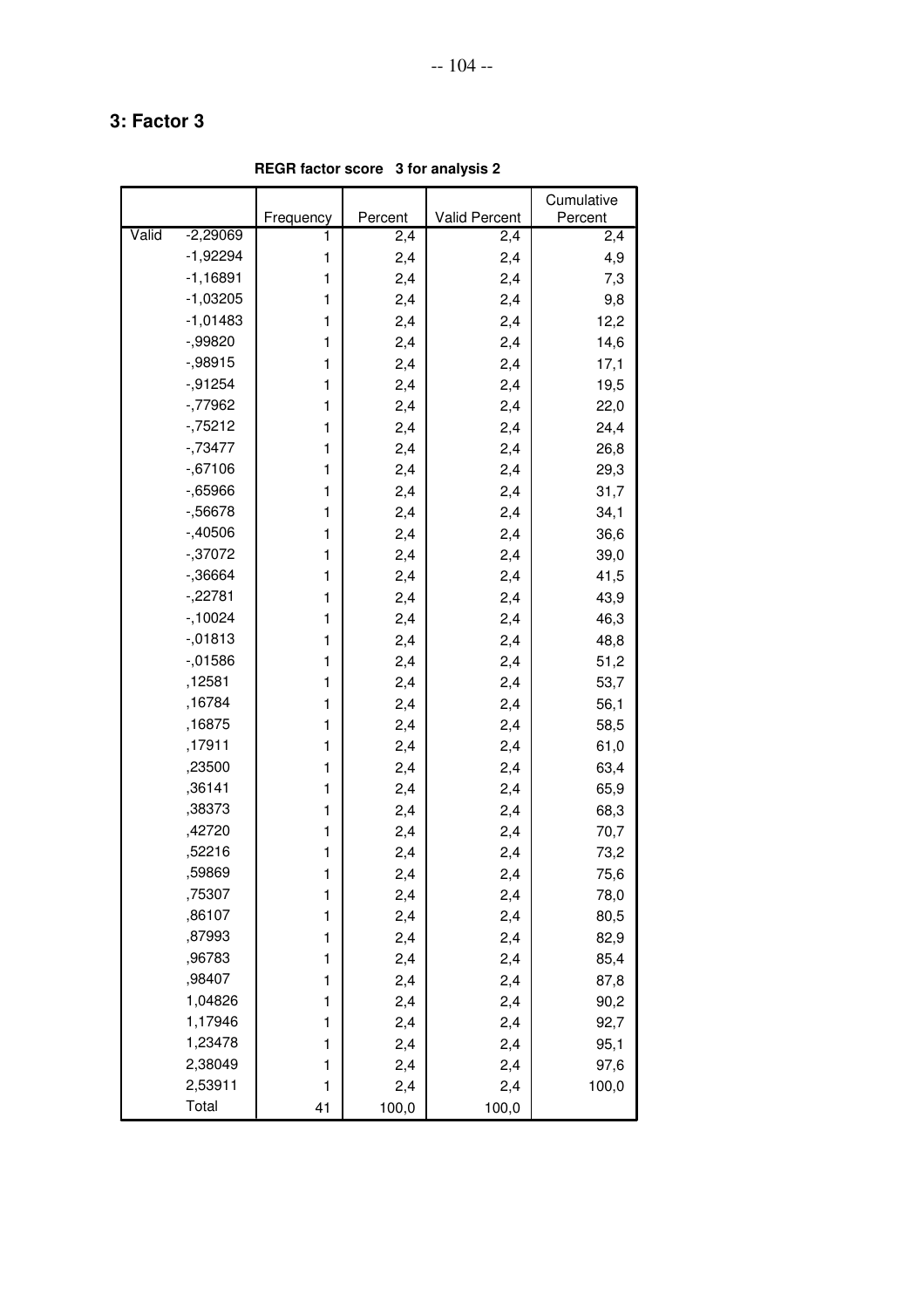**REGR factor score 4 for analysis 2**

|       |            |              |         |               | Cumulative |
|-------|------------|--------------|---------|---------------|------------|
|       |            | Frequency    | Percent | Valid Percent | Percent    |
| Valid | $-1,85018$ | 1            | 2,4     | 2,4           | 2,4        |
|       | $-1,35077$ | 1            | 2,4     | 2,4           | 4,9        |
|       | $-1,31799$ | 1            | 2,4     | 2,4           | 7,3        |
|       | $-1,22454$ | 1            | 2,4     | 2,4           | 9,8        |
|       | $-1,21586$ | 1            | 2,4     | 2,4           | 12,2       |
|       | $-1,13447$ | 1            | 2,4     | 2,4           | 14,6       |
|       | $-1,08572$ | 1            | 2,4     | 2,4           | 17,1       |
|       | $-0.91345$ | 1            | 2,4     | 2,4           | 19,5       |
|       | $-0.82993$ | 1            | 2,4     | 2,4           | 22,0       |
|       | $-76501$   | 1            | 2,4     | 2,4           | 24,4       |
|       | $-75834$   | 1            | 2,4     | 2,4           | 26,8       |
|       | $-73994$   | 1            | 2,4     | 2,4           | 29,3       |
|       | $-0.65516$ | 1            | 2,4     | 2,4           | 31,7       |
|       | $-59656$   | 1            | 2,4     | 2,4           | 34,1       |
|       | $-47321$   | 1            | 2,4     | 2,4           | 36,6       |
|       | $-0.46994$ | 1            | 2,4     | 2,4           | 39,0       |
|       | $-0.36992$ | 1            | 2,4     | 2,4           | 41,5       |
|       | $-0.31242$ | 1            | 2,4     | 2,4           | 43,9       |
|       | $-0.30335$ | 1            | 2,4     | 2,4           | 46,3       |
|       | $-20883$   | 1            | 2,4     | 2,4           | 48,8       |
|       | $-16304$   | 1            | 2,4     | 2,4           | 51,2       |
|       | $-12867$   | 1            | 2,4     | 2,4           | 53,7       |
|       | $-10653$   | 1            | 2,4     | 2,4           | 56,1       |
|       | ,12454     | 1            | 2,4     | 2,4           | 58,5       |
|       | ,20101     | 1            | 2,4     | 2,4           | 61,0       |
|       | ,21194     | 1            | 2,4     | 2,4           | 63,4       |
|       | ,31833     | 1            | 2,4     | 2,4           | 65,9       |
|       | ,42369     | 1            | 2,4     | 2,4           | 68,3       |
|       | ,52573     | 1            | 2,4     | 2,4           | 70,7       |
|       | ,56168     | 1            | 2,4     | 2,4           | 73,2       |
|       | ,57769     | 1            | 2,4     | 2,4           | 75,6       |
|       | ,90363     | 1            | 2,4     | 2,4           | 78,0       |
|       | 1,00819    | 1            | 2,4     | 2,4           | 80,5       |
|       | 1,07447    | $\mathbf{1}$ | 2,4     | 2,4           | 82,9       |
|       | 1,10369    | 1            | 2,4     | 2,4           | 85,4       |
|       | 1,15087    | 1            | 2,4     | 2,4           | 87,8       |
|       | 1,32764    | $\mathbf{1}$ | 2,4     | 2,4           | 90,2       |
|       | 1,63771    | $\mathbf{1}$ | 2,4     | 2,4           | 92,7       |
|       | 1,72821    | 1            | 2,4     | 2,4           | 95,1       |
|       | 1,91775    | 1            | 2,4     | 2,4           | 97,6       |
|       | 2,17704    | $\mathbf{1}$ | 2,4     | 2,4           | 100,0      |
|       | Total      | 41           | 100,0   | 100,0         |            |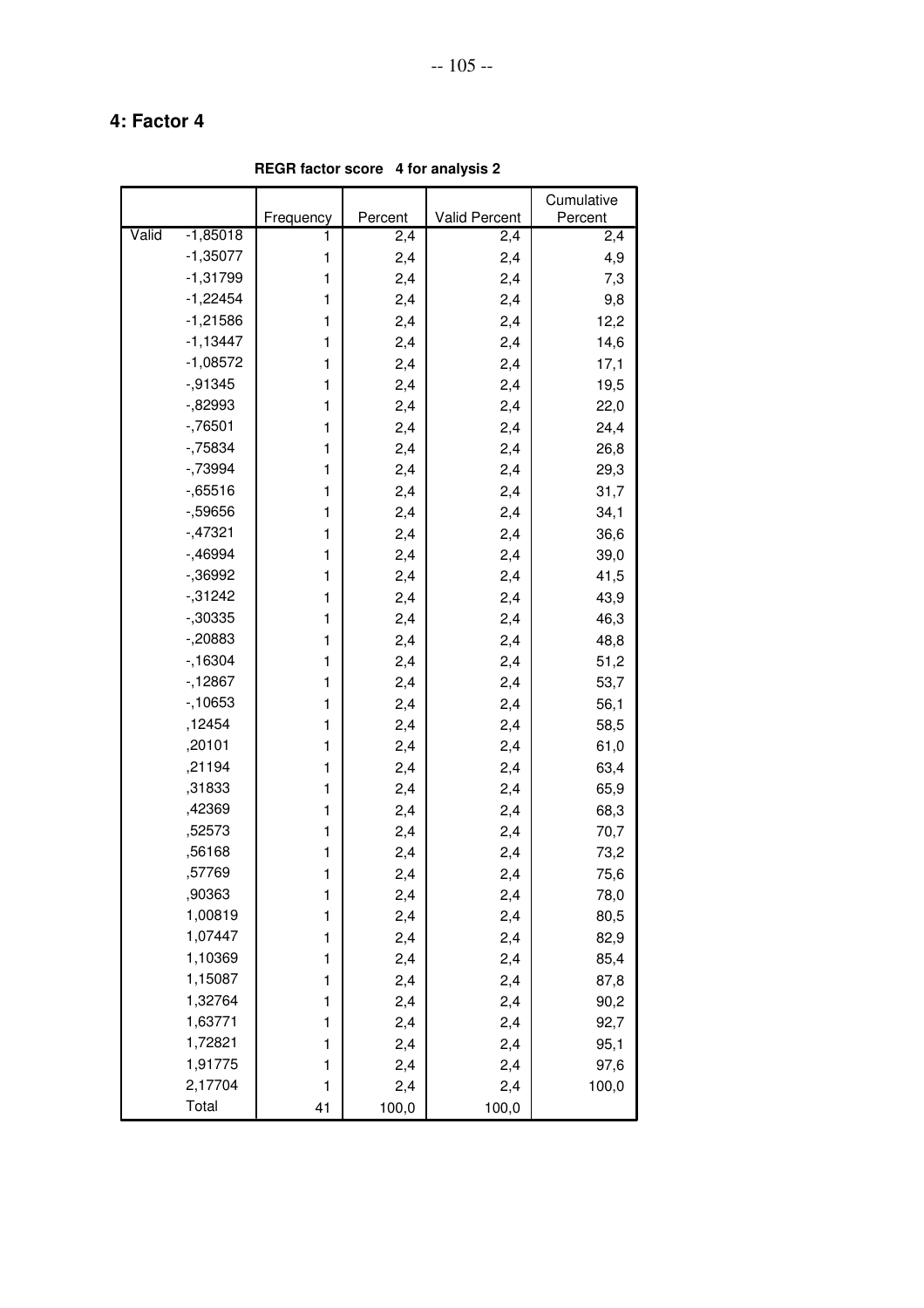**REGR factor score 5 for analysis 2**

|       |            |           |         |               | Cumulative |
|-------|------------|-----------|---------|---------------|------------|
|       |            | Frequency | Percent | Valid Percent | Percent    |
| Valid | $-1,97773$ | 1         | 2,4     | 2,4           | 2,4        |
|       | $-1,90199$ | 1         | 2,4     | 2,4           | 4,9        |
|       | $-1,52152$ | 1         | 2,4     | 2,4           | 7,3        |
|       | $-1,43193$ | 1         | 2,4     | 2,4           | 9,8        |
|       | $-1,39651$ | 1         | 2,4     | 2,4           | 12,2       |
|       | $-1,09277$ | 1         | 2,4     | 2,4           | 14,6       |
|       | $-1,03906$ | 1         | 2,4     | 2,4           | 17,1       |
|       | $-0.89200$ | 1         | 2,4     | 2,4           | 19,5       |
|       | $-0.81530$ | 1         | 2,4     | 2,4           | 22,0       |
|       | $-73346$   | 1         | 2,4     | 2,4           | 24,4       |
|       | $-54522$   | 1         | 2,4     | 2,4           | 26,8       |
|       | $-0.51444$ | 1         | 2,4     | 2,4           | 29,3       |
|       | $-41277$   | 1         | 2,4     | 2,4           | 31,7       |
|       | $-40791$   | 1         | 2,4     | 2,4           | 34,1       |
|       | $-0.38188$ | 1         | 2,4     | 2,4           | 36,6       |
|       | $-0.35037$ | 1         | 2,4     | 2,4           | 39,0       |
|       | $-29255$   | 1         | 2,4     | 2,4           | 41,5       |
|       | $-12199$   | 1         | 2,4     | 2,4           | 43,9       |
|       | $-05174$   | 1         | 2,4     | 2,4           | 46,3       |
|       | $-0.1966$  | 1         | 2,4     | 2,4           | 48,8       |
|       | ,10539     | 1         | 2,4     | 2,4           | 51,2       |
|       | ,21698     | 1         | 2,4     | 2,4           | 53,7       |
|       | ,24276     | 1         | 2,4     | 2,4           | 56,1       |
|       | ,28170     | 1         | 2,4     | 2,4           | 58,5       |
|       | ,34467     | 1         | 2,4     | 2,4           | 61,0       |
|       | ,41932     | 1         | 2,4     | 2,4           | 63,4       |
|       | ,44883     | 1         | 2,4     | 2,4           | 65,9       |
|       | ,55689     | 1         | 2,4     | 2,4           | 68,3       |
|       | ,56446     | 1         | 2,4     | 2,4           | 70,7       |
|       | ,59488     | 1         | 2,4     | 2,4           | 73,2       |
|       | ,65661     | 1         | 2,4     | 2,4           | 75,6       |
|       | ,70090     | 1         | 2,4     | 2,4           | 78,0       |
|       | ,79215     | 1         | 2,4     | 2,4           | 80,5       |
|       | ,79401     | 1         | 2,4     | 2,4           | 82,9       |
|       | ,80476     | 1         | 2,4     | 2,4           | 85,4       |
|       | ,83220     | 1         | 2,4     | 2,4           | 87,8       |
|       | ,84559     | 1         | 2,4     | 2,4           | 90,2       |
|       | ,94270     | 1         | 2,4     | 2,4           | 92,7       |
|       | 1,01984    | 1         | 2,4     | 2,4           | 95,1       |
|       | 1,48559    | 1         | 2,4     | 2,4           | 97,6       |
|       | 3,25053    | 1         | 2,4     | 2,4           | 100,0      |
|       | Total      | 41        | 100,0   | 100,0         |            |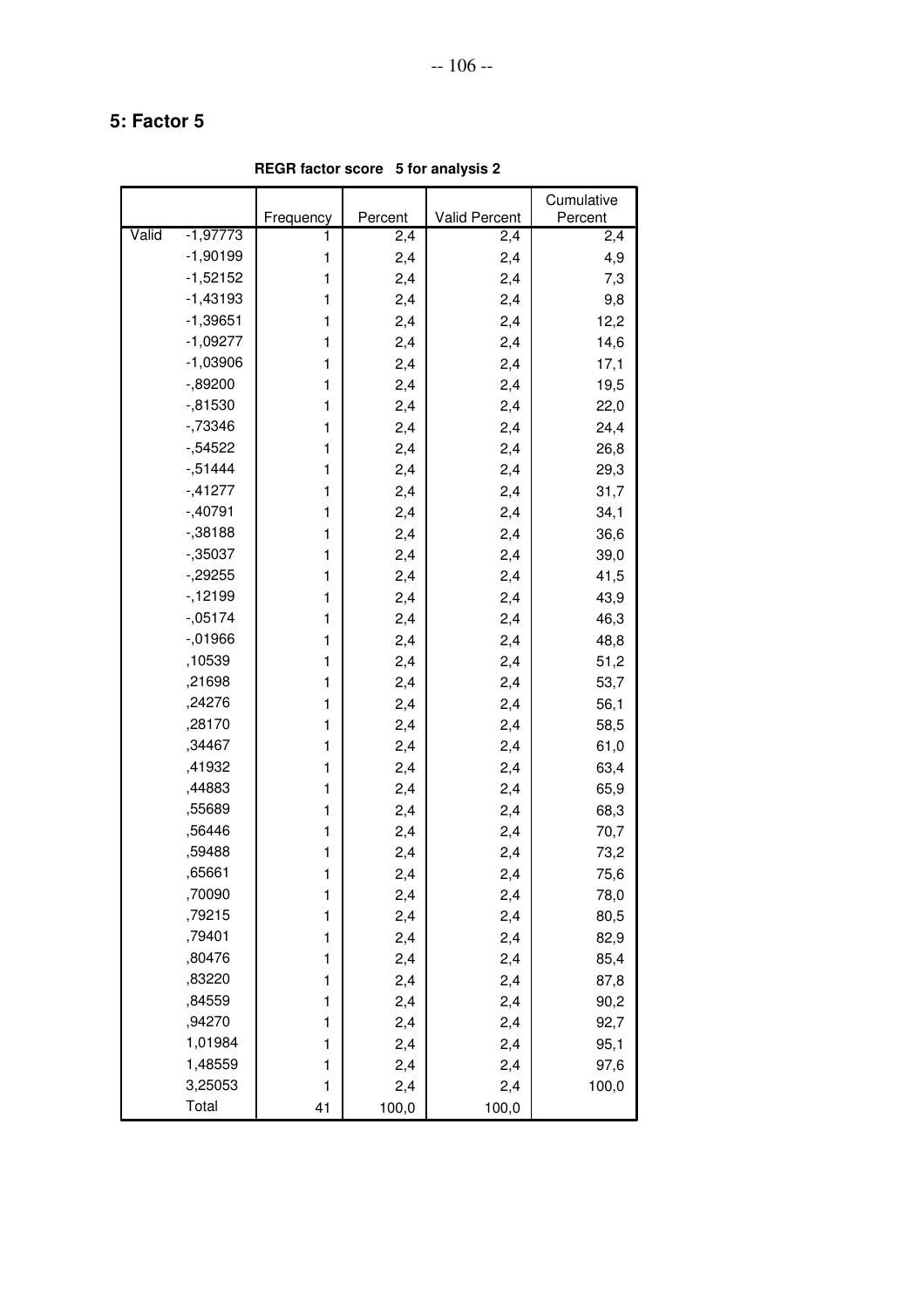**REGR factor score 6 for analysis 2**

|       |            |              |         |               | Cumulative |
|-------|------------|--------------|---------|---------------|------------|
|       |            | Frequency    | Percent | Valid Percent | Percent    |
| Valid | $-1,88708$ | 1            | 2,4     | 2,4           | 2,4        |
|       | $-1,75149$ | 1            | 2,4     | 2,4           | 4,9        |
|       | $-1,60729$ | 1            | 2,4     | 2,4           | 7,3        |
|       | $-1,51659$ | 1            | 2,4     | 2,4           | 9,8        |
|       | $-1,50254$ | 1            | 2,4     | 2,4           | 12,2       |
|       | $-1,28592$ | 1            | 2,4     | 2,4           | 14,6       |
|       | $-1,01537$ | 1            | 2,4     | 2,4           | 17,1       |
|       | $-0.94482$ | 1            | 2,4     | 2,4           | 19,5       |
|       | $-0.83615$ | 1            | 2,4     | 2,4           | 22,0       |
|       | $-0.82359$ | 1            | 2,4     | 2,4           | 24,4       |
|       | $-0.50655$ | 1            | 2,4     | 2,4           | 26,8       |
|       | $-49958$   | 1            | 2,4     | 2,4           | 29,3       |
|       | $-0.35631$ | 1            | 2,4     | 2,4           | 31,7       |
|       | $-0.34767$ | 1            | 2,4     | 2,4           | 34,1       |
|       | $-33952$   | 1            | 2,4     | 2,4           | 36,6       |
|       | $-30256$   | 1            | 2,4     | 2,4           | 39,0       |
|       | $-24475$   | 1            | 2,4     | 2,4           | 41,5       |
|       | $-14619$   | 1            | 2,4     | 2,4           | 43,9       |
|       | $-0.05917$ | 1            | 2,4     | 2,4           | 46,3       |
|       | $-05324$   | 1            | 2,4     | 2,4           | 48,8       |
|       | $-0.00517$ | 1            | 2,4     | 2,4           | 51,2       |
|       | ,03061     | 1            | 2,4     | 2,4           | 53,7       |
|       | ,04662     | 1            | 2,4     | 2,4           | 56,1       |
|       | ,08785     | 1            | 2,4     | 2,4           | 58,5       |
|       | ,11663     | 1            | 2,4     | 2,4           | 61,0       |
|       | ,22083     | 1            | 2,4     | 2,4           | 63,4       |
|       | ,43617     | 1            | 2,4     | 2,4           | 65,9       |
|       | ,55861     | 1            | 2,4     | 2,4           | 68,3       |
|       | ,59762     | 1            | 2,4     | 2,4           | 70,7       |
|       | ,60907     | 1            | 2,4     | 2,4           | 73,2       |
|       | ,63063     | 1            | 2,4     | 2,4           | 75,6       |
|       | ,63834     | 1            | 2,4     | 2,4           | 78,0       |
|       | ,70271     | 1            | 2,4     | 2,4           | 80,5       |
|       | ,78859     | $\mathbf{1}$ | 2,4     | 2,4           | 82,9       |
|       | 1,03575    | 1            | 2,4     | 2,4           | 85,4       |
|       | 1,04077    | 1            | 2,4     | 2,4           | 87,8       |
|       | 1,33658    | $\mathbf{1}$ | 2,4     | 2,4           | 90,2       |
|       | 1,38444    | $\mathbf{1}$ | 2,4     | 2,4           | 92,7       |
|       | 1,77252    | 1            | 2,4     | 2,4           | 95,1       |
|       | 1,91865    | 1            | 2,4     | 2,4           | 97,6       |
|       | 2,07856    | $\mathbf{1}$ | 2,4     | 2,4           | 100,0      |
|       | Total      | 41           | 100,0   | 100,0         |            |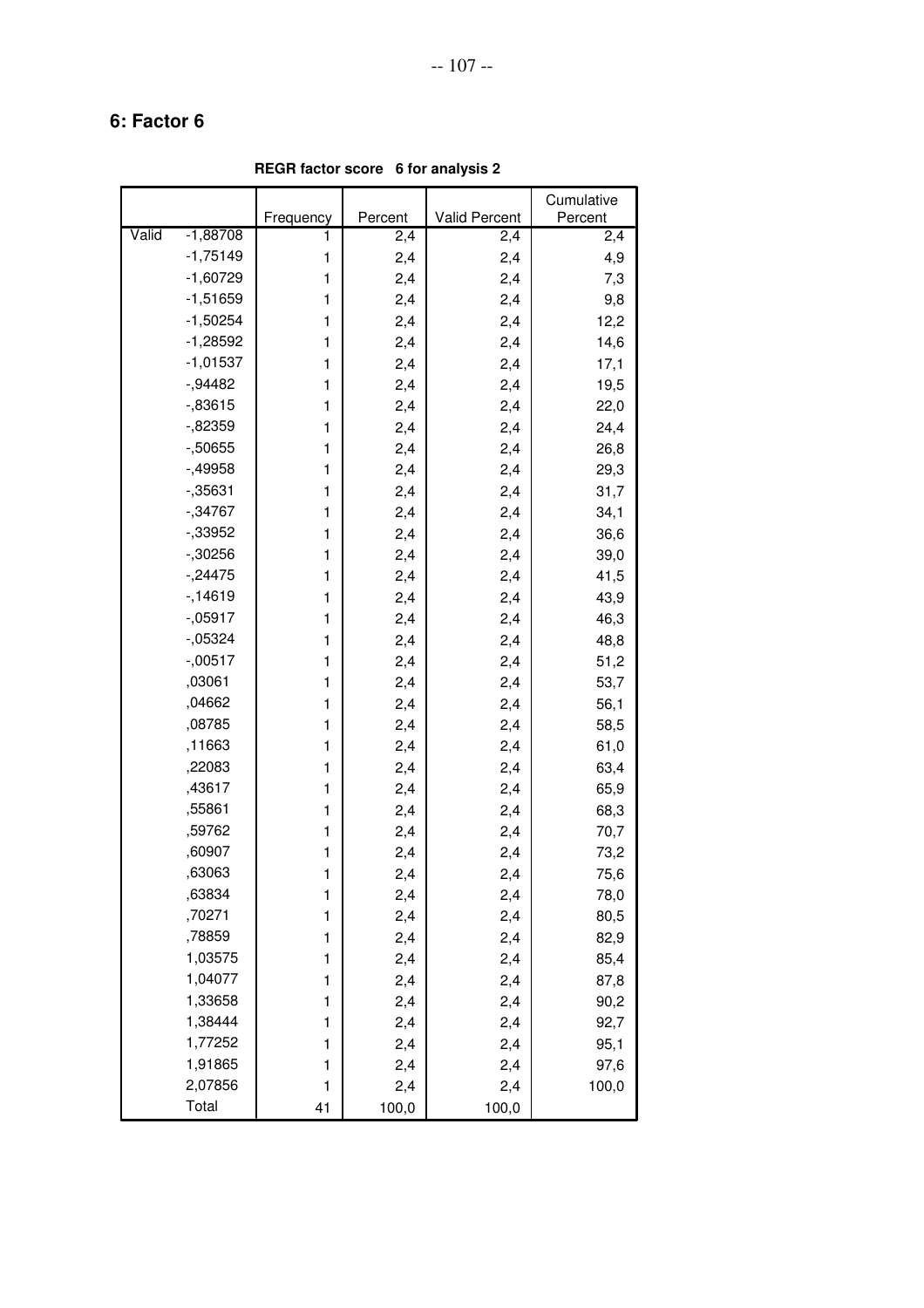**REGR factor score 7 for analysis 2**

|       |            |              |         |               | Cumulative |
|-------|------------|--------------|---------|---------------|------------|
|       |            | Frequency    | Percent | Valid Percent | Percent    |
| Valid | $-1,69193$ | 1            | 2,4     | 2,4           | 2,4        |
|       | $-1,60561$ | 1            | 2,4     | 2,4           | 4,9        |
|       | $-1,38456$ | 1            | 2,4     | 2,4           | 7,3        |
|       | $-1,10788$ | 1            | 2,4     | 2,4           | 9,8        |
|       | $-1,09500$ | 1            | 2,4     | 2,4           | 12,2       |
|       | $-1,06888$ | 1            | 2,4     | 2,4           | 14,6       |
|       | $-1,05889$ | 1            | 2,4     | 2,4           | 17,1       |
|       | $-0.80170$ | 1            | 2,4     | 2,4           | 19,5       |
|       | $-77924$   | 1            | 2,4     | 2,4           | 22,0       |
|       | $-73620$   | 1            | 2,4     | 2,4           | 24,4       |
|       | $-72606$   | 1            | 2,4     | 2,4           | 26,8       |
|       | $-72420$   | 1            | 2,4     | 2,4           | 29,3       |
|       | $-0.67543$ | 1            | 2,4     | 2,4           | 31,7       |
|       | $-0.66078$ | 1            | 2,4     | 2,4           | 34,1       |
|       | $-0.39071$ | 1            | 2,4     | 2,4           | 36,6       |
|       | $-0.37029$ | 1            | 2,4     | 2,4           | 39,0       |
|       | $-0.36852$ | 1            | 2,4     | 2,4           | 41,5       |
|       | $-0.31805$ | 1            | 2,4     | 2,4           | 43,9       |
|       | $-29138$   | 1            | 2,4     | 2,4           | 46,3       |
|       | $-14963$   | 1            | 2,4     | 2,4           | 48,8       |
|       | $-12329$   | 1            | 2,4     | 2,4           | 51,2       |
|       | $-09889$   | 1            | 2,4     | 2,4           | 53,7       |
|       | $-05447$   | 1            | 2,4     | 2,4           | 56,1       |
|       | $-.04730$  | 1            | 2,4     | 2,4           | 58,5       |
|       | $-0.02521$ | 1            | 2,4     | 2,4           | 61,0       |
|       | ,17334     | 1            | 2,4     | 2,4           | 63,4       |
|       | ,19001     | 1            | 2,4     | 2,4           | 65,9       |
|       | ,20143     | 1            | 2,4     | 2,4           | 68,3       |
|       | ,40551     | 1            | 2,4     | 2,4           | 70,7       |
|       | ,44040     | 1            | 2,4     | 2,4           | 73,2       |
|       | ,65367     | 1            | 2,4     | 2,4           | 75,6       |
|       | ,85570     | 1            | 2,4     | 2,4           | 78,0       |
|       | ,88852     | 1            | 2,4     | 2,4           | 80,5       |
|       | 1,01355    | $\mathbf{1}$ | 2,4     | 2,4           | 82,9       |
|       | 1,13082    | 1            | 2,4     | 2,4           | 85,4       |
|       | 1,24049    | 1            | 2,4     | 2,4           | 87,8       |
|       | 1,27352    | $\mathbf{1}$ | 2,4     | 2,4           | 90,2       |
|       | 1,70167    | $\mathbf{1}$ | 2,4     | 2,4           | 92,7       |
|       | 1,98176    | 1            | 2,4     | 2,4           | 95,1       |
|       | 2,02571    | 1            | 2,4     | 2,4           | 97,6       |
|       | 2,17799    | $\mathbf{1}$ | 2,4     | 2,4           | 100,0      |
|       | Total      | 41           | 100,0   | 100,0         |            |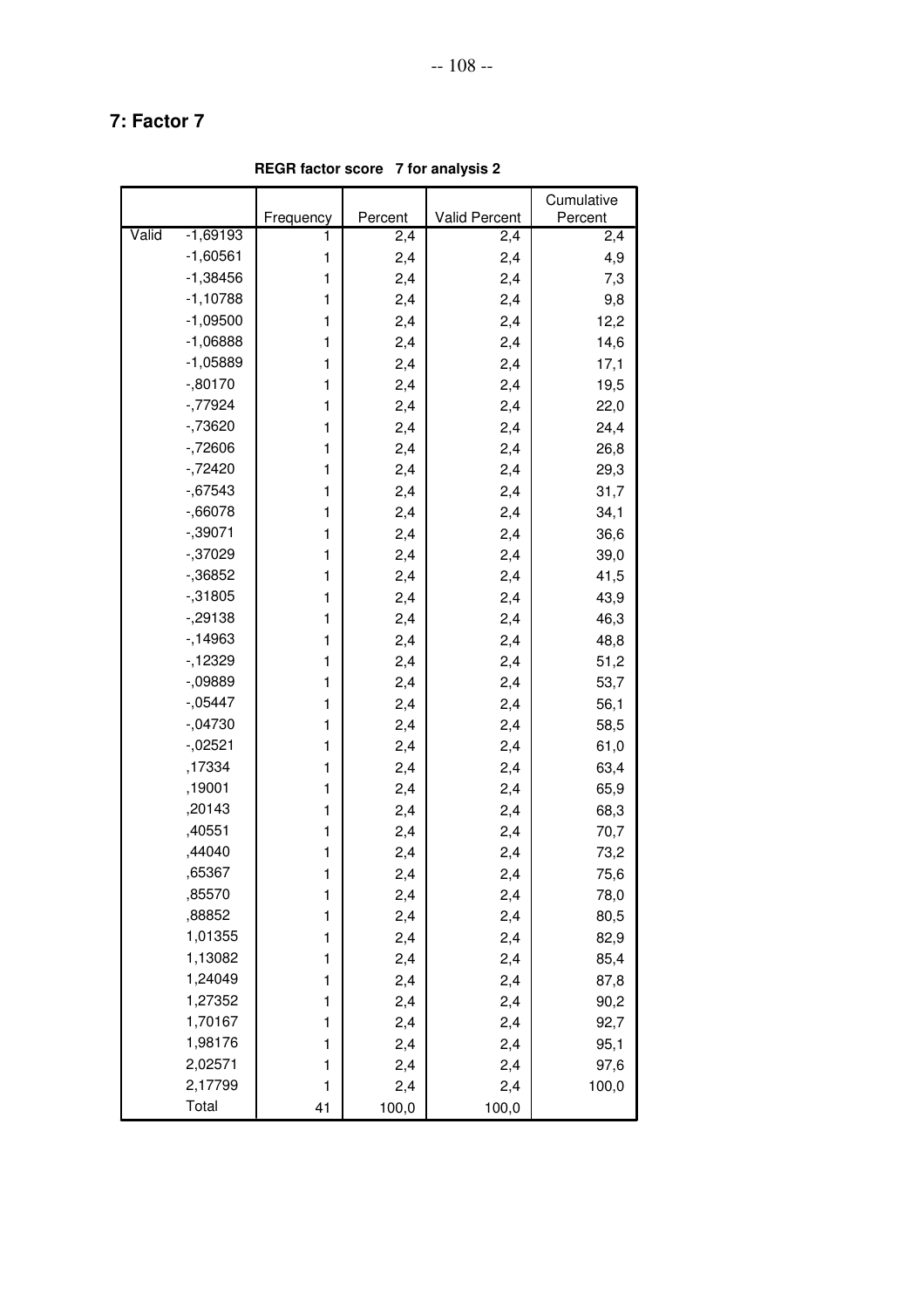# **Supplement 5.6: Principal Component Analysis Performance**

#### **1: Communalities**

|                                               | Initial | Extraction |
|-----------------------------------------------|---------|------------|
| collaboration, structure<br>and bureaucracy 1 | 1,000   | .742       |
| collaboration, structure<br>and bureaucracy 2 | 1,000   | ,681       |
| collaboration, structure<br>and bureaucracy 3 | 1,000   | ,793       |
| collaboration, structure<br>and bureaucracy 4 | 1,000   | ,785       |
| financial means 1                             | 1,000   | ,833       |
| financial means 2                             | 1,000   | ,882       |
| financial means 3                             | 1,000   | ,796       |
| growth students 1                             | 1,000   | ,623       |
| growth students 2                             | 1,000   | ,797       |
| knowledge economy                             | 1,000   | ,740       |
| value creation 2                              | 1,000   | ,797       |
| value creation 3                              | 1,000   | 747.       |
| value creation 1                              | 1,000   | .822       |

#### **Communalities**

Extraction Method: Principal Component Analysis.

### **2: Total variance explained**

| <b>Total Variance Explained</b> |       |                            |              |       |                                            |              |       |                                   |              |  |
|---------------------------------|-------|----------------------------|--------------|-------|--------------------------------------------|--------------|-------|-----------------------------------|--------------|--|
|                                 |       | <b>Initial Eigenvalues</b> |              |       | <b>Extraction Sums of Squared Loadings</b> |              |       | Rotation Sums of Squared Loadings |              |  |
| Component                       | Total | % of Variance              | Cumulative % | Total | % of Variance                              | Cumulative % | Total | % of Variance                     | Cumulative % |  |
|                                 | 3,398 | 26,138                     | 26,138       | 3,398 | 26,138                                     | 26,138       | 2,163 | 16,639                            | 16,639       |  |
| 2                               | 1,573 | 12,098                     | 38,235       | 1,573 | 12,098                                     | 38,235       | 1,870 | 14,383                            | 31,022       |  |
| 3                               | 1,451 | 11,162                     | 49,398       | 1,451 | 11,162                                     | 49,398       | 1,592 | 12,245                            | 43,267       |  |
| 4                               | 1,395 | 10,731                     | 60,128       | 1,395 | 10,731                                     | 60,128       | 1,478 | 11,369                            | 54,636       |  |
| 5                               | 1,201 | 9,238                      | 69,367       | 1,201 | 9,238                                      | 69,367       | 1,477 | 11,365                            | 66,000       |  |
| 6                               | 1,021 | 7,850                      | 77,217       | 1,021 | 7,850                                      | 77,217       | 1,458 | 11,216                            | 77,217       |  |
|                                 | .737  | 5,668                      | 82,885       |       |                                            |              |       |                                   |              |  |
| 8                               | .666  | 5,125                      | 88,010       |       |                                            |              |       |                                   |              |  |
| 9                               | .581  | 4,471                      | 92,481       |       |                                            |              |       |                                   |              |  |
| 10                              | .364  | 2,803                      | 95,284       |       |                                            |              |       |                                   |              |  |
| 11                              | .271  | 2,082                      | 97,367       |       |                                            |              |       |                                   |              |  |
| 12                              | .202  | 1,554                      | 98,921       |       |                                            |              |       |                                   |              |  |
| 13                              | .140  | 1,079                      | 100,000      |       |                                            |              |       |                                   |              |  |

Extraction Method: Principal Component Analysis.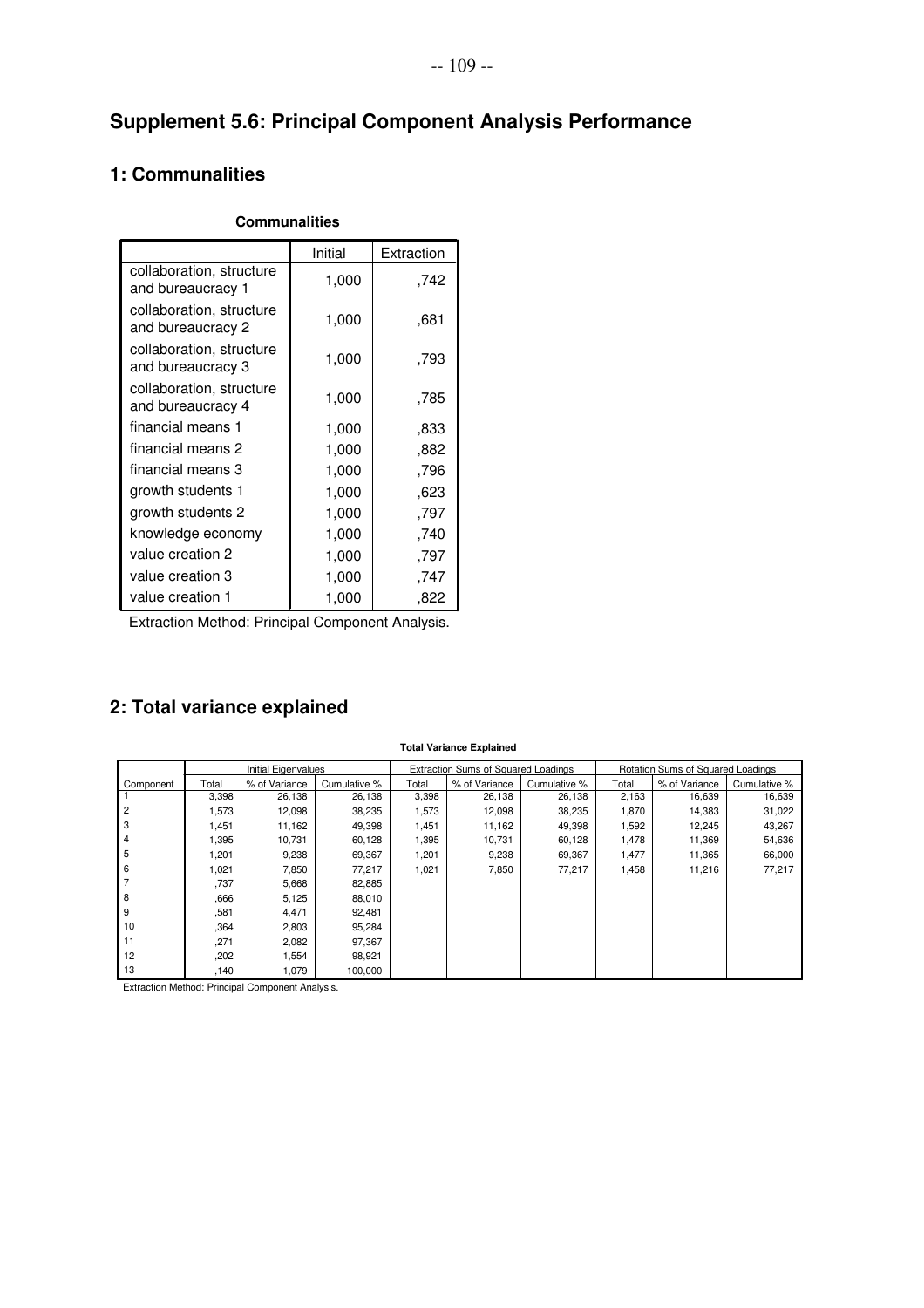#### **3: Rotated Component Matrix**

|                                               |      | Component      |      |        |      |      |  |
|-----------------------------------------------|------|----------------|------|--------|------|------|--|
|                                               | 1    | $\overline{2}$ | 3    | 4      | 5    | 6    |  |
| financial means 2                             | ,791 | ,328           | ,266 | ,233   |      |      |  |
| value creation 3                              | ,761 |                |      |        | ,341 |      |  |
| collaboration, structure<br>and bureaucracy 2 | ,713 |                | ,342 |        |      |      |  |
| financial means 3                             |      | ,824           | ,283 |        |      |      |  |
| growth students 1                             |      | $-768$         |      |        |      |      |  |
| growth students 2                             |      |                | ,816 | ,214   | ,242 |      |  |
| knowledge economy                             |      |                | ,728 |        |      | ,364 |  |
| collaboration, structure<br>and bureaucracy 3 |      |                |      | ,871   |      |      |  |
| financial means 1                             | ,339 | ,582           |      | ,606   |      |      |  |
| value creation 1                              |      |                | ,203 |        | ,873 |      |  |
| value creation 2                              | ,428 | ,312           |      |        | ,671 | ,232 |  |
| collaboration, structure<br>and bureaucracy 4 |      |                |      | ,326   |      | ,809 |  |
| collaboration, structure<br>and bureaucracy 1 | ,290 |                |      | $-325$ |      | ,717 |  |

#### **Rotated Component Matrix<sup>a</sup>**

Extraction Method: Principal Component Analysis.

Rotation Method: Varimax with Kaiser Normalization.

a. Rotation converged in 8 iterations.

# **Supplement 5.7: Frequencies of Performance indicators**

|                |            | <b>REGR</b>  | <b>REGR</b>  | <b>REGR</b>  | <b>REGR</b>  | <b>REGR</b>  | <b>REGR</b>  |
|----------------|------------|--------------|--------------|--------------|--------------|--------------|--------------|
|                |            | factor       | factor       | factor       | factor       | factor       | factor       |
|                |            | score        | score 2      | score 3      | score 4      | score 5      | score 6      |
|                |            | for analysis | for analysis | for analysis | for analysis | for analysis | for analysis |
|                |            |              |              | З            |              |              |              |
| N              | Valid      | 40           | 40           | 40           | 40           | 40           | 40           |
|                | Missing    |              |              |              |              |              |              |
| Mean           |            | ,0000000     | .0000000     | .0000000     | ,0000000     | .0000000     | .0000000     |
| Std. Deviation |            | 1,0000000    | 1,0000000    | 1,0000000    | 1,0000000    | 1,0000000    | 1,0000000    |
|                |            |              |              |              |              |              |              |
| Variance       |            | 1,000        | 1.000        | 1.000        | 1,000        | 1.000        | 1,000        |
| Percentiles    | 33,3333333 | $-0.5283924$ | -.4048246    | -.4814822    | $-0.3354813$ | -.4189016    | -,2374231    |
|                | 66.6666666 | ,4073245     | .4037315     | .4042253     | .4605726     | .5804580     | .4797847     |

#### **Statistics**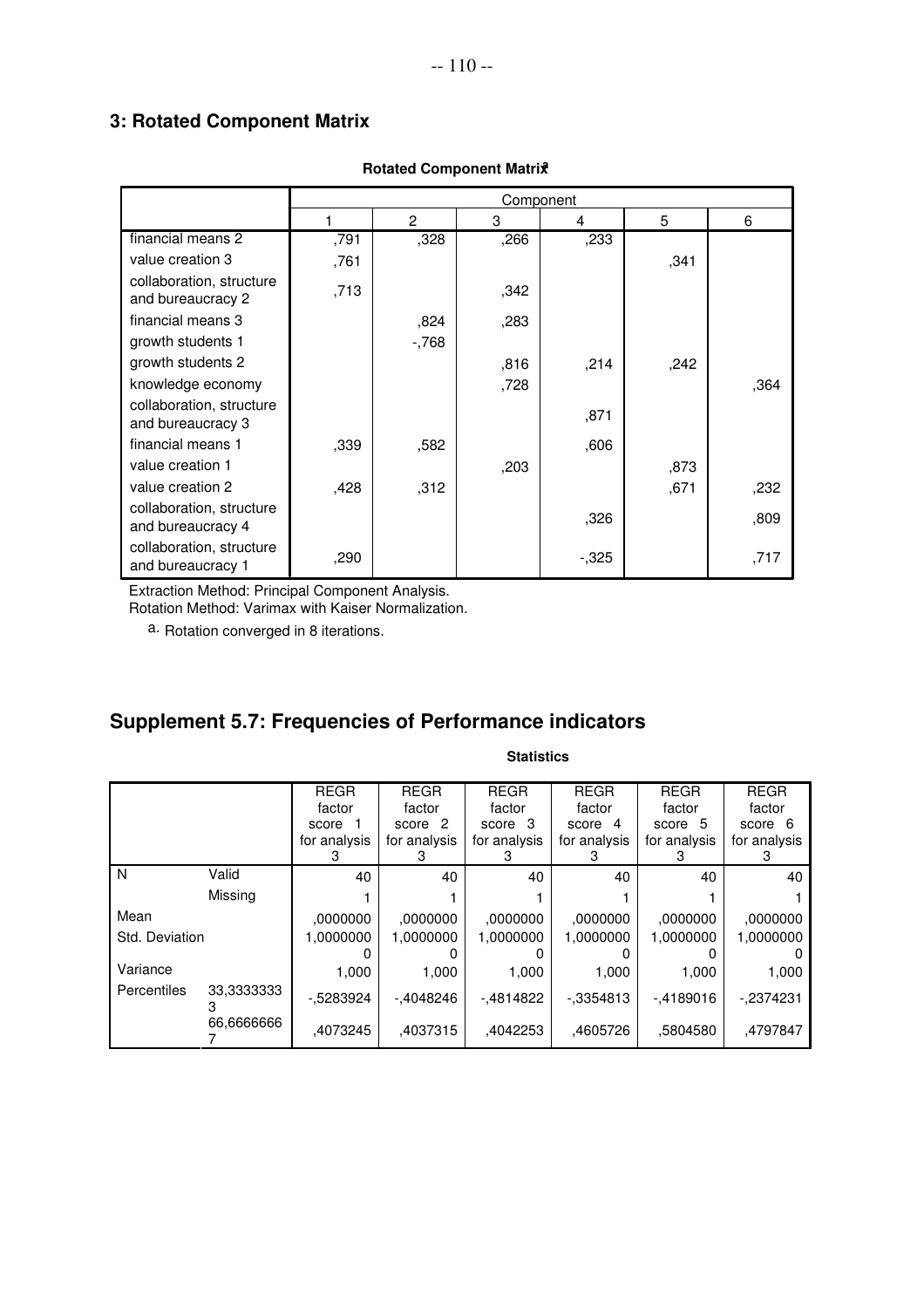|         |            |           |         |               | Cumulative |
|---------|------------|-----------|---------|---------------|------------|
|         |            | Frequency | Percent | Valid Percent | Percent    |
| Valid   | $-2,11320$ | 1         | 2,4     | 2,5           | 2,5        |
|         | $-1,96179$ | 1         | 2,4     | 2,5           | 5,0        |
|         | $-1,59092$ | 1         | 2,4     | 2,5           | 7,5        |
|         | $-1,08102$ | 1         | 2,4     | 2,5           | 10,0       |
|         | $-1,03991$ | 1         | 2,4     | 2,5           | 12,5       |
|         | $-1,01525$ | 1         | 2,4     | 2,5           | 15,0       |
|         | $-0.99959$ | 1         | 2,4     | 2,5           | 17,5       |
|         | $-0.99771$ | 1         | 2,4     | 2,5           | 20,0       |
|         | $-0.98331$ | 1         | 2,4     | 2,5           | 22,5       |
|         | $-0.88390$ | 1         | 2,4     | 2,5           | 25,0       |
|         | $-0.85741$ | 1         | 2,4     | 2,5           | 27,5       |
|         | $-76821$   | 1         | 2,4     | 2,5           | 30,0       |
|         | $-0.64584$ | 1         | 2,4     | 2,5           | 32,5       |
|         | $-0.46967$ | 1         | 2,4     | 2,5           | 35,0       |
|         | $-37638$   | 1         | 2,4     | 2,5           | 37,5       |
|         | $-33421$   | 1         | 2,4     | 2,5           | 40,0       |
|         | $-0.08645$ | 1         | 2,4     | 2,5           | 42,5       |
|         | ,02077     | 1         | 2,4     | 2,5           | 45,0       |
|         | ,09449     | 1         | 2,4     | 2,5           | 47,5       |
|         | ,14117     | 1         | 2,4     | 2,5           | 50,0       |
|         | ,14542     | 1         | 2,4     | 2,5           | 52,5       |
|         | ,17109     | 1         | 2,4     | 2,5           | 55,0       |
|         | ,18312     | 1         | 2,4     | 2,5           | 57,5       |
|         | ,21977     | 1         | 2,4     | 2,5           | 60,0       |
|         | ,35827     | 1         | 2,4     | 2,5           | 62,5       |
|         | ,35989     | 1         | 2,4     | 2,5           | 65,0       |
|         | ,39006     | 1         | 2,4     | 2,5           | 67,5       |
|         | ,44185     | 1         | 2,4     | 2,5           | 70,0       |
|         | ,54886     | 1         | 2,4     | 2,5           | 72,5       |
|         | ,60868     | 1         | 2,4     | 2,5           | 75,0       |
|         | 63528      | 1         | 2,4     | 2,5           | 77,5       |
|         | ,70122     | 1         | 2,4     | 2,5           | 80,0       |
|         | ,83071     | 1         | 2,4     | 2,5           | 82,5       |
|         | 1,14669    | 1         | 2,4     | 2,5           | 85,0       |
|         | 1,17487    | 1         | 2,4     | 2,5           | 87,5       |
|         | 1,24375    | 1         | 2,4     | 2,5           | 90,0       |
|         | 1,50608    | 1         | 2,4     | 2,5           | 92,5       |
|         | 1,61914    | 1         | 2,4     | 2,5           | 95,0       |
|         | 1,68926    | 1         | 2,4     | 2,5           | 97,5       |
|         | 1,97431    | 1         | 2,4     | 2,5           | 100,0      |
|         | Total      | 40        | 97,6    | 100,0         |            |
| Missing | System     | 1         | 2,4     |               |            |
| Total   |            | 41        | 100,0   |               |            |

**REGR factor score 1 for analysis 3**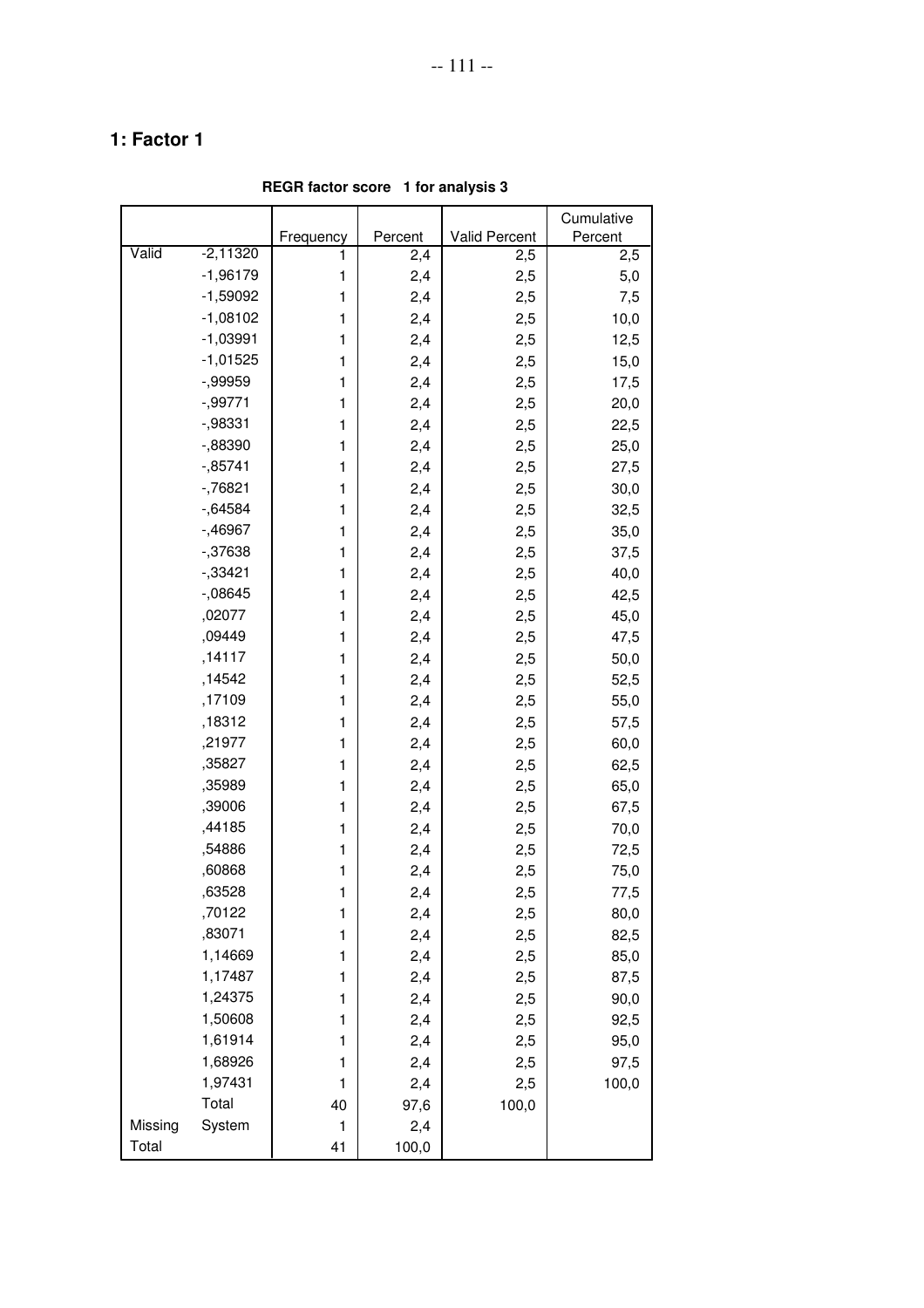**REGR factor score 2 for analysis 3**

|         |            |           |         |               | Cumulative |
|---------|------------|-----------|---------|---------------|------------|
|         |            | Frequency | Percent | Valid Percent | Percent    |
| Valid   | $-2,47419$ | 1         | 2,4     | 2,5           | 2,5        |
|         | $-1,86389$ | 1         | 2,4     | 2,5           | 5,0        |
|         | $-1,40160$ | 1         | 2,4     | 2,5           | 7,5        |
|         | $-1,17133$ | 1         | 2,4     | 2,5           | 10,0       |
|         | $-1,10969$ | 1         | 2,4     | 2,5           | 12,5       |
|         | $-1,00469$ | 1         | 2,4     | 2,5           | 15,0       |
|         | $-0.82598$ | 1         | 2,4     | 2,5           | 17,5       |
|         | $-77872$   | 1         | 2,4     | 2,5           | 20,0       |
|         | $-75725$   | 1         | 2,4     | 2,5           | 22,5       |
|         | $-0.69561$ | 1         | 2,4     | 2,5           | 25,0       |
|         | $-54567$   | 1         | 2,4     | 2,5           | 27,5       |
|         | $-53658$   | 1         | 2,4     | 2,5           | 30,0       |
|         | $-40806$   | 1         | 2,4     | 2,5           | 32,5       |
|         | $-1,40321$ | 1         | 2,4     | 2,5           | 35,0       |
|         | $-1,40292$ | 1         | 2,4     | 2,5           | 37,5       |
|         | $-0.38942$ | 1         | 2,4     | 2,5           | 40,0       |
|         | $-37207$   | 1         | 2,4     | 2,5           | 42,5       |
|         | $-33978$   | 1         | 2,4     | 2,5           | 45,0       |
|         | $-27385$   | 1         | 2,4     | 2,5           | 47,5       |
|         | $-23433$   | 1         | 2,4     | 2,5           | 50,0       |
|         | $-0.09600$ | 1         | 2,4     | 2,5           | 52,5       |
|         | ,22100     | 1         | 2,4     | 2,5           | 55,0       |
|         | ,31597     | 1         | 2,4     | 2,5           | 57,5       |
|         | ,32920     | 1         | 2,4     | 2,5           | 60,0       |
|         | ,34894     | 1         | 2,4     | 2,5           | 62,5       |
|         | ,36688     | 1         | 2,4     | 2,5           | 65,0       |
|         | ,38800     | 1         | 2,4     | 2,5           | 67,5       |
|         | ,43519     | 1         | 2,4     | 2,5           | 70,0       |
|         | ,53123     | 1         | 2,4     | 2,5           | 72,5       |
|         | ,57220     | 1         | 2,4     | 2,5           | 75,0       |
|         | ,64657     | 1         | 2,4     | 2,5           | 77,5       |
|         | ,67446     | 1         | 2,4     | 2,5           | 80,0       |
|         | ,82555     | 1         | 2,4     | 2,5           | 82,5       |
|         | ,90532     | 1         | 2,4     | 2,5           | 85,0       |
|         | 1,02890    | 1         | 2,4     | 2,5           | 87,5       |
|         | 1,34412    | 1         | 2,4     | 2,5           | 90,0       |
|         | 1,40770    | 1         | 2,4     | 2,5           | 92,5       |
|         | 1,61231    | 1         | 2,4     | 2,5           | 95,0       |
|         | 1,92066    | 1         | 2,4     | 2,5           | 97,5       |
|         | 2,21061    | 1         | 2,4     | 2,5           | 100,0      |
|         | Total      | 40        | 97,6    | 100,0         |            |
| Missing | System     | 1         | 2,4     |               |            |
| Total   |            | 41        | 100,0   |               |            |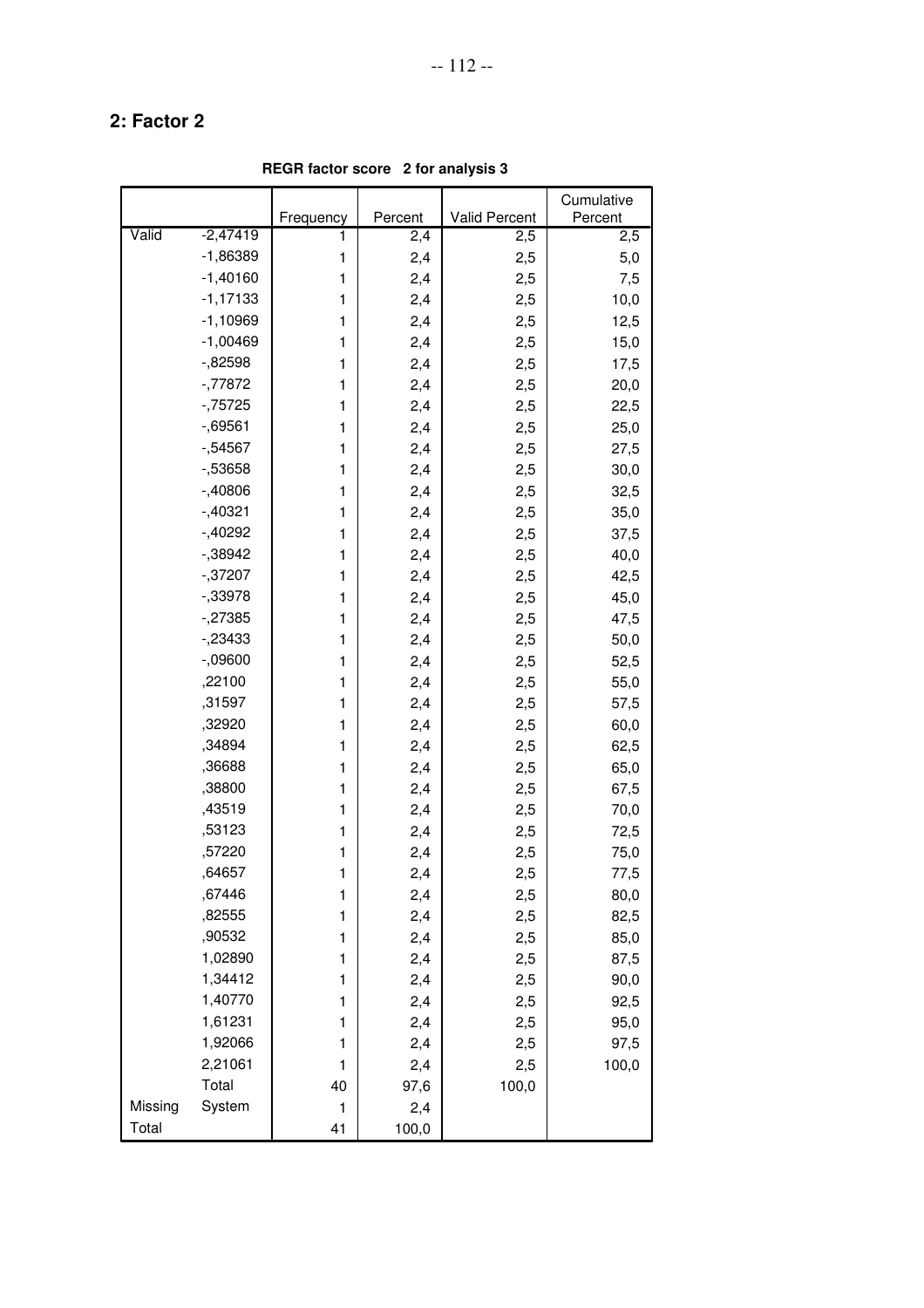**REGR factor score 3 for analysis 3**

|         |            |           |         |               | Cumulative |
|---------|------------|-----------|---------|---------------|------------|
|         |            | Frequency | Percent | Valid Percent | Percent    |
| Valid   | $-2,21512$ | 1         | 2,4     | 2,5           | 2,5        |
|         | $-2,03463$ | 1         | 2,4     | 2,5           | 5,0        |
|         | $-1,41001$ | 1         | 2,4     | 2,5           | 7,5        |
|         | $-1,38247$ | 1         | 2,4     | 2,5           | 10,0       |
|         | $-1,09062$ | 1         | 2,4     | 2,5           | 12,5       |
|         | $-0.93821$ | 1         | 2,4     | 2,5           | 15,0       |
|         | $-0.90813$ | 1         | 2,4     | 2,5           | 17,5       |
|         | $-78020$   | 1         | 2,4     | 2,5           | 20,0       |
|         | $-75645$   | 1         | 2,4     | 2,5           | 22,5       |
|         | $-74201$   | 1         | 2,4     | 2,5           | 25,0       |
|         | $-72511$   | 1         | 2,4     | 2,5           | 27,5       |
|         | $-56863$   | 1         | 2,4     | 2,5           | 30,0       |
|         | $-1,49953$ | 1         | 2,4     | 2,5           | 32,5       |
|         | $-47246$   | 1         | 2,4     | 2,5           | 35,0       |
|         | $-0.39594$ | 1         | 2,4     | 2,5           | 37,5       |
|         | $-23883$   | 1         | 2,4     | 2,5           | 40,0       |
|         | $-20291$   | 1         | 2,4     | 2,5           | 42,5       |
|         | $-18072$   | 1         | 2,4     | 2,5           | 45,0       |
|         | $-17995$   | 1         | 2,4     | 2,5           | 47,5       |
|         | $-15765$   | 1         | 2,4     | 2,5           | 50,0       |
|         | $-07463$   | 1         | 2,4     | 2,5           | 52,5       |
|         | ,07195     | 1         | 2,4     | 2,5           | 55,0       |
|         | ,14871     | 1         | 2,4     | 2,5           | 57,5       |
|         | ,19349     | 1         | 2,4     | 2,5           | 60,0       |
|         | ,30493     | 1         | 2,4     | 2,5           | 62,5       |
|         | ,31297     | 1         | 2,4     | 2,5           | 65,0       |
|         | ,38716     | 1         | 2,4     | 2,5           | 67,5       |
|         | ,43835     | 1         | 2,4     | 2,5           | 70,0       |
|         | ,50815     | 1         | 2,4     | 2,5           | 72,5       |
|         | ,67161     | 1         | 2,4     | 2,5           | 75,0       |
|         | ,81498     | 1         | 2,4     | 2,5           | 77,5       |
|         | ,89072     | 1         | 2,4     | 2,5           | 80,0       |
|         | ,94100     | 1         | 2,4     | 2,5           | 82,5       |
|         | 1,02253    | 1         | 2,4     | 2,5           | 85,0       |
|         | 1,12839    | 1         | 2,4     | 2,5           | 87,5       |
|         | 1,17278    | 1         | 2,4     | 2,5           | 90,0       |
|         | 1,38947    | 1         | 2,4     | 2,5           | 92,5       |
|         | 1,58608    | 1         | 2,4     | 2,5           | 95,0       |
|         | 1,78387    | 1         | 2,4     | 2,5           | 97,5       |
|         | 2,18706    | 1         | 2,4     | 2,5           | 100,0      |
|         | Total      | 40        | 97,6    | 100,0         |            |
| Missing | System     | 1         | 2,4     |               |            |
| Total   |            | 41        | 100,0   |               |            |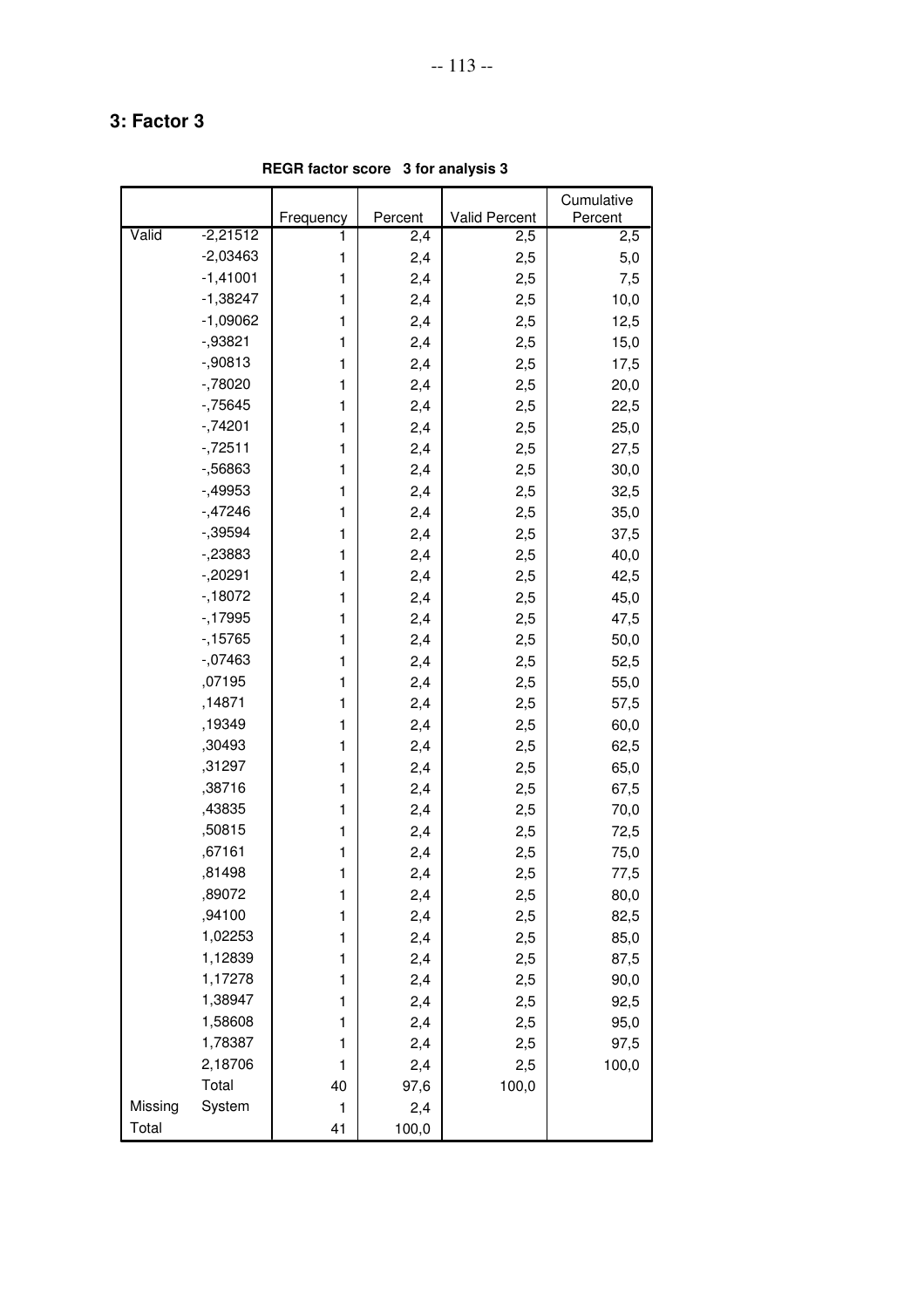**REGR factor score 4 for analysis 3**

|         |            |           |         |               | Cumulative |
|---------|------------|-----------|---------|---------------|------------|
|         |            | Frequency | Percent | Valid Percent | Percent    |
| Valid   | $-2,00567$ | 1         | 2,4     | 2,5           | 2,5        |
|         | $-1,63576$ | 1         | 2,4     | 2,5           | 5,0        |
|         | $-1,57011$ | 1         | 2,4     | 2,5           | 7,5        |
|         | $-1,53025$ | 1         | 2,4     | 2,5           | 10,0       |
|         | $-1,40611$ | 1         | 2,4     | 2,5           | 12,5       |
|         | $-1,25446$ | 1         | 2,4     | 2,5           | 15,0       |
|         | $-1,22707$ | 1         | 2,4     | 2,5           | 17,5       |
|         | $-1,16062$ | 1         | 2,4     | 2,5           | 20,0       |
|         | $-72964$   | 1         | 2,4     | 2,5           | 22,5       |
|         | $-0.67978$ | 1         | 2,4     | 2,5           | 25,0       |
|         | $-0.66316$ | 1         | 2,4     | 2,5           | 27,5       |
|         | $-0.65217$ | 1         | 2,4     | 2,5           | 30,0       |
|         | $-0.40994$ | 1         | 2,4     | 2,5           | 32,5       |
|         | $-29825$   | 1         | 2,4     | 2,5           | 35,0       |
|         | $-22021$   | 1         | 2,4     | 2,5           | 37,5       |
|         | $-18063$   | 1         | 2,4     | 2,5           | 40,0       |
|         | $-14105$   | 1         | 2,4     | 2,5           | 42,5       |
|         | $-11278$   | 1         | 2,4     | 2,5           | 45,0       |
|         | $-0.04463$ | 1         | 2,4     | 2,5           | 47,5       |
|         | $-0.03941$ | 1         | 2,4     | 2,5           | 50,0       |
|         | ,10079     | 1         | 2,4     | 2,5           | 52,5       |
|         | ,20704     | 1         | 2,4     | 2,5           | 55,0       |
|         | ,26018     | 1         | 2,4     | 2,5           | 57,5       |
|         | ,37318     | 1         | 2,4     | 2,5           | 60,0       |
|         | ,42755     | 1         | 2,4     | 2,5           | 62,5       |
|         | ,43052     | 1         | 2,4     | 2,5           | 65,0       |
|         | ,45987     | 1         | 2,4     | 2,5           | 67,5       |
|         | ,46198     | 1         | 2,4     | 2,5           | 70,0       |
|         | ,46599     | 1         | 2,4     | 2,5           | 72,5       |
|         | ,49698     | 1         | 2,4     | 2,5           | 75,0       |
|         | ,66844     | 1         | 2,4     | 2,5           | 77,5       |
|         | ,69553     | 1         | 2,4     | 2,5           | 80,0       |
|         | ,72612     | 1         | 2,4     | 2,5           | 82,5       |
|         | ,87630     | 1         | 2,4     | 2,5           | 85,0       |
|         | 1,10723    | 1         | 2,4     | 2,5           | 87,5       |
|         | 1,33929    | 1         | 2,4     | 2,5           | 90,0       |
|         | 1,45116    | 1         | 2,4     | 2,5           | 92,5       |
|         | 1,52857    | 1         | 2,4     | 2,5           | 95,0       |
|         | 1,71267    | 1         | 2,4     | 2,5           | 97,5       |
|         | 2,17233    | 1         | 2,4     | 2,5           | 100,0      |
|         | Total      | 40        | 97,6    | 100,0         |            |
| Missing | System     | 1         | 2,4     |               |            |
| Total   |            | 41        | 100,0   |               |            |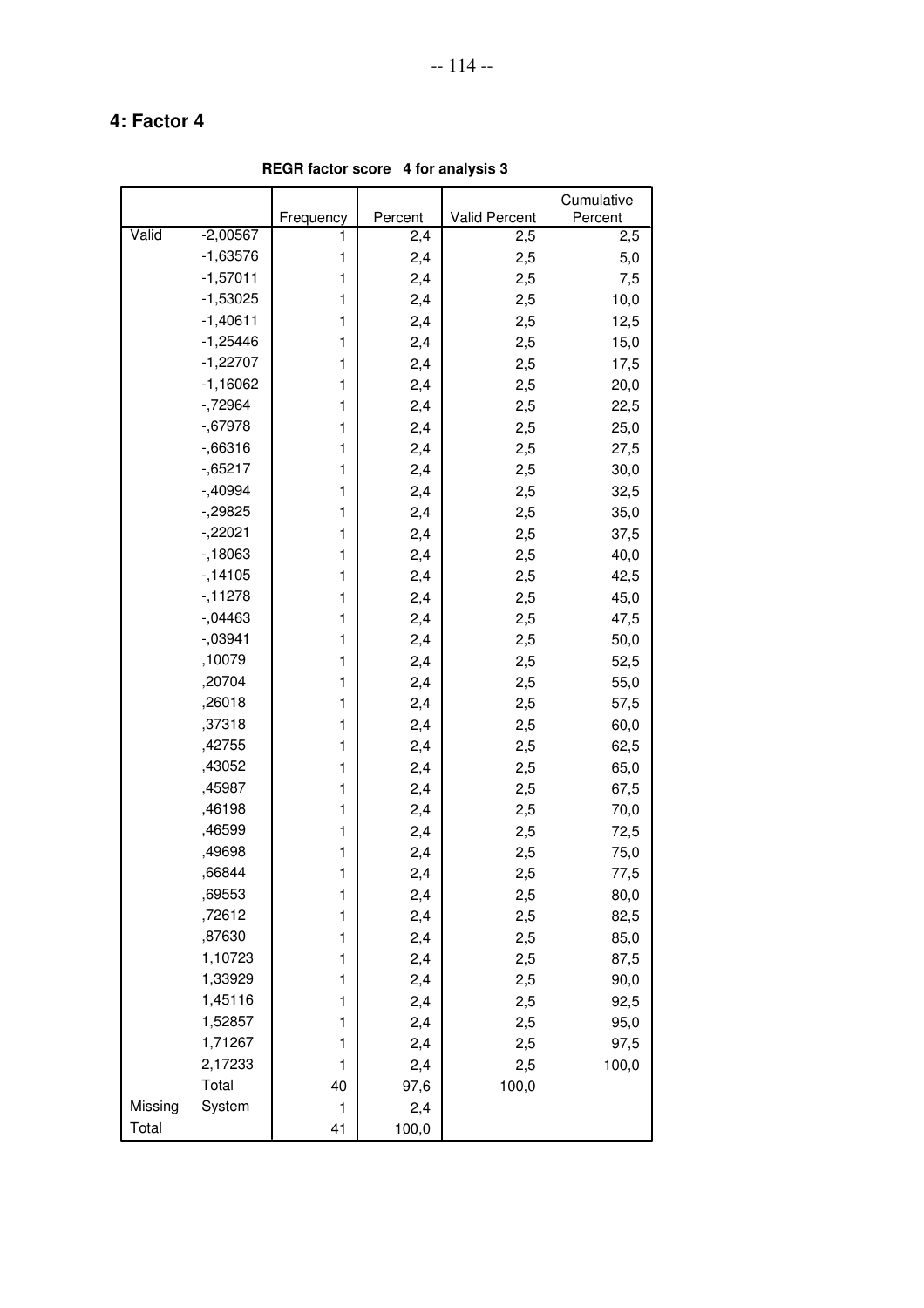**REGR factor score 5 for analysis 3**

|         |            |           |         |               | Cumulative |
|---------|------------|-----------|---------|---------------|------------|
|         |            | Frequency | Percent | Valid Percent | Percent    |
| Valid   | $-2,77964$ | 1         | 2,4     | 2,5           | 2,5        |
|         | $-1,56052$ | 1         | 2,4     | 2,5           | 5,0        |
|         | $-1,49111$ | 1         | 2,4     | 2,5           | 7,5        |
|         | $-1,48433$ | 1         | 2,4     | 2,5           | 10,0       |
|         | $-1,35337$ | 1         | 2,4     | 2,5           | 12,5       |
|         | $-1,23788$ | 1         | 2,4     | 2,5           | 15,0       |
|         | $-1,03650$ | 1         | 2,4     | 2,5           | 17,5       |
|         | $-0.94799$ | 1         | 2,4     | 2,5           | 20,0       |
|         | $-0.83262$ | 1         | 2,4     | 2,5           | 22,5       |
|         | $-77260$   | 1         | 2,4     | 2,5           | 25,0       |
|         | $-0.63029$ | 1         | 2,4     | 2,5           | 27,5       |
|         | $-52263$   | 1         | 2,4     | 2,5           | 30,0       |
|         | $-0.50901$ | 1         | 2,4     | 2,5           | 32,5       |
|         | $-37385$   | 1         | 2,4     | 2,5           | 35,0       |
|         | $-28141$   | 1         | 2,4     | 2,5           | 37,5       |
|         | $-20991$   | 1         | 2,4     | 2,5           | 40,0       |
|         | $-19036$   | 1         | 2,4     | 2,5           | 42,5       |
|         | $-06224$   | 1         | 2,4     | 2,5           | 45,0       |
|         | ,02159     | 1         | 2,4     | 2,5           | 47,5       |
|         | ,21049     | 1         | 2,4     | 2,5           | 50,0       |
|         | ,26942     | 1         | 2,4     | 2,5           | 52,5       |
|         | ,38699     | 1         | 2,4     | 2,5           | 55,0       |
|         | ,39277     | 1         | 2,4     | 2,5           | 57,5       |
|         | ,45250     | 1         | 2,4     | 2,5           | 60,0       |
|         | ,46720     | 1         | 2,4     | 2,5           | 62,5       |
|         | ,51908     | 1         | 2,4     | 2,5           | 65,0       |
|         | ,57643     | 1         | 2,4     | 2,5           | 67,5       |
|         | ,58852     | 1         | 2,4     | 2,5           | 70,0       |
|         | ,70212     | 1         | 2,4     | 2,5           | 72,5       |
|         | ,72711     | 1         | 2,4     | 2,5           | 75,0       |
|         | ,73167     | 1         | 2,4     | 2,5           | 77,5       |
|         | ,73926     | 1         | 2,4     | 2,5           | 80,0       |
|         | ,75767     | 1         | 2,4     | 2,5           | 82,5       |
|         | ,77687     | 1         | 2,4     | 2,5           | 85,0       |
|         | ,82907     | 1         | 2,4     | 2,5           | 87,5       |
|         | ,98169     | 1         | 2,4     | 2,5           | 90,0       |
|         | 1,13127    | 1         | 2,4     | 2,5           | 92,5       |
|         | 1,35165    | 1         | 2,4     | 2,5           | 95,0       |
|         | 1,75331    | 1         | 2,4     | 2,5           | 97,5       |
|         | 1,90957    | 1         | 2,4     | 2,5           | 100,0      |
|         | Total      | 40        | 97,6    | 100,0         |            |
| Missing | System     | 1         | 2,4     |               |            |
| Total   |            | 41        | 100,0   |               |            |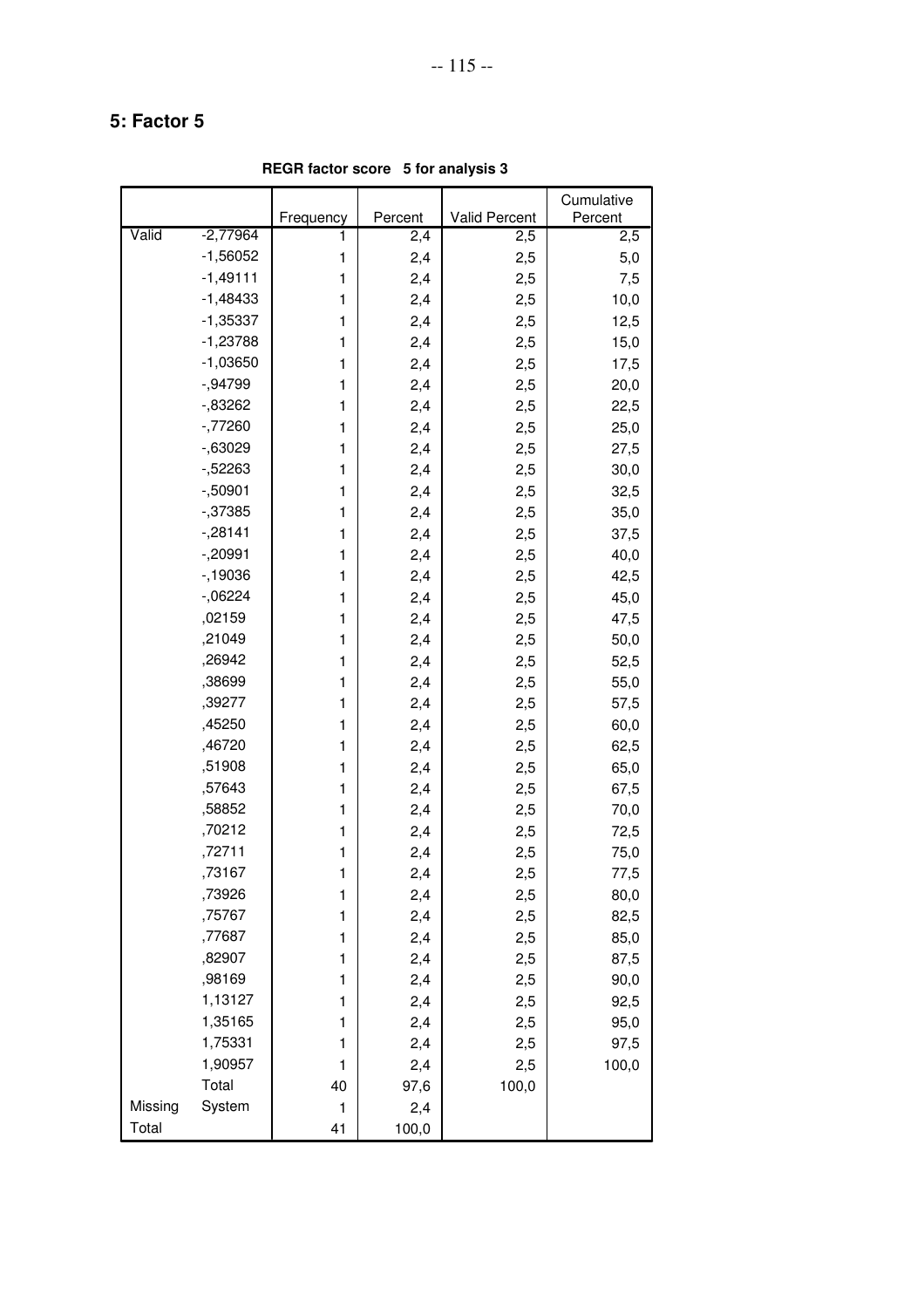**REGR factor score 6 for analysis 3**

|         |            |              |         |               | Cumulative |
|---------|------------|--------------|---------|---------------|------------|
|         |            | Frequency    | Percent | Valid Percent | Percent    |
| Valid   | $-2,08496$ | 1            | 2,4     | 2,5           | 2,5        |
|         | $-1,73431$ | 1            | 2,4     | 2,5           | 5,0        |
|         | $-1,66243$ | 1            | 2,4     | 2,5           | 7,5        |
|         | $-1,60971$ | 1            | 2,4     | 2,5           | 10,0       |
|         | $-1,51354$ | 1            | 2,4     | 2,5           | 12,5       |
|         | $-1,43211$ | 1            | 2,4     | 2,5           | 15,0       |
|         | $-1,40489$ | 1            | 2,4     | 2,5           | 17,5       |
|         | $-1,09685$ | 1            | 2,4     | 2,5           | 20,0       |
|         | $-0.91321$ | 1            | 2,4     | 2,5           | 22,5       |
|         | $-76729$   | 1            | 2,4     | 2,5           | 25,0       |
|         | $-57859$   | 1            | 2,4     | 2,5           | 27,5       |
|         | $-0.35545$ | 1            | 2,4     | 2,5           | 30,0       |
|         | $-.27906$  | 1            | 2,4     | 2,5           | 32,5       |
|         | $-21661$   | 1            | 2,4     | 2,5           | 35,0       |
|         | ,04604     | 1            | 2,4     | 2,5           | 37,5       |
|         | ,09553     | 1            | 2,4     | 2,5           | 40,0       |
|         | ,09647     | 1            | 2,4     | 2,5           | 42,5       |
|         | ,11357     | $\mathbf{1}$ | 2,4     | 2,5           | 45,0       |
|         | ,13584     | 1            | 2,4     | 2,5           | 47,5       |
|         | ,27363     | 1            | 2,4     | 2,5           | 50,0       |
|         | ,28237     | 1            | 2,4     | 2,5           | 52,5       |
|         | ,36772     | 1            | 2,4     | 2,5           | 55,0       |
|         | ,38700     | 1            | 2,4     | 2,5           | 57,5       |
|         | ,39027     | 1            | 2,4     | 2,5           | 60,0       |
|         | ,45078     | 1            | 2,4     | 2,5           | 62,5       |
|         | ,45485     | 1            | 2,4     | 2,5           | 65,0       |
|         | ,46474     | 1            | 2,4     | 2,5           | 67,5       |
|         | ,50987     | 1            | 2,4     | 2,5           | 70,0       |
|         | ,51428     | 1            | 2,4     | 2,5           | 72,5       |
|         | ,51587     | 1            | 2,4     | 2,5           | 75,0       |
|         | ,53773     | 1            | 2,4     | 2,5           | 77,5       |
|         | ,61286     | 1            | 2,4     | 2,5           | 80,0       |
|         | ,66529     | 1            | 2,4     | 2,5           | 82,5       |
|         | ,74194     | 1            | 2,4     | 2,5           | 85,0       |
|         | ,86836     | 1            | 2,4     | 2,5           | 87,5       |
|         | ,91836     | 1            | 2,4     | 2,5           | 90,0       |
|         | 1,12302    | 1            | 2,4     | 2,5           | 92,5       |
|         | 1,15748    | 1            | 2,4     | 2,5           | 95,0       |
|         | 1,20659    | 1            | 2,4     | 2,5           | 97,5       |
|         | 2,71857    | 1            | 2,4     | 2,5           | 100,0      |
|         | Total      | 40           | 97,6    | 100,0         |            |
| Missing | System     | 1            | 2,4     |               |            |
| Total   |            | 41           | 100,0   |               |            |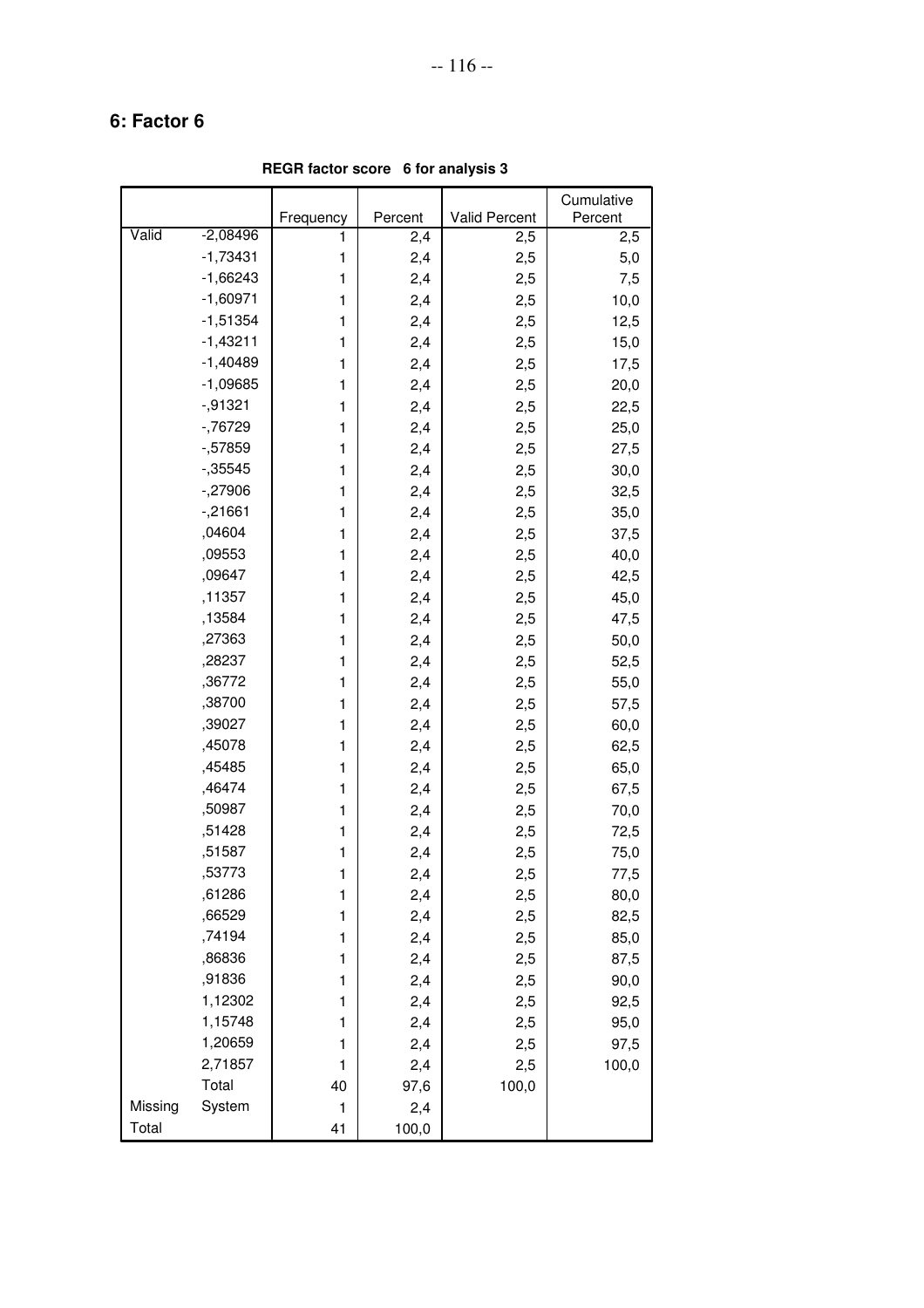# **Supplement 6: Performance measures**

#### **Revenues**

|               | 2003      | 2004      | 2005      | 2006      | Average    |
|---------------|-----------|-----------|-----------|-----------|------------|
|               |           |           |           |           | % increase |
| <b>IMO</b>    | 3.557.512 | 5.349.385 | 5.909.636 | 4.963.913 | 14,95%     |
| <b>EDM</b>    | 2.553.029 | 2.537.617 | 3.256.194 | 3.666.062 | 13,43%     |
| <b>BIOMED</b> | 1.532.824 | 1.612.802 | 1.960.765 | 1.681.395 | 4,18%      |
| <b>CMK</b>    | 1.008.037 | 952.735   | 1.072.053 | 733.250   | $-8,19%$   |
| <b>IMOB</b>   | 369.119   | 977.605   | 929.627   | 1.382.558 | 69,55%     |
| CenStat       | 1.334.210 | 859.883   | 1.140.741 | 871.483   | $-8,83%$   |

#### **Full Time Equivalents**

|               | 2003 | 2004 | 2005 | 2006 | average<br>% increase |
|---------------|------|------|------|------|-----------------------|
| <b>IMO</b>    | 66   | 100  | 100  | 108  | 19,84%                |
| <b>EDM</b>    | 37   | 60   | 60   | 81   | 32,39%                |
| <b>BIOMED</b> | 40   | 65   | 65   | 80   | 28,53%                |
| <b>CMK</b>    | 22   | 45   | 45   | 55   | 42,26%                |
| <b>IMOB</b>   | 25   | 35   | 35   | 44   | 21,90%                |
| CenStat       | 29   | 45   | 45   | 50   | 22,09%                |

#### **Costs**

|               | 2003      | 2004      | 2005      | 2006      | % increase |
|---------------|-----------|-----------|-----------|-----------|------------|
| <b>IMO</b>    | 3.664.055 | 4.550.326 | 5.225.183 | 4.664.671 | 27,31%     |
| <b>EDM</b>    | 2.285.144 | 2.423.319 | 3.135.615 | 3.685.499 | 61,28%     |
| <b>BIOMED</b> | 1.753.932 | 1.737.527 | 1.857.318 | 1.724.177 | $-1,70%$   |
| <b>CMK</b>    | 924.053   | 818.912   | 1.091.957 | 836.177   | $-9,51%$   |
| <b>IMOB</b>   | 407.222   | 830.629   | 940.680   | 1.228.098 | 201,58%    |
| CenStat       | 720.761   | 953.267   | 1.132.474 | 1.245.794 | 72,84%     |

(source: research report 2003)

#### Increase scientific output for the last 4 years

|               | 2003 | 2004 | 2005 | 2006 | % increase |
|---------------|------|------|------|------|------------|
| <b>IMO</b>    | 81   | 77   | ?    | 115  | 49,35%     |
| <b>EDM</b>    | 22   | 31   | 47   | 53   | 70,97%     |
| <b>BIOMED</b> | 56   | 52   | ?    | 54   | 3,85%      |
| <b>CMK</b>    | 69   | 82   | 2    | 105  | 28,05%     |
| <b>IMOB</b>   | ?    | ?    | ?    | 64   | 0,00%      |
| <b>CTL</b>    | 87   | 23   | 2    | 25   | 8,70%      |
| CenStat       | 79   | 72   | ?    | 97   | 34,72%     |